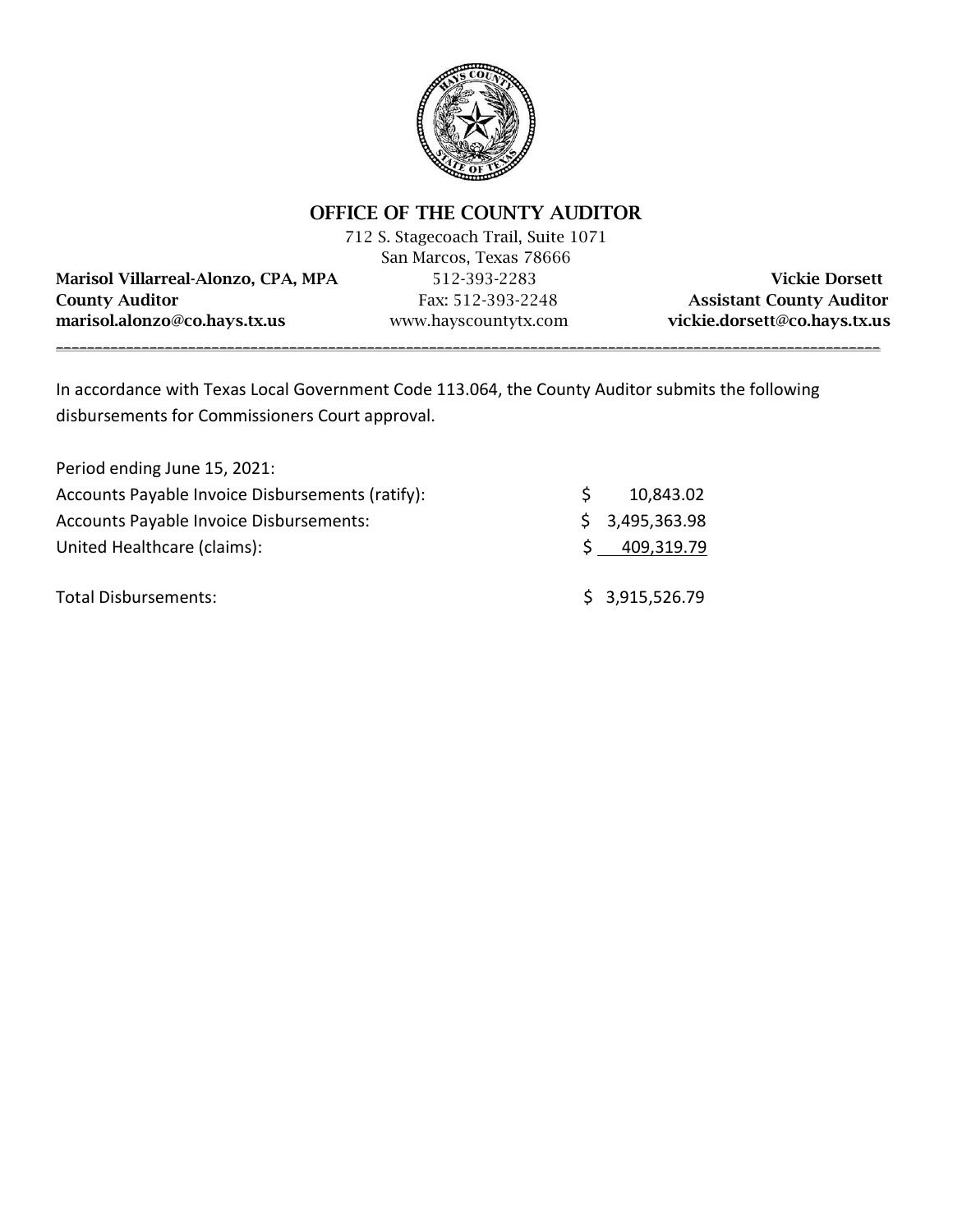| Department<br>Vendor                 | Invoice Date | <b>GL Account</b><br>Number | Expense<br>Amount | Description                            |
|--------------------------------------|--------------|-----------------------------|-------------------|----------------------------------------|
| A BAIL BONDS                         | 4/30/2021    | 0012205100                  | \$54.00           | REFUND BAIL BOND FEES: TREAS           |
| A BAIL BONDS                         | 3/15/2021    | 0012205100                  | \$13.50           | REFUND BAIL BOND FEES: TREAS           |
| A BAIL BONDS                         | 3/15/2021    | 0012205100                  | \$13.50           | REFUND BAIL BOND FEES: TREAS           |
| A BAIL BONDS                         | 4/30/2021    | 0012205100                  | \$13.50           | REFUND BAIL BOND FEES: TREAS           |
| A BAIL BONDS #2                      | 4/30/2021    | 0012205100                  | \$13.50           | REFUND BAIL BOND FEES: TREAS           |
| A BAIL BONDS #2                      | 4/30/2021    | 0012205100                  | \$27.00           | REFUND BAIL BOND FEES: TREAS           |
| BAIL BONDING CO. OF SAN MARCOS       | 4/5/2021     | 0012205100                  | \$27.00           | REFUND BAIL BOND FEES: TREAS           |
| BAIL BONDING CO. OF SAN MARCOS       | 3/4/2021     | 0012205100                  | \$13.50           | REFUND BAIL BOND FEES: TREAS           |
| BAIL BONDING CO. OF SAN MARCOS       | 5/3/2021     | 0012205100                  | \$108.00          | REFUND BAIL BOND FEES: TREAS           |
| <b>BAILEY, ARNOLD</b>                | 5/17/2021    | 0012010686                  | \$307.10          | <b>RESTITUTION:PID 9146</b>            |
| <b>CITY OF KYLE</b>                  | 5/12/2021    | 0011200001                  | \$43.53           | WATER/SEWER/DRAINAGE:WIC               |
| <b>CITY OF KYLE</b>                  | 5/12/2021    | 0011200001                  | \$7.08            | WATER/SEWER/DRAINAGE:WIC               |
| <b>CITY OF KYLE</b>                  | 5/12/2021    | 0011200001                  | \$25.57           | WATER/SEWER/DRAINAGE: WIC              |
| CONTRERAS, JACOB                     | 8/31/2020    | 0012010609                  | \$20.84           | RESTITUTION: CASE CR-17-1057           |
| CONTRERAS, JACOB                     | 5/31/2020    | 0012010609                  | \$41.68           | RESTITUTION: CASE CR-17-1057           |
| DPS LAB-DC                           | 5/17/2021    | 0012010617                  | \$50.66           | RESTITUTION: CASE 19-2813CR-2          |
| DPS LAB-DC                           | 5/17/2021    | 0012010617                  | \$60.00           | RESTITUTION: CASE 18-2541CR            |
| DPS LAB-DC                           | 5/17/2021    | 0012010617                  | \$18.35           | RESTITUTION: CASE 19-5800CR-2          |
| DPS LAB-DC                           | 5/17/2021    | 0012010617                  | \$60.00           | RESTITUTION: CASE 18-0718CR            |
| HAYNES, DEONNA                       | 5/17/2021    | 0012010617                  | \$100.00          | RESTITUTION: CASE 21-0443CR-1          |
| <b>HAYS CISD</b>                     | 5/11/2021    | 0012010686                  | \$300.00          | RESTITUTION:PID 10212                  |
| <b>HAYS COUNTY DISTRICT ATTORNEY</b> | 5/17/2021    | 0012010617                  | \$60.00           | RESTITUTION: CASE 19-0625CR-3          |
| <b>HAYS COUNTY DISTRICT ATTORNEY</b> | 5/18/2021    | 0012010617                  |                   | \$10.00 APR 21 TBC REST/CONTRIB:CO CLK |
| HAYS COUNTY DISTRICT ATTORNEY        | 5/18/2021    | 0012010617                  | \$140.00          | RESTITUTION: CASE 19-1430-CR           |
| <b>HAYS COUNTY DISTRICT ATTORNEY</b> | 5/18/2021    | 0012010617                  | \$98.00           | RESTITUTION: CASE 20-2219-CR-3         |
| <b>HAYS COUNTY DISTRICT ATTORNEY</b> | 5/17/2021    | 0012010617                  | \$77.00           | RESTITUTION: CASE 18-1533CR            |
| <b>HAYS COUNTY DISTRICT ATTORNEY</b> | 5/17/2021    | 0012010617                  | \$85.00           | RESTITUTION:CASE 20-4770CR-2           |
| <b>HAYS COUNTY DISTRICT ATTORNEY</b> | 5/17/2021    | 0012010617                  | \$140.00          | RESTITUTION: CASE 21-0910CR-1          |
| <b>HAYS COUNTY DISTRICT ATTORNEY</b> | 5/18/2021    | 0012010617                  |                   | \$22.12 RESTITUTION: CASE 20-3614-CR-2 |
| <b>HAYS COUNTY DISTRICT ATTORNEY</b> | 5/17/2021    | 0012010617                  | \$140.00          | RESTITUTION: CASE 19-1030CR            |
| <b>HAYS COUNTY DISTRICT ATTORNEY</b> | 5/17/2021    | 0012010617                  | \$7.00            | RESTITUTION: CASE 20-3355CR-1          |
| <b>HAYS COUNTY DISTRICT ATTORNEY</b> | 5/18/2021    | 0012010617                  | \$140.00          | RESTITUTION: CASE 18-2612CR            |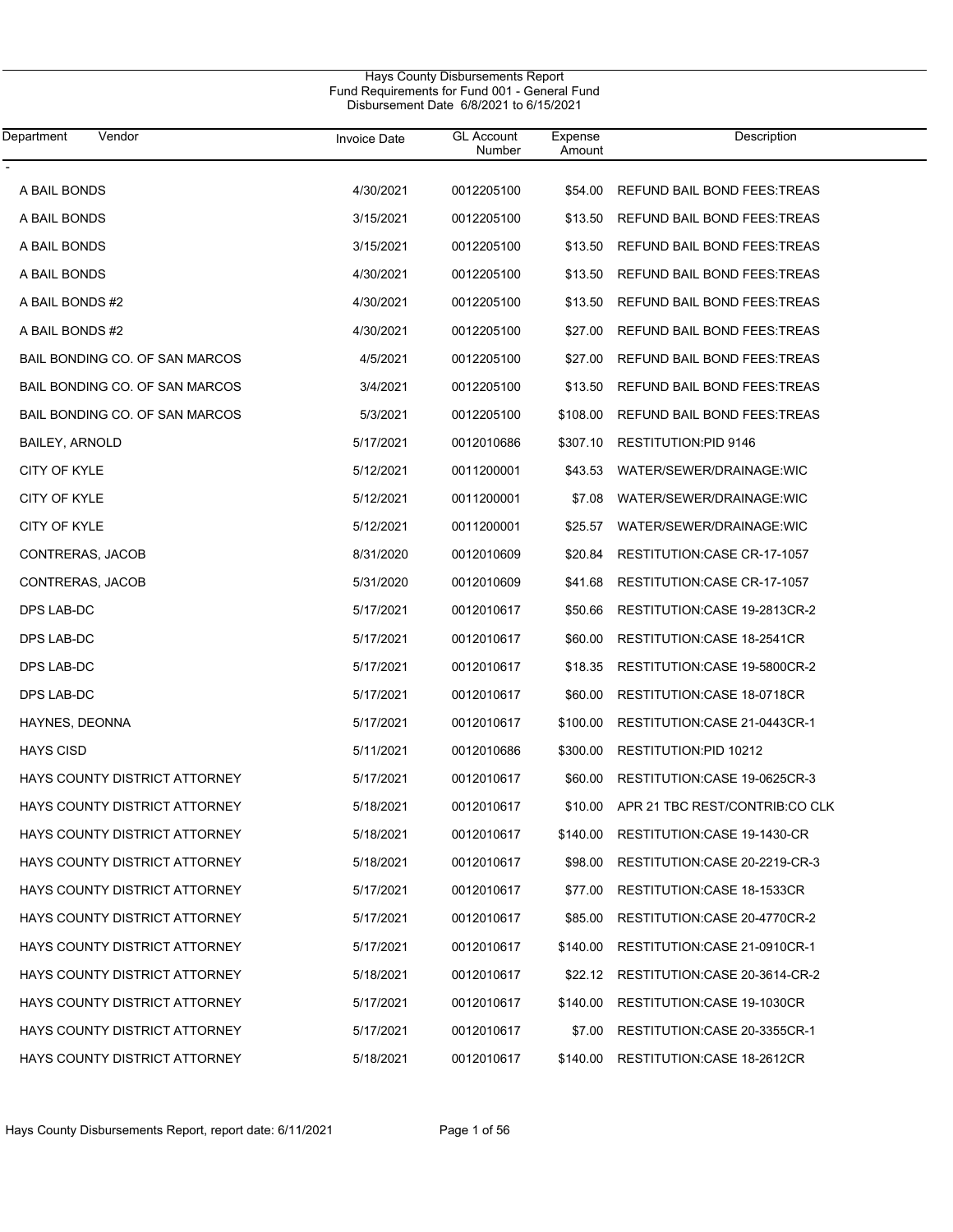|                                       |                     | Hays County Disbursements Report<br>Fund Requirements for Fund 001 - General Fund<br>Disbursement Date 6/8/2021 to 6/15/2021 |                   |                                                                             |
|---------------------------------------|---------------------|------------------------------------------------------------------------------------------------------------------------------|-------------------|-----------------------------------------------------------------------------|
| Vendor<br>Department                  | <b>Invoice Date</b> | <b>GL Account</b><br>Number                                                                                                  | Expense<br>Amount | Description                                                                 |
| HAYS COUNTY DISTRICT ATTORNEY         | 5/18/2021           | 0012010617                                                                                                                   | \$35.00           | RESTITUTION: CASE 20-2309-CR-3                                              |
| HAYS COUNTY DISTRICT ATTORNEY         | 5/17/2021           | 0012010617                                                                                                                   | \$140.00          | RESTITUTION: CASE 19-2442CR                                                 |
| HAYS COUNTY DISTRICT ATTORNEY         | 5/18/2021           | 0012010617                                                                                                                   | \$140.00          | RESTITUTION:CASE 21-0280-CR-1                                               |
| HAYS COUNTY DISTRICT ATTORNEY         | 5/18/2021           | 0012010617                                                                                                                   | \$140.00          | RESTITUTION: CASE 19-0041CR-3                                               |
| HAYS COUNTY DISTRICT ATTORNEY         | 5/18/2021           | 0012010617                                                                                                                   | \$55.00           | RESTITUTION: CASE 19-1048-CR-2                                              |
| HAYS COUNTY DISTRICT ATTORNEY         | 5/17/2021           | 0012010617                                                                                                                   | \$140.00          | RESTITUTION: CASE 17-2889CR                                                 |
| HAYS COUNTY DISTRICT ATTORNEY         | 5/18/2021           | 0012010617                                                                                                                   | \$63.33           | RESTITUTION:CASE 19-2350-CR-2                                               |
| LYONS, OTIS                           | 5/18/2021           | 0012010617                                                                                                                   | \$229.08          | RESTITUTION:CASE 19-1600CR                                                  |
| MCREYNOLDS, ANNE                      | 5/17/2021           | 0012010686                                                                                                                   | \$95.05           | <b>RESTITUTION:PID 9882</b>                                                 |
| <b>MENDEZ BROTHERS BAIL BONDS</b>     | 4/5/2021            | 0012205100                                                                                                                   | \$27.00           | REFUND BAIL BOND FEES: TREAS                                                |
| MENDEZ BROTHERS BAIL BONDS            | 5/3/2021            | 0012205100                                                                                                                   | \$94.50           | REFUND BAIL BOND FEES: TREAS                                                |
| MENDEZ BROTHERS BAIL BONDS            | 4/5/2021            | 0012205100                                                                                                                   | \$40.50           | REFUND BAIL BOND FEES: TREAS                                                |
| MENDEZ BROTHERS BAIL BONDS            | 3/4/2021            | 0012205100                                                                                                                   | \$54.00           | REFUND BAIL BOND FEES: TREAS                                                |
| NASSAR, RAMI                          | 5/17/2021           | 0012010617                                                                                                                   | \$769.00          | RESTITUTION: CASE 18-0028CR                                                 |
| PEDERNALES ELECTRIC COOPERATIVE, INC. | 5/27/2021           | 0011200001                                                                                                                   | \$126.03          | <b>ELEC SVC:119306</b>                                                      |
| PEREZ, GERONIMO                       | 5/17/2021           | 0012010617                                                                                                                   | \$143.00          | RESTITUTION:CASE 21-0443CR-1                                                |
| TEXAS DEPARTMENT OF PUBLIC SAFETY     | 5/17/2021           | 0012010617                                                                                                                   | \$60.00           | RESTITUTION: CASE 20-2112CR-1                                               |
| TEXAS DEPARTMENT OF PUBLIC SAFETY     | 5/17/2021           | 0012010617                                                                                                                   | \$60.00           | RESTITUTION: CASE 20-1662CR-3                                               |
| TEXAS DEPARTMENT OF PUBLIC SAFETY     | 5/13/2021           | 0012010617                                                                                                                   | \$150.00          | RESTITUTION:CASE 20-3899CR-1                                                |
| WAGNER, JOSEPH                        | 5/18/2021           | 0012010617                                                                                                                   | \$55.00           | RESTITUTION: CASE 19-5341-CR-3                                              |
| Total -                               |                     |                                                                                                                              | \$4,853.92        |                                                                             |
| 000 - Non-Departmental                |                     |                                                                                                                              |                   |                                                                             |
| <b>CARD SERVICE CENTER</b>            | 9/9/2019            | 001000004630                                                                                                                 | $($ \$0.30)       | REIMB FOR OVERPAYMENT:SHER                                                  |
| GALLS, LLC                            | 3/1/2019            | 001000004630                                                                                                                 |                   | (\$176.16) RETURN RAIN COAT/REFLECTIVE HEAT                                 |
| <b>MAJESTIC KYLE LLC</b>              | 6/3/2021            | 001000004101                                                                                                                 | \$31,378.27       | <b>TRANSFERS:CONST 4</b><br>FY 21 CHAPTER 381 ECONOMIC DEVELOPMENT          |
| MAJESTIC KYLE LLC                     | 6/3/2021            | 001000004101                                                                                                                 |                   | AGREEMENT R164516:AUD<br>\$23,473.95 FY 21 CHAPTER 381 ECONOMIC DEVELOPMENT |
| Total 000 - Non-Departmental          |                     |                                                                                                                              | \$54,675.76       | AGREEMENT R164515:AUD                                                       |
| 600 - County Judge                    |                     |                                                                                                                              |                   |                                                                             |
| AT&T MOBILITY                         | 5/19/2021           | 001600005489                                                                                                                 | \$91.68           | WIRELESS SVC:287284157667X05272021                                          |
| <b>XEROX CORPORATION</b>              | 5/1/2021            | 001600005473                                                                                                                 | \$35.61           | MX4499151 ADD'L COPIES:CO JUDGE                                             |
| <b>XEROX CORPORATION</b>              | 5/1/2021            | 001600005473                                                                                                                 | \$187.34          | MX4499151 COPIER:CO JUDGE                                                   |
| <b>XEROX CORPORATION</b>              | 5/1/2021            | 001600005473                                                                                                                 | \$10.00           | MAY 21 COPIER PRINT SVC COMPONENT<br>FEE: MX4499151                         |
| Total 600 - County Judge              |                     |                                                                                                                              | \$324.63          |                                                                             |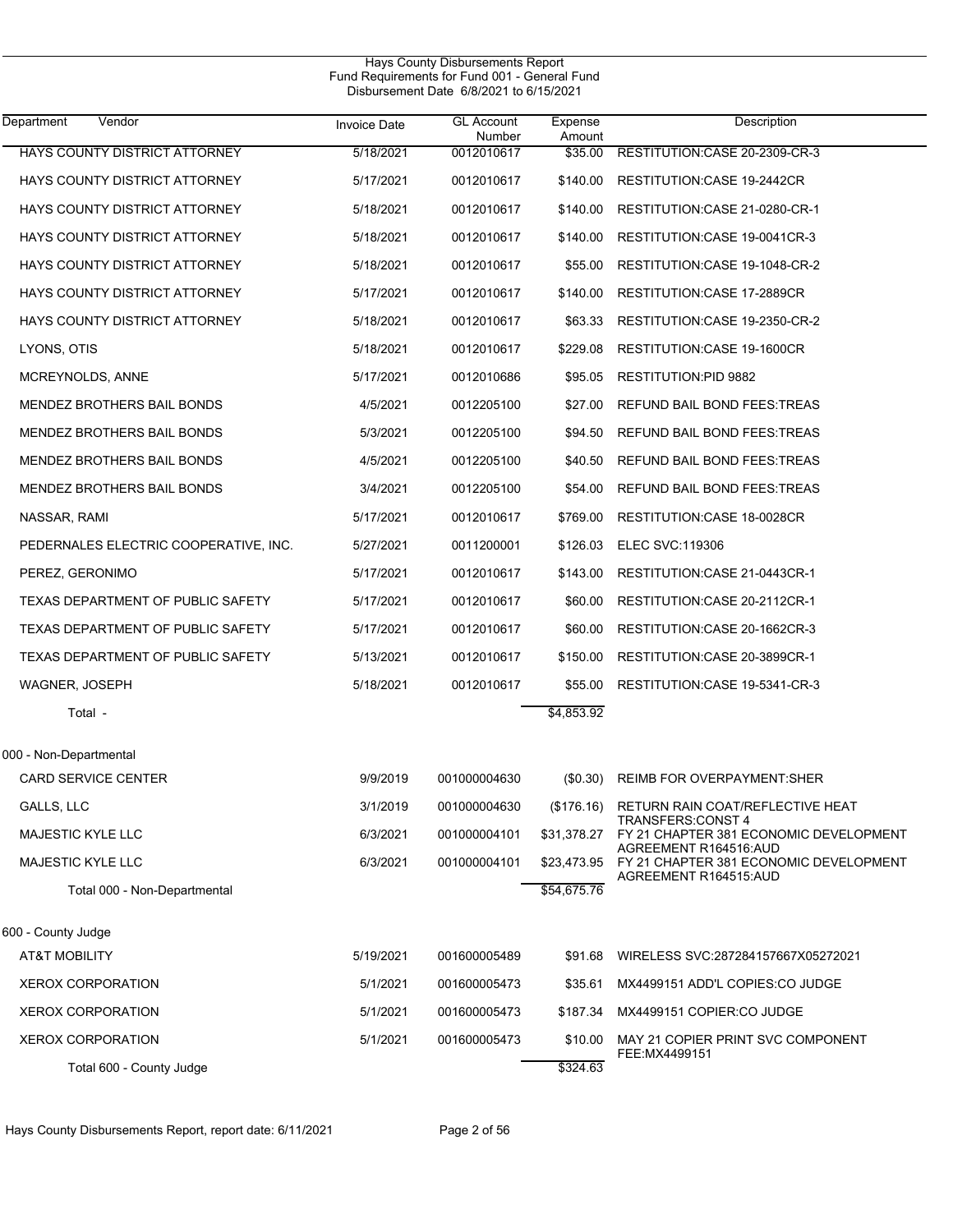|                                                                                   |                     | Hays County Disbursements Report<br>Fund Requirements for Fund 001 - General Fund<br>Disbursement Date 6/8/2021 to 6/15/2021 |                   |                                                       |
|-----------------------------------------------------------------------------------|---------------------|------------------------------------------------------------------------------------------------------------------------------|-------------------|-------------------------------------------------------|
| Vendor<br>Department                                                              | <b>Invoice Date</b> | <b>GL Account</b><br>Number                                                                                                  | Expense<br>Amount | Description                                           |
| 604 - Commissioner Pct 4                                                          |                     |                                                                                                                              |                   |                                                       |
| <b>AT&amp;T MOBILITY</b>                                                          | 5/19/2021           | 001604005489                                                                                                                 | \$45.88           | WIRELESS SVC:287284157667X05272021                    |
| Total 604 - Commissioner Pct 4                                                    |                     |                                                                                                                              | \$45.88           |                                                       |
| 606 - Auditor                                                                     |                     |                                                                                                                              |                   |                                                       |
| NIGP: THE INSTITUTE FOR PUBLIC<br><b>PROCUREMENT</b>                              | 5/26/2021           | 001606005551                                                                                                                 | \$249.00          | REG FEE: MARISOL VILLARREAL-ALONZO                    |
| NIGP: THE INSTITUTE FOR PUBLIC<br>PROCUREMENT                                     | 5/26/2021           | 001606005551                                                                                                                 | \$249.00          | <b>REG FEE:STEPHANIE HUNT</b>                         |
| OFFICE DEPOT, INC.                                                                | 5/26/2021           | 001606005211                                                                                                                 | \$18.52           | COPY PAPER/AA BATTERIES/BINDER                        |
| OFFICE DEPOT, INC.                                                                | 5/26/2021           | 001606005211                                                                                                                 | \$31.84           | CLIPS/FOLDERS: AUD<br>COPY PAPER/AA BATTERIES/BINDER  |
| OFFICE DEPOT, INC.                                                                | 5/26/2021           | 001606005211                                                                                                                 | \$23.18           | CLIPS/FOLDERS: AUD<br>COPY PAPER/AA BATTERIES/BINDER  |
| OFFICE DEPOT, INC.                                                                | 5/28/2021           | 001606005211                                                                                                                 | (\$14.50)         | CLIPS/FOLDERS: AUD<br><b>RETURN AAA BATTERIES:AUD</b> |
| Total 606 - Auditor                                                               |                     |                                                                                                                              | \$557.04          |                                                       |
| 607 - District Attorney                                                           |                     |                                                                                                                              |                   |                                                       |
| AMAZON CAPITAL SERVICES                                                           | 5/26/2021           | 001607005211                                                                                                                 | \$62.86           | <b>SEAT COVERS:DA</b>                                 |
| DALLAS CHILDREN'S ADVOCACY CENTER                                                 | 3/4/2021            | 001607005551                                                                                                                 | \$400.00          | <b>REG FEE:SHEA UMPHREY</b>                           |
| DALLAS CHILDREN'S ADVOCACY CENTER                                                 | 3/8/2021            | 001607005551                                                                                                                 | \$400.00          | <b>REG FEE:EMILY LANDEROS</b>                         |
| DALLAS CHILDREN'S ADVOCACY CENTER                                                 | 8/18/2021           | 001607005551                                                                                                                 | \$400.00          | <b>REG FEE: WHITNEY HICKS</b>                         |
| DALLAS CHILDREN'S ADVOCACY CENTER                                                 | 3/18/2021           | 001607005551                                                                                                                 | \$400.00          | <b>REG FEE: ANGIE ROBERTS</b>                         |
| DALLAS CHILDREN'S ADVOCACY CENTER                                                 | 3/10/2021           | 001607005551                                                                                                                 | \$400.00          | REG FEE: KATHLEEN ARNOLD                              |
| <b>FUELMAN</b>                                                                    | 5/31/2021           | 001607005271                                                                                                                 | \$677.98          | <b>FUEL:DA</b>                                        |
| LOWER COLORADO RIVER AUTHORITY                                                    | 5/5/2021            | 001607005471                                                                                                                 | \$39.90           | APR 21 RADIO SVC DIST CT                              |
| OFFICE DEPOT, INC.                                                                | 5/19/2021           | 001607005211                                                                                                                 | \$57.90           | ENVELOPES/LEGAL PADS:DA                               |
| OFFICE DEPOT, INC.                                                                | 5/19/2021           | 001607005211                                                                                                                 |                   | \$54.08 ENVELOPES/LEGAL PADS:DA                       |
| OFFICE DEPOT, INC.                                                                | 5/19/2021           | 001607005202                                                                                                                 | \$9.99            | KEYBOARD:DA                                           |
| OFFICE DEPOT, INC.                                                                | 5/26/2021           | 001607005211                                                                                                                 | \$87.21           | RUBBERBANDS/CD-R DISCS/DRY ERASE                      |
| OFFICE DEPOT, INC.                                                                | 5/26/2021           | 001607005211                                                                                                                 | \$119.80          | BOARDS DA<br>CD/DVD SLEEVES:DA                        |
| OFFICE DEPOT, INC.                                                                | 5/26/2021           | 001607005202                                                                                                                 | \$127.45          | RUBBERBANDS/CD-R DISCS/DRY ERASE                      |
| OFFICE DEPOT, INC.                                                                | 5/28/2021           | 001607005211                                                                                                                 | \$159.95          | <b>BOARDS:DA</b><br><b>COPY PAPER:DA</b>              |
| OFFICE DEPOT, INC.                                                                | 5/27/2021           | 001607005211                                                                                                                 | \$13.99           | <b>WALL SIGN:DA</b>                                   |
| SIERRA, EMILY                                                                     | 5/19/2021           | 001607005212                                                                                                                 | \$4.80            | <b>REIMB FOR POSTAGE:DA</b>                           |
| TEXAS DISTRICT & COUNTY ATTORNEYS                                                 | 6/2/2021            | 001607005302                                                                                                                 | \$60.00           | MBR DUES: HALEY A. NORDBAK                            |
| ASSOCIATION<br><b>TEXAS DISTRICT &amp; COUNTY ATTORNEYS</b><br><b>ASSOCIATION</b> | 6/2/2021            | 001607005302                                                                                                                 | \$60.00           | MBR DUES: CYRUS S. MORGAN                             |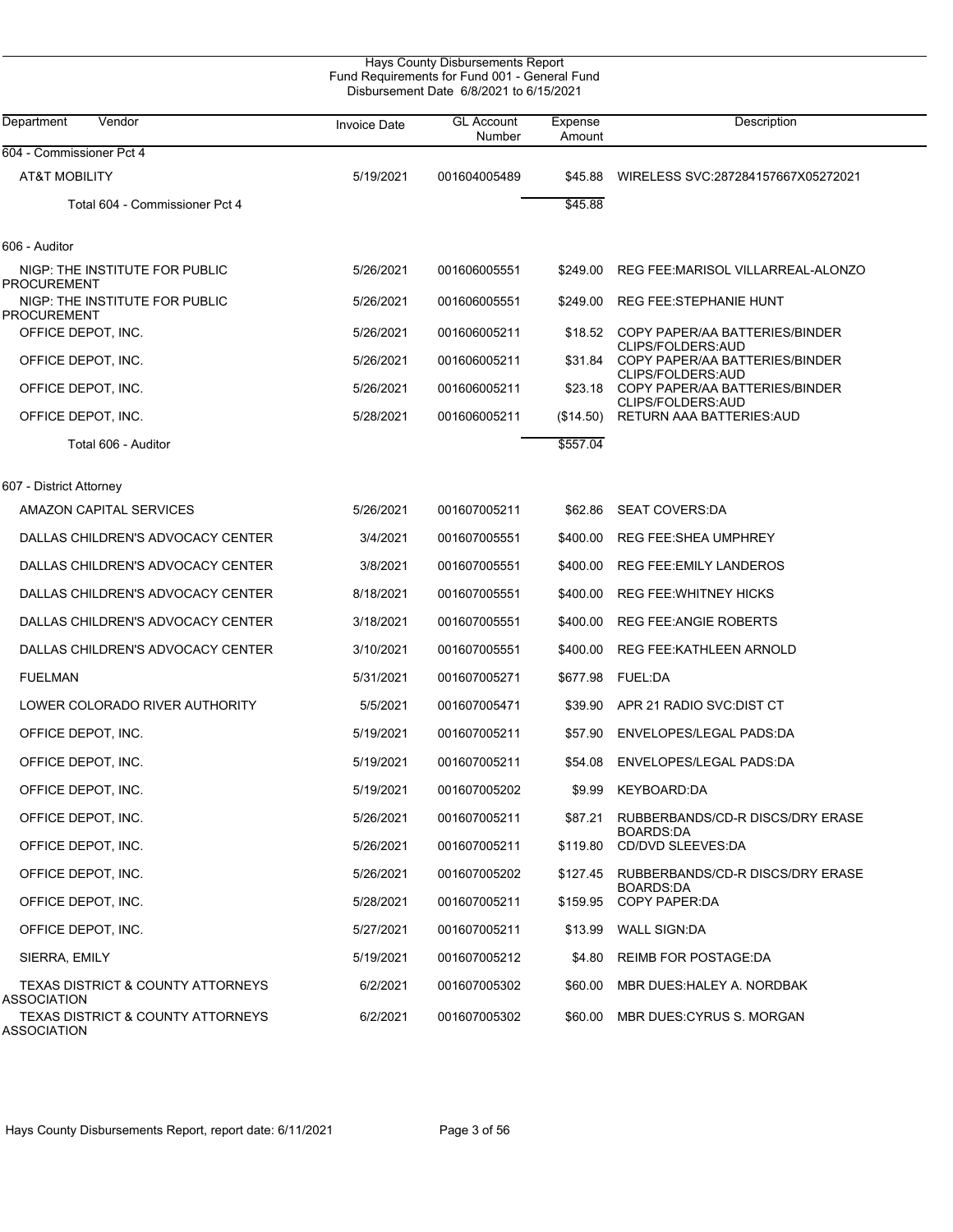| Vendor<br>Department                  | <b>Invoice Date</b> | <b>GL Account</b><br>Number | Expense<br>Amount | Description                          |
|---------------------------------------|---------------------|-----------------------------|-------------------|--------------------------------------|
| TRANSUNION RISK AND ALTERNATIVE DATA  | 6/1/2021            | 001607005448                | \$212.30          | MAY 21 SEARCHES/REPORTS: DA          |
| SOLUTIONS<br><b>XEROX CORPORATION</b> | 5/1/2021            | 001607005412                | \$6.05            | <b>PRINTER SVC FEE: VNB3F12238</b>   |
| <b>XEROX CORPORATION</b>              | 5/1/2021            | 001607005412                | \$6.05            | PRINTER SVC FEE: CNB9R84728          |
| <b>XEROX CORPORATION</b>              | 5/1/2021            | 001607005473                | \$10.00           | MAY 21 COPIER PRINT SVC COMPONENT    |
| <b>XEROX CORPORATION</b>              | 5/1/2021            | 001607005473                | \$305.11          | FEE:EX9667279<br>EX9667279 COPIER:DA |
| <b>XEROX CORPORATION</b>              | 5/1/2021            | 001607005412                | \$6.05            | <b>PRINTER SVC FEES: CNB9S13944</b>  |
| <b>XEROX CORPORATION</b>              | 5/1/2021            | 001607005412                | \$7.60            | <b>PRINTER SUPPLY FEE:CNB9S13944</b> |
| Total 607 - District Attorney         |                     |                             | \$4,089.07        |                                      |
| 608 - District Court                  |                     |                             |                   |                                      |
| ANDREADIS, KLEON                      |                     | 5/17/2021 001608005440153   |                   | \$1,000.00 FEL:CR201607E             |
| ANDREADIS, KLEON                      |                     | 5/17/2021 001608005440153   | \$1,000.00        | FEL:CR205249E                        |
| ANDREADIS, KLEON                      |                     | 5/3/2021 001608005440107    | \$500.00          | FEL:CR200986B                        |
| AUSTIN PSYCHOLEGAL CONSULTING PLLC    |                     | 5/24/2021 001608005304022   | \$850.00          | PSYCH EVAL:CR191752C                 |
| AUSTIN PSYCHOLEGAL CONSULTING PLLC    |                     | 5/24/2021 001608005304207   | \$850.00          | PSYCH EVAL:CR200866B                 |
| AUSTIN PSYCHOLEGAL CONSULTING PLLC    |                     | 5/24/2021 001608005304453   | \$850.00          | PSYCH EVAL:CR211477E                 |
| AUSTIN PSYCHOLEGAL CONSULTING PLLC    |                     | 5/24/2021 001608005304453   | \$850.00          | PSYCH EVAL:CR202677E                 |
| AUSTIN PSYCHOLEGAL CONSULTING PLLC    |                     | 5/24/2021 001608005304453   | \$850.00          | PSYCH EVAL:CR210033C                 |
| <b>BAKER LAW OFFICE</b>               |                     | 5/2/2021 001608005440453    | \$190.00          | <b>CPS:CAUSE 210590</b>              |
| <b>BAKER LAW OFFICE</b>               | 5/2/2021            | 001608005440407             | \$210.00          | <b>CPS:CAUSE 210304</b>              |
| <b>BAKER LAW OFFICE</b>               |                     | 5/2/2021 001608005440453    |                   | \$570.00 CPS:CAUSE 202409            |
| <b>BAKER LAW OFFICE</b>               |                     | 5/2/2021 001608005440422    |                   | \$230.00 CPS:CAUSE 201727            |
| <b>BAKER LAW OFFICE</b>               |                     | 5/2/2021 001608005440474    |                   | \$270.00 CPS:CAUSE 200708            |
| <b>BAKER LAW OFFICE</b>               |                     | 5/2/2021 001608005440428    |                   | \$200.00 CPS:CAUSE 201806            |
| <b>BAKER LAW OFFICE</b>               |                     | 5/2/2021 001608005440428    |                   | \$380.00 CPS:CAUSE 200790            |
| <b>BAKER LAW OFFICE</b>               |                     | 5/2/2021 001608005440407    |                   | \$360.00 CPS:CAUSE 210189            |
| <b>BAKER LAW OFFICE</b>               |                     | 5/2/2021 001608005440474    |                   | \$340.00 CPS:CAUSE 200473            |
| <b>BANKS, JAKOB</b>                   |                     | 5/10/2021 001608005440107   | \$540.00          | <b>FEL:CR193866B</b>                 |
| <b>BASS, CARAH-BETH</b>               |                     | 4/30/2021 001608005440407   | \$374.00          | CPS:CAUSE 201664                     |
| <b>BASS, CARAH-BETH</b>               |                     | 4/30/2021 001608005440453   |                   | \$382.00 CPS:CAUSE 201022            |
| BASS, CARAH-BETH                      |                     | 4/30/2021 001608005440407   |                   | \$298.00 CPS:CAUSE 202128            |
| BASS, CARAH-BETH                      |                     | 4/30/2021 001608005440422   |                   | \$524.00 CPS:CAUSE 200445            |
| <b>BASS, CARAH-BETH</b>               |                     | 4/30/2021 001608005440474   |                   | \$278.00 CPS:CAUSE 202465            |
| CAMPBELL, ATTORNEY, PHIL              |                     | 5/5/2021 001608005440107    |                   | \$1,000.00 FEL:CR203675B             |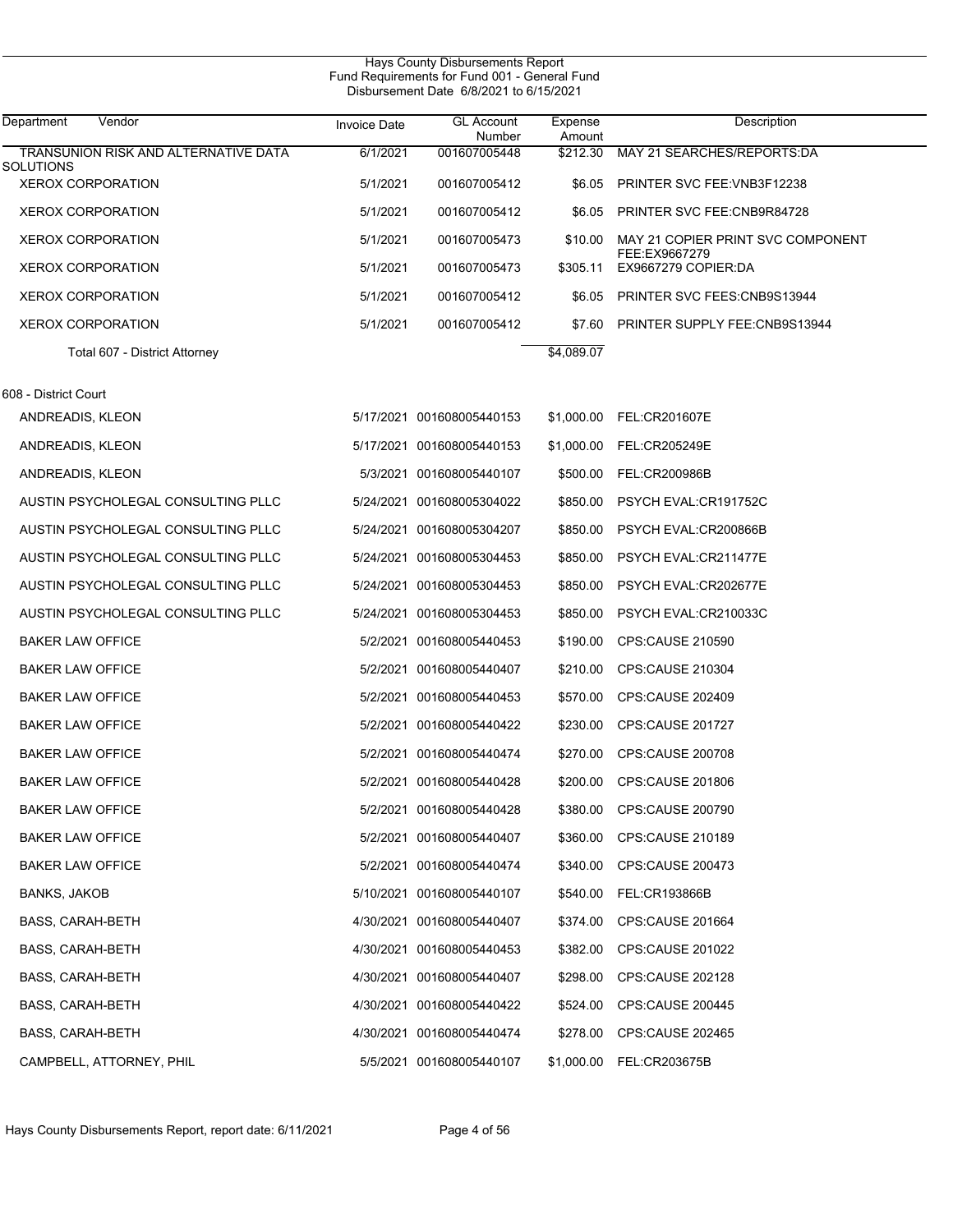| Department<br>Vendor            | <b>Invoice Date</b> | <b>GL Account</b><br>Number | Expense<br>Amount | Description                                                                     |
|---------------------------------|---------------------|-----------------------------|-------------------|---------------------------------------------------------------------------------|
| CAMPBELL, ATTORNEY, PHIL        |                     | 5/5/2021 001608005307207    | \$79.41           | FEL:CR203675B                                                                   |
| CAMPBELL, ATTORNEY, PHIL        |                     | 5/5/2021 001608005307207    | \$79.41           | <b>FEL:CR190758B</b>                                                            |
| CAMPBELL, ATTORNEY, PHIL        |                     | 5/5/2021 001608005440107    | \$725.00          | FEL:CR190758B                                                                   |
| CAMPBELL, ATTORNEY, PHIL        |                     | 2/2/2021 001608005440128    | \$900.00          | FEL:CR201785D                                                                   |
| CAMPBELL, ATTORNEY, PHIL        |                     | 2/2/2021 001608005440153    | \$1,000.00        | FEL:CR192212E                                                                   |
| CANTU, M.D., P.A., ROBERT       |                     | 5/10/2021 001608005304274   | \$1,400.00        | <b>PSYCH EVAL/RECORDS</b>                                                       |
| CANTU, M.D., P.A., ROBERT       | 5/26/2021           | 001608005305                | \$1,000.00        | REVIEW/REPORT/TRAVEL:CR170997A<br>PSYCH EVAL/REPORT/CONF                        |
| CANTU, M.D., P.A., ROBERT       | 5/19/2021           | 001608005305                | \$2,200.00        | CALL/TRAVEL:CR170456D<br>PSYCH EVAL/RECORDS REVIEW/REPORT/CONF                  |
| CANTU, M.D., P.A., ROBERT       |                     | 5/5/2021 001608005304428    | \$1,200.00        | CALL:CR212197A<br>PSYCH EVAL/REPORT/TRAVEL/CONFERENCE                           |
| CANTU, M.D., P.A., ROBERT       |                     | 5/17/2021 001608005304274   | \$1,200.00        | CALL:CR201667D<br><b>PSYCH EVAL/REPORTS</b>                                     |
| CARROLL, RUTH                   |                     | 5/10/2021 001608005304428   | \$517.50          | REVIEW/REPORT/TRAVEL:CR211030A/CR203516A<br>INTERPRETINGS SVCS:170986/CR100473D |
| CLAUDER, J.                     |                     | 4/22/2021 001608005440122   | \$650.00          | FEL:CR192939A                                                                   |
| CLAUDER, J.                     |                     | 4/22/2021 001608005440153   | \$600.00          | FEL:CR194431E/CR201760E/CR202783E                                               |
| CLAUDER, J.                     |                     | 4/22/2021 001608005440107   | \$925.00          | FEL:CR201761B/CR191761B                                                         |
| CLAUDER, J.                     |                     | 4/22/2021 001608005440107   | \$1,400.00        | FEL:CR190745B                                                                   |
| <b>COMAL COUNTY TREASURER</b>   | 4/30/2021           | 001608005403                | \$18,063.50       | DIST CT ADMIN BUDGET:1ST QTR                                                    |
| DAVID DURAN, PH.D               |                     | 1/22/2021 001608005304428   | \$2,500.00        | PSYCH EVAL/REVIEW OF                                                            |
| DELL MARKETING, L.P.            |                     | 5/16/2021 001608005712400   | \$979.95          | RECORDS/REPORTS/INTERVIEW/REPORT:CR20166<br>COMPUTER/MONITORS: DIST CT          |
| DICKSON, KELLY                  | 5/7/2021            | 001608005302                | \$240.00          | REIM FOR MBR DUES: DIST CT                                                      |
| DOVETAIL COMMUNICATION GROUP    | 4/15/2021           | 001608005305                | \$480.00          | INTERPRETINGS SVCS:081056                                                       |
| DUDLEY, TODD                    |                     | 5/5/2021 001608005440122    | \$1,700.00        | FEL:CR201669A                                                                   |
| DUDLEY, TODD                    |                     | 5/3/2021 001608005440174    | \$2,600.00        | FEL:CR190031C                                                                   |
| FABIAN, PSY.D, J.D., ABPP, JOHN |                     | 5/3/2021 001608005304428    | \$1,650.00        | PSYCH EVAL/REPORT: CR180165D                                                    |
| FABIAN, PSY.D, J.D., ABPP, JOHN |                     | 5/24/2021 001608005304428   | \$2,250.00        | PSYCH EVAL/REVIEW OF                                                            |
| <b>GARCIA, ROLAND</b>           |                     | 5/21/2021 001608005440174   | \$2,000.00        | RECORDS/REPORTS:CR205509D/CR2206017D/2031<br>FEL:CR191536C/CR191846C/CR2893C    |
| GARCIA, ROLAND                  |                     | 5/21/2021 001608005440122   | \$225.00          | FEL:CR203856C                                                                   |
| <b>GARCIA, ROLAND</b>           |                     | 5/5/2021 001608005440122    | \$150.00          | FEL:CR205639A                                                                   |
| <b>GRUNBERGER, GLEN</b>         |                     | 5/13/2021 001608005440422   | \$158.00          | <b>CPS:CAUSE 150610</b>                                                         |
| HARDY, JOHN                     |                     | 5/2/2021 001608005440453    | \$38.00           | <b>CPS:CAUSE 181885</b>                                                         |
| HARDY, JOHN                     |                     | 5/16/2021 001608005440453   | \$338.00          | CPS:CAUSE 210229                                                                |
| HARDY, JOHN                     |                     | 5/2/2021 001608005440428    | \$294.00          | CPS:CAUSE 200720                                                                |
| HARDY, JOHN                     |                     | 5/2/2021 001608005440428    | \$242.00          | CPS:CAUSE 201671                                                                |
| HARDY, JOHN                     |                     | 5/2/2021 001608005440422    | \$246.00          | CPS:CAUSE 210251                                                                |
| HARDY, JOHN                     |                     | 5/2/2021 001608005440422    | \$371.50          | CPS:CAUSE 200213                                                                |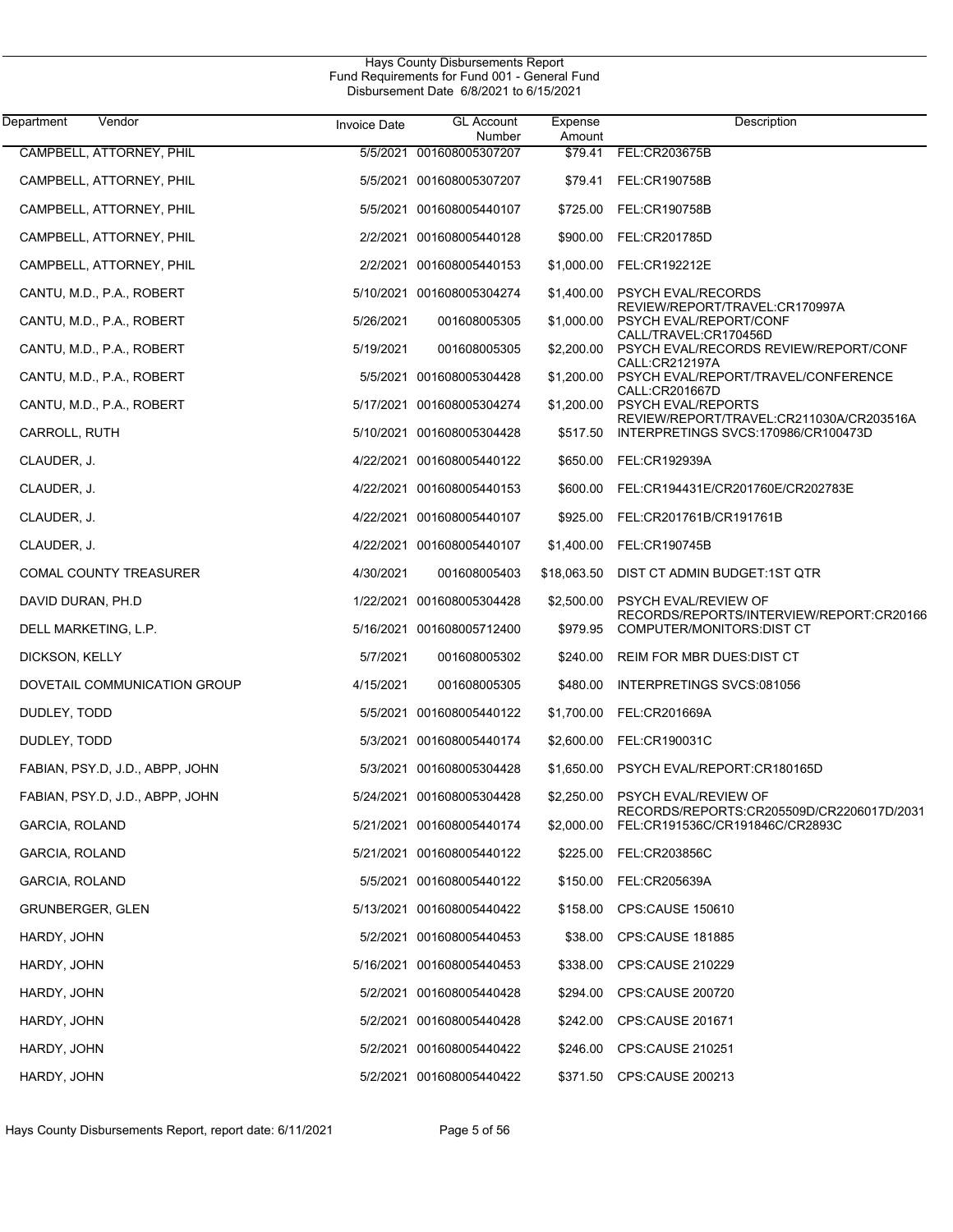| Department<br>Vendor                                     | <b>Invoice Date</b> | <b>GL Account</b>                  | Expense            | Description                      |
|----------------------------------------------------------|---------------------|------------------------------------|--------------------|----------------------------------|
| HARDY, JOHN                                              |                     | Number<br>5/2/2021 001608005440474 | Amount<br>\$450.00 | <b>CPS:CAUSE 210589</b>          |
|                                                          |                     |                                    |                    |                                  |
| HARDY, JOHN                                              |                     | 5/2/2021 001608005440428           |                    | \$428.00 CPS:CAUSE 210417        |
| HARDY, JOHN                                              |                     | 5/2/2021 001608005440422           | \$160.00           | <b>CPS:CAUSE 191123</b>          |
| HARDY, JOHN                                              |                     | 5/2/2021 001608005440428           | \$420.00           | CPS:CAUSE 191648                 |
| HARDY, JOHN                                              |                     | 5/16/2021 001608005440407          | \$468.00           | CPS:CAUSE 210375                 |
| HARDY, JOHN                                              |                     | 5/2/2021 001608005440474           | \$448.00           | CPS:CAUSE 200760                 |
| HARDY, JOHN                                              |                     | 5/2/2021 001608005440453           | \$162.00           | <b>CPS:CAUSE 192857</b>          |
| HARDY, JOHN                                              |                     | 5/2/2021 001608005440407           | \$378.00           | CPS:CAUSE 200182                 |
| HARDY, JOHN                                              |                     | 5/2/2021 001608005440422           | \$220.00           | CPS:CAUSE 201056                 |
| HARDY, JOHN                                              |                     | 5/2/2021 001608005440407           | \$736.00           | CPS:CAUSE 210272                 |
| HARDY, JOHN                                              |                     | 5/2/2021 001608005440474           | \$734.00           | CPS:CAUSE 200283                 |
| HARDY, JOHN                                              |                     | 5/16/2021 001608005440428          | \$506.00           | CPS:CAUSE 202642                 |
| HARDY, JOHN                                              |                     | 5/16/2021 001608005440474          | \$252.00           | <b>CPS:CAUSE 201388</b>          |
| HARDY, JOHN                                              |                     | 5/16/2021 001608005440453          | \$306.00           | CPS:CAUSE 170963                 |
| HARDY, JOHN                                              |                     | 5/2/2021 001608005440453           | \$224.00           | <b>CPS:CAUSE 210087</b>          |
| HARDY, JOHN                                              |                     | 5/16/2021 001608005440422          | \$528.00           | CPS:CAUSE 192766                 |
| HARDY, JOHN                                              |                     | 5/2/2021 001608005440474           | \$186.00           | <b>CPS CAUSE 191822</b>          |
| HARDY, JOHN                                              |                     | 5/2/2021 001608005440453           | \$282.00           | CPS:CAUSE 201633                 |
| HARDY, JOHN                                              |                     | 5/16/2021 001608005440407          | \$434.00           | CPS:CAUSE 171842                 |
| HARDY, JOHN                                              |                     | 5/2/2021 001608005440474           | \$218.00           | CPS:CAUSE 201424                 |
| HARDY, JOHN                                              |                     | 5/2/2021 001608005440422           | \$294.00           | CPS:CAUSE 201297                 |
| HARDY, JOHN                                              |                     | 5/2/2021 001608005440428           | \$160.00           | <b>CPS:CAUSE 180506</b>          |
| HARDY, JOHN                                              |                     | 5/2/2021 001608005440422           | \$244.00           | <b>CPS:CAUSE 210366</b>          |
| HARDY, JOHN                                              |                     | 5/2/2021 001608005440428           | \$638.00           | CPS:CAUSE 202445                 |
| HARDY, JOHN                                              |                     | 5/2/2021 001608005440407           |                    | \$246.00 CPS:CAUSE 201373        |
| HARDY, JOHN                                              |                     | 5/2/2021 001608005440453           | \$578.00           | CPS:CAUSE 200747                 |
| HARDY, JOHN                                              |                     | 5/2/2021 001608005440407           | \$158.00           | CPS:CAUSE 190076                 |
| HARDY, JOHN                                              |                     | 5/2/2021 001608005440407           | \$288.00           | <b>CPS:CAUSE 200969</b>          |
| HAYS, KARL                                               | 6/1/2021            | 001608005302                       | \$575.00           | REIMB FOR MBR DUES: DIST CT      |
| HAYS, KARL                                               | 6/1/2021            | 001608005302                       | \$385.00           | REIMB FOR STATE BAR DUES DIST CT |
| HUYNH, ALICE                                             |                     | 5/6/2021 001608005304022           | \$300.00           | INTERPRETING SVCS:CR210750C      |
| INTERNATIONAL INVESTIGATIONS & SECURITY,                 |                     | 12/8/2020 001608005304428          | \$1,472.50         | FEL:CR181275                     |
| INC.<br>INTERNATIONAL INVESTIGATIONS & SECURITY,<br>INC. |                     | 12/8/2020 001608005304428          |                    | \$1,496.25 FEL:CR181275          |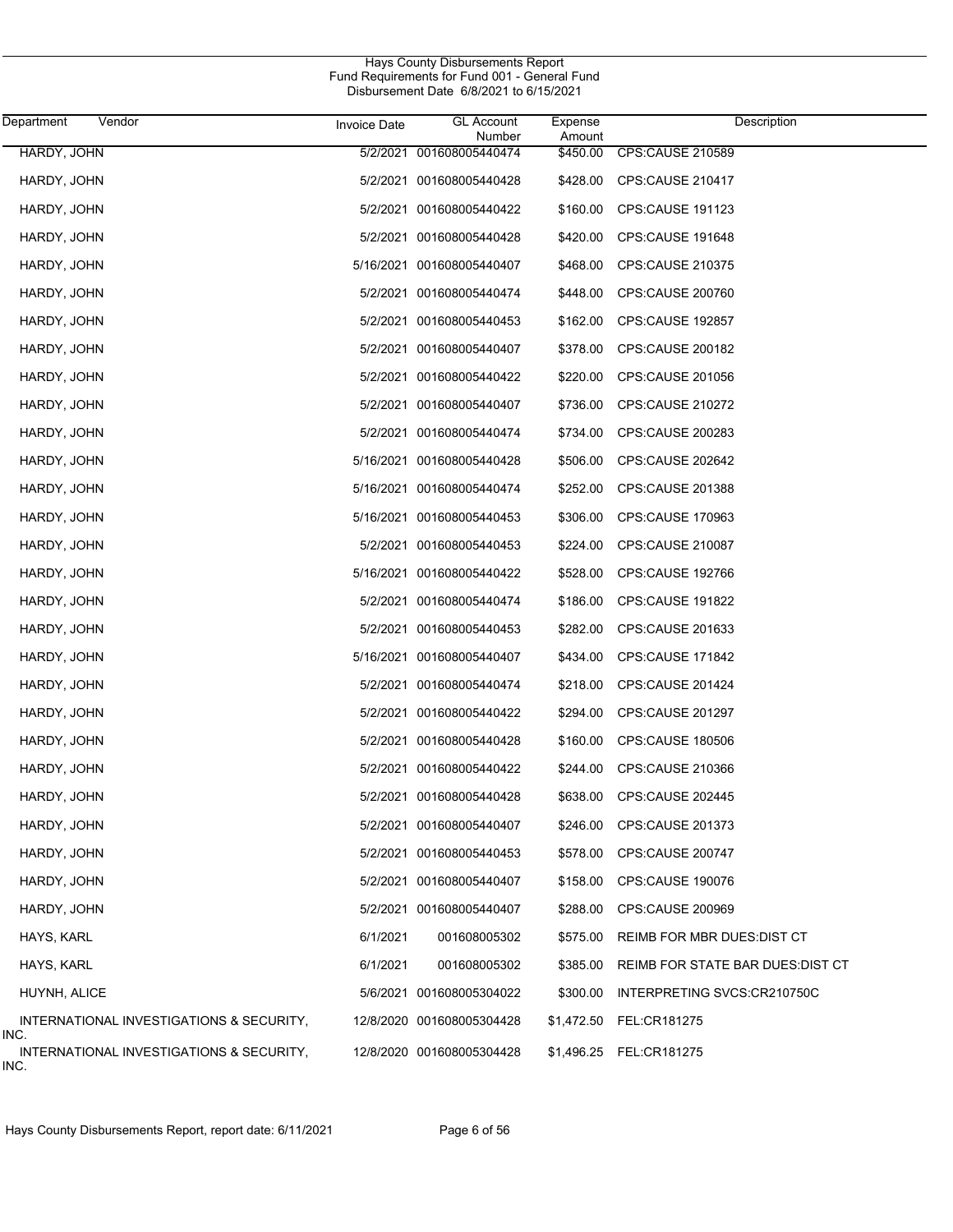| Hays County Disbursements Report              |
|-----------------------------------------------|
| Fund Requirements for Fund 001 - General Fund |
| Disbursement Date 6/8/2021 to 6/15/2021       |

| Department<br>Vendor                             | <b>Invoice Date</b> | <b>GL Account</b><br>Number | Expense<br>Amount | Description                     |
|--------------------------------------------------|---------------------|-----------------------------|-------------------|---------------------------------|
| INTERNATIONAL INVESTIGATIONS & SECURITY,<br>INC. |                     | 6/19/2020 001608005304428   | \$1,496.25        | FEL:CR181275                    |
| INTERNATIONAL INVESTIGATIONS & SECURITY,<br>INC. |                     | 12/8/2020 001608005304428   |                   | \$1,401.25 FEL:CR181275         |
| <b>JANSSEN, MARK</b>                             |                     | 4/30/2021 001608005307274   | \$50.00           | FEL:CR194038C                   |
| JANSSEN, MARK                                    |                     | 4/30/2021 001608005440174   | \$950.00          | FEL:CR194038C                   |
| JANSSEN, MARK                                    |                     | 5/6/2021 001608005440174    |                   | \$750.00 FEL:CR203520C          |
| <b>JANSSEN, MARK</b>                             |                     | 4/30/2021 001608005440122   | \$500.00          | FEL:CR200990A                   |
| <b>JANSSEN, MARK</b>                             |                     | 5/5/2021 001608005440174    |                   | \$350.00 FEL:CR202745C          |
| JANSSEN, MARK                                    |                     | 5/5/2021 001608005307274    | \$2.00            | FEL:CR202745C                   |
| JANSSEN, MARK                                    |                     | 5/10/2021 001608005307207   |                   | \$1.00 FEL:CR192326B            |
| JANSSEN, MARK                                    |                     | 5/10/2021 001608005440107   | \$650.00          | FEL:CR192326B                   |
| JANSSEN, MARK                                    |                     | 5/24/2021 001608005440153   | \$655.00          | FEL:CR201659E                   |
| JANUARY, STACY                                   |                     | 1/21/2021 001608005440474   | \$150.00          | CPS CAUSE 20200618              |
| <b>JONES, RICHARD</b>                            |                     | 5/20/2021 001608005440128   | \$1,250.00        | FEL:CR204405D                   |
| KEBHAA PI LLC                                    |                     | 5/13/2021 001608005304022   | \$270.00          | INTERPRETING SVCS:151570/172060 |
| KEBHAA PI LLC                                    | 4/21/2021           | 001608005305                | \$592.00          | INTERPRETING SVCS:20190822      |
| KEBHAA PI LLC                                    | 5/8/2021            | 001608005305                | \$180.00          | MAGISTRATION: DIST CT           |
| KEBHAA PI LLC                                    | 1/17/2021           | 001608005305                | \$180.00          | MAGISTRATION: DIST CT           |
| KEBHAA PI LLC                                    | 4/22/2021           | 001608005305                | \$450.00          | INTERPRETING SVCS:202528        |
| KEBHAA PI LLC                                    | 1/10/2021           | 001608005305                | \$180.00          | MAGISTRATION: DIST CT           |
| KEBHAA PI LLC                                    | 5/23/2021           | 001608005305                | \$180.00          | MAGISTRATION: DIST CT           |
| KEBHAA PI LLC                                    | 10/8/2020           | 001608005305                | \$270.00          | INTERPRETING SVCS:200592        |
| KEBHAA PI LLC                                    | 5/2/2021            | 001608005305                | \$180.00          | <b>MAGISTRATION:DIST CT</b>     |
| KEBHAA PI LLC                                    | 5/9/2021            | 001608005305                | \$180.00          | MAGISTRATION: DIST CT           |
| KEBHAA PI LLC                                    |                     | 12/17/2020 001608005304022  | \$180.00          | INTERPRETING SVCS:150780        |
| KEBHAA PI LLC                                    | 6/3/2021            | 001608005305                | \$180.00          | INTERPRETING SVCS:CR194067B     |
| KEBHAA PI LLC                                    |                     | 5/19/2021 001608005304428   | \$360.00          | INTERPRETING SVCS:150772        |
| KEITH, DONNA                                     |                     | 5/13/2021 001608005440122   | \$890.00          | <b>FEL:CR193780A</b>            |
| KEITH, DONNA                                     |                     | 5/13/2021 001608005440107   | \$735.00          | FEL:CR192475B                   |
| KEITH, DONNA                                     |                     | 5/13/2021 001608005440107   | \$625.00          | FEL:CR140446B                   |
| LATHAM, ROSE                                     |                     | 4/5/2021 001608005440453    | \$514.00          | CPS:CAUSE 192926                |
| LATHAM, ROSE                                     |                     | 4/5/2021 001608005440474    | \$796.00          | CPS:CAUSE 20202508              |
| LATHAM, ROSE                                     |                     | 4/5/2021 001608005440422    | \$620.00          | CPS:CAUSE 20202698              |
| LATHAM, ROSE                                     |                     | 4/5/2021 001608005440407    | \$406.00          | CPS:CAUSE 202458                |
| LAW OFFICE OF CASE J. DARWIN, INC.               |                     | 5/17/2021 001608005440153   | \$800.00          | FEL:CR206046E                   |

Hays County Disbursements Report, report date: 6/11/2021 Page 7 of 56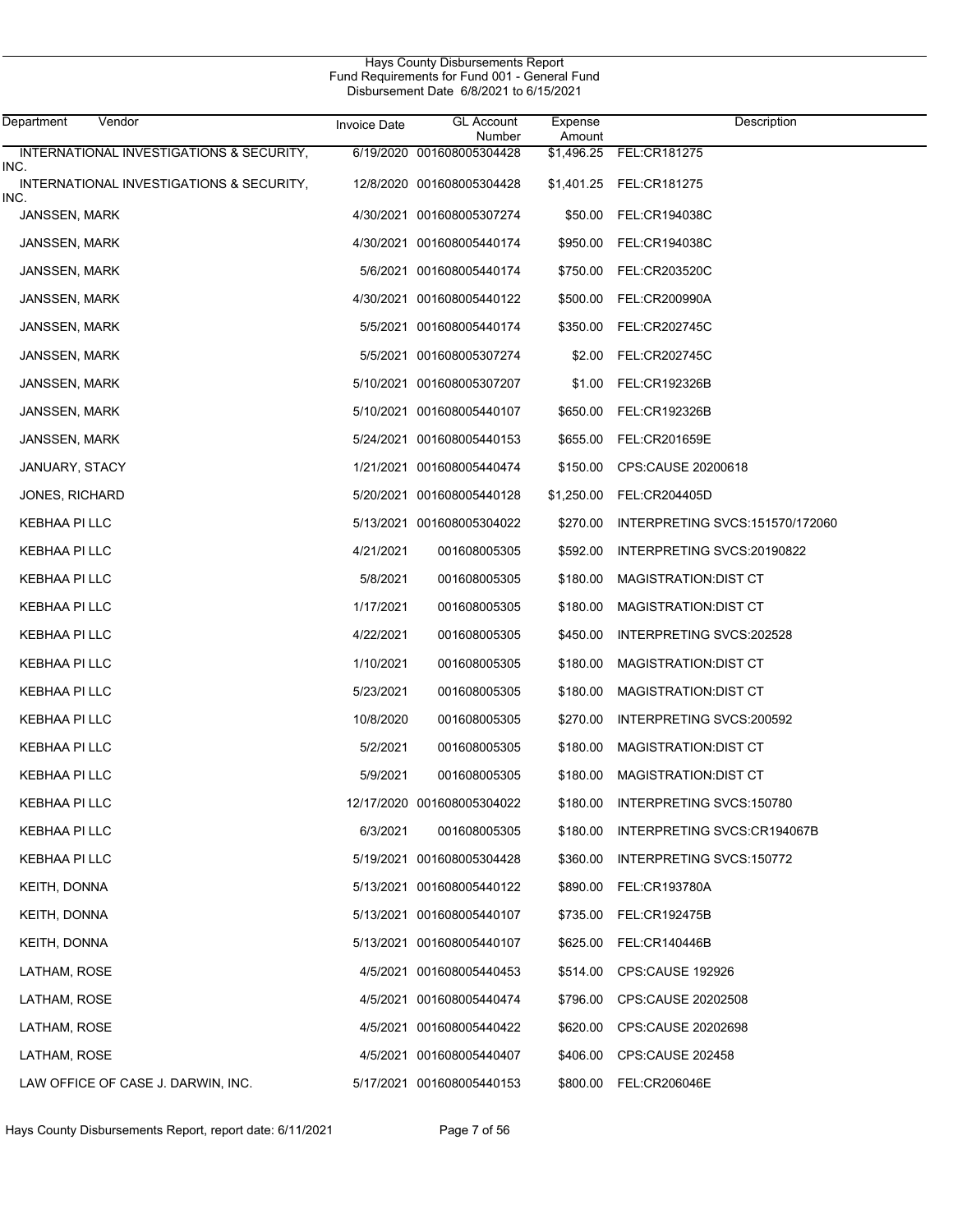| Department<br>Vendor          |                                         | <b>Invoice Date</b> | <b>GL Account</b><br>Number | Expense<br>Amount | Description                       |
|-------------------------------|-----------------------------------------|---------------------|-----------------------------|-------------------|-----------------------------------|
|                               | LAW OFFICE OF CASE J. DARWIN, INC.      | 5/20/2021           | 001608005440174             | \$1,000.00        | FEL:CR200234C                     |
|                               | LAW OFFICE OF JENNIFER G. GONZALES PLLC |                     | 5/3/2021 001608005440407    | \$470.00          | CPS:CAUSE 201158                  |
|                               | LAW OFFICE OF JENNIFER G. GONZALES PLLC |                     | 5/3/2021 001608005440422    | \$1,100.00        | CPS:CAUSE 202291                  |
|                               | LAW OFFICE OF JENNIFER G. GONZALES PLLC |                     | 5/3/2021 001608005440474    | \$270.00          | CPS:CAUSE 201424                  |
|                               | LAW OFFICE OF JENNIFER G. GONZALES PLLC |                     | 4/2/2021 001608005440407    | \$844.00          | CPS:CAUSE 202191                  |
|                               | LAW OFFICE OF JENNIFER G. GONZALES PLLC |                     | 5/3/2021 001608005440428    | \$2,001.00        | CPS:CAUSE 202291                  |
|                               | LAW OFFICE OF MATTHEW R. MALDONADO      |                     | 5/14/2021 001608005440128   | \$1,000.00        | FEL:CR201995D                     |
|                               | LAW OFFICE OF ROBERTO L. RODRIGUEZ      |                     | 5/28/2021 001608005440128   | \$1,150.00        | FEL:CR200931D/CR210743D           |
| LEAL, RAFAEL                  |                                         |                     | 4/28/2021 001608005440174   | \$300.00          | <b>FEL:CR194537U</b>              |
| LEAL, RAFAEL                  |                                         |                     | 5/6/2021 001608005440174    | \$650.00          | <b>FEL:CR120656C</b>              |
| LEE, MICHAEL                  |                                         |                     | 5/18/2021 001608005440153   | \$950.00          | FEL:CR191439E                     |
| LINDI S. ROBERTS & ASSOCIATES |                                         | 5/31/2021           | 001608005305                | \$300.00          | REPORTER'S RECORD DIST CT         |
| LONE STAR INTERPRETING        |                                         | 5/26/2021           | 001608005305                | \$180.00          | INTERPRETING SVCS: DIST CT        |
|                               | MAURO PSYCHOLOGICAL SERVICES, PLLC      | 5/4/2021            | 001608005305                | \$2,475.00        | PSYCH EVAL/REPORT:CR201831B       |
| MCCORMACK, CLIFF              |                                         |                     | 5/28/2021 001608005440128   | \$700.00          | FEL:CR202468D                     |
| MENDOZA LAW OFFICES PLLC      |                                         |                     | 5/11/2021 001608005440122   | \$1,250.00        | FEL:CR181341A                     |
| MENDOZA LAW OFFICES PLLC      |                                         |                     | 1/15/2021 001608005440153   | \$1,000.00        | FEL:CR200709E                     |
| MENDOZA LAW OFFICES PLLC      |                                         |                     | 4/19/2021 001608005440174   | \$1,000.00        | FEL:CR193088C                     |
| MEREDITH, DAWN                |                                         |                     | 4/26/2021 001608005440474   | \$900.00          | CPS:CAUSE 191526                  |
| OFFERMAN, PHYLIS              |                                         |                     | 4/29/2021 001608005440422   | \$500.00          | CPS:CAUSE 201469                  |
| POMAR, CLAUDIA                |                                         | 3/3/2021            | 001608005305                | \$190.00          | INTERPRETINGS SVCS:CR190439A      |
| POMAR, CLAUDIA                |                                         | 5/14/2021           | 001608005305                | \$190.00          | INTERPRETINGS SVCS: 192349/101404 |
| POMAR, CLAUDIA                |                                         |                     | 5/14/2021 001608005304453   | \$190.00          | INTERPRETINGS SVCS:CR193254E      |
| POMAR, CLAUDIA                |                                         | 4/21/2021           | 001608005305                | \$190.00          | INTERPRETINGS SVCS: DIST CT       |
| POMAR, CLAUDIA                |                                         | 5/25/2021           | 001608005305                | \$190.00          | INTERPRETING SVCS:CR193254E       |
| ROSEN, SAMUEL                 |                                         |                     | 4/24/2021 001608005440122   | \$1,500.00        | FEL:CR193994A                     |
| ROSEN, SAMUEL                 |                                         |                     | 3/18/2021 001608005440128   | \$3,000.00        | FEL:CR210355D/CR192576D           |
| ROSEN, SAMUEL                 |                                         |                     | 4/25/2021 001608005440122   | \$750.00          | FEL:CR210186A                     |
| ROSEN, SAMUEL                 |                                         |                     | 5/17/2021 001608005440153   | \$650.00          | FEL:CR191883E                     |
| RUDELOFF, BROOKE              |                                         |                     | 4/26/2021 001608005440428   | \$340.00          | CPS:CAUSE 200760                  |
| RUDELOFF, BROOKE              |                                         |                     | 4/26/2021 001608005440428   | \$150.00          | CPS:CAUSE 201671                  |
| RUDELOFF, BROOKE              |                                         |                     | 4/26/2021 001608005440422   | \$230.00          | CPS:CAUSE 210350                  |
| RUDELOFF, BROOKE              |                                         |                     | 4/26/2021 001608005440422   | \$350.00          | CPS:CAUSE 201159                  |
| RUDELOFF, BROOKE              |                                         |                     | 4/26/2021 001608005440407   | \$190.00          | <b>CPS:CAUSE 202670</b>           |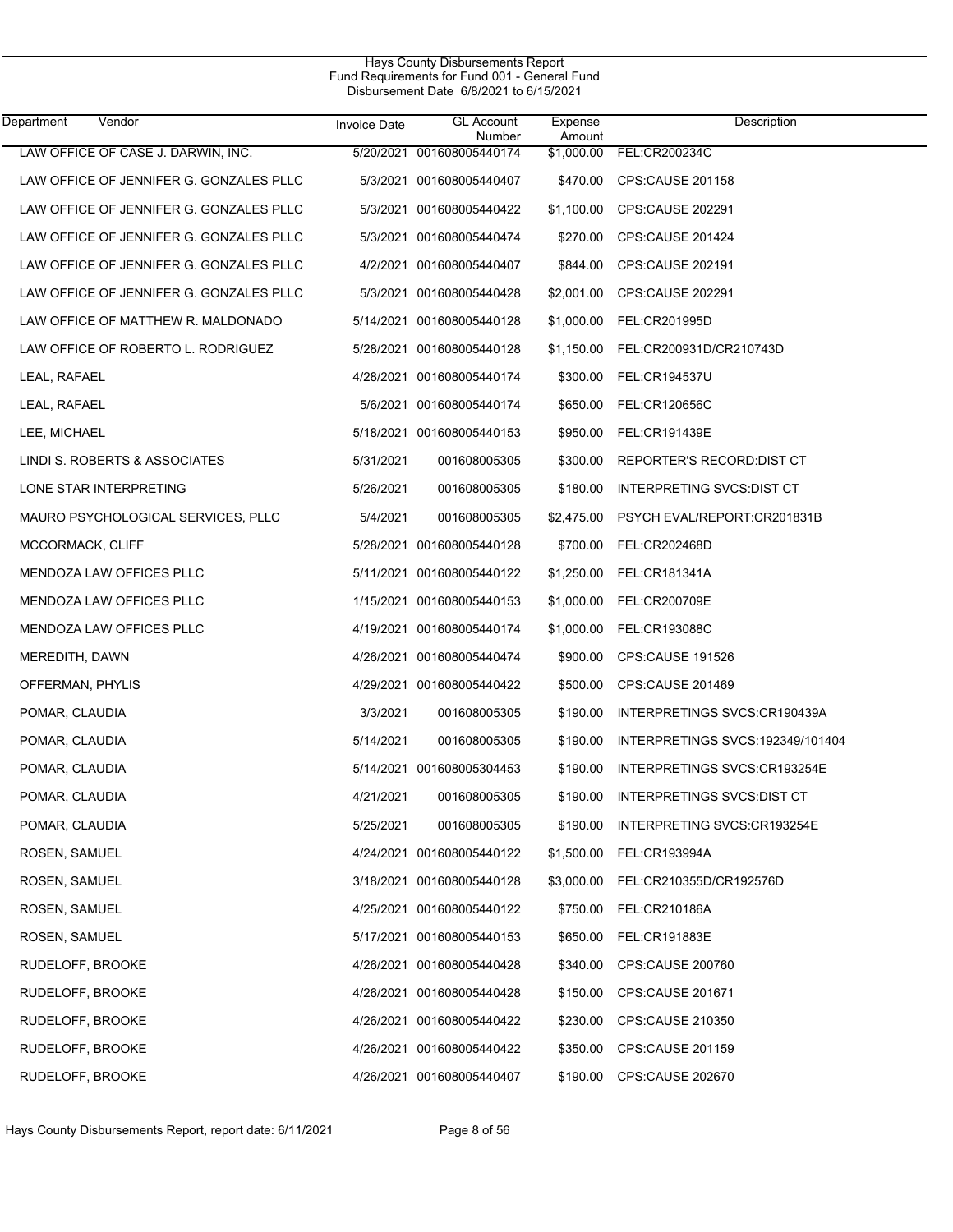| Department             | Vendor                      | <b>Invoice Date</b> | <b>GL Account</b>                   | Expense           | Description                 |
|------------------------|-----------------------------|---------------------|-------------------------------------|-------------------|-----------------------------|
| RUDELOFF, BROOKE       |                             |                     | Number<br>4/26/2021 001608005440453 | Amount<br>\$20.00 | <b>CPS:CAUSE 200475</b>     |
| RUDELOFF, BROOKE       |                             |                     | 4/26/2021 001608005440422           |                   | \$170.00 CPS:CAUSE 202061   |
| RUDELOFF, BROOKE       |                             |                     | 4/26/2021 001608005440474           | \$40.00           | CPS:CAUSE 200186            |
| RUDELOFF, BROOKE       |                             |                     | 4/26/2021 001608005440474           | \$634.00          | CPS:CAUSE 202723            |
| RUDELOFF, BROOKE       |                             |                     | 4/26/2021 001608005440407           | \$380.00          | CPS:CAUSE 202821            |
| RUDELOFF, BROOKE       |                             |                     | 4/26/2021 001608005440474           | \$210.00          | CPS:CAUSE 192926            |
| RUDELOFF, BROOKE       |                             |                     | 4/26/2021 001608005440428           | \$230.00          | CPS:CAUSE 201207            |
| RUDELOFF, BROOKE       |                             |                     | 4/26/2021 001608005440407           | \$420.00          | CPS:CAUSE 202683            |
| RUDELOFF, BROOKE       |                             |                     | 4/26/2021 001608005440453           | \$150.00          | CPS:CAUSE 200971            |
| RUDELOFF, BROOKE       |                             |                     | 4/26/2021 001608005440453           | \$150.00          | <b>CPS:CAUSE 190592</b>     |
| SEYMOUR, AARON         |                             |                     | 5/4/2021 001608005440153            | \$750.00          | FEL:CR200255E               |
| SEYMOUR, AARON         |                             |                     | 5/5/2021 001608005440128            |                   | \$550.00 FEL:CR170776D      |
| SEYMOUR, AARON         |                             |                     | 4/30/2021 001608005440107           | \$500.00          | FEL:CR120885B               |
| SEYMOUR, AARON         |                             |                     | 4/28/2021 001608005440107           |                   | \$500.00 FEL:CR202164B      |
| SHULMAN, MICHAEL       |                             |                     | 5/8/2021 001608005440128            | \$1,800.00        | FEL:CR202032D               |
|                        | SPECTRUM INTELLIGENCE GROUP |                     | 5/17/2021 001608005304428           |                   | \$1,143.75 FEL:CR210564D    |
|                        | THE EGGLESTON LAW FIRM, PC  |                     | 4/2/2021 001608005440428            | \$1,695.00        | CPS:CAUSE 100586            |
|                        | THE EGGLESTON LAW FIRM, PC  |                     | 4/2/2021 001608005307428            | \$20.58           | CPS:CAUSE 100586            |
|                        | WILBARGER COUNTY CLERK      | 5/18/2021           | 001608005493                        | \$720.00          | A.B.-MED2342                |
| WILLIAMS, GLENN        |                             |                     | 4/27/2021 001608005440453           | \$150.00          | CPS:CAUSE 20200976          |
| <b>WILLIAMS, GLENN</b> |                             |                     | 4/26/2021 001608005440407           | \$420.00          | CPS CAUSE 20200430          |
| <b>WILLIAMS, GLENN</b> |                             |                     | 4/26/2021 001608005440407           | \$170.00          | CPS CAUSE 20210189          |
| WILLIAMS, GLENN        |                             |                     | 4/26/2021 001608005440422           | \$190.00          | CPS:CAUSE 201746            |
| WILLIAMS, GLENN        |                             |                     | 4/22/2021 001608005440428           |                   | \$170.00 CPS:CAUSE 20190390 |
| WILLIAMS, GLENN        |                             |                     | 4/26/2021 001608005440474           |                   | \$150.00 CPS:CAUSE 20192510 |
| WILLIAMS, GLENN        |                             |                     | 4/22/2021 001608005440453           | \$190.00          | CPS:CAUSE 190967            |
| WILLIAMS, GLENN        |                             |                     | 4/26/2021 001608005440422           | \$230.00          | CPS:CAUSE 20192243          |
| WILLIAMS, GLENN        |                             |                     | 4/22/2021 001608005440453           | \$340.00          | CPS:CAUSE 20202683          |
| WILLIAMS, GLENN        |                             |                     | 4/22/2021 001608005440453           | \$270.00          | CPS:CAUSE 200720            |
| WILLIAMS, GLENN        |                             |                     | 4/26/2021 001608005440474           | \$150.00          | CPS:CAUSE 20202064          |
| <b>WILLIAMS, GLENN</b> |                             |                     | 4/26/2021 001608005440428           | \$190.00          | CPS:CAUSE 20202728          |
| WOLFF, TAMI            |                             | 5/20/2021           | 001608005445                        | \$100.00          | REPORTER'S RECORD:210954    |
| WOLFF, TAMI            |                             | 5/14/2021           | 001608005445                        | \$560.00          | REPORTER'S RECORD:201555    |
| WOLFF, TAMI            |                             | 5/17/2021           | 001608005445                        | \$365.00          | REPORTER'S RECORD:202392    |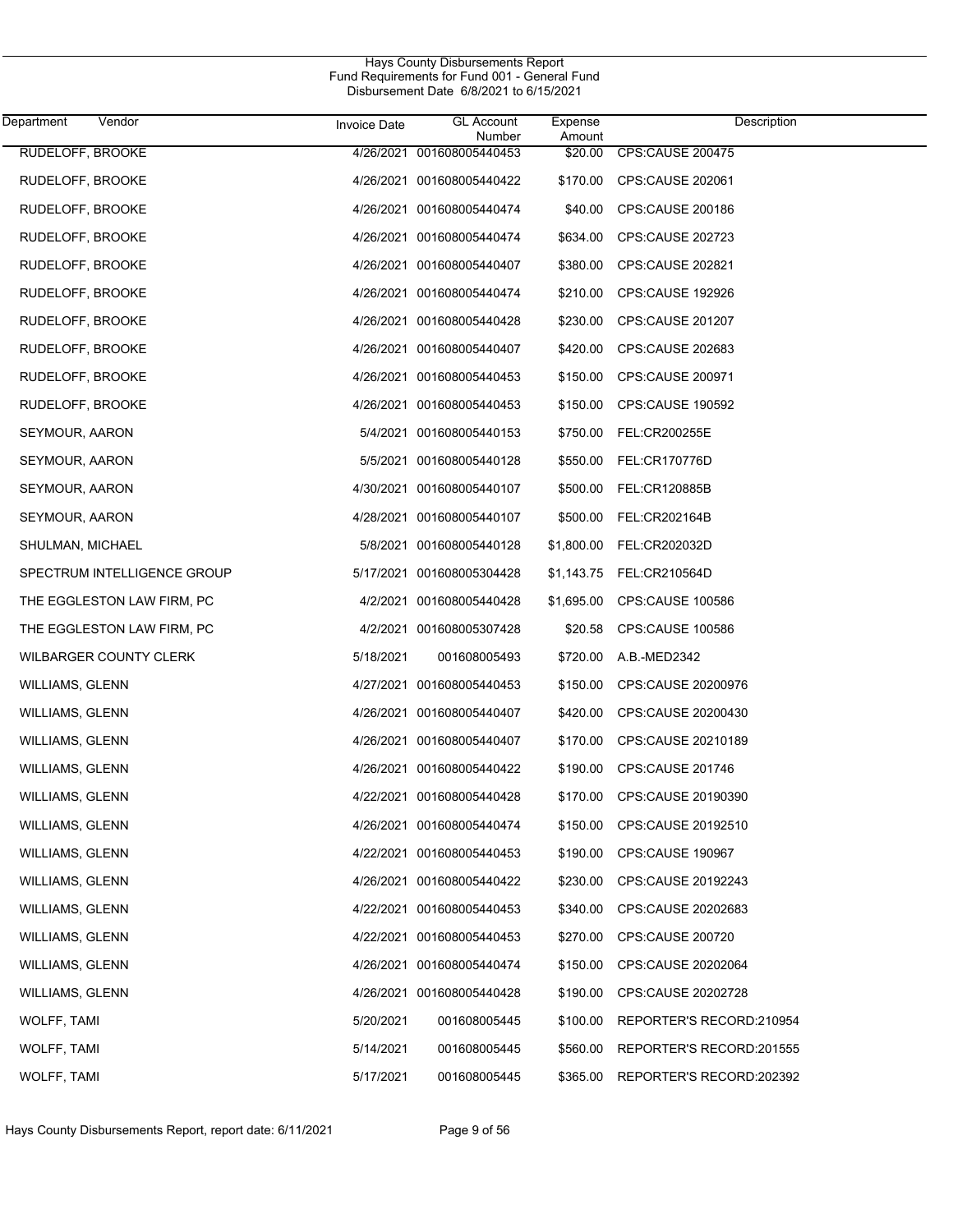| Hays County Disbursements Report<br>Fund Requirements for Fund 001 - General Fund<br>Disbursement Date 6/8/2021 to 6/15/2021 |                     |                             |                   |                                             |  |  |
|------------------------------------------------------------------------------------------------------------------------------|---------------------|-----------------------------|-------------------|---------------------------------------------|--|--|
| Vendor<br>Department                                                                                                         | <b>Invoice Date</b> | <b>GL Account</b><br>Number | Expense<br>Amount | Description                                 |  |  |
| YANNEY LAW, PLLC                                                                                                             | 6/2/2021            | 001608005440153             | \$300.00          | FEL:CR181282E                               |  |  |
| YANNEY LAW, PLLC                                                                                                             |                     | 5/18/2021 001608005440153   | \$550.00          | <b>FEL:CR204160E</b>                        |  |  |
| YBARRA, JULISSA                                                                                                              |                     | 4/1/2021 001608005440122    | \$560.00          | FEL:CR200991A                               |  |  |
| YBARRA, JULISSA                                                                                                              |                     | 6/2/2021 001608005440128    | \$600.00          | FEL:CR200159D                               |  |  |
| YBARRA, JULISSA                                                                                                              |                     | 5/17/2021 001608005440153   | \$506.44          | <b>FEL:CR192060E</b>                        |  |  |
| Total 608 - District Court                                                                                                   |                     |                             | \$135,041.29      |                                             |  |  |
| 609 - District Clerk                                                                                                         |                     |                             |                   |                                             |  |  |
| LASER SERVICE USA, INC.                                                                                                      | 5/26/2021           | 001609005211                | \$99.00           | TONER CARTRIDGE: DIST CLK                   |  |  |
| Total 609 - District Clerk                                                                                                   |                     |                             | \$99.00           |                                             |  |  |
| 612 - County Courts at Law                                                                                                   |                     |                             |                   |                                             |  |  |
| <b>AT&amp;T MOBILITY</b>                                                                                                     | 5/19/2021           | 001612005489                | \$91.76           | WIRELESS SVC:287284157667X05272021          |  |  |
| <b>BAKER, BRIAN</b>                                                                                                          |                     | 5/19/2021 001612005440203   | \$500.00          | MIS:202021CR3                               |  |  |
| CAINE, ROBERT                                                                                                                |                     | 5/24/2021 001612005440202   | \$500.00          | MIS:195300CR2                               |  |  |
| CAINE, ROBERT                                                                                                                |                     | 5/24/2021 001612005440201   | \$500.00          | MIS:190960CR2                               |  |  |
| CAMPBELL, ATTORNEY, PHIL                                                                                                     |                     | 5/5/2021 001612005440201    | \$500.00          | MIS:195007CR1                               |  |  |
| DUDLEY, TODD                                                                                                                 |                     | 5/16/2021 001612005440201   | \$1,100.00        | MIS:182298CR1/182299CR1/182300CR1           |  |  |
| DUDLEY, TODD                                                                                                                 |                     | 5/26/2021 001612005440203   | \$925.00          | MIS:201496CR3                               |  |  |
| DUDLEY, TODD                                                                                                                 |                     | 5/26/2021 001612005440301   | \$200.00          | JUV:A.H.                                    |  |  |
| FRIEDMAN, IVAN                                                                                                               |                     | 5/21/2021 001612005440201   | \$500.00          | MIS:200665CR1                               |  |  |
| HAEDGE, ROBERT                                                                                                               |                     | 5/10/2021 001612005440203   | \$700.00          | MIS:200600CR3/203385CR3                     |  |  |
| HAEDGE, ROBERT                                                                                                               |                     | 5/5/2021 001612005440202    | \$550.00          | MIS:200703CR2                               |  |  |
| JANSSEN, MARK                                                                                                                |                     | 5/27/2021 001612005440202   | \$1,100.00        | MIS:194491CR1/201043CR1/204303CR3/204820CR1 |  |  |
| JG LAW, PLLC                                                                                                                 |                     | 4/22/2021 001612005440203   | \$630.00          | MIS:193183CR3                               |  |  |
| JOHN A. HALL & ASSOCIATES, P.C.                                                                                              |                     | 5/10/2021 001612005440202   | \$550.00          | MIS:201194CR2                               |  |  |
| JOHN A. HALL & ASSOCIATES, P.C.                                                                                              |                     | 5/18/2021 001612005440202   | \$680.00          | MIS:192283CR2/191398CR2                     |  |  |
| JOHN A. HALL & ASSOCIATES, P.C.                                                                                              |                     | 5/10/2021 001612005440203   | \$470.00          | MIS:190837CR3                               |  |  |
| JOHN A. HALL & ASSOCIATES, P.C.                                                                                              |                     | 5/10/2021 001612005440203   | \$500.00          | MIS:201591CR3                               |  |  |
| JOHN A. HALL & ASSOCIATES, P.C.                                                                                              |                     | 5/25/2021 001612005440202   | \$500.00          | MIS:201044CR2                               |  |  |
| JOHNSON, CHRIS                                                                                                               | 5/13/2021           | 001612005551                | \$65.00           | REIMB FOR REG FEE:CCL 2                     |  |  |
| <b>JR LEGAL PLLC</b>                                                                                                         |                     | 5/24/2021 001612005440202   | \$500.00          | MIS-DIS:211432CR2                           |  |  |
| <b>JR LEGAL PLLC</b>                                                                                                         |                     | 5/12/2021 001612005440201   | \$500.00          | MIS:210982CR1                               |  |  |
| JULIAN RODRIGUEZ, JR. & ASSOC. PC                                                                                            |                     | 5/19/2021 001612005440201   | \$500.00          | MIS:190130CR1                               |  |  |
| JULIAN RODRIGUEZ, JR. & ASSOC. PC                                                                                            |                     | 4/8/2021 001612005440202    | \$650.00          | MIS:195286CR2                               |  |  |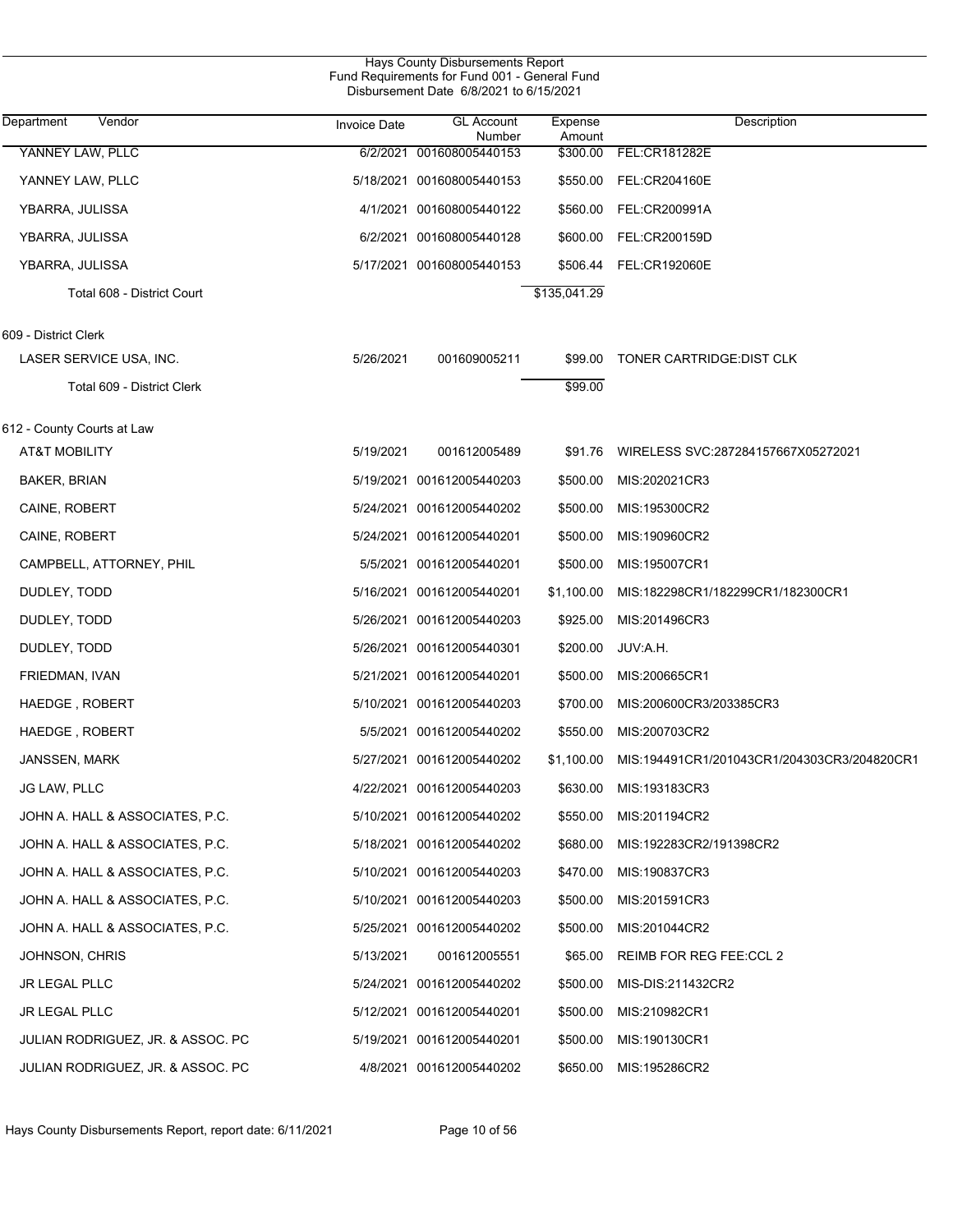| Department<br>Vendor                | Invoice Date | <b>GL Account</b><br>Number | Expense<br>Amount | Description                                  |
|-------------------------------------|--------------|-----------------------------|-------------------|----------------------------------------------|
| JULIAN RODRIGUEZ, JR. & ASSOC. PC   | 4/8/2021     | 001612005440202             | \$891.67          | MIS:173145CR2/174049CR2                      |
| JULIAN RODRIGUEZ, JR. & ASSOC. PC   |              | 5/19/2021 001612005440201   | \$630.00          | MIS:196564CR1                                |
| JULIAN RODRIGUEZ, JR. & ASSOC. PC   |              | 4/8/2021 001612005440202    | \$1,150.00        | MIS:210129CR2                                |
| KIMBROUGH LEGAL, PLLC               |              | 4/29/2021 001612005440203   | \$700.00          | MIS:210478CR3                                |
| KIMBROUGH LEGAL, PLLC               |              | 4/29/2021 001612005440203   | \$645.00          | MIS:182959CR3                                |
| KIMBROUGH LEGAL, PLLC               |              | 4/29/2021 001612005440203   | \$820.00          | MIS:202129CR3                                |
| LAW OFFICE OF JENNIFER BARRY        |              | 5/27/2021 001612005440203   | \$500.00          | MIS:150367CR3                                |
| LAW OFFICE OF JENNIFER BARRY        |              | 5/27/2021 001612005440201   | \$500.00          | MIS:194042CR1                                |
| LAW OFFICE OF JOHN MCGLOTHLIN, P.C. |              | 5/10/2021 001612005440201   | \$1,100.00        | MIS:5517                                     |
| LAW OFFICE OF JOHN MCGLOTHLIN, P.C. |              | 6/1/2021 001612005307002    | \$109.43          | GUARDIANSHIP:140013G                         |
| LAW OFFICE OF JOHN MCGLOTHLIN, P.C. |              | 6/1/2021 001612005440402    | \$716.00          | GUARDIANSHIP:140013G                         |
| LAW OFFICE OF JOHN MCGLOTHLIN, P.C. |              | 6/1/2021 001612005440402    | \$649.00          | GUARDIANSHIP:130033G                         |
| LAW OFFICE OF JOHN MCGLOTHLIN, P.C. |              | 6/1/2021 001612005307002    | \$120.23          | GUARDIANSHIP:130033G                         |
| LAW OFFICE OF MATTHEW R. MALDONADO  |              | 5/27/2021 001612005440203   | \$500.00          | MIS:195550CR3                                |
| LAW OFFICE OF MATTHEW R. MALDONADO  |              | 5/27/2021 001612005440203   | \$500.00          | MIS:200238CR3                                |
| LAW OFFICE OF MATTHEW R. MALDONADO  |              | 5/14/2021 001612005440201   | \$500.00          | <b>JUV:5491</b>                              |
| LAW OFFICE OF RICK VESTAL           |              | 5/27/2021 001612005440201   | \$500.00          | MIS:161454CR                                 |
| LAW OFFICE OF RICK VESTAL           |              | 5/14/2021 001612005440202   | \$2,100.00        | MIS:182273CR3/182274CR3/182275CR3/182276CR3/ |
| LAW OFFICE OF RICK VESTAL           |              | 5/5/2021 001612005440201    | \$640.00          | 182277CR3<br>MIS:196462CR1                   |
| LAW OFFICE OF RICK VESTAL           |              | 5/5/2021 001612005440202    | \$800.00          | MIS:194084CR2                                |
| LEAL, RAFAEL                        |              | 4/28/2021 001612005440201   | \$635.00          | MIS:201458CR3                                |
| LUDVIK LAW GROUP, PLLC              |              | 5/5/2021 001612005440201    | \$150.00          | MIS:192378CR2                                |
| LUDVIK LAW GROUP, PLLC              |              | 4/23/2021 001612005440202   | \$260.00          | MIS:190960CR2                                |
| LUDVIK LAW GROUP, PLLC              |              | 5/5/2021 001612005440201    | \$160.00          | MIS:192100CR                                 |
| LUDVIK LAW GROUP, PLLC              |              | 5/5/2021 001612005440201    | \$95.00           | MIS:192146CR                                 |
| LUDVIK LAW GROUP, PLLC              |              | 4/23/2021 001612005440201   | \$165.00          | MIS:193041CR2                                |
| LUKE, TILLIE                        |              | 5/5/2021 001612005440401    | \$350.00          | MENTAL HEALTH:210011M                        |
| LUKE, TILLIE                        |              | 5/26/2021 001612005307001   | \$49.26           | MENTAL HEALTH:210016M                        |
| LUKE, TILLIE                        |              | 5/5/2021 001612005440402    | \$350.00          | MENTAL HEALTH:20016M                         |
| LUKE, TILLIE                        |              | 5/26/2021 001612005440402   | \$350.00          | MENTAL HEALTH:210027M                        |
| MENDOZA LAW OFFICES PLLC            |              | 5/18/2021 001612005440202   | \$1,130.00        | MIS:172594CR2                                |
| MENDOZA LAW OFFICES PLLC            |              | 5/18/2021 001612005440202   | \$880.00          | REV-MIS:162259CR                             |
| MENDOZA LAW OFFICES PLLC            |              | 5/18/2021 001612005440201   | \$990.00          | MIS:211095CR1/196173CR1                      |
| MILLER, CHUCK                       | 5/18/2021    | 001612005305                | \$580.00          | VISITING JUDGE:CCL 2                         |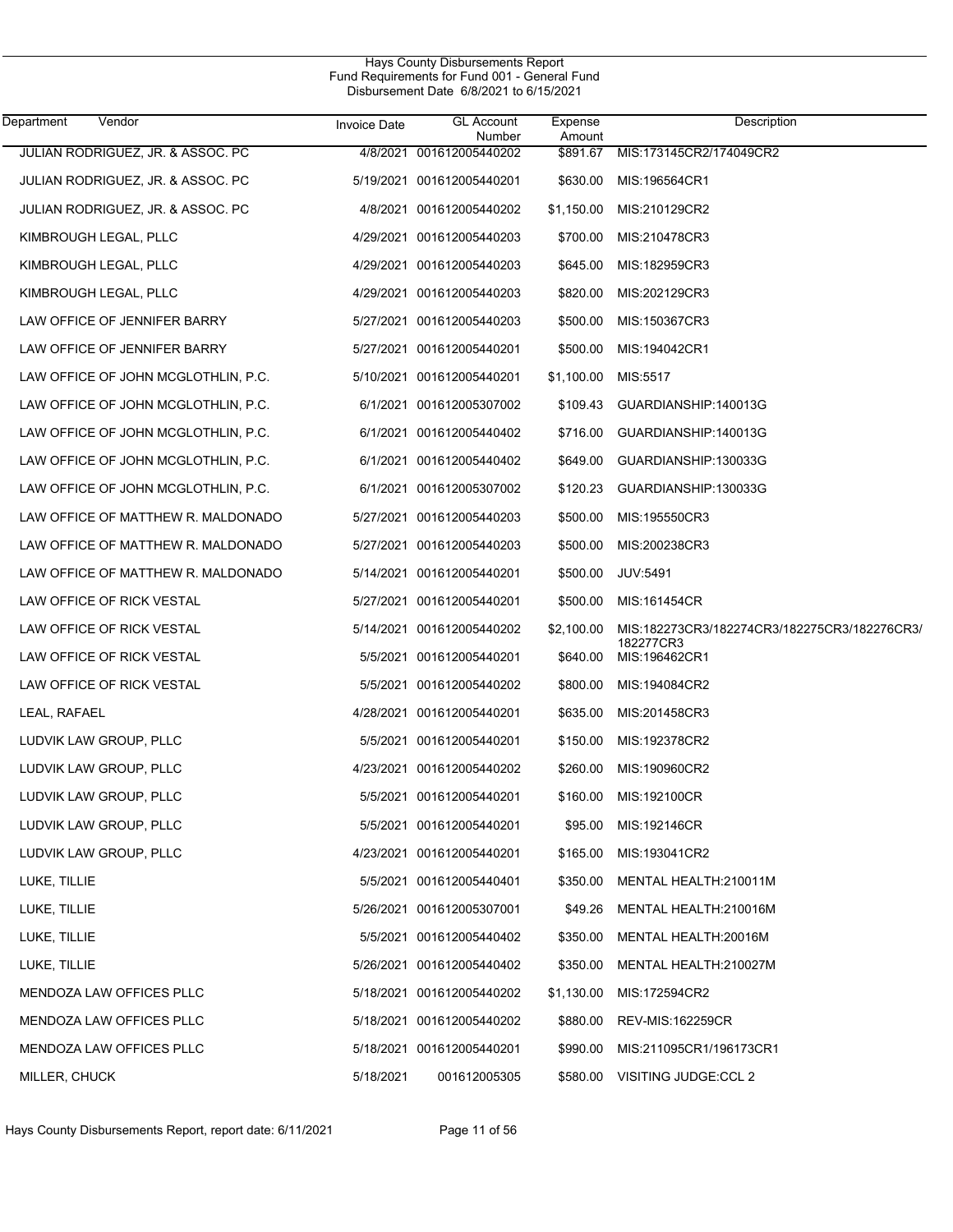| Department<br>Vendor                                 | <b>Invoice Date</b> | <b>GL Account</b><br>Number | Expense<br>Amount | Description                               |
|------------------------------------------------------|---------------------|-----------------------------|-------------------|-------------------------------------------|
| MILLER, CHUCK                                        | 5/18/2021           | 001612005305                | \$580.00          | <b>VISITING JUDGE:CCL 2</b>               |
| MOSLER, RYAN                                         |                     | 3/29/2021 001612005440203   | \$1,000.00        | MIS:203254CR3                             |
| RABAGO, ANTHONY                                      |                     | 5/9/2021 001612005440203    | \$890.00          | MIS:202934CR3/211159CR3                   |
| REINARZ, JANET                                       |                     | 5/7/2021 001612005440203    | \$815.00          | MIS:193201CR3                             |
| SEYMOUR, AARON                                       |                     | 5/6/2021 001612005440202    | \$700.00          | MIS:196079CR2/192830CR2                   |
| SEYMOUR, AARON                                       |                     | 2/5/2021 001612005440202    | \$200.00          | MIS:193380CR2                             |
| SOJAK, DARLON                                        |                     | 5/4/2021 001612005440203    | \$500.00          | MIS:201256CR3                             |
| SOJAK, DARLON                                        |                     | 3/10/2021 001612005440203   | \$80.00           | MIS:204438CR3/201139CR1                   |
| SOJAK, DARLON                                        |                     | 3/17/2021 001612005440203   | \$700.00          | MIS:192900CR3/192900CR3                   |
| TEXAS CENTER FOR THE JUDICIARY                       | 5/17/2021           | 001612005551                | \$65.00           | <b>REG FEE: CHRIS PEREZ</b>               |
| THE LAW OFFICES OF TREY HICKS, PLLC                  |                     | 5/13/2021 001612005440202   | \$1,100.00        | MIS:203723CR2/210138CR2/210533CR2         |
| TOBIAS STOUT LAW FIRM                                |                     | 5/27/2021 001612005440201   | \$500.00          | MIS:203686CR1                             |
| TOBIAS STOUT LAW FIRM                                |                     | 5/19/2021 001612005440203   | \$454.17          | MIS:195860CR3                             |
| TOBIAS STOUT LAW FIRM                                |                     | 5/13/2021 001612005440201   | \$700.00          | MIS:181301CR1/181302CR1                   |
| TOBIAS STOUT LAW FIRM                                |                     | 5/13/2021 001612005440202   | \$800.00          | MIS:194389CR2                             |
| TOBIAS STOUT LAW FIRM                                |                     | 5/13/2021 001612005440201   | \$558.33          | MIS:191318CR1                             |
| TOBIAS STOUT LAW FIRM                                |                     | 5/19/2021 001612005440202   | \$600.00          | MIS:183860CR                              |
| TOBIAS STOUT LAW FIRM                                |                     | 5/27/2021 001612005440202   | \$574.99          | MIS:192480CR2                             |
| TRAVIS COUNTY CLERK MENTAL HEALTH<br><b>DIVISION</b> | 5/21/2021           | 001612005493                | \$463.00          | C-1-MH-21-001071                          |
| TRAVIS COUNTY CLERK MENTAL HEALTH<br>Division        | 4/23/2021           | 001612005493                | \$488.00          | M.A.R-C-1-MH-21-000830                    |
| TRAVIS COUNTY CLERK MENTAL HEALTH<br><b>DIVISION</b> | 5/21/2021           | 001612005493                | \$463.00          | C-1-MH-21-001072                          |
| YANNEY LAW, PLLC                                     |                     | 5/20/2021 001612005440201   | \$500.00          | MIS:204890CR3                             |
| Total 612 - County Courts at Law                     |                     |                             | \$45,658.84       |                                           |
| 617 - County Clerk                                   |                     |                             |                   |                                           |
| DEPARTMENT OF STATE HEALTH SERVICES                  |                     | 5/3/2021 001617004401617    |                   | \$98.82 APR 21 REMOTE BIRTH ACCESS:CO CLK |
| Total 617 - County Clerk                             |                     |                             | \$98.82           |                                           |
| 618 - Sheriff                                        |                     |                             |                   |                                           |
| 1-800-RADIATOR & A/C                                 | 5/24/2021           | 001618005413                | \$322.00          | T-STATS/FAN ASSEMBLY/RADIATOR:SHER        |
| 1-800-RADIATOR & A/C                                 | 5/26/2021           | 001618005413                | \$518.00          | AIR CONDITIONING KIT:SHER                 |
| 1-800-RADIATOR & A/C                                 | 5/26/2021           | 001618005413                | (\$50.00)         | DISCOUNT ON AIR CONDITIONING KIT:SHER     |
| ADVANCE AUTO PARTS                                   | 5/25/2021           | 001618005413                | \$47.36           | <b>FLOOR MATS:SHER</b>                    |
| ADVANCE AUTO PARTS                                   | 5/27/2021           | 001618005413                | \$68.62           | <b>MISC PARTS:SHER</b>                    |
| AMAZON CAPITAL SERVICES                              | 5/26/2021           | 001618035207                | \$92.00           | SOLENOID KIT: JAIL                        |

Hays County Disbursements Report, report date: 6/11/2021 Page 12 of 56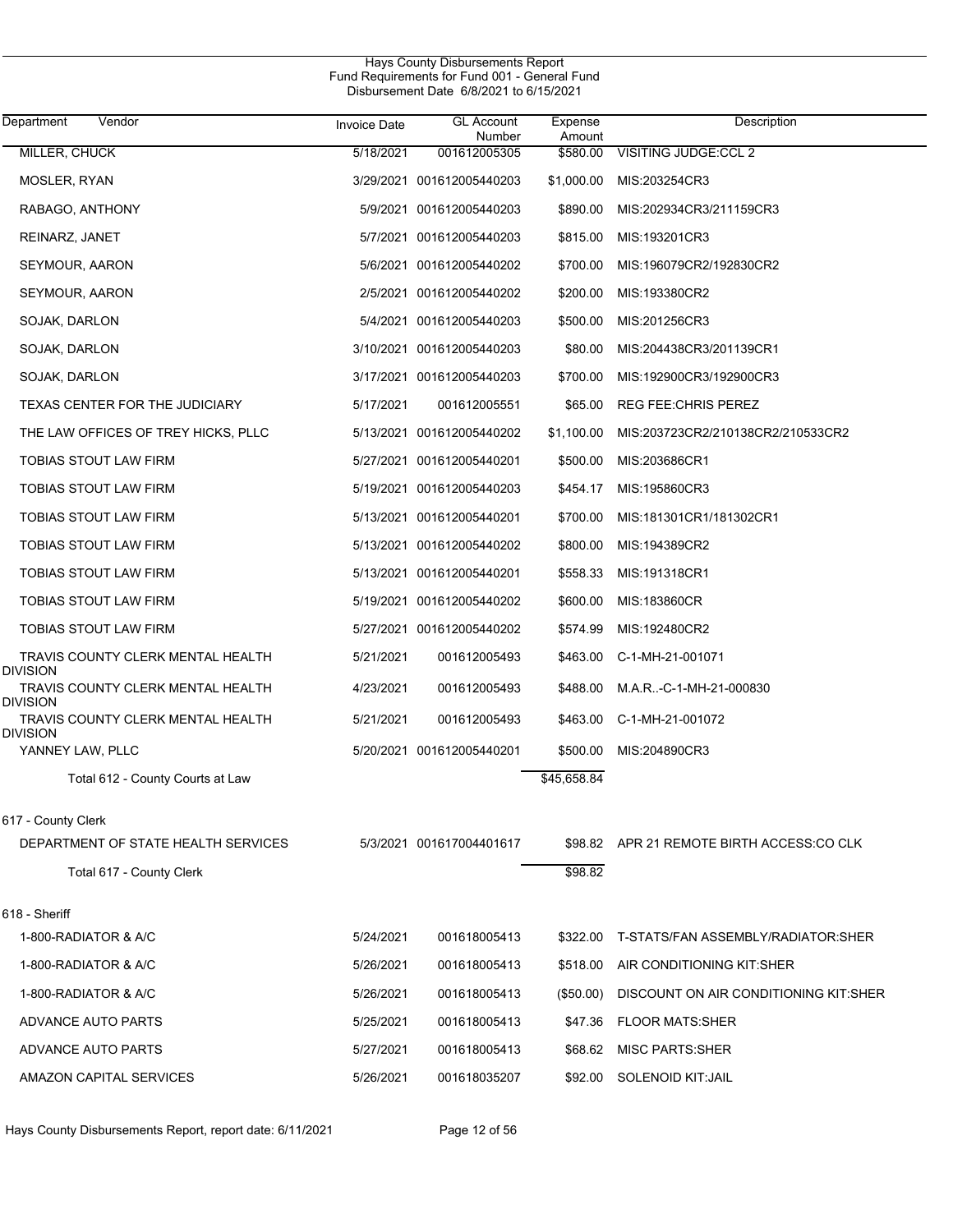| <b>Department</b><br>Vendor           | <b>Invoice Date</b> | GL Account<br>Number     | Expense<br>Amount | Description                                                    |
|---------------------------------------|---------------------|--------------------------|-------------------|----------------------------------------------------------------|
| <b>AMAZON CAPITAL SERVICES</b>        | 5/20/2021           | 001618005202             | \$19.98           | STORAGE BOXES/MINI DISPLAY PORT TO HDMI                        |
| AMAZON CAPITAL SERVICES               | 5/20/2021           | 001618005211             | \$94.99           | <b>ADAPTER:SHER</b><br>STORAGE BOXES/MINI DISPLAY PORT TO HDMI |
| AT&T                                  | 5/24/2021           | 001618005489             | \$60.25           | <b>ADAPTER:SHER</b><br>LONG DISTANCE: SHER                     |
| AT&T MOBILITY                         | 5/19/2021           | 001618005489             | \$45.57           | WIRELESS SVC:287284157667X05272021                             |
| BAKER DISTRIBUTING CO., LLC           | 4/7/2021            | 001618035207             | \$91.81           | REDUCERS/ELBOWS/CLOTH/COLD WEATHER<br>TAPE: JAIL               |
| <b>BLUEBONNET CHRYSLER DODGE</b>      | 5/25/2021           | 001618005413             | \$83.88           | <b>HOSES:SHER</b>                                              |
| <b>BLUEBONNET CHRYSLER DODGE</b>      | 5/20/2021           | 001618005413             | \$258.75          | <b>FRONT DOOR GLASS: SHER</b>                                  |
| <b>BLUEBONNET CHRYSLER DODGE</b>      | 5/25/2021           | 001618005413             | \$43.84           | ADAPTER:SHER                                                   |
| <b>CARD SERVICE CENTER</b>            | 6/2/2021            | 001618005551             | \$400.00          | REG FEE: OLIVIA RODRIGUEZ                                      |
| <b>CARD SERVICE CENTER</b>            | 6/2/2021            | 001618005206             | \$44.58           | TARGETS:SHER                                                   |
| <b>CARD SERVICE CENTER</b>            | 6/2/2021            | 001618005206             | \$9.49            | SHIPPING OF TARGETS: SHER                                      |
| <b>CARD SERVICE CENTER</b>            | 6/2/2021            | 001618005551             | \$50.00           | REG FEE: JOE FAULKNER                                          |
| <b>CARD SERVICE CENTER</b>            | 6/2/2021            | 001618005551             | \$96.04           | LODGING: RONNIE STRAIN                                         |
| <b>CARD SERVICE CENTER</b>            | 6/2/2021            | 001618005206             | \$250.00          | TARGETS:SHER                                                   |
| <b>CARD SERVICE CENTER</b>            | 5/26/2021           | 001618005302             | \$127.79          | DROPBOX:SHER                                                   |
| <b>CARD SERVICE CENTER</b>            | 6/2/2021            | 001618005551             | \$607.94          | LODGING: JEFFERY WILKINS                                       |
| <b>CARD SERVICE CENTER</b>            |                     | 6/2/2021 001618005206004 | \$173.00          | CARDBOARD TORSO TARGETS: JAIL                                  |
| <b>CARD SERVICE CENTER</b>            | 6/2/2021            | 001618005551             | \$96.04           | LODGING: RONNIE STRAIN                                         |
| <b>CARD SERVICE CENTER</b>            | 6/2/2021            | 001618005551             | \$2.00            | REG FEE: JOE FAULKNER                                          |
| <b>CARD SERVICE CENTER</b>            | 6/2/2021            | 001618035551             | \$439.74          | LODGING: NATALIE RAMIREZ                                       |
| <b>CARD SERVICE CENTER</b>            |                     | 6/2/2021 001618005206006 | \$320.70          | DRONE MONITOR: SHER                                            |
| <b>CARD SERVICE CENTER</b>            | 6/8/2021            | 001618005302             | \$99.00           | <b>JUN 21 RSO TRACKER: SHER</b>                                |
| <b>CARD SERVICE CENTER</b>            | 6/8/2021            | 001618005206             | \$47.56           | SHIPPING:SHER                                                  |
| CENTERPOINT ENERGY RESOURCES CORP.    |                     | 6/4/2021 001618035480030 | \$552.20          | <b>GAS SVC:JAIL</b>                                            |
| CENTERPOINT ENERGY RESOURCES CORP.    |                     | 6/4/2021 001618005480020 |                   | \$34.55 GAS SVC:SHER                                           |
| <b>CENTURYLINK</b>                    | 5/25/2021           | 001618005489             |                   | \$1,295.58 FAX LINES:SHER                                      |
| CHUCK NASH CHEVROLET                  | 5/26/2021           | 001618005413             |                   | \$50.15 SEAL:SHER                                              |
| CHUCK NASH CHEVROLET                  | 5/24/2021           | 001618005413             | \$250.00          | 2014 CHEVROLET TAHOE REPAIRS: SHER                             |
| CORRECTIONAL MANAGEMENT INSTITUTE OF  | 8/6/2021            | 001618035551             | \$1,960.00        | REG FEE: JOHN SAENZ                                            |
| TEXAS<br>DEALERS ELECTRICAL SUPPLY    | 6/2/2021            | 001618035207             |                   | \$196.08 CABLE:JAIL                                            |
| DELL MARKETING, L.P.                  | 5/7/2021            | 001618005429             |                   | \$139.66 ADOBE PRO CLOUD:SHER                                  |
| DOLAN CONSULTING GROUP, LLC           | 6/23/2021           | 001618005551             | \$95.00           | REG FEE:RONNY TORRES                                           |
| DOLAN CONSULTING GROUP, LLC           | 6/23/2021           | 001618005551             | \$195.00          | <b>REG FEE: JAMES YOUNG</b>                                    |
| DOUBLE D INTERNATIONAL FOOD CO., INC. | 5/26/2021           | 001618035232             |                   | \$232.05 FOOD:JAIL                                             |

Hays County Disbursements Report, report date: 6/11/2021 Page 13 of 56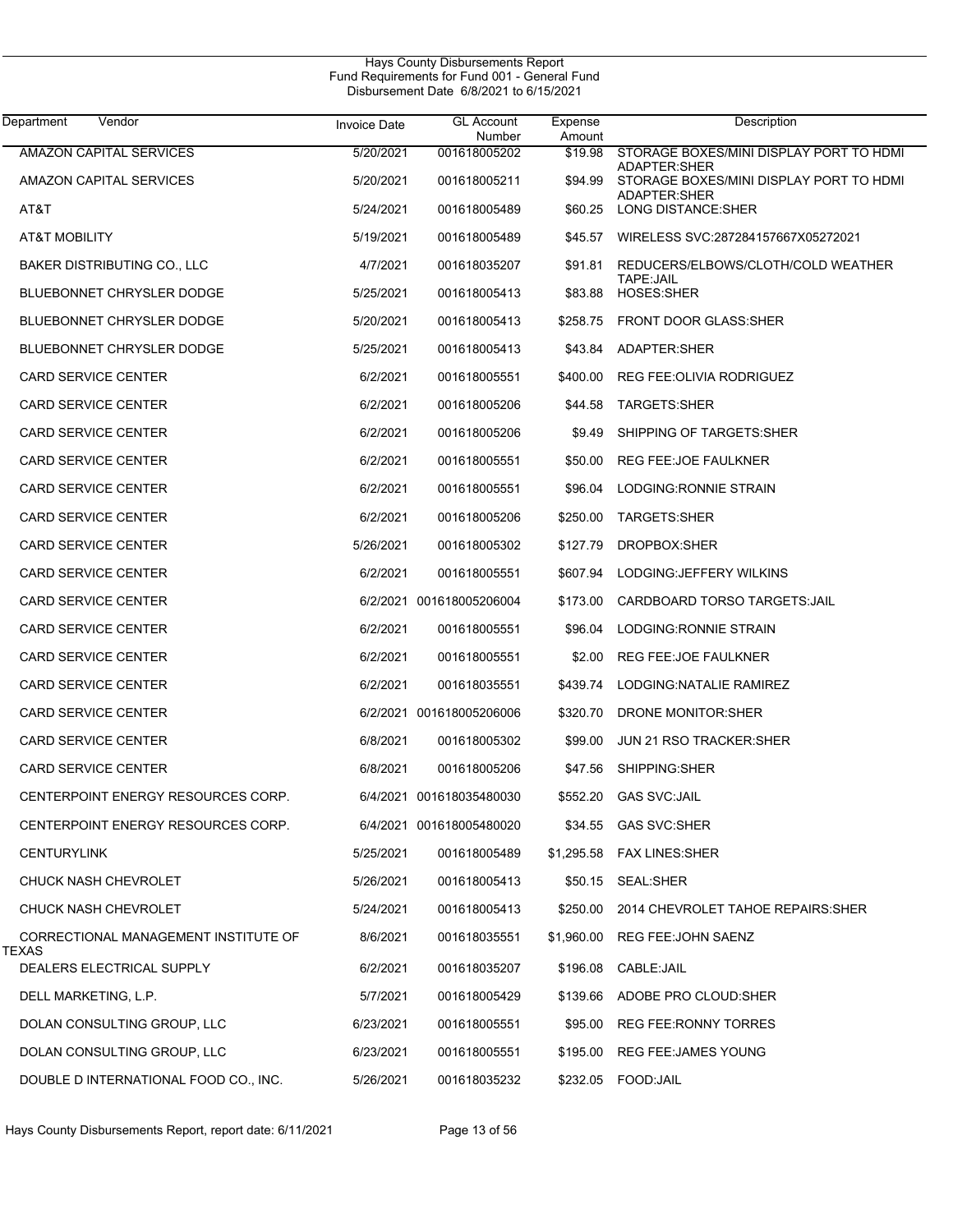| Hays County Disbursements Report<br>Fund Requirements for Fund 001 - General Fund<br>Disbursement Date 6/8/2021 to 6/15/2021 |                     |                             |                   |                                                |  |  |
|------------------------------------------------------------------------------------------------------------------------------|---------------------|-----------------------------|-------------------|------------------------------------------------|--|--|
| Vendor<br>Department                                                                                                         | <b>Invoice Date</b> | <b>GL Account</b><br>Number | Expense<br>Amount | Description                                    |  |  |
| DOUBLE D INTERNATIONAL FOOD CO., INC.                                                                                        | 5/26/2021           | 001618035232                | \$278.26          | FOOD:JAIL                                      |  |  |
| DOUBLE D INTERNATIONAL FOOD CO., INC.                                                                                        | 5/26/2021           | 001618035232                | \$897.45          | FOOD:JAIL                                      |  |  |
| DOUBLE D INTERNATIONAL FOOD CO., INC.                                                                                        | 5/26/2021           | 001618035232                | \$661.50          | FOOD: JAIL                                     |  |  |
| DOUBLE D INTERNATIONAL FOOD CO., INC.                                                                                        | 5/26/2021           | 001618035232                | \$667.30          | FOOD: JAIL                                     |  |  |
| DOUBLE D INTERNATIONAL FOOD CO., INC.                                                                                        | 5/26/2021           | 001618035232                | \$280.96          | FOOD: JAIL                                     |  |  |
| DOUBLE D INTERNATIONAL FOOD CO., INC.                                                                                        | 5/26/2021           | 001618035232                | \$352.38          | FOOD: JAIL                                     |  |  |
| DOUBLE D INTERNATIONAL FOOD CO., INC.                                                                                        | 5/26/2021           | 001618035232                | \$234.92          | FOOD: JAIL                                     |  |  |
| DOUBLE D INTERNATIONAL FOOD CO., INC.                                                                                        | 5/26/2021           | 001618035232                | \$377.10          | FOOD:JAIL                                      |  |  |
| DOUBLE D INTERNATIONAL FOOD CO., INC.                                                                                        | 5/26/2021           | 001618035232                | \$469.20          | FOOD: JAIL                                     |  |  |
| DOUBLE D INTERNATIONAL FOOD CO., INC.                                                                                        | 5/26/2021           | 001618035232                | \$912.90          | FOOD: JAIL                                     |  |  |
| DOUBLE D INTERNATIONAL FOOD CO., INC.                                                                                        | 5/26/2021           | 001618035232                | \$489.00          | FOOD: JAIL                                     |  |  |
| ESQUIVEL GLASS CO.                                                                                                           | 5/25/2021           | 001618005413                | \$310.00          | URETHANE KIT/WINDSHIELD/LABOR:SHER             |  |  |
| EVIDENT CRIME SCENE PRODUCTS                                                                                                 | 6/3/2021            | 001618005362                | \$65.85           | DNA FREE WOOD SHAFT SWABS: SHER                |  |  |
| EVIDENT CRIME SCENE PRODUCTS                                                                                                 | 5/21/2021           | 001618005362                | \$51.00           | ANTIMICROBIAL SURFACE WIPES:SHER               |  |  |
| EVIDENT CRIME SCENE PRODUCTS                                                                                                 | 5/11/2021           | 001618005362                | \$235.00          | GLOVES:SHER                                    |  |  |
| EVIDENT CRIME SCENE PRODUCTS                                                                                                 | 5/11/2021           | 001618005362                | \$235.00          | GLOVES:SHER                                    |  |  |
| EVIDENT CRIME SCENE PRODUCTS                                                                                                 | 5/11/2021           | 001618005362                | \$235.00          | GLOVES:SHER                                    |  |  |
| EVIDENT CRIME SCENE PRODUCTS                                                                                                 | 5/11/2021           | 001618005362                | \$88.65           | SHIPPING OF GLOVES: SHER                       |  |  |
| <b>FEDEX OFFICE</b>                                                                                                          | 5/27/2021           | 001618005212                | \$11.60           | SHIPPING CHGS: SHER                            |  |  |
| FLOWERS BAKING CO. OF SAN ANTONIO, LLC                                                                                       | 5/24/2021           | 001618035232                | \$413.08          | BREAD/BUNS: JAIL                               |  |  |
| <b>FRONTIER COMMUNICATIONS</b>                                                                                               | 5/25/2021           | 001618005489                | \$257.25          | TELEPHONE/LONG DISTANCE: SHER                  |  |  |
| <b>FRONTIER COMMUNICATIONS</b>                                                                                               | 5/25/2021           | 001618005489                | \$134.17          | TELEPHONE/LONG DISTANCE:SHER                   |  |  |
| <b>FUELMAN</b>                                                                                                               | 5/31/2021           | 001618005271                |                   |                                                |  |  |
| GAMBLE, DAVID                                                                                                                | 5/7/2021            | 001618005474                | \$50.00           | REIMB FOR MOTOR BOOT STRETCHING: SHER          |  |  |
| GATEWAY PRINTING & OFFICE SUPPLY, INC.                                                                                       | 5/18/2021           | 001618005461                | \$46.55           | <b>BLANK OFFICER CARDS:SHER</b>                |  |  |
| <b>GRAINGER, INC.</b>                                                                                                        |                     | 5/26/2021 001618991415225   | \$5,706.24        | HOODED COVERALLS:COVID-19                      |  |  |
| GULF COAST PAPER COMPANY, INC.                                                                                               | 5/27/2021           | 001618035208                | \$37.68           | <b>SCRUB BRUSHES: JAIL</b>                     |  |  |
| <b>HARBOR FREIGHT TOOLS</b>                                                                                                  | 5/27/2021           | 001618005413                | \$163.45          | CUT OFF WHEELS/MOTORCYCLE WHEEL                |  |  |
| HATCH, JASON                                                                                                                 | 5/25/2021           | 001618005551                | \$109.00          | CHOCK:SHER<br>REIMB FOR DRONE PILOT TEST: SHER |  |  |
| HAYS COUNTY TAX ASSESSOR COLLECTOR                                                                                           | 5/31/2021           | 001618005413                | \$7.50            | STATE INSPECTION FEE:SHER                      |  |  |
| HAYS COUNTY TAX ASSESSOR COLLECTOR                                                                                           | 5/31/2021           | 001618005413                | \$7.50            | STATE INSPECTION FEE:SHER                      |  |  |
| HAYS COUNTY TAX ASSESSOR COLLECTOR                                                                                           | 5/31/2021           | 001618005413                | \$7.50            | STATE INSPECTION FEE:SHER                      |  |  |
| HAYS COUNTY TAX ASSESSOR COLLECTOR                                                                                           | 5/31/2021           | 001618005413                | \$7.50            | STATE INSPECTION FEE:SHER                      |  |  |
| HAYS COUNTY TAX ASSESSOR COLLECTOR                                                                                           | 5/31/2021           | 001618005413                | \$7.50            | STATE INSPECTION FEE:SHER                      |  |  |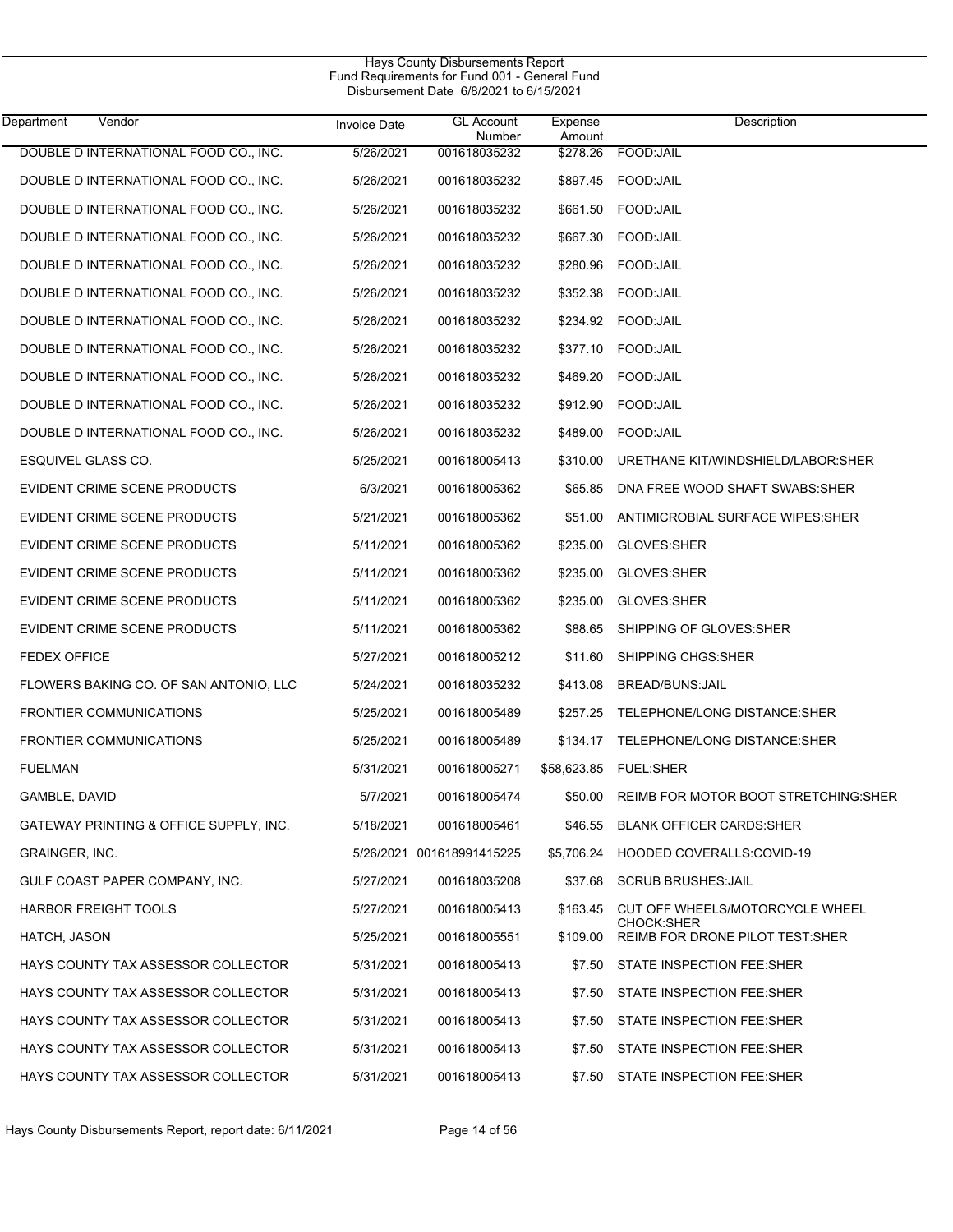| Department<br>Vendor                     | <b>Invoice Date</b> | <b>GL Account</b><br>Number | Expense<br>Amount | Description                                                      |
|------------------------------------------|---------------------|-----------------------------|-------------------|------------------------------------------------------------------|
| HAYS COUNTY TAX ASSESSOR COLLECTOR       | 5/31/2021           | 001618005413                | \$7.50            | <b>STATE INSPECTION FEE:SHER</b>                                 |
| HAYS COUNTY TAX ASSESSOR COLLECTOR       | 5/31/2021           | 001618005413                | \$7.50            | STATE INSPECTION FEE:SHER                                        |
| HAYS COUNTY TAX ASSESSOR COLLECTOR       | 5/31/2021           | 001618005413                | \$7.50            | STATE INSPECTION FEE:SHER                                        |
| HAYS COUNTY TAX ASSESSOR COLLECTOR       | 5/31/2021           | 001618005413                | \$7.50            | STATE INSPECTION FEE:SHER                                        |
| HAYS COUNTY TAX ASSESSOR COLLECTOR       | 5/31/2021           | 001618005413                | \$7.50            | STATE INSPECTION FEE:SHER                                        |
| <b>HOME DEPOT CREDIT SERVICES</b>        | 3/15/2021           | 001618035207                | \$358.78          | CARPET:JAIL                                                      |
| INTERSTATE TOWING & RECOVERY OF SAN      | 5/27/2021           | 001618005362                | \$250.00          | TOWING: CASE 2021-32535                                          |
| <b>MARCOS</b><br><b>JVS WRECKER, LLC</b> | 5/26/2021           | 001618005413                | \$85.00           | <b>TOWING:SHER</b>                                               |
| LABATT FOOD SERVICE, LLC                 | 5/25/2021           | 001618035232                |                   | \$2,872.43 FOOD:JAIL                                             |
| LABATT FOOD SERVICE, LLC                 | 5/26/2021           | 001618035232                |                   | \$168.94 FOOD: JAIL                                              |
| LOWE'S, INC.                             | 6/2/2021            | 001618035207                |                   | \$107.12 PLUMBERS TAPE/FOAM INSULATION/PLUG                      |
| LOWE'S, INC.                             | 5/28/2021           | 001618035207                | \$36.46           | FITTINGS/HOLE SAW SET: JAIL<br>PVC FITTINGS/PLASTIC DROP/PAINT   |
| LOWE'S, INC.                             | 6/2/2021            | 001618035207                | \$21.27           | <b>BRUSHES: JAIL</b><br>COUPLER/FEMALE ADAPTERS/MALE ADAPTER     |
| LOWE'S, INC.                             | 5/25/2021           | 001618035207                | \$123.13          | <b>BUSHING/STEEL PLUG:JAIL</b><br><b>PAINTING SUPPLIES: JAIL</b> |
| LOWER COLORADO RIVER AUTHORITY           | 4/15/2021           | 001618005206                | \$429.00          | POWER CABLES: SHER                                               |
| LOWER COLORADO RIVER AUTHORITY           | 4/15/2021           | 001618005206                | \$143.00          | POWER CABLES: SHER                                               |
| <b>MAGIC PEST &amp; LAWN</b>             | 5/25/2021           | 001618005451                | \$22.50           | PEST CONTROL:TRAINING BUILDING                                   |
| <b>MAGIC PEST &amp; LAWN</b>             | 5/25/2021           | 001618035451                | \$360.00          | PEST CONTROL: JAIL                                               |
| <b>MAGIC PEST &amp; LAWN</b>             | 5/25/2021           | 001618035451                | \$22.50           | PEST CONTROL: JAIL                                               |
| <b>MAGIC PEST &amp; LAWN</b>             | 5/25/2021           | 001618035451                | \$45.00           | PEST CONTROL: JAIL                                               |
| <b>MALLORY SAFETY &amp; SUPPLY</b>       | 5/27/2021           | 001618005206                | \$111.99          | <b>CUSTOM BADGE SHER</b>                                         |
| NARDIS PUBLIC SAFETY                     | 5/27/2021           | 001618035474                | \$55.24           | UNIFORM SHIRT: KERRY MAYVILLE                                    |
| NARDIS PUBLIC SAFETY                     | 5/25/2021           | 001618005474                | \$110.48          | UNIFORM PANTS: CARIN VOS                                         |
| NARDIS PUBLIC SAFETY                     | 5/25/2021           | 001618035474                | \$263.97          | <b>UNIFORM</b><br>NAMETAPES/PANTS/SHIRT/EMBROIDERY:TIMOTHY       |
| NARDIS PUBLIC SAFETY                     | 5/27/2021           | 001618035474                | \$129.98          | UNIFORM SHIRTS: TIMOTHY LOVATIO                                  |
| NARDIS PUBLIC SAFETY                     | 5/21/2021           | 001618035474                |                   | \$203.97 UNIFORM PANTS: PATRICIA EDWARDS                         |
| NARDIS PUBLIC SAFETY                     | 5/25/2021           | 001618035474                | \$399.68          | UNIFORM NAMETAPES/PANTS/SHIRTS:KERRY<br>MAYVILLE                 |
| NARDIS PUBLIC SAFETY                     | 6/1/2021            | 001618035474                | \$118.96          | <b>UNIFORM</b><br>NAMETAPES/PANTS/SHIRT/ALTERATIONS:COURTN       |
| NARDIS PUBLIC SAFETY                     | 5/27/2021           | 001618035474                | \$110.48          | UNIFORM SHIRTS: JACOB WRIGHT                                     |
| NARDIS PUBLIC SAFETY                     | 6/2/2021            | 001618035474                | \$223.47          | <b>UNIFORM</b><br>NAMETAPES/PANTS/SHIRT/ALTERATIONS:COLBY F      |
| NARDIS PUBLIC SAFETY                     | 5/27/2021           | 001618005474                | \$303.96          | UNIFORM NAMETAPES/SHIRTS/PANTS: JEFFREY<br><b>WILKINS</b>        |
| O'REILLY AUTO PARTS                      | 5/24/2021           | 001618005413                | \$338.63          | BRAKE ROTORS/DISC PAD SET:SHER                                   |
| O'REILLY AUTO PARTS                      | 5/25/2021           | 001618005413                | \$9.11            | PINION SEAL:SHER                                                 |
| O'REILLY AUTO PARTS                      | 5/27/2021           | 001618005413                |                   | \$775.56 DISC PAD SETS/ROTORS:SHER                               |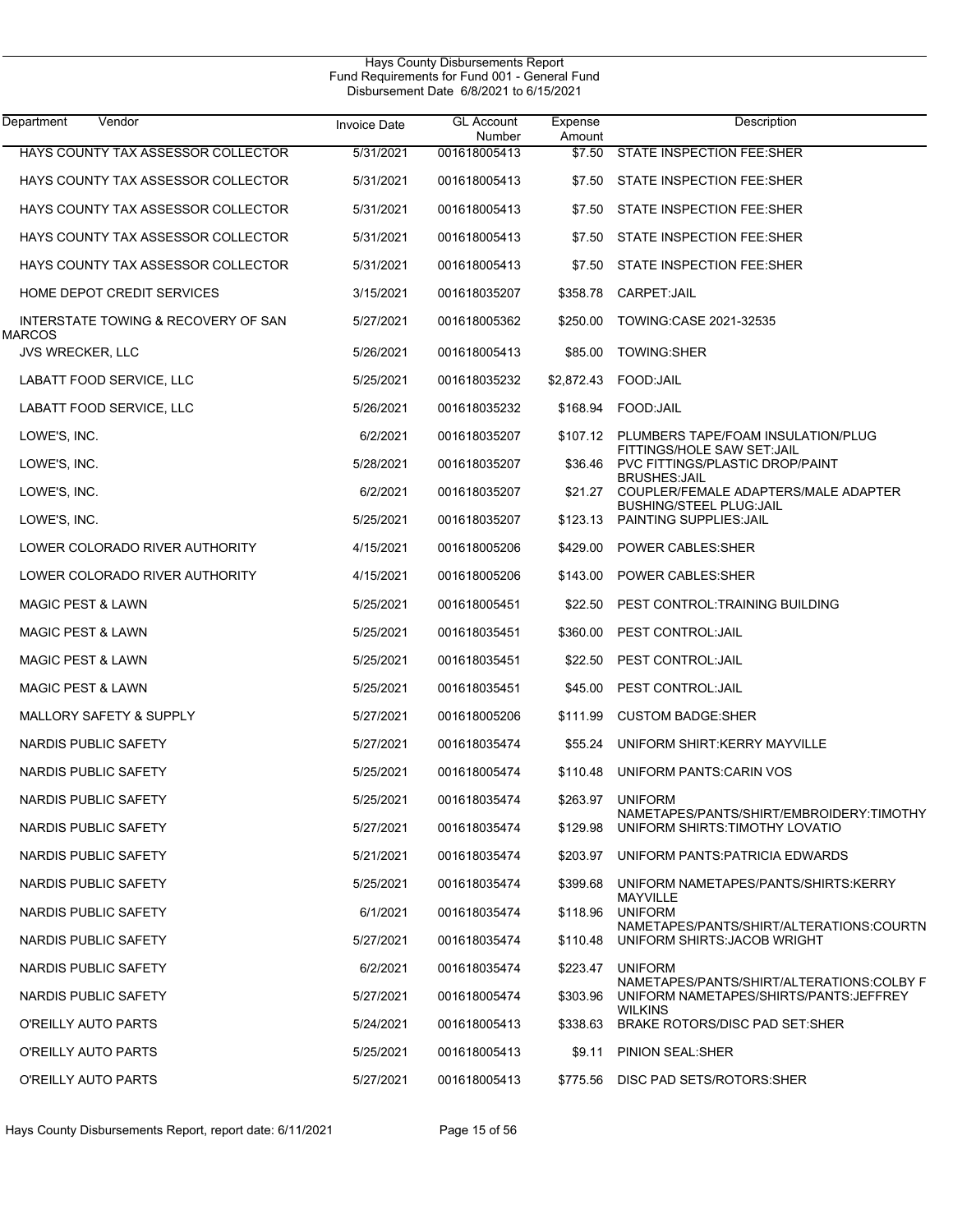$\overline{\phantom{0}}$ 

| Vendor<br>Department                              | <b>Invoice Date</b> | <b>GL Account</b><br>Number | Expense<br>Amount | Description                                                       |
|---------------------------------------------------|---------------------|-----------------------------|-------------------|-------------------------------------------------------------------|
| <b>O'REILLY AUTO PARTS</b>                        | 5/26/2021           | 001618005413                | \$959.04          | DISC PAD SETS/ROTORS: SHER                                        |
| OFFICE DEPOT, INC.                                | 5/26/2021           | 001618035211                | \$23.52           | LABELS/FOLDERS/SHARPIE MARKERS/COPY                               |
| OFFICE DEPOT, INC.                                | 5/26/2021           | 001618035211                | \$8.98            | PAPER: JAIL<br>LABELS/FOLDERS/SHARPIE MARKERS/COPY<br>PAPER: JAIL |
| OFFICE DEPOT, INC.                                | 5/26/2021           | 001618035211                | \$319.90          | LABELS/FOLDERS/SHARPIE MARKERS/COPY<br>PAPER: JAIL                |
| PBS OF TEXAS                                      | 6/1/2021            | 001618005456                | \$4,235.52        | JUN 21 JANITORIAL SVCS: SHER                                      |
| PBS OF TEXAS                                      | 6/1/2021            | 001618035456                | \$1,460.00        | JUN 21 JANITORIAL SVCS: JAIL                                      |
| PEDERNALES ELECTRIC COOPERATIVE, INC.             |                     | 5/25/2021 001618005480020   | \$113.10          | <b>ELEC SVC:123370</b>                                            |
| POLICE EQUIPMENT WORLDWIDE                        | 3/23/2021           | 001618005206                | \$1,499.85        | MOTOR BOOTS: DAVID GAMBLE/STEVE<br>AVALOS/DANIEL DUGGINS          |
| POLICE EQUIPMENT WORLDWIDE                        | 3/23/2021           | 001618005206                | \$74.00           | SHIPPING OF MOTOR BOOTS                                           |
| POLICE RECORDS MANAGEMENT                         | 5/24/2021           | 001618005551                | \$375.00          | REG FEE: MEAGAN WOODS                                             |
| POLICE RECORDS MANAGEMENT                         | 5/24/2021           | 001618005551                | \$375.00          | <b>REG FEE: JENNIFER SCHULLE</b>                                  |
| RELIABLE TIRE DISPOSAL                            | 5/26/2021           | 001618005413                | \$252.35          | TIRE DISPOSAL:SHER                                                |
| RIVERCITY SPORTSWEAR LLC                          |                     | 4/5/2021 001618998995201    | \$499.25          | POLO SHIRTS: SHER                                                 |
| SECURITY ONE, INC.                                |                     | 6/1/2021 001618005480020    | \$39.95           | <b>JUN 21 FIRE SERVICE:PSB</b>                                    |
| SHERIFFS' ASSOCIATION OF TEXAS                    | 5/13/2021           | 001618035551                | \$350.00          | <b>REG FEE: SHANE SMITH</b>                                       |
| SHERIFFS' ASSOCIATION OF TEXAS                    | 5/13/2021           | 001618005551                | \$350.00          | <b>REG FEE: GARY CUTLER</b>                                       |
| SHERIFFS' ASSOCIATION OF TEXAS                    | 5/13/2021           | 001618005551                | \$350.00          | REG FEE:DAVID BURNS                                               |
| SHERWIN-WILLIAMS CO.                              | 5/25/2021           | 001618035207                | \$391.05          | PAINT: JAIL                                                       |
| SHERWIN-WILLIAMS CO.                              | 5/24/2021           | 001618035207                | \$130.35          | PAINT: JAIL                                                       |
| SHERWIN-WILLIAMS CO.                              | 6/2/2021            | 001618035207                | \$450.85          | PAINT: JAIL                                                       |
| SHERWIN-WILLIAMS CO.                              | 5/27/2021           | 001618035207                | \$391.05          | PAINT: JAIL                                                       |
| SNAP-ON INDUSTRIAL                                | 5/24/2021           | 001618005413                |                   | \$104.52 RUBBER ERASER WHEELS: SHER                               |
| SOUTHERN TIRE MART                                | 3/26/2021           | 001618005413                |                   | \$995.12 FLEET TIRES: SHER                                        |
| SOUTHERN TIRE MART                                | 3/26/2021           | 001618005413                |                   | \$214.63 FLEET TIRES: SHER                                        |
| SOUTHERN TIRE MART                                | 4/28/2021           | 001618005413                |                   | \$1,270.00 245/55R18 TIRES:SHER                                   |
| SPOK, INC.                                        | 4/30/2021           | 001618005489                | \$57.45           | 03398005 PAGERS: SHER                                             |
| SPOK, INC.                                        | 5/29/2021           | 001618005489                |                   | \$57.45 03398005 PAGERS: SHER                                     |
| <b>TEXAN LANDSCAPE</b>                            | 5/31/2021           | 001618035455                | \$1,350.00        | MAY 21 LANDSCAPING SERVICES: JAIL                                 |
| TEXAS DECON, LLC                                  | 5/20/2021           | 001618005362                | \$199.00          | MEDICAL WASTE DISPOSAL:SHER                                       |
| TRANSUNION RISK AND ALTERNATIVE DATA<br>SOLUTIONS | 6/1/2021            | 001618005362                | \$293.00          | MAY 21 SEARCH/REPORTS: SHER                                       |
| <b>TXDMV</b>                                      | 5/31/2021           | 001618005413                | \$7.50            | STATE INSPECTION FEE:SHER                                         |
| <b>TXDMV</b>                                      | 5/31/2021           | 001618005413                | \$7.50            | STATE INSPECTION FEE:SHER                                         |
| TYLER TECHNOLOGIES, INC.                          |                     | 5/17/2021 001618005712400   | \$611.00          | TICKET WRITER PRINTER: SHER                                       |
| TYLER TECHNOLOGIES, INC.                          |                     | 5/17/2021 001618005712400   | \$298.00          | TICKET WRITER PRINTER:SHER                                        |

Hays County Disbursements Report, report date: 6/11/2021 Page 16 of 56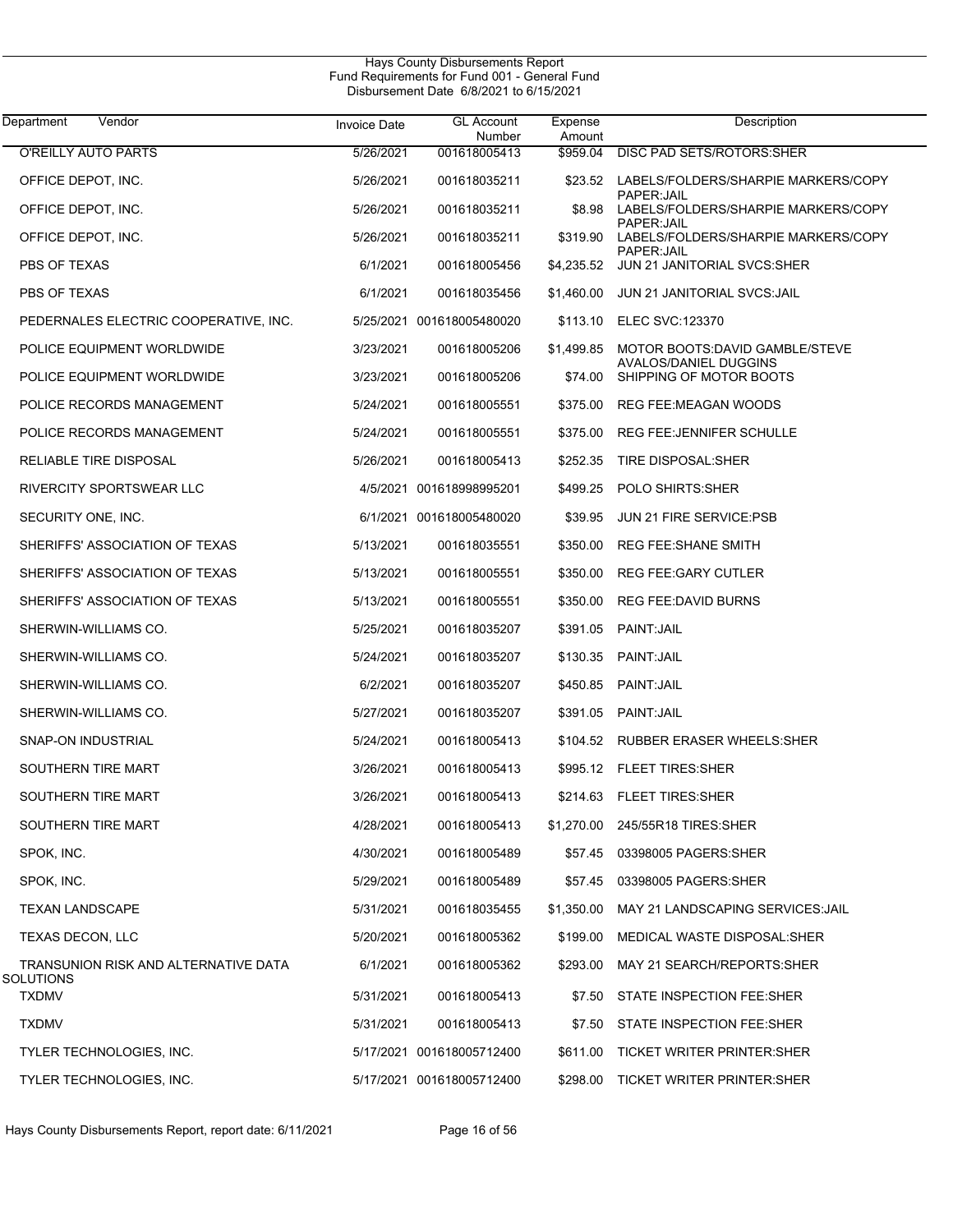|                                           |                     | Hays County Disbursements Report<br>Fund Requirements for Fund 001 - General Fund<br>Disbursement Date 6/8/2021 to 6/15/2021 |                   |                                                      |
|-------------------------------------------|---------------------|------------------------------------------------------------------------------------------------------------------------------|-------------------|------------------------------------------------------|
| Department<br>Vendor                      | <b>Invoice Date</b> | <b>GL Account</b><br>Number                                                                                                  | Expense<br>Amount | Description                                          |
| TYLER TECHNOLOGIES, INC.                  |                     | 5/17/2021 001618005712400                                                                                                    | \$36.00           | <b>TICKET WRITER PRINTER: SHER</b>                   |
| UNIFIRST CORPORATION                      | 5/26/2021           | 001618035474                                                                                                                 | \$26.35           | UNIFORMS: JAIL-KITCHEN                               |
| UNIFIRST CORPORATION                      | 5/26/2021           | 001618005474                                                                                                                 | \$52.31           | UNIFORMS: SHER-VEH MTC                               |
| UNIFIRST CORPORATION                      | 5/26/2021           | 001618035474                                                                                                                 | \$23.05           | UNIFORMS: JAIL-MTC                                   |
| WELLPATH, LLC                             | 6/2/2021            | 001618035801                                                                                                                 | \$1,245.00        | APR 21 BILLBACKS CAPPED EXP.JAIL                     |
| WELLPATH, LLC                             | 6/1/2021            | 001618035801                                                                                                                 | \$181,784.29      | JUL 21 HEALTHCARE: JAIL                              |
| ZEP MANUFACTURING COMPANY, INC.           | 5/24/2021           | 001618035207                                                                                                                 | \$91.14           | DEGREASER: JAIL                                      |
| Total 618 - Sheriff                       |                     |                                                                                                                              | \$291,503.22      |                                                      |
| 619 - Tax Assessor Collector              |                     |                                                                                                                              |                   |                                                      |
| LASER SERVICE USA, INC.                   | 6/2/2021            | 001619005211                                                                                                                 | \$494.00          | TONER CARTRIDGES: TAX                                |
| <b>XEROX CORPORATION</b>                  | 6/1/2021            | 001619005473                                                                                                                 | \$80.00           | C7X285073 COPIER:TAX                                 |
| Total 619 - Tax Assessor Collector        |                     |                                                                                                                              | \$574.00          |                                                      |
| 625 - Justice of the Peace Pct 1, 1       |                     |                                                                                                                              |                   |                                                      |
| AT&T MOBILITY                             | 5/19/2021           | 001625005489                                                                                                                 | \$45.57           | WIRELESS SVC:287284157667X05272021                   |
| OFFICE DEPOT, INC.                        | 5/24/2021           | 001625005211                                                                                                                 | \$133.36          | ENVELOPES: JP 1-1                                    |
| Total 625 - Justice of the Peace Pct 1, 1 |                     |                                                                                                                              | \$178.93          |                                                      |
| 626 - Justice of the Peace Pct 1, 2       |                     |                                                                                                                              |                   |                                                      |
| <b>AT&amp;T MOBILITY</b>                  | 5/19/2021           | 001626005489                                                                                                                 | \$47.80           | WIRELESS SVC:287284157667X05272021                   |
| OFFICE DEPOT, INC.                        | 5/25/2021           | 001626005211                                                                                                                 | \$17.24           | POST-IT NOTES/TONER/COPY PAPER/FOLDERS:JP            |
| OFFICE DEPOT, INC.                        | 5/25/2021           | 001626005211                                                                                                                 | \$132.04          | $1 - 2$<br>POST-IT NOTES/TONER/COPY PAPER/FOLDERS:JP |
| OFFICE DEPOT, INC.                        | 5/25/2021           | 001626005211                                                                                                                 | \$74.88           | 1-2<br>POST-IT NOTES/TONER/COPY PAPER/FOLDERS:JP     |
| OFFICE DEPOT, INC.                        | 5/25/2021           | 001626005211                                                                                                                 |                   | \$23.89 POST-IT NOTES/TONER/COPY PAPER/FOLDERS:JP    |
| Total 626 - Justice of the Peace Pct 1, 2 |                     |                                                                                                                              | \$295.85          | $1 - 2$                                              |
| 627 - Justice of the Peace Pct 2          |                     |                                                                                                                              |                   |                                                      |
| AMAZON CAPITAL SERVICES                   | 5/26/2021           | 001627005211                                                                                                                 | \$128.21          | INK CARTRIDGES: JP 2                                 |
| AMAZON CAPITAL SERVICES                   | 5/26/2021           | 001627005211                                                                                                                 | \$7.35            | SHIPPING: JP 2                                       |
| AMAZON CAPITAL SERVICES                   | 5/26/2021           | 001627005211                                                                                                                 | $(\$7.35)$        | <b>RETURN SHIPPING: JP 2</b>                         |
| AT&T MOBILITY                             | 5/19/2021           | 001627005489                                                                                                                 | \$12.64           | WIRELESS SVC:287284157667X05272021                   |
| LONE STAR INTERPRETING                    | 5/19/2021           | 001627005306                                                                                                                 | \$180.00          | INTERPRETING SVCS:CR21-005J2                         |
| Total 627 - Justice of the Peace Pct 2    |                     |                                                                                                                              | \$320.85          |                                                      |

Hays County Disbursements Report, report date: 6/11/2021 Page 17 of 56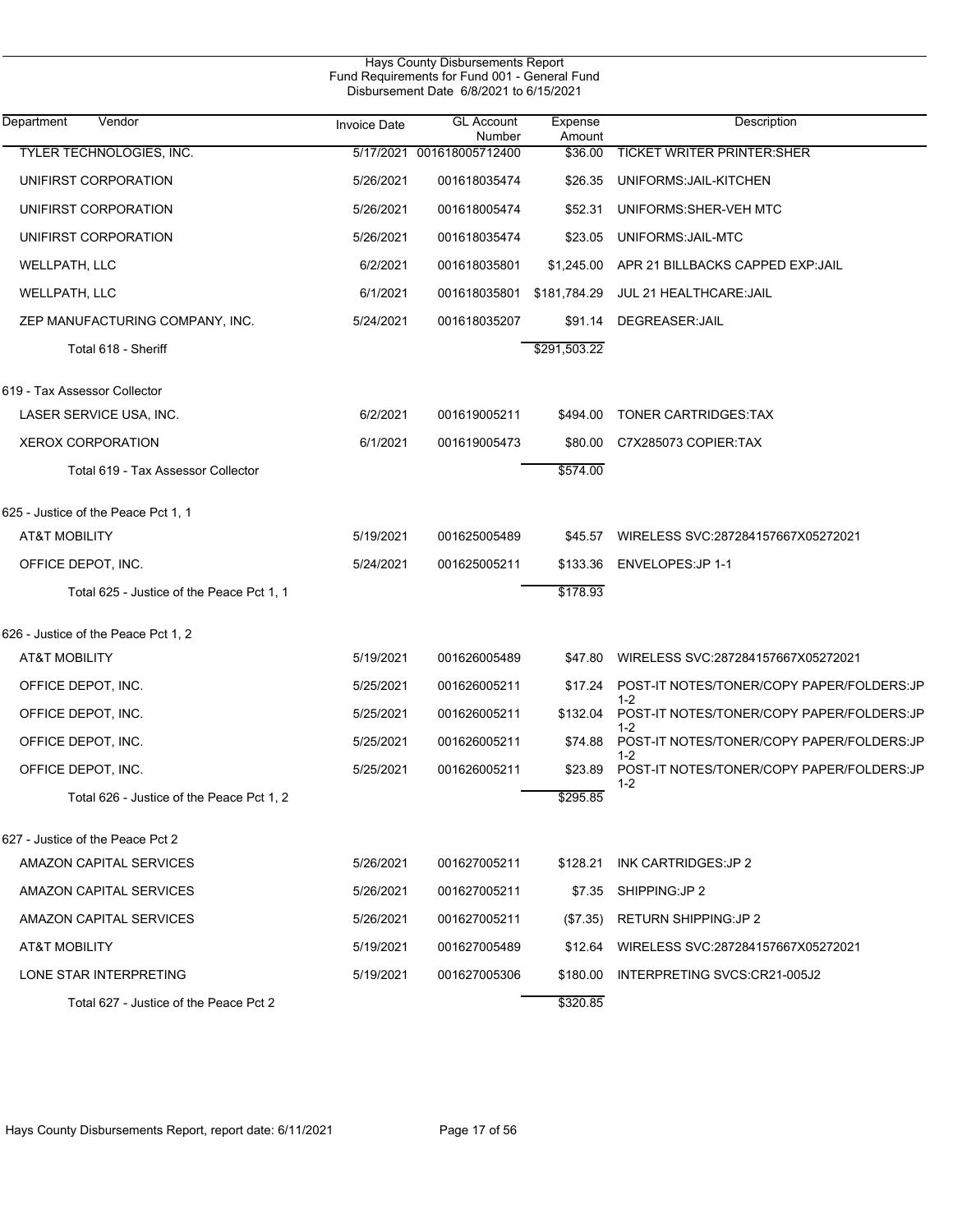| Hays County Disbursements Report<br>Fund Requirements for Fund 001 - General Fund<br>Disbursement Date 6/8/2021 to 6/15/2021 |                     |                             |                   |                                                    |  |  |  |
|------------------------------------------------------------------------------------------------------------------------------|---------------------|-----------------------------|-------------------|----------------------------------------------------|--|--|--|
| Vendor<br>Department                                                                                                         | <b>Invoice Date</b> | <b>GL Account</b><br>Number | Expense<br>Amount | Description                                        |  |  |  |
| 628 - Justice of the Peace Pct 3                                                                                             |                     |                             |                   |                                                    |  |  |  |
| <b>AT&amp;T MOBILITY</b>                                                                                                     | 5/19/2021           | 001628005489                | \$45.88           | WIRELESS SVC:287284157667X05272021                 |  |  |  |
| Total 628 - Justice of the Peace Pct 3                                                                                       |                     |                             | \$45.88           |                                                    |  |  |  |
| 629 - Justice of the Peace Pct 4                                                                                             |                     |                             |                   |                                                    |  |  |  |
| AT&T MOBILITY                                                                                                                | 5/19/2021           | 001629005489                | \$43.08           | WIRELESS SVC:287284157667X05272021                 |  |  |  |
| OFFICE DEPOT, INC.                                                                                                           | 5/21/2021           | 001629005211                | \$51.99           | DATE STAMP: JP 4                                   |  |  |  |
| OFFICE DEPOT, INC.                                                                                                           | 5/24/2021           | 001629005211                |                   | \$13.43 PENS: JP 4                                 |  |  |  |
| Total 629 - Justice of the Peace Pct 4                                                                                       |                     |                             | \$108.50          |                                                    |  |  |  |
| 630 - Justice of the Peace Pct 5                                                                                             |                     |                             |                   |                                                    |  |  |  |
| AMG PRINTING & MAILING LLC                                                                                                   | 6/2/2021            | 001630005211                | \$27.40           | ENVELOPES: JP 5                                    |  |  |  |
| AMG PRINTING & MAILING LLC                                                                                                   | 6/2/2021            | 001630005211                | \$40.00           | <b>ENVELOPES:JP 5</b>                              |  |  |  |
| AMG PRINTING & MAILING LLC                                                                                                   | 6/2/2021            | 001630005211                | \$20.00           | <b>ENVELOPES:JP 5</b>                              |  |  |  |
| AMG PRINTING & MAILING LLC                                                                                                   | 6/2/2021            | 001630005461                | (\$0.02)          | ROUNDING FOR ENVELOPES: JP 5                       |  |  |  |
| NOTARY PUBLIC UNDERWRITERS AGENCY OF<br>TEXAS                                                                                | 6/2/2021            | 001630005302                | \$105.00          | NOTARY RENEWAL: PAMELA K. ENGLAND                  |  |  |  |
| NOTARY PUBLIC UNDERWRITERS AGENCY OF<br>TEXAS                                                                                | 6/2/2021            | 001630005302                | \$7.00            | SHIPPING OF NOTARY PKG                             |  |  |  |
| NOTARY PUBLIC UNDERWRITERS AGENCY OF<br>TEXAS                                                                                | 5/25/2021           | 001630005302                | \$105.00          | NOTARY RENEWAL: CHRISTINE G. HARRINGTON            |  |  |  |
| NOTARY PUBLIC UNDERWRITERS AGENCY OF<br>TEXAS                                                                                | 5/25/2021           | 001630005302                | \$7.00            | SHIPPING OF NOTARY PKG                             |  |  |  |
| OFFICE DEPOT, INC.                                                                                                           | 5/21/2021           | 001630005211                | \$65.97           | SELF INKING STAMPS: JP 5                           |  |  |  |
| <b>U.S. POST OFFICE</b>                                                                                                      | 5/20/2021           | 001630005212                | \$275.00          | STAMPS: JP 5                                       |  |  |  |
| Total 630 - Justice of the Peace Pct 5                                                                                       |                     |                             | \$652.35          |                                                    |  |  |  |
| 635 - Constable Pct 1                                                                                                        |                     |                             |                   |                                                    |  |  |  |
| <b>FUELMAN</b>                                                                                                               | 5/31/2021           | 001635005271                |                   |                                                    |  |  |  |
| THE POLICE AND SHERIFFS PRESS                                                                                                | 5/6/2021            | 001635005206                | \$45.00           | SECURE ID CARDS: AYERS/HUDDLESTON/PETERSON         |  |  |  |
| THE POLICE AND SHERIFFS PRESS                                                                                                | 5/6/2021            | 001635005206                | \$15.00           | SECURE ID CARDS: DEBBIE INGALSBE                   |  |  |  |
| THE POLICE AND SHERIFFS PRESS                                                                                                | 5/6/2021            | 001635005206                | \$2.92            | SHIPPING OF SECURE ID CARDS                        |  |  |  |
| TRANSUNION RISK AND ALTERNATIVE DATA<br>SOLUTIONS                                                                            | 6/1/2021            | 001635005448                | \$54.36           | MAY 21 SEARCHES/REPORTS:CONST 1                    |  |  |  |
| <b>XEROX CORPORATION</b>                                                                                                     | 5/1/2021            | 001635005473                |                   | \$4.92 MX4499155 ADD'L COPIES: CONST 1             |  |  |  |
| <b>XEROX CORPORATION</b>                                                                                                     | 5/1/2021            | 001635005473                |                   | \$145.88 MX4499155 COPIER:CONST 1                  |  |  |  |
| <b>XEROX CORPORATION</b>                                                                                                     | 5/1/2021            | 001635005473                | \$10.00           | MAY 21 COPIER PRINT SVC COMPONENT<br>FEE:MX4499155 |  |  |  |
| Total 635 - Constable Pct 1                                                                                                  |                     |                             | \$2,539.94        |                                                    |  |  |  |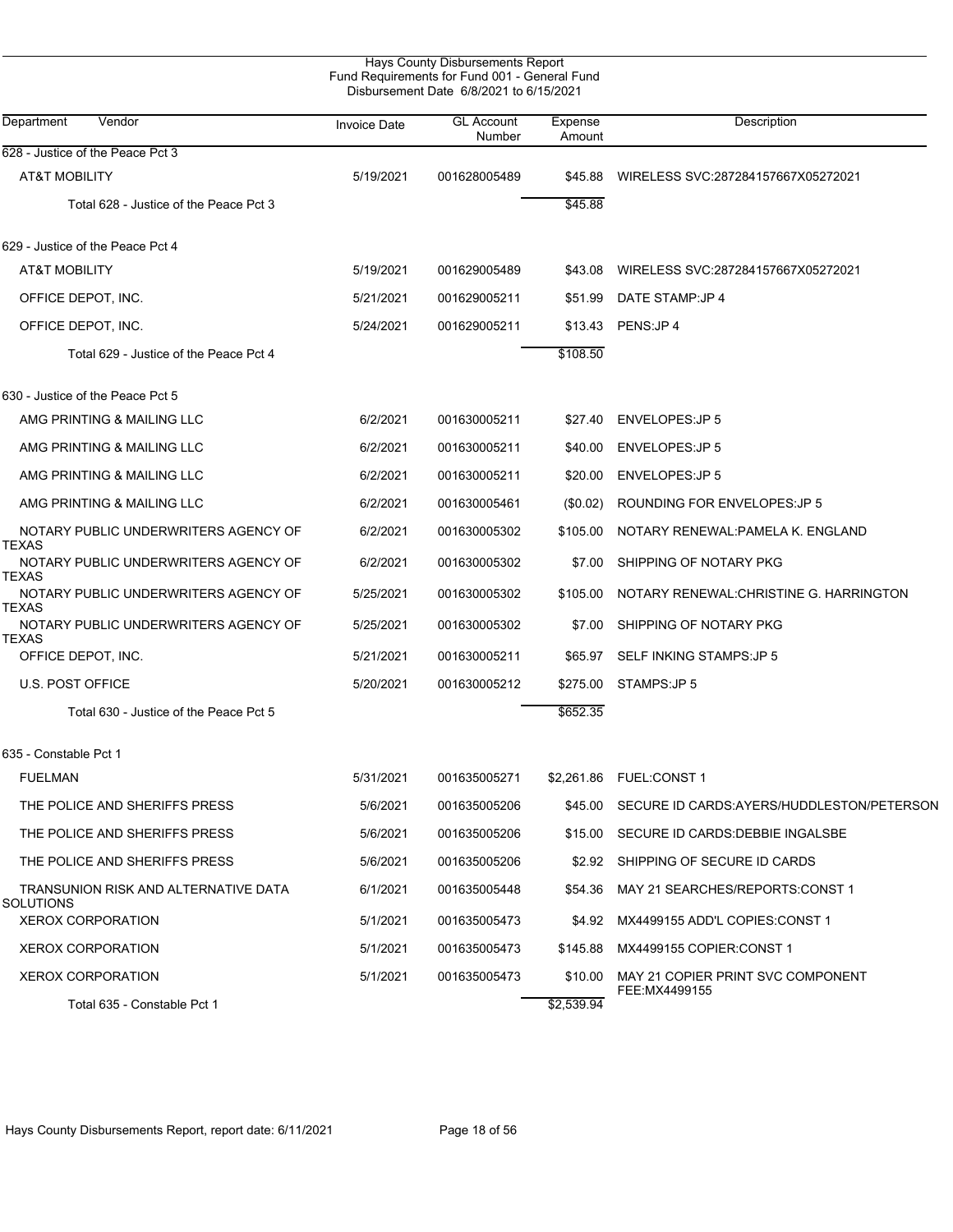|                                                   |                     | Hays County Disbursements Report<br>Fund Requirements for Fund 001 - General Fund<br>Disbursement Date 6/8/2021 to 6/15/2021 |                   |                                                               |
|---------------------------------------------------|---------------------|------------------------------------------------------------------------------------------------------------------------------|-------------------|---------------------------------------------------------------|
| Vendor<br>Department                              | <b>Invoice Date</b> | <b>GL Account</b><br>Number                                                                                                  | Expense<br>Amount | Description                                                   |
| 637 - Constable Pct 3                             |                     |                                                                                                                              |                   |                                                               |
| <b>FRONTIER COMMUNICATIONS</b>                    | 6/2/2021            | 001637005489                                                                                                                 | \$63.12           | TELEPHONE/LONG DISTANCE:CONST 3                               |
| <b>FUELMAN</b>                                    | 5/31/2021           | 001637005271                                                                                                                 | \$1,995.16        | <b>FUEL:CONST 3</b>                                           |
| MONTAGUE, DON                                     | 6/1/2021            | 001637005551                                                                                                                 | \$200.00          | <b>REG FEE:DON MONTAGUE</b>                                   |
| OFFICE DEPOT, INC.                                | 5/21/2021           | 001637005211                                                                                                                 | \$3.49            | PENCILS:CONST 3                                               |
| TRANSUNION RISK AND ALTERNATIVE DATA<br>SOLUTIONS | 6/1/2021            | 001637005448                                                                                                                 | \$54.36           | MAY 21 SEARCHES/REPORTS: CONST 3                              |
| <b>WIMBERLEY TOWING</b>                           | 5/19/2021           | 001637005413                                                                                                                 | \$159.93          | TOWING:CONST 3                                                |
| Total 637 - Constable Pct 3                       |                     |                                                                                                                              | \$2,476.06        |                                                               |
| 638 - Constable Pct 4                             |                     |                                                                                                                              |                   |                                                               |
| <b>FUELMAN</b>                                    | 5/31/2021           | 001638005271                                                                                                                 | \$1,835.10        | <b>FUEL:CONST 4</b>                                           |
| GALLS, LLC                                        | 5/27/2021           | 001638005474                                                                                                                 | \$140.25          | UNIFORM SHIRTS: RON HOOD                                      |
| <b>GALLS, LLC</b>                                 | 5/18/2021           | 001638005474                                                                                                                 | \$238.00          | UNIFORM PANTS: RON HOOD                                       |
| <b>GRUENE HARLEY-DAVIDSON</b>                     | 5/19/2021           | 001638005413                                                                                                                 | \$5.35            | 2021 HARLEY DAVIDSON SERVICE : CONST 4                        |
| <b>GRUENE HARLEY-DAVIDSON</b>                     | 5/19/2021           | 001638005413                                                                                                                 | \$81.55           | 2021 HARLEY DAVIDSON SERVICE : CONST 4                        |
| <b>GRUENE HARLEY-DAVIDSON</b>                     | 5/19/2021           | 001638005413                                                                                                                 | \$12.55           | 2021 HARLEY DAVIDSON SERVICE : CONST 4                        |
| <b>GRUENE HARLEY-DAVIDSON</b>                     | 5/19/2021           | 001638005413                                                                                                                 | \$327.00          | 2021 HARLEY DAVIDSON SERVICE : CONST 4                        |
| GT DISTRIBUTORS, INC.                             | 5/26/2021           | 001638005206                                                                                                                 | \$14.50           | SILVER NAME BAR: TATE PURYEAR                                 |
| GT DISTRIBUTORS, INC.                             | 5/26/2021           | 001638005206                                                                                                                 | \$445.00          | AIMPOINT PATROL RIFLE SIGHT:CONST 4                           |
| GT DISTRIBUTORS, INC.                             | 5/21/2021           | 001638005474                                                                                                                 | \$107.98          | UNIFORM SHIRTS: TATE PURYEAR                                  |
| HAYS COUNTY TAX ASSESSOR COLLECTOR                | 5/31/2021           | 001638005413                                                                                                                 | \$7.50            | STATE INSPECTION FEE.CONST 4                                  |
| HAYS COUNTY TAX ASSESSOR COLLECTOR                | 5/31/2021           | 001638005413                                                                                                                 | \$7.50            | STATE INSPECTION FEE:CONST 4                                  |
| HOOD, RON                                         | 5/26/2021           | 001638005212                                                                                                                 | \$12.96           | <b>REIMB FOR POSTAGE:CONST 4</b>                              |
| OFFICE DEPOT, INC.                                | 5/26/2021           | 001638005211                                                                                                                 | \$16.99           | SHREDDER BAGS:CONST 4                                         |
| TEXAS FACILITIES COMMISSION                       | 6/2/2021            | 001638005206                                                                                                                 | \$38.00           | LAW ENFORCEMENT SUPPLIES: CONST 4                             |
| TEXAS FACILITIES COMMISSION                       | 5/27/2021           | 001638005206                                                                                                                 | \$289.00          | LAW ENFORCEMENT SUPPLIES: CONST 4                             |
| TRANSUNION RISK AND ALTERNATIVE DATA<br>SOLUTIONS | 6/1/2021            | 001638005448                                                                                                                 |                   | \$54.36 MAY 21 SEARCHES/REPORTS:CONST 4                       |
| Total 638 - Constable Pct 4                       |                     |                                                                                                                              | \$3,633.59        |                                                               |
| 639 - Constable Pct 5                             |                     |                                                                                                                              |                   |                                                               |
| ELLEN, JOHN                                       | 4/6/2021            | 001639005413                                                                                                                 | \$129.95          | REIMB FOR WINDSHIELD FOR HARLEY DAVIDSON<br>MOTORCYCLE: PCT 5 |
| ELLEN, JOHN                                       | 4/6/2021            | 001639005413                                                                                                                 | \$24.00           | REIMB FOR WINDSHIELD FOR HARLEY DAVIDSON<br>MOTORCYCLE: PCT 5 |
| <b>FUELMAN</b>                                    | 5/31/2021           | 001639005271                                                                                                                 | \$1,067.25        | <b>FUEL:CONST 5</b>                                           |
| <b>GRUENE HARLEY-DAVIDSON</b>                     | 4/30/2021           | 001639005413                                                                                                                 | \$109.99          | MOTORCYCLE ACCESSORIES: CONST 5                               |
| <b>GRUENE HARLEY-DAVIDSON</b>                     | 4/30/2021           | 001639005413                                                                                                                 | \$39.95           | MOTORCYCLE ACCESSORIES:CONST 5                                |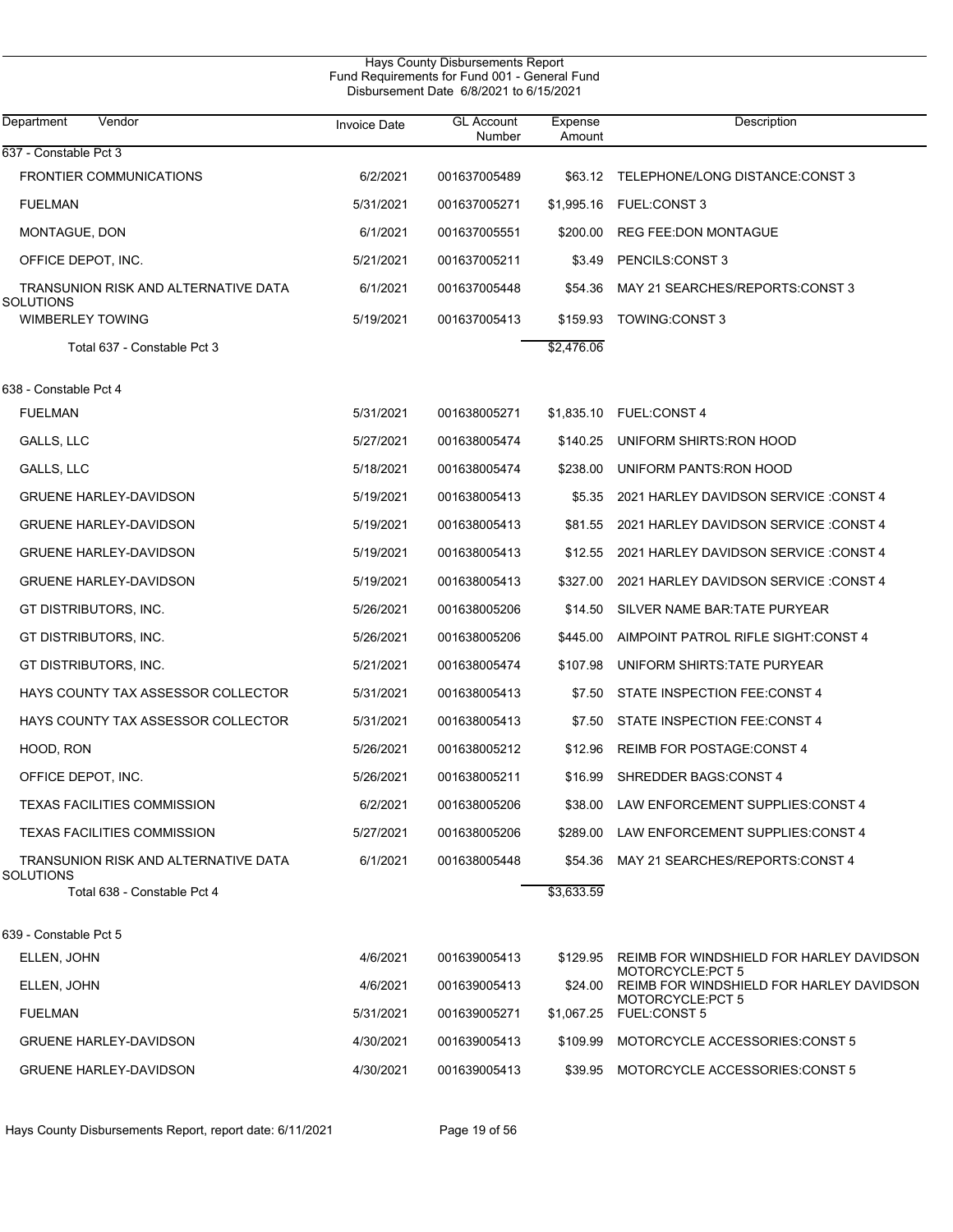|                                                     |                     | Hays County Disbursements Report<br>Fund Requirements for Fund 001 - General Fund<br>Disbursement Date 6/8/2021 to 6/15/2021 |                   |                                           |
|-----------------------------------------------------|---------------------|------------------------------------------------------------------------------------------------------------------------------|-------------------|-------------------------------------------|
| Vendor<br>Department                                | <b>Invoice Date</b> | <b>GL Account</b><br>Number                                                                                                  | Expense<br>Amount | Description                               |
| <b>GRUENE HARLEY-DAVIDSON</b>                       | 4/30/2021           | 001639005413                                                                                                                 | \$39.95           | MOTORCYCLE ACCESSORIES.CONST 5            |
| <b>GRUENE HARLEY-DAVIDSON</b>                       | 4/30/2021           | 001639005413                                                                                                                 | \$15.90           | MOTORCYCLE ACCESSORIES: CONST 5           |
| <b>GRUENE HARLEY-DAVIDSON</b>                       | 4/30/2021           | 001639005413                                                                                                                 | \$54.50           | MOTORCYCLE ACCESSORIES: CONST 5           |
| SUPER SEER CORP.                                    | 5/20/2021           | 001639005206                                                                                                                 | \$475.00          | <b>CARBON FIBER HELMET: CONST 5</b>       |
| SUPER SEER CORP.                                    | 5/20/2021           | 001639005206                                                                                                                 | \$38.00           | <b>CARBON FIBER HELMET CONST 5</b>        |
| SUPER SEER CORP.                                    | 5/20/2021           | 001639005206                                                                                                                 | \$26.00           | <b>CARBON FIBER HELMET:CONST 5</b>        |
| SUPER SEER CORP.                                    | 5/20/2021           | 001639005206                                                                                                                 | \$15.00           | <b>CARBON FIBER HELMET CONST 5</b>        |
| SUPER SEER CORP.                                    | 5/20/2021           | 001639005206                                                                                                                 | \$13.32           | <b>CARBON FIBER HELMET:CONST 5</b>        |
| <b>TEXAS FACILITIES COMMISSION</b>                  | 6/2/2021            | 001639005206                                                                                                                 | \$74.00           | LAW ENFORCEMENT SUPPLIES: CONST 5         |
| TRANSUNION RISK AND ALTERNATIVE DATA<br>SOLUTIONS   | 6/1/2021            | 001639005448                                                                                                                 | \$54.36           | MAY 21 SEARCHES/REPORTS CONST 5           |
| <b>U.S. POST OFFICE</b>                             | 6/4/2021            | 001639005212                                                                                                                 | \$132.00          | BOX 236 RENT: CONST 5                     |
| Total 639 - Constable Pct 5                         |                     |                                                                                                                              | \$2,309.17        |                                           |
| 645 - Countywide                                    |                     |                                                                                                                              |                   |                                           |
| COMMUNITY SUPERVISION AND CORRECTIONS<br>DEPARTMENT | 6/2/2021            | 001645005401                                                                                                                 | \$175,080.00      | FY21 PRE-TRIAL BOND FUNDING: AUD          |
| COMMUNITY SUPERVISION AND CORRECTIONS<br>DEPARTMENT | 6/2/2021            | 001645005401                                                                                                                 | \$28,000.00       | CSCD HAYS CO SHARE: FY21                  |
| SAN MARCOS DAILY RECORD                             | 5/7/2021            | 001645005462                                                                                                                 | \$90.24           | PUB NOT:RFP 2021-P02                      |
| SAN MARCOS DAILY RECORD                             | 4/8/2021            | 001645005462                                                                                                                 | \$90.24           | PUB NOT:RFQ 2021-Q07                      |
| SAN MARCOS DAILY RECORD                             | 3/25/2021           | 001645005462                                                                                                                 | \$90.24           | PUB NOT:RFQ 2021-Q06                      |
| SAN MARCOS DAILY RECORD                             | 5/7/2021            | 001645005462                                                                                                                 | \$85.56           | PUB NOT: IFB 2021-B06                     |
| SAN MARCOS DAILY RECORD                             | 4/8/2021            | 001645005462                                                                                                                 | \$90.24           | PUB NOT:RFQ 2021-Q05                      |
| SAN MARCOS DAILY RECORD                             | 4/14/2021           | 001645005462                                                                                                                 | \$90.24           | PUB NOT IFB 2021-B08                      |
| Total 645 - Countywide                              |                     |                                                                                                                              | \$203,616.76      |                                           |
| 651 - Dept of Public Safety - L&W                   |                     |                                                                                                                              |                   |                                           |
| <b>XEROX CORPORATION</b>                            | 6/1/2021            | 001651005473                                                                                                                 | \$99.52           | 3TX386879 COPIER:DPS-L&W                  |
| <b>XEROX CORPORATION</b>                            | 6/1/2021            | 001651005473                                                                                                                 | \$26.36           | 3TX386879 ADD'L IMAGES:DPS-L&W            |
| Total 651 - Dept of Public Safety - L&W             |                     |                                                                                                                              | \$125.88          |                                           |
| 655 - Election Administration                       |                     |                                                                                                                              |                   |                                           |
| ANDERSON, JENNIFER                                  | 5/10/2021           | 001655005211                                                                                                                 | \$50.00           | REIMB FOR CASTERS W/BRAKES: ELEC          |
| <b>HART INTERCIVIC</b>                              |                     | 5/25/20210016559914257194                                                                                                    |                   | \$105,000.00 VERITY DUO GO MACHINES: ELEC |
| <b>HART INTERCIVIC</b>                              |                     | 00<br>5/25/20210016559914257194                                                                                              | \$525.00          | VERITY DUO GO MACHINES: ELEC              |
| <b>HART INTERCIVIC</b>                              |                     | 00<br>5/25/2021 0016559914257194<br>00                                                                                       | $(\$5,276.00)$    | DISCOUNT ON VERITY DUO GO MACHINES: ELEC  |
| Total 655 - Election Administration                 |                     |                                                                                                                              | \$100,299.00      |                                           |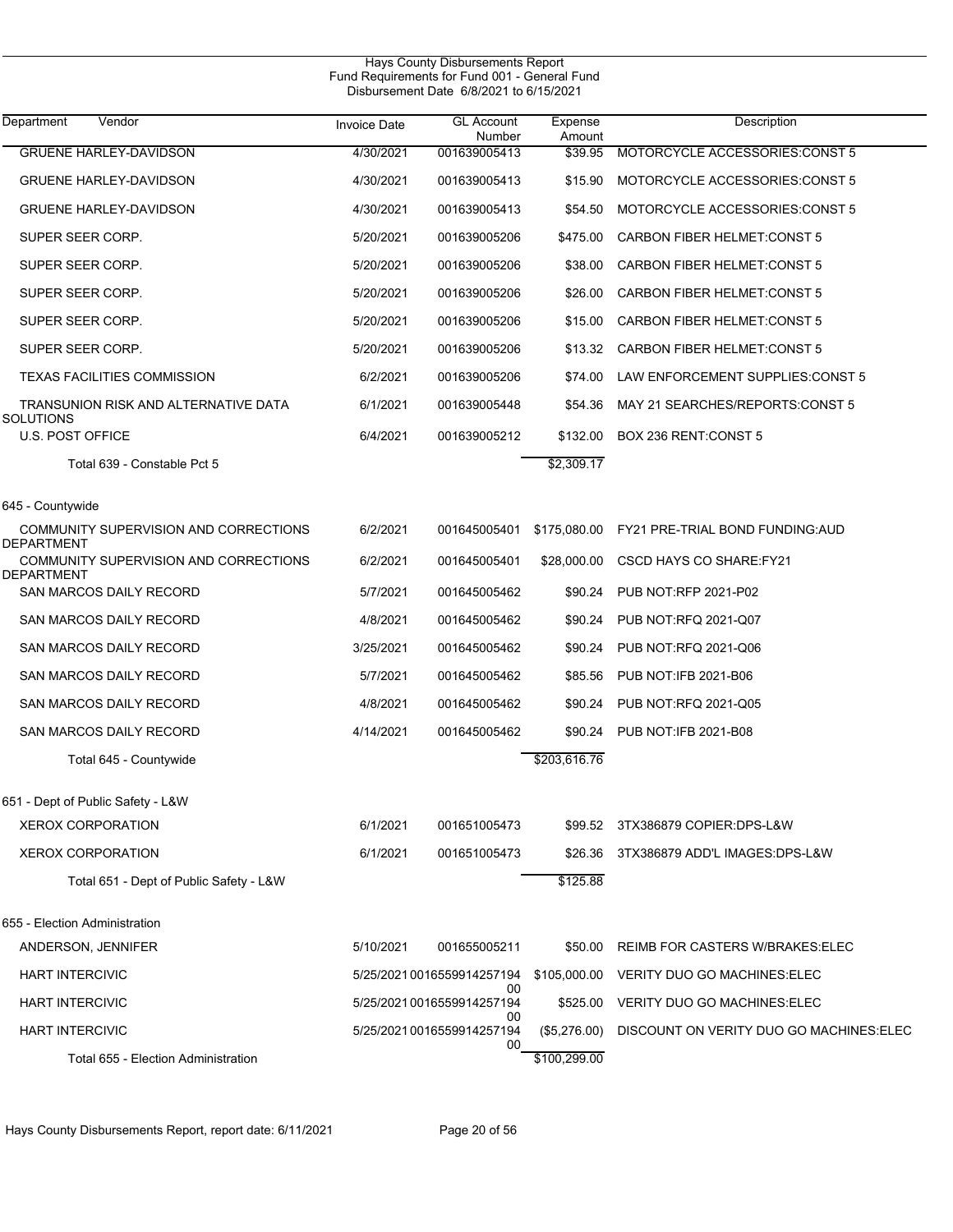|                                                      |                     | Hays County Disbursements Report<br>Fund Requirements for Fund 001 - General Fund<br>Disbursement Date 6/8/2021 to 6/15/2021 |                   |                                                                                  |
|------------------------------------------------------|---------------------|------------------------------------------------------------------------------------------------------------------------------|-------------------|----------------------------------------------------------------------------------|
| Vendor<br>Department                                 | <b>Invoice Date</b> | <b>GL Account</b><br>Number                                                                                                  | Expense<br>Amount | Description                                                                      |
| 656 - Office of Emergency Services                   |                     |                                                                                                                              |                   |                                                                                  |
| AMAZON CAPITAL SERVICES                              | 5/5/2021            | 001656005201                                                                                                                 | \$262.73          | INCASE COMPASS BRIEFS: EMER SVCS                                                 |
| AMAZON CAPITAL SERVICES                              | 5/5/2021            | 001656005201                                                                                                                 | \$12.19           | SHIPPING EMER SVCS                                                               |
| AMAZON CAPITAL SERVICES                              | 5/5/2021            | 001656005201                                                                                                                 | (\$12.19)         | <b>RETURN SHIPPING: EMER SVCS</b>                                                |
| AMAZON CAPITAL SERVICES                              | 5/31/2021           | 001656005474                                                                                                                 | \$98.99           | MILITARY TACTICAL BOOTS: THOMAS BROWDER                                          |
| AMAZON CAPITAL SERVICES                              | 5/31/2021           | 001656005474                                                                                                                 | \$5.15            | SHIPPING: THOMAS BROWDER                                                         |
| AMAZON CAPITAL SERVICES                              | 5/31/2021           | 001656005474                                                                                                                 | (\$5.15)          | <b>RETURN SHIPPING: THOMAS BROWDER</b>                                           |
| AMAZON CAPITAL SERVICES                              | 6/1/2021            | 001656005202                                                                                                                 | (\$131.96)        | RETURN KEYBOARD CASES: EMER SVCS                                                 |
| <b>AT&amp;T MOBILITY</b>                             | 5/19/2021           | 001656005489                                                                                                                 | \$131.99          | WIRELESS SVC:287284157667X05272021                                               |
| <b>CAPITAL ONE</b>                                   | 12/15/2020          | 001656005211                                                                                                                 | \$15.94           | MISC SUPPLIES: EMER SVCS                                                         |
| <b>CAPITAL ONE</b>                                   | 12/15/2020          | 001656005201                                                                                                                 | \$9.96            | MISC SUPPLIES: EMER SVCS                                                         |
| <b>CAPITAL ONE</b>                                   | 12/15/2020          | 001656005201                                                                                                                 | \$67.57           | MISC SUPPLIES: EMER SVCS                                                         |
| <b>CAPITAL ONE</b>                                   | 5/19/2021           | 001656005201                                                                                                                 | (\$11.96)         | <b>RETURN MISC SUPPLIES: EMER SVCS</b>                                           |
| <b>CARD SERVICE CENTER</b>                           |                     | 6/8/2021 001656983135301                                                                                                     | \$24.00           | MAY 21 GOOGLE G SUITE BASIC:CERT                                                 |
| <b>CARD SERVICE CENTER</b>                           | 5/26/2021           | 001656005551                                                                                                                 | \$560.00          | REG FEES NATHAN MENDENHALL/GIB                                                   |
| <b>CARD SERVICE CENTER</b>                           | 5/26/2021           | 001656005551                                                                                                                 | (\$100.00)        | WATT/RANDY ELMORE/CARROLL CZICHOS<br>DISCOUNT ON REG FEES: NATHAN MENDENHALL/GIB |
| <b>CHALK LINE</b>                                    |                     | 5/25/2021 001656983135461                                                                                                    | \$100.00          | WATT/RANDY ELMORE/CARROLL CZICHOS<br>12 X 18 FLYERS: CERT                        |
| FIRE SAFETY TECHNICAL SERVICES LLC                   | 5/26/2021           | 001656005429                                                                                                                 | \$400.00          | FIRE INSPECTION 360/PERMIT/INSPECTION                                            |
| FIRE SAFETY TECHNICAL SERVICES LLC                   | 5/26/2021           | 001656005429                                                                                                                 | \$1,600.00        | SOFTWARE: EMER SVCS<br>FIRE INSPECTION 360/PERMIT/INSPECTION                     |
| <b>FUELMAN</b>                                       | 5/31/2021           | 001656005271                                                                                                                 | \$637.12          | SOFTWARE: EMER SVCS<br><b>FUEL:EMER SVCS</b>                                     |
| RICOH USA, INC.                                      | 5/7/2021            | 001656005473                                                                                                                 | \$405.12          | ADD'L IMAGES: 1009769A32                                                         |
| STONE'S CAMPER SALES, INC.                           |                     | 5/10/2021 001656983135201                                                                                                    | \$14.95           | <b>TRAILER REPAIRS:CERT</b>                                                      |
| STONE'S CAMPER SALES, INC.                           |                     | 5/10/2021 001656983135201                                                                                                    | \$5.00            | <b>TRAILER REPAIRS:CERT</b>                                                      |
| STONE'S CAMPER SALES, INC.                           |                     | 5/10/2021 001656983135201                                                                                                    | \$40.00           | <b>TRAILER REPAIRS:CERT</b>                                                      |
| <b>WALMART BRC</b>                                   |                     | 6/2/2021 001656983135201                                                                                                     | \$29.88           | PRESENTER:CERT                                                                   |
| Total 656 - Office of Emergency Services             |                     |                                                                                                                              | \$4,159.33        |                                                                                  |
| 657 - Development Services                           |                     |                                                                                                                              |                   |                                                                                  |
| AMAZON CAPITAL SERVICES                              | 5/31/2021           | 001657005391                                                                                                                 | \$402.30          | THERMOMETERS: DEV SVCS                                                           |
| CARD SERVICE CENTER                                  | 6/2/2021            | 001657005429                                                                                                                 | \$90.00           | DROPBOX:DEV SVCS                                                                 |
| OFFICE DEPOT, INC.                                   | 5/27/2021           | 001657005211                                                                                                                 | \$5.99            | MOUSE PAD: DEV SVCS                                                              |
| OFFICE DEPOT, INC.                                   | 5/27/2021           | 001657005211                                                                                                                 | \$17.49           | MOUSE PAD: DEV SVCS                                                              |
| SOUTH CENTRAL PLANNING AND DEVELOPMENT<br>COMMISSION | 5/25/2021           | 001657005429                                                                                                                 | \$1,141.00        | MAY 21 SOFTWARE PERMITTING FEE/GPS<br><b>TRACKING:DEV SVCS</b>                   |
| Total 657 - Development Services                     |                     |                                                                                                                              | \$1,656.78        |                                                                                  |

Hays County Disbursements Report, report date: 6/11/2021 Page 21 of 56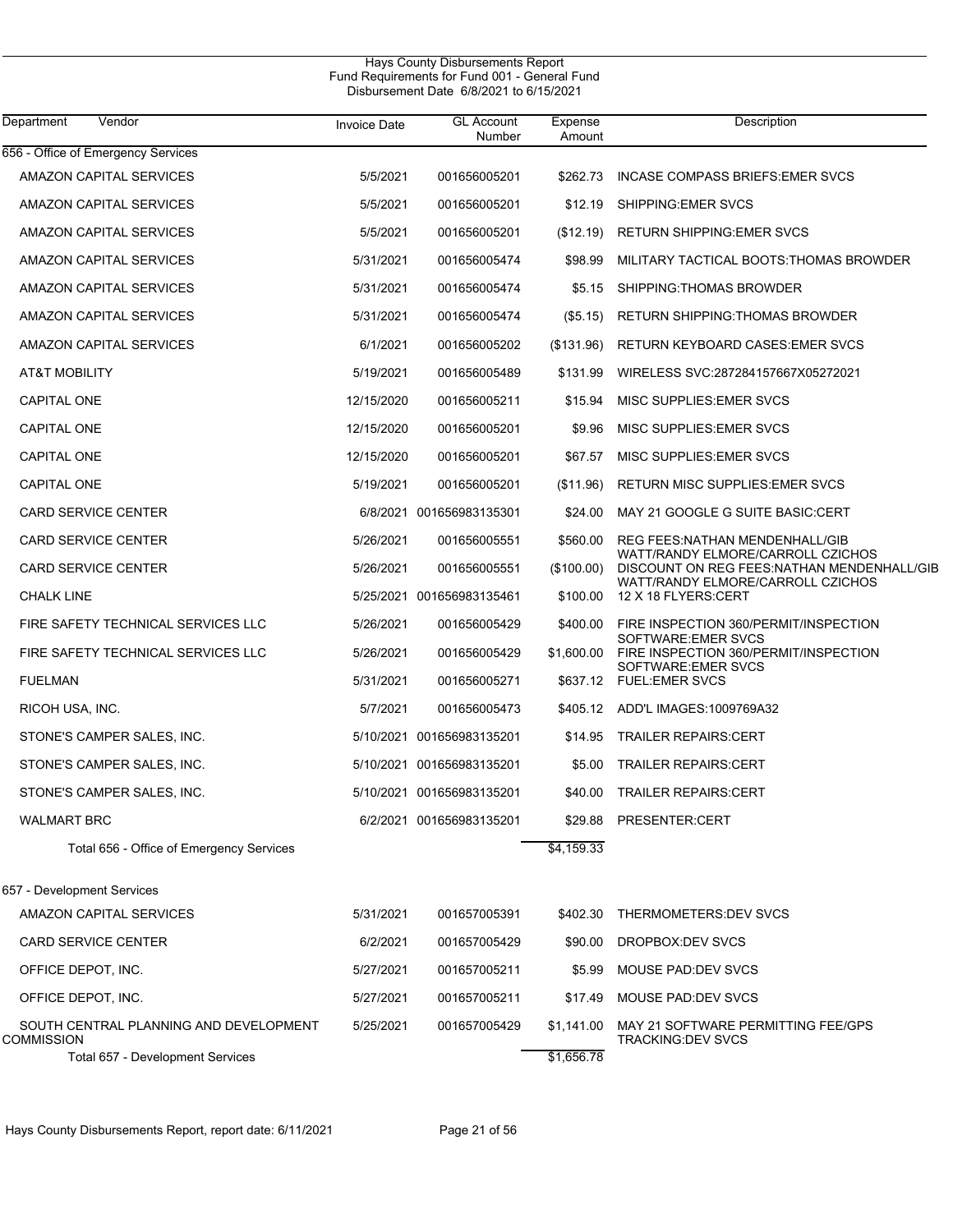| Hays County Disbursements Report<br>Fund Requirements for Fund 001 - General Fund<br>Disbursement Date 6/8/2021 to 6/15/2021 |                     |                             |                   |                                    |  |  |  |
|------------------------------------------------------------------------------------------------------------------------------|---------------------|-----------------------------|-------------------|------------------------------------|--|--|--|
| Vendor<br>Department                                                                                                         | <b>Invoice Date</b> | <b>GL Account</b><br>Number | Expense<br>Amount | Description                        |  |  |  |
| 660 - Extension                                                                                                              |                     |                             |                   |                                    |  |  |  |
| BENNETT, MEAGAN                                                                                                              | 4/12/2021           | 001660005201                | \$125.00          | REIMB FOR FERTILIZED EGGS: EXT OFC |  |  |  |
| D3 TAE4-HA                                                                                                                   | 6/1/2021            | 001660005551                | \$175.00          | <b>REG FEE: JASON MANGOLD</b>      |  |  |  |
| D3 TAE4-HA                                                                                                                   | 6/1/2021            | 001660005551                | \$175.00          | REG FEE KATE BLANKENSHIP           |  |  |  |
| <b>DISTRICT 10 TCAAA</b>                                                                                                     | 7/21/2021           | 001660005551                | \$300.00          | <b>REG FEE: JASON MANGOLD</b>      |  |  |  |
| MANGOLD, JASON                                                                                                               | 5/21/2021           | 001660005501                | \$52.90           | REIMB FOR MILEAGE: EXT OFC         |  |  |  |
| Total 660 - Extension                                                                                                        |                     |                             | \$827.90          |                                    |  |  |  |
| 675 - Personal Health                                                                                                        |                     |                             |                   |                                    |  |  |  |
| CENTRAL TEXAS AUTOPSY, PLLC                                                                                                  | 2/23/2021           | 001675185432                | \$2,800.00        | R.H.-12-01-2020                    |  |  |  |
| LEGENDS TRI-COUNTY FUNERAL SERVICES                                                                                          | 5/31/2021           | 001675185432                | \$440.00          | B.B.-04-29-21                      |  |  |  |
| LEGENDS TRI-COUNTY FUNERAL SERVICES                                                                                          | 5/31/2021           | 001675185432                | \$490.00          | H.J.G.-05-25-21                    |  |  |  |
| LEGENDS TRI-COUNTY FUNERAL SERVICES                                                                                          | 5/31/2021           | 001675185432                | \$490.00          | T.R.-05-09-21                      |  |  |  |
| LEGENDS TRI-COUNTY FUNERAL SERVICES                                                                                          | 4/30/2021           | 001675185432                | \$490.00          | M.M.C.-04-03-21                    |  |  |  |
| LEGENDS TRI-COUNTY FUNERAL SERVICES                                                                                          | 4/30/2021           | 001675185432                | \$490.00          | 2021-047                           |  |  |  |
| LEGENDS TRI-COUNTY FUNERAL SERVICES                                                                                          | 5/31/2021           | 001675185432                | \$490.00          | T.L.D.-05-20-21                    |  |  |  |
| LEGENDS TRI-COUNTY FUNERAL SERVICES                                                                                          | 4/30/2021           | 001675185432                | \$490.00          | H.D.-04-05-21                      |  |  |  |
| LEGENDS TRI-COUNTY FUNERAL SERVICES                                                                                          | 5/31/2021           | 001675185432                | \$440.00          | J.L.M.-05-30-21                    |  |  |  |
| LEGENDS TRI-COUNTY FUNERAL SERVICES                                                                                          | 5/31/2021           | 001675185432                | \$440.00          | T.W.G.-05-05-21                    |  |  |  |
| LEGENDS TRI-COUNTY FUNERAL SERVICES                                                                                          | 5/31/2021           | 001675185432                | \$440.00          | L.S.-05-10-21                      |  |  |  |
| LEGENDS TRI-COUNTY FUNERAL SERVICES                                                                                          | 5/31/2021           | 001675185432                | \$490.00          | $C.T.B.-05-27-21$                  |  |  |  |
| LEGENDS TRI-COUNTY FUNERAL SERVICES                                                                                          | 5/31/2021           | 001675185432                | \$440.00          | T.M.-05-10-21                      |  |  |  |
| LEGENDS TRI-COUNTY FUNERAL SERVICES                                                                                          | 4/30/2021           | 001675185432                | \$490.00          | R.C., III-04-03-21                 |  |  |  |
| LEGENDS TRI-COUNTY FUNERAL SERVICES                                                                                          | 5/31/2021           | 001675185432                | \$440.00          | M.B.R.-05-14-21                    |  |  |  |
| LEGENDS TRI-COUNTY FUNERAL SERVICES                                                                                          | 5/31/2021           | 001675185432                | \$440.00          | $C.C. -05-02-21$                   |  |  |  |
| LEGENDS TRI-COUNTY FUNERAL SERVICES                                                                                          | 5/31/2021           | 001675185432                | \$440.00          | P.A.A.-05-13-21                    |  |  |  |
| LEGENDS TRI-COUNTY FUNERAL SERVICES                                                                                          | 5/31/2021           | 001675185432                | \$440.00          | A.C.Z.-05-11-21                    |  |  |  |
| LEGENDS TRI-COUNTY FUNERAL SERVICES                                                                                          | 5/31/2021           | 001675185432                | \$440.00          | L.E.R.-04-29-21                    |  |  |  |
| LEGENDS TRI-COUNTY FUNERAL SERVICES                                                                                          | 5/31/2021           | 001675185432                | \$440.00          | X.W.H.-05-02-21                    |  |  |  |
| LEGENDS TRI-COUNTY FUNERAL SERVICES                                                                                          | 5/31/2021           | 001675185432                | \$490.00          | T.W.-05-21-21                      |  |  |  |
| LEGENDS TRI-COUNTY FUNERAL SERVICES                                                                                          | 5/31/2021           | 001675185432                | \$395.00          | A.C.-05-29-21                      |  |  |  |
| LEGENDS TRI-COUNTY FUNERAL SERVICES                                                                                          | 5/31/2021           | 001675185432                | \$440.00          | R.C-C-05-10-21                     |  |  |  |
| Total 675 - Personal Health                                                                                                  |                     |                             | \$12,885.00       |                                    |  |  |  |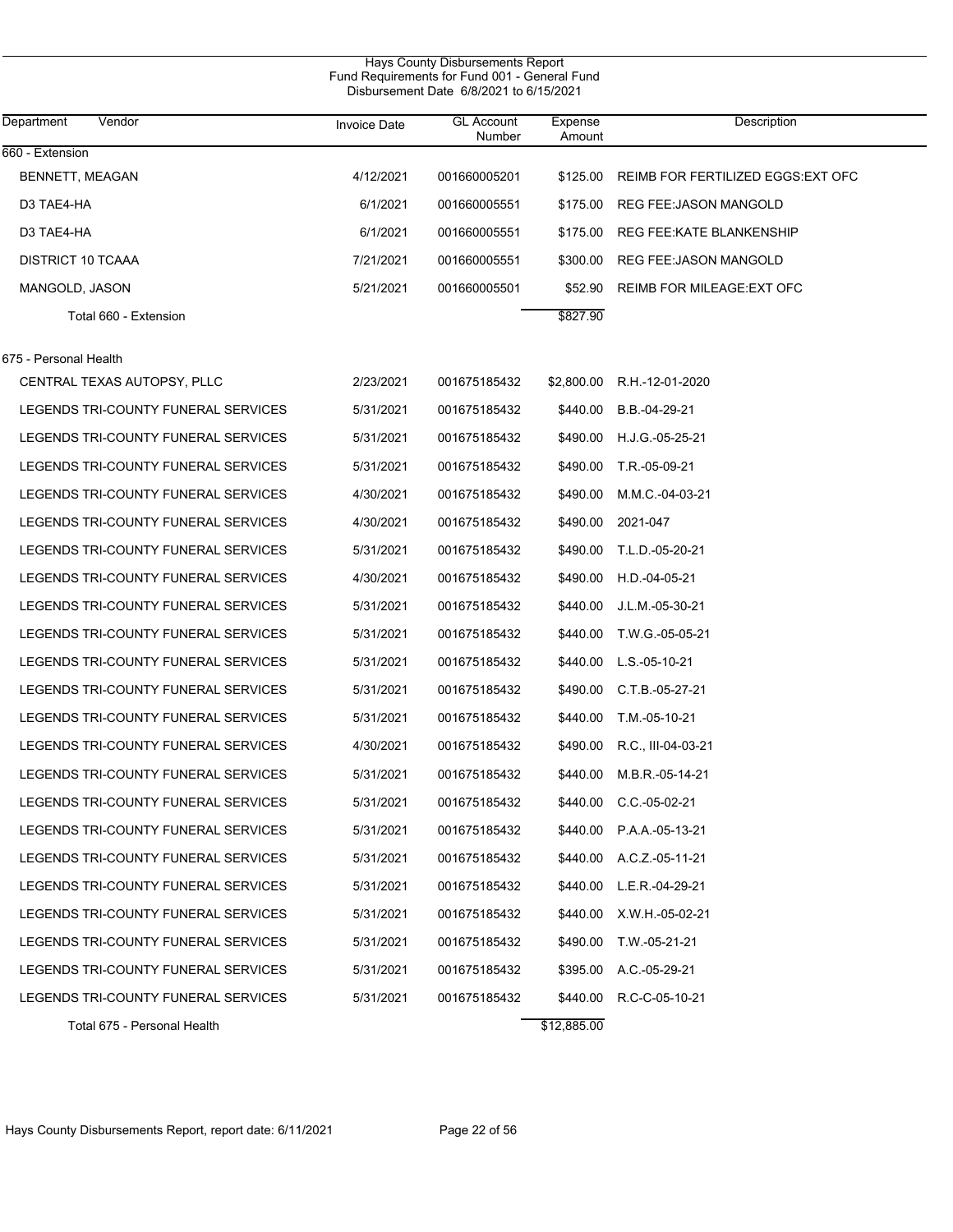|                                                |                     | Hays County Disbursements Report<br>Fund Requirements for Fund 001 - General Fund<br>Disbursement Date 6/8/2021 to 6/15/2021 |                   |                                                          |
|------------------------------------------------|---------------------|------------------------------------------------------------------------------------------------------------------------------|-------------------|----------------------------------------------------------|
| Vendor<br>Department                           | <b>Invoice Date</b> | <b>GL Account</b><br>Number                                                                                                  | Expense<br>Amount | Description                                              |
| 677 - Human Resources                          |                     |                                                                                                                              |                   |                                                          |
| AMAZON CAPITAL SERVICES                        | 6/2/2021            | 001677005202                                                                                                                 | (\$33.78)         | <b>RETURN WEBCAMS:HR</b>                                 |
| AMAZON CAPITAL SERVICES                        | 6/2/2021            | 001677005202                                                                                                                 | (\$101.34)        | <b>RETURN WEBCAMS:HR</b>                                 |
| CARD SERVICE CENTER                            | 5/26/2021           | 001677005332                                                                                                                 | \$48.00           | <b>FRAMES FOR EVACUATION PLANS HR</b>                    |
| DELL MARKETING, L.P.                           |                     | 5/22/2021 001677005712400                                                                                                    | \$970.88          | LAPTOP:HR                                                |
| DELL MARKETING, L.P.                           | 5/22/2021           | 001677005712400                                                                                                              | \$34.64           | LAPTOP:HR                                                |
| DELL MARKETING, L.P.                           | 5/22/2021           | 001677005202                                                                                                                 | \$40.41           | LAPTOP:HR                                                |
| DELL MARKETING, L.P.                           | 5/22/2021           | 001677005202                                                                                                                 | \$170.79          | LAPTOP:HR                                                |
| Total 677 - Human Resources                    |                     |                                                                                                                              | \$1,129.60        |                                                          |
| 680 - Information Technology                   |                     |                                                                                                                              |                   |                                                          |
| AMAZON CAPITAL SERVICES                        | 5/19/2021           | 001680005202                                                                                                                 | \$234.00          | CD/DVD BURNER WRITER PLAYER DRIVES: INFO                 |
| AMAZON CAPITAL SERVICES                        | 5/19/2021           | 001680005202                                                                                                                 | \$5.78            | <b>TECH</b><br>SHIPPING:INFO TECH                        |
| AMAZON CAPITAL SERVICES                        | 5/27/2021           | 001680005202                                                                                                                 | \$102.96          | SERIAL ADAPTER CABLES: INFO TECH                         |
| AMAZON CAPITAL SERVICES                        | 5/27/2021           | 001680005202                                                                                                                 | \$7.88            | SHIPPING OF SERIAL ADAPTER CABLES: INFO TECH             |
| AMAZON CAPITAL SERVICES                        | 5/27/2021           | 001680005202                                                                                                                 | (\$7.88)          | <b>RETURN SHIPPING: INFO TECH</b>                        |
| AMAZON CAPITAL SERVICES                        | 5/27/2021           | 001680005202                                                                                                                 | \$29.69           | CABLE/HDMI SPLITTER: INFO TECH                           |
| AMAZON CAPITAL SERVICES                        | 5/27/2021           | 001680005202                                                                                                                 | \$28.99           | CABLE/HDMI SPLITTER: INFO TECH                           |
| AT&T MOBILITY                                  | 5/19/2021           | 001680005489                                                                                                                 | \$156.57          | WIRELESS SVC:287284157667X05272021                       |
| DELL MARKETING, L.P.                           | 5/16/2021           | 001680005202                                                                                                                 | \$490.00          | COMPUTER/MONITORS:DIST CT                                |
| <b>FUELMAN</b>                                 | 5/31/2021           | 001680005271                                                                                                                 | \$29.68           | <b>FUEL:INFO TECH</b>                                    |
| <b>GRAINGER, INC.</b>                          | 5/25/2021           | 001680005211                                                                                                                 | (\$227.69)        | RETURN PLATFORM STEPLADDER PSB                           |
| TYLER TECHNOLOGIES, INC.                       |                     | 5/25/2021 001680005718700                                                                                                    | \$262.50          | ODYSSEY NOTIFICATIONS SETUP: INFO TECH                   |
| Total 680 - Information Technology             |                     |                                                                                                                              | \$1,112.48        |                                                          |
| 686 - Juvenile Probation                       |                     |                                                                                                                              |                   |                                                          |
| <b>CAPITAL ONE</b>                             |                     | 5/18/2021 001686990275391                                                                                                    | \$13.44           | CPCBPG GARAGE HOOKS/BULLDOG                              |
| CAPITAL ONE                                    |                     | 5/11/2021 001686990275391                                                                                                    | \$14.97           | HARDWARE/CUPS: JUV PROB<br>CPCBPG TOSS BOSS.JUV PROB     |
| EDUCATIONAL TESTING SERVICE                    | 5/19/2021           | 001686005360                                                                                                                 |                   | \$36.50 YS GED EXAMS: JUV PROB                           |
| EDUCATIONAL TESTING SERVICE                    |                     | 5/19/2021 001686990275448                                                                                                    | \$199.00          | CPCBPG GED EXAMS: JUV PROB                               |
| HANDLE WITH CARE BEHAVIOR MANAGEMENT<br>SYSTEM | 6/3/2021            | 001686005551                                                                                                                 | \$450.00          | CI INSTRUCTOR RECERTIFICATION FEE:DESHON<br><b>RIDGE</b> |
| HAYS COUNTY JUVENILE CENTER                    |                     | 6/1/2021 001686990275360                                                                                                     | \$2,708.00        | CPYS MAY 21 TRANS COORD: JUV PROB                        |
| HAYS COUNTY JUVENILE CENTER                    | 5/11/2021           | 001686005431                                                                                                                 |                   | \$100.00 YS APR 21 MENTAL HEALTH SVCS: JUV PROB          |
| HAYS COUNTY JUVENILE CENTER                    |                     | 6/1/2021 001686990275448                                                                                                     | \$11,048.00       | MHSRMHP MAY 21 MENTAL HEALTH SVCS: JUV<br><b>PROB</b>    |
| <b>HAYS COUNTY TREASURER</b>                   | 4/30/2021           | 001686005361                                                                                                                 | \$42,700.00       | DPA APR 21 JUV DET: JUV PROB                             |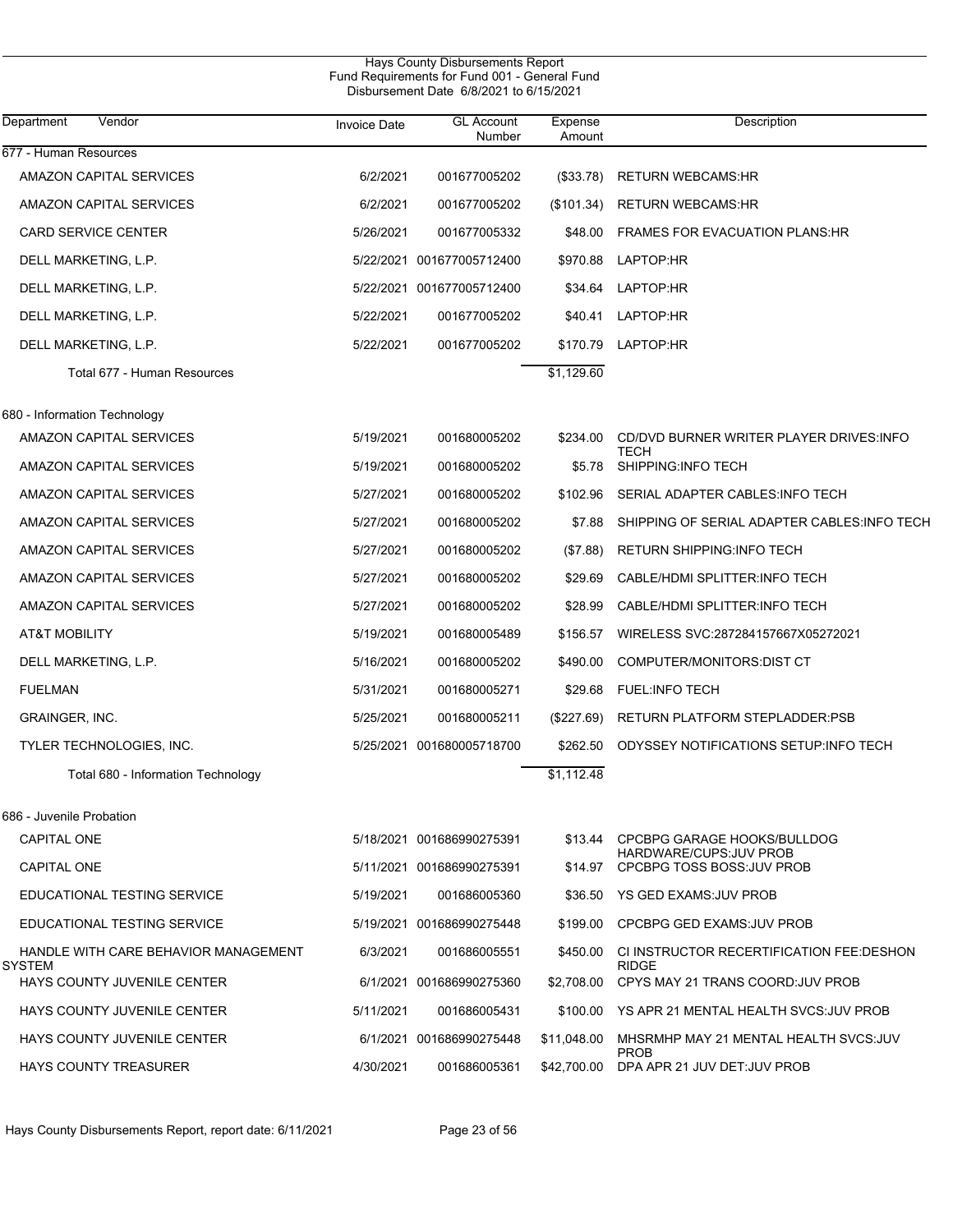| Department<br>Vendor              | <b>Invoice Date</b> | <b>GL Account</b><br>Number     | Expense<br>Amount | Description                                            |
|-----------------------------------|---------------------|---------------------------------|-------------------|--------------------------------------------------------|
| HAYS COUNTY TREASURER             |                     | 4/30/2021 001686990275361       | \$1,379.00        | PPAPAS APR 21 JUV DET.JUV PROB                         |
| JOHN T. CONBOY, INC.              | 2/4/2021            | 001686005431                    | \$360.00          | CBMH APR 21 PROF SVCS: JUV PROB                        |
| JOHN T. CONBOY, INC.              |                     | 2/4/2021 001686990275448        | \$80.00           | CPCBPG APR 21 PROF SVCS: JUV SVCS                      |
| LIBERTY RESOURCES, INC.           |                     | 3/31/2021 001686990275448       | \$255.00          | CPCBPG MAR 21 PROF SVCS: JUV PROB                      |
| LIBERTY RESOURCES, INC.           |                     | 4/30/2021 001686990275448       | \$170.00          | CPCBPG APR 21 PROF SVCS: JUV PROB                      |
| LIBERTY RESOURCES, INC.           |                     | 5/31/2021 001686990275448       | \$170.00          | CPCBPG MAY 21 PROF SVCS: JUV PROB                      |
| MARTINEZ, NICK                    | 5/10/2021           | 001686005551                    | \$16.00           | CI N/T MEAL/MILEAGE: JUV PROB                          |
| <b>MARTINEZ, NICK</b>             | 5/10/2021           | 001686005551                    | \$198.95          | CI N/T MEAL/MILEAGE: JUV PROB                          |
| MATCHLESS ACOUSTIC CEILINGS       |                     | 5/4/2021 0016869910057414       | \$950.00          | CEILING RENOVATIONS: JUV PROB                          |
| MATCHLESS ACOUSTIC CEILINGS       |                     | 00<br>5/4/2021 0016869910057414 | \$1,650.00        | CEILING RENOVATIONS: JUV PROB                          |
| MATCHLESS ACOUSTIC CEILINGS       |                     | 00<br>5/4/2021 0016869910057414 | \$100.00          | CEILING RENOVATIONS: JUV PROB                          |
| MOLENDA, DDS, LARRY               | 5/5/2021            | 00<br>001686005431              | \$35.00           | <b>YS PID 9699</b>                                     |
| OFFICE DEPOT, INC.                | 5/11/2021           | 001686005211                    | \$86.38           | CI COPY PAPER: JUV PROB                                |
| OFFICE DEPOT, INC.                | 5/11/2021           | 001686005211                    | \$4.09            | CI POST-IT NOTES: JUV PROB                             |
| OFFICE DEPOT, INC.                | 5/18/2021           | 001686005211                    | \$14.99           | CI LETTER SORTER: JUV PROB                             |
| OFFICE DEPOT, INC.                | 5/11/2021           | 001686005211                    | \$14.99           | CI LETTER SORTER: JUV PROB                             |
| RITE OF PASSAGE, INC.             | 4/30/2021           | 001686005431                    | \$429.73          | YS APR 21 JUV DET: PID 9443                            |
| RITE OF PASSAGE, INC.             |                     | 4/30/2021 001686990275361       | \$4,151.49        | PPAPAS APR 21 JUV DET: JUV PROB                        |
| RITE OF PASSAGE, INC.             |                     | 4/30/2021 001686990275361       | \$5,733.01        | PPAPAS APR 21 JUV DET:PID 9443                         |
| RITE OF PASSAGE, INC.             |                     | 4/30/2021 001686990275361       | \$5,930.70        | PPAPAS APR 21 JUV DET:PID 9316                         |
| RITE OF PASSAGE, INC.             | 4/30/2021           | 001686005431                    | \$249.18          | YS APR 21 JUV DET:PID 9316                             |
| RITE OF PASSAGE, INC.             | 4/30/2021           | 001686005431                    | \$144.95          | YS APR 21 JUV DET:PID 9870                             |
| RITE OF PASSAGE, INC.             | 5/31/2021           | 001686005431                    | \$210.00          | YS MAY 21 JUV DET:9870                                 |
| TEXAS JUVENILE JUSTICE DEPARTMENT | 6/10/2021           | 001686005551                    | \$50.00           | CI REG FEE: JOSE HERNANDEZ                             |
| <b>WALMART BRC</b>                | 5/19/2021           | 001686005201                    |                   | \$11.92 DS CUPS: JUV PROB                              |
| <b>WARREN, ROBERT</b>             | 6/1/2021            | 001686005391                    | \$80.00           | CBPG JUN 21 STORAGE: JUV PROB                          |
| <b>XEROX CORPORATION</b>          | 5/1/2021            | 001686005473                    | \$15.91           | CI MX4499149 COPIER/ADD'L COPIES: JUV PROB             |
| <b>XEROX CORPORATION</b>          | 5/1/2021            | 001686005473                    | \$10.00           | CI MAY 21 COPIER PRINT SVC COMPONENT<br>FEE: MX4499149 |
| <b>XEROX CORPORATION</b>          | 5/1/2021            | 001686005473                    | \$141.74          | CI MX4499149 COPIER/ADD'L COPIES: JUV PROB             |
| Total 686 - Juvenile Probation    |                     |                                 | \$79,912.94       |                                                        |
| 695 - Building Maintenance        |                     |                                 |                   |                                                        |
| AMAZON CAPITAL SERVICES           | 5/27/2021           | 001695005201                    |                   | \$12.22 SHIPPING MTC                                   |
| AMAZON CAPITAL SERVICES           | 5/27/2021           | 001695005201                    | (\$12.22)         | <b>RETURN SHIPPING:MTC</b>                             |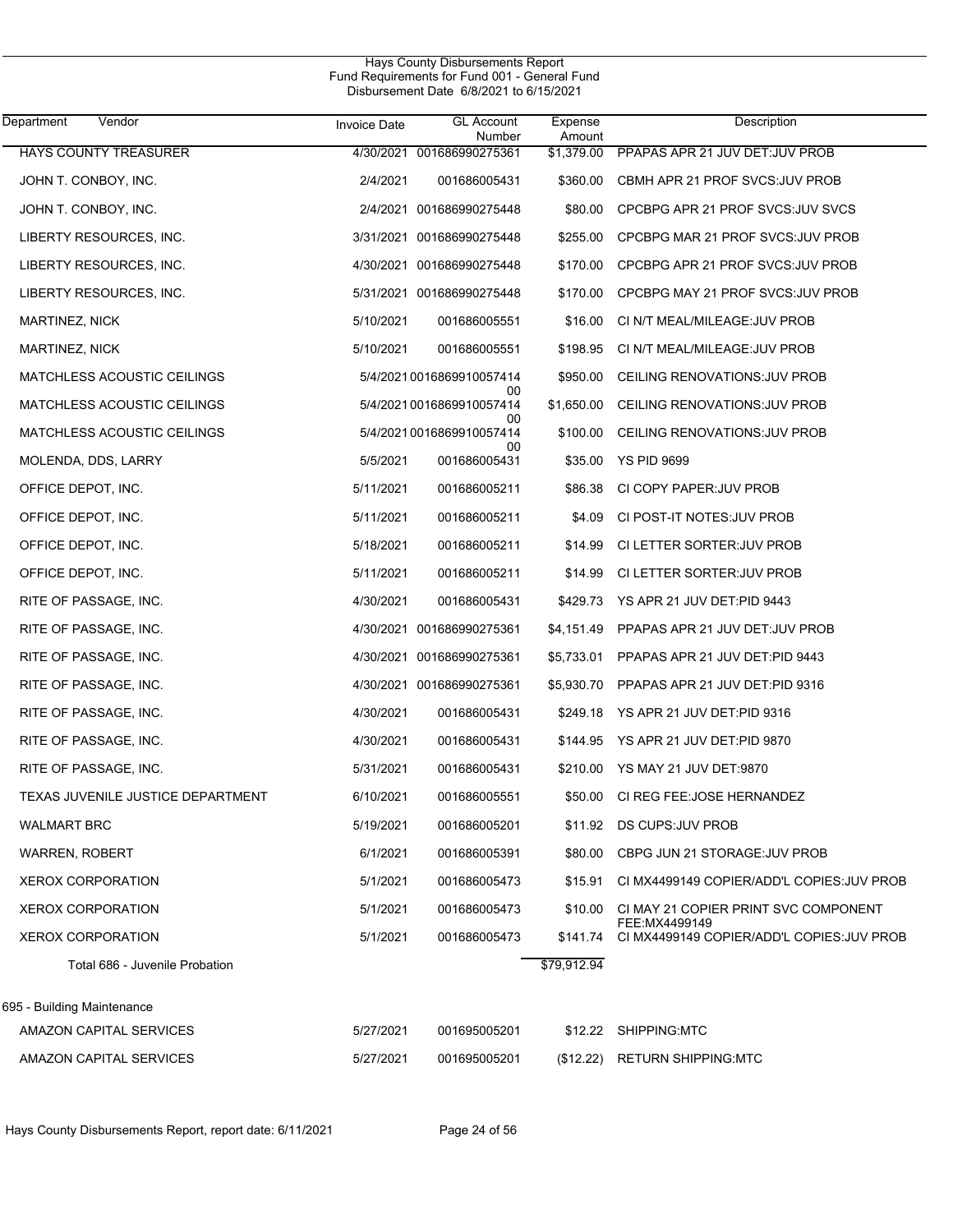| Department<br>Vendor                         | <b>Invoice Date</b> | <b>GL Account</b><br>Number | Expense<br>Amount | Description                     |
|----------------------------------------------|---------------------|-----------------------------|-------------------|---------------------------------|
| <b>AMAZON CAPITAL SERVICES</b>               | 5/27/2021           | 001695005201                | \$399.96          | PORTABLE CAR JUMP STARTERS MTC  |
| BRIGHTVIEW LANDSCAPE SERVICES, INC.          | 5/26/2021           | 001695005491                | \$4,873.00        | CEMETERY MTC: VARIOUS LOCATIONS |
| CENTERPOINT ENERGY RESOURCES CORP.           |                     | 5/27/2021 001695005480260   | \$360.78          | GAS SVC: GOVT CTR               |
| CENTERPOINT ENERGY RESOURCES CORP.           |                     | 5/27/2021 001695005480110   | \$37.06           | <b>GAS SVC:CTHS</b>             |
| <b>CENTURYLINK</b>                           |                     | 5/25/2021 001695005480190   | \$34.83           | ALARM LINES: DEV SVCS           |
| <b>CENTURYLINK</b>                           |                     | 5/25/2021 001695005480110   | \$87.15           | <b>ALARM LINES:CTHS</b>         |
| <b>CENTURYLINK</b>                           |                     | 5/25/2021 001695005480260   | \$358.92          | ALARM LINES: GOVT CTR           |
| CITY OF KYLE                                 |                     | 5/27/2021 001695005480120   | \$29.38           | SEWER:PCT 2                     |
| CITY OF SAN MARCOS                           |                     | 6/1/2021 001695005480290    | \$299.70          | ELEC SVC:0000900057             |
| DRIPPING SPRINGS WATER SUPPLY<br>CORPORATION |                     | 5/28/2021 001695005480160   | \$98.49           | WATER SVC:PCT 4                 |
| <b>FRONTIER COMMUNICATIONS</b>               |                     | 5/25/2021 001695005480160   |                   | \$192.17 ALARM LINES: PCT 4     |
| <b>FUELMAN</b>                               | 5/31/2021           | 001695005271                |                   | \$1,255.00 FUEL:MTC             |
| <b>FUELMAN</b>                               | 5/31/2021           | 001695005271                |                   | \$107.59 FUEL:FLEET MGMT        |
| GRAINGER, INC.                               | 5/26/2021           | 001695005201                | \$677.04          | PARKING LOT WHEEL STOPS:MTC     |
| GULF COAST PAPER COMPANY, INC.               | 5/24/2021           | 001695005208                | \$272.04          | JANITORIAL SUPPLIES:MTC         |
| GULF COAST PAPER COMPANY, INC.               | 5/24/2021           | 001695005208                | \$217.56          | JANITORIAL SUPPLIES:MTC         |
| GULF COAST PAPER COMPANY, INC.               | 5/20/2021           | 001695005208                | \$62.16           | JANITORIAL SUPPLIES:MTC         |
| GULF COAST PAPER COMPANY, INC.               | 5/20/2021           | 001695005208                | \$16.80           | JANITORIAL SUPPLIES:MTC         |
| GULF COAST PAPER COMPANY, INC.               | 6/3/2021            | 001695005208                | \$407.40          | JANITORIAL SUPPLIES:MTC         |
| GULF COAST PAPER COMPANY, INC.               | 6/3/2021            | 001695005208                | \$14.40           | JANITORIAL SUPPLIES:MTC         |
| GULF COAST PAPER COMPANY, INC.               | 5/17/2021           | 001695005208                | \$99.76           | JANITORIAL SUPPLIES:MTC         |
| GULF COAST PAPER COMPANY, INC.               | 5/17/2021           | 001695005208                | \$679.20          | <b>JANITORIAL SUPPLIES:MTC</b>  |
| GULF COAST PAPER COMPANY, INC.               | 5/17/2021           | 001695005208                | \$340.30          | JANITORIAL SUPPLIES:MTC         |
| GULF COAST PAPER COMPANY, INC.               | 5/17/2021           | 001695005208                | \$65.56           | JANITORIAL SUPPLIES:MTC         |
| GULF COAST PAPER COMPANY, INC.               | 5/17/2021           | 001695005208                | \$396.40          | JANITORIAL SUPPLIES:MTC         |
| GULF COAST PAPER COMPANY, INC.               | 5/17/2021           | 001695005208                | \$31.08           | JANITORIAL SUPPLIES: MTC        |
| GULF COAST PAPER COMPANY, INC.               | 5/17/2021           | 001695005208                | \$231.10          | JANITORIAL SUPPLIES: MTC        |
| GULF COAST PAPER COMPANY, INC.               | 5/17/2021           | 001695005208                | \$19.20           | JANITORIAL SUPPLIES: MTC        |
| GULF COAST PAPER COMPANY, INC.               | 5/17/2021           | 001695005208                | \$16.80           | JANITORIAL SUPPLIES: MTC        |
| GULF COAST PAPER COMPANY, INC.               | 5/17/2021           | 001695005208                | \$14.40           | JANITORIAL SUPPLIES: MTC        |
| GULF COAST PAPER COMPANY, INC.               | 5/17/2021           | 001695005208                | \$191.70          | JANITORIAL SUPPLIES: MTC        |
| GULF COAST PAPER COMPANY, INC.               | 5/17/2021           | 001695005208                | \$105.10          | JANITORIAL SUPPLIES: MTC        |
| GULF COAST PAPER COMPANY, INC.               | 5/17/2021           | 001695005208                | \$105.10          | JANITORIAL SUPPLIES: MTC        |
| GULF COAST PAPER COMPANY, INC.               | 5/17/2021           | 001695005208                | \$181.76          | JANITORIAL SUPPLIES:MTC         |
|                                              |                     |                             |                   |                                 |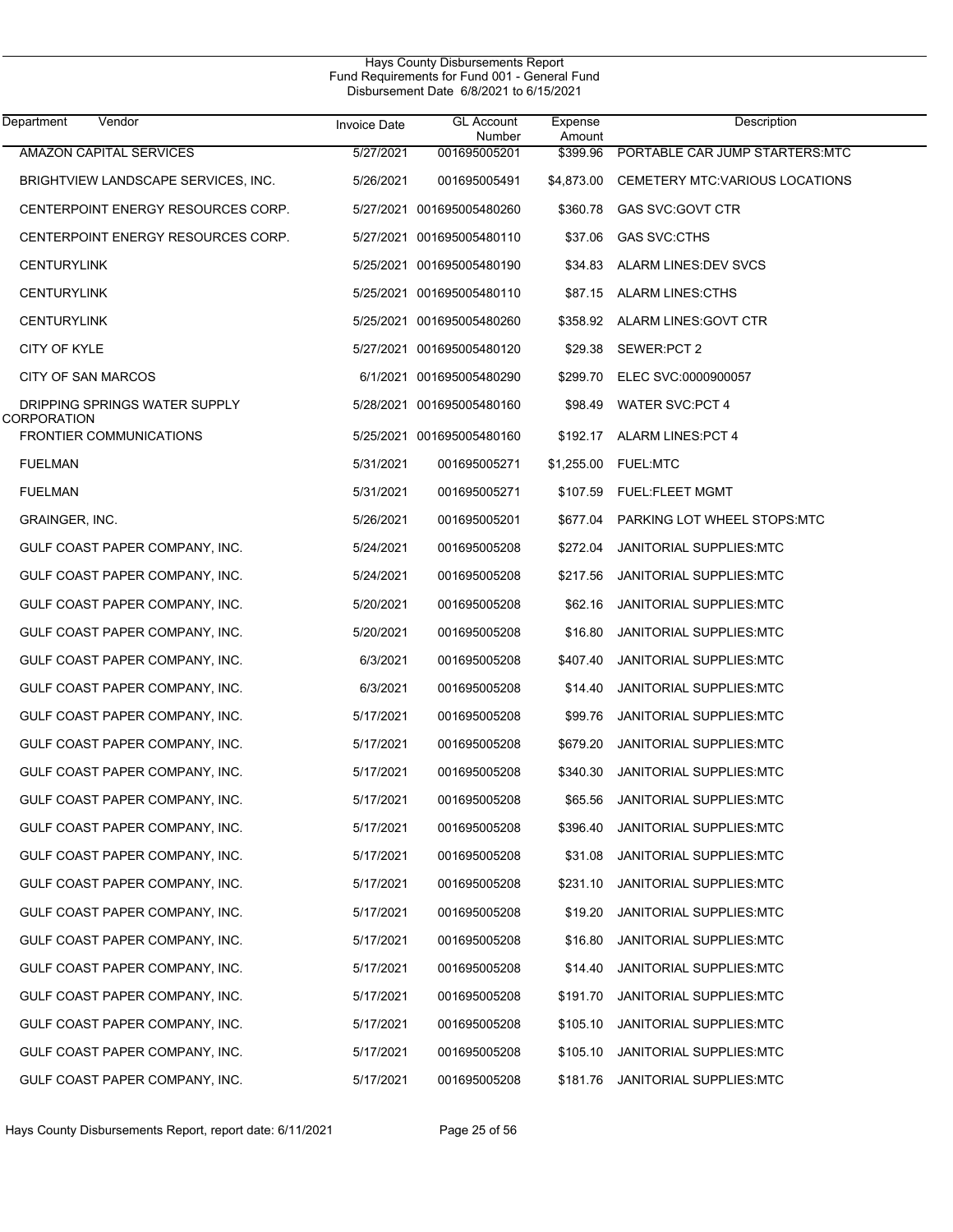| Department<br>Vendor           | <b>Invoice Date</b> | <b>GL Account</b><br>Number | Expense<br>Amount | Description                                                                                      |
|--------------------------------|---------------------|-----------------------------|-------------------|--------------------------------------------------------------------------------------------------|
| GULF COAST PAPER COMPANY, INC. | 5/17/2021           | 001695005208                | \$203.70          | JANITORIAL SUPPLIES: MTC                                                                         |
| GULF COAST PAPER COMPANY, INC. | 5/17/2021           | 001695005208                | \$91.20           | JANITORIAL SUPPLIES MTC                                                                          |
| GULF COAST PAPER COMPANY, INC. | 5/17/2021           | 001695005208                | \$91.20           | JANITORIAL SUPPLIES MTC                                                                          |
| HILL COUNTRY SPRINGS           |                     | 5/13/2021 001695005480170   | \$57.75           | WATER:PCT 3                                                                                      |
| HILL COUNTRY SPRINGS           |                     | 5/13/2021 001695005480170   | \$2.99            | <b>ENVIRO EMISSIONS FEE: PCT 3</b>                                                               |
| <b>HILL COUNTRY SPRINGS</b>    |                     | 5/13/2021 001695005480170   | \$6.00            | <b>COOLER RENTAL: PCT 3</b>                                                                      |
| HOME DEPOT CREDIT SERVICES     | 6/2/2021            | 001695005201                | \$45.98           | <b>TUBING CUTTER MTC</b>                                                                         |
| HOME DEPOT CREDIT SERVICES     | 5/11/2021           | 001695005207                | \$7.94            | FIRE ANT TREATMENT:MTC                                                                           |
| HOME DEPOT CREDIT SERVICES     | 5/12/2021           | 001695005207                | \$28.96           | VANITY MIRROR/MIRROR MASTIC:MTC                                                                  |
| HOME DEPOT CREDIT SERVICES     | 4/12/2021           | 001695005207                | \$16.41           | WASP SPRAY: GOVT CTR                                                                             |
| HOME DEPOT CREDIT SERVICES     | 6/3/2021            | 001695005207                | \$109.94          | WRAPAROUND CEILING LIGHTS: PCT 5                                                                 |
| HOME DEPOT CREDIT SERVICES     | 5/24/2021           | 001695005207                | \$280.12          | HOSES/WALL PATCHES:MTC                                                                           |
| HOME DEPOT CREDIT SERVICES     | 6/2/2021            | 001695005207                | \$305.51          | <b>MISC SUPPLIES MTC</b>                                                                         |
| HOME DEPOT CREDIT SERVICES     | 6/2/2021            | 001695005207                | \$3.78            | MISC SUPPLIES:MTC                                                                                |
| HOME DEPOT CREDIT SERVICES     | 5/25/2021           | 001695005207                | \$395.20          | LANDSCAPE EDGING STAKES: PCT 4                                                                   |
| HOME DEPOT CREDIT SERVICES     | 6/2/2021            | 001695005207                | \$54.97           | WRAPAROUND CEILING LIGHT:MTC                                                                     |
| HOME DEPOT CREDIT SERVICES     | 5/20/2021           | 001695005201                | \$359.00          | STORAGE SHED:MTC                                                                                 |
| KONE, INC.                     | 12/1/2020           | 001695005451                | \$2,006.55        | ELEVATOR MTC AGREEMENT: GOVT CTR                                                                 |
| KONE, INC.                     | 4/20/2021           | 001695005451                | \$635.48          | TROUBLESHOOT AND REPAIR ELEVATOR 2:GOVT<br>CTR                                                   |
| KONE, INC.                     | 4/8/2021            | 001695005451                | \$974.96          | TROUBLESHOOT AND REPAIR ELEVATOR 2:GOVT<br>CTR                                                   |
| KONE, INC.                     | 4/8/2021            | 001695005451                | \$22.78           | TROUBLESHOOT AND REPAIR ELEVATOR 2:GOVT<br>CTR                                                   |
| LOWE'S, INC.                   | 5/20/2021           | 001695005207                | \$42.65           | KNEE PADS/LOCTITE: MTC                                                                           |
| LOWE'S, INC.                   | 6/2/2021            | 001695005207                | \$39.78           | TAPE/PEGBOARDS:CTHS                                                                              |
| LOWE'S, INC.                   | 5/12/2021           | 001695005207                | \$4.07            | <b>GLASS CUTTER: GOVT CTR</b>                                                                    |
| LOWE'S, INC.                   | 5/25/2021           | 001695005207                | \$67.15           | <b>CORNER EDGING STAKES: PCT 4</b>                                                               |
| LOWE'S, INC.                   | 5/5/2021            | 001695005207                | \$16.53           | BOARDS/SCREWS:MTC                                                                                |
| LOWE'S, INC.                   | 5/27/2021           | 001695005207                | \$37.99           | POLYURETHANE/PAINT ROLLERS: PHLTH                                                                |
| LOWE'S, INC.                   | 5/18/2021           | 001695005207                | \$10.61           | TRIM ROLLERS/ADHESIVE: GOVT CTR                                                                  |
| LOWE'S, INC.                   | 5/18/2021           | 001695005207                | \$5.12            | FELT PADS:GOVT CTR                                                                               |
| LOWE'S, INC.                   | 5/12/2021           | 001695005207                | \$42.37           | DUCT TAPE/DAMPER/PIPE CONNECTOR:PCT 4                                                            |
| LOWE'S, INC.                   | 5/25/2021           | 001695005207                | \$21.42           | <b>BIT SET/BOLTS:CTHS</b>                                                                        |
| LOWE'S, INC.                   | 5/18/2021           | 001695005207                | \$26.09           | SQUEEGEES:CTHS                                                                                   |
| LOWE'S, INC.                   | 5/11/2021           | 001695005207                | \$33.51           | CAULK/DRILL BIT/WARMER/GLADE PLUG                                                                |
| LOWE'S, INC.                   | 5/19/2021           | 001695005207                | \$28.62           | INS/FLUSH TAPE/GLOVES: MTC<br>SHOP TOWELS/RATCHET STRAPS/CABINET<br>BUMPERS/WINDOW FOAM:GOVT CTR |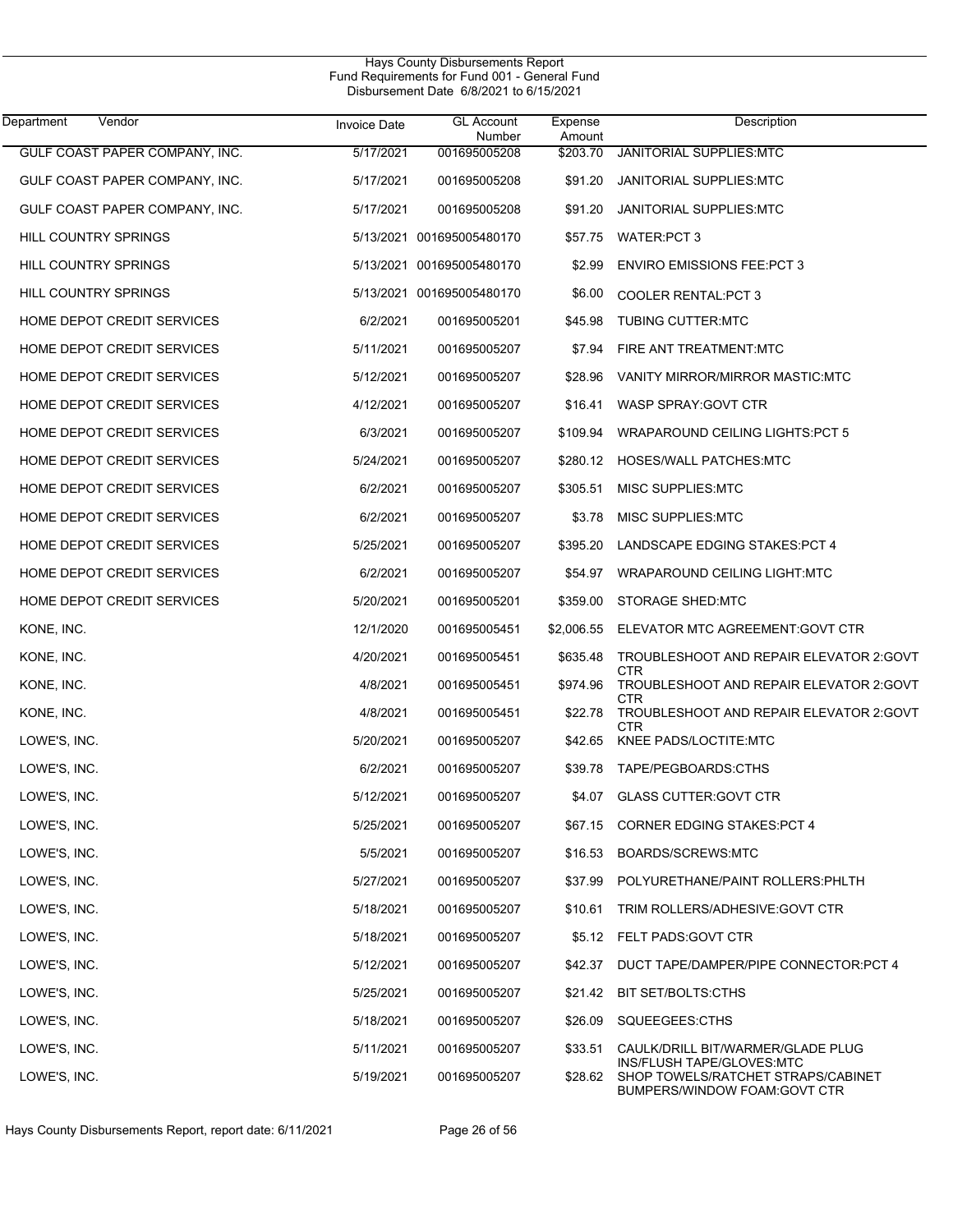| Vendor<br>Department                  | <b>Invoice Date</b> | <b>GL Account</b><br>Number | Expense<br>Amount | Description                                                    |
|---------------------------------------|---------------------|-----------------------------|-------------------|----------------------------------------------------------------|
| LOWE'S, INC.                          | 5/14/2021           | 001695005207                | \$83.94           | <b>CLEAR</b><br>FINISH/BRUSHES/SANDPAPER/SANDER:GOVT CTR       |
| LOWE'S, INC.                          | 6/3/2021            | 001695005201                | \$140.56          | UTILITY TIRES: GOVT CTR                                        |
| LOWE'S, INC.                          | 6/1/2021            | 001695005209                | \$48.40           | <b>GAS CAN/FUEL ADDITIVE:MTC</b>                               |
| LOWE'S, INC.                          | 5/19/2021           | 001695005207                | \$14.19           | LOCTITE: GOVT CTR                                              |
| LOWE'S, INC.                          | 5/18/2021           | 001695005207                | \$15.38           | PLASTIC SHEETING/PAINT TROWEL:GOVT CTR                         |
| LOWE'S, INC.                          | 5/13/2021           | 001695005207                | \$81.65           | <b>BACKPACK SPRAYER/PAINT GRID: PHLTH</b>                      |
| LOWE'S, INC.                          | 5/17/2021           | 001695005207                | \$18.96           | FLOURESCENT LIGHT BULBS: PCT 5                                 |
| LOWE'S, INC.                          | 5/11/2021           | 001695005208                | \$12.78           | CAULK/DRILL BIT/WARMER/GLADE PLUG<br>INS/FLUSH TAPE/GLOVES.MTC |
| MAXWELL SPECIAL UTILITY DISTRICT      |                     | 5/27/2021 001695005480050   | \$33.56           | WATER SVC:DPS-L&W                                              |
| PBS OF TEXAS                          | 6/1/2021            | 001695005456                |                   | \$16,164.28 JUN 21 JANITORIAL SVCS MTC                         |
| PEDERNALES ELECTRIC COOPERATIVE, INC. |                     | 6/4/2021 001695005480240    |                   | \$189.05 AREA LIGHTS:3000279318                                |
| PEDERNALES ELECTRIC COOPERATIVE, INC. |                     | 5/27/2021 001695005480120   | \$878.81          | <b>ELEC SVC:420171</b>                                         |
| PEDERNALES ELECTRIC COOPERATIVE, INC. |                     | 5/25/2021 001695005480180   | \$76.64           | ELEC SVC:318160                                                |
| PEDERNALES ELECTRIC COOPERATIVE, INC. |                     | 5/25/2021 001695005480180   | \$58.30           | <b>ELEC SVC:96363</b>                                          |
| PEDERNALES ELECTRIC COOPERATIVE, INC. |                     | 5/25/2021 001695005480180   | \$39.48           | ELEC SVC:363834                                                |
| PEDERNALES ELECTRIC COOPERATIVE, INC. |                     | 5/25/2021 001695005480100   | \$268.20          | <b>ELEC SVC:534398</b>                                         |
| PEDERNALES ELECTRIC COOPERATIVE, INC. |                     | 5/25/2021 001695005480160   | \$521.55          | <b>ELEC SVC:374411</b>                                         |
| PEDERNALES ELECTRIC COOPERATIVE, INC. |                     | 5/27/2021 001695005480240   | \$116.57          | <b>ELEC SVC:363648</b>                                         |
| PEDERNALES ELECTRIC COOPERATIVE, INC. |                     | 5/25/2021 001695005480180   | \$46.99           | <b>ELEC SVC:534393</b>                                         |
| PEST FORCE                            | 5/25/2021           | 001695005448                | \$285.00          | PEST CONTROL: PCT 4                                            |
| POWER HAUS EQUIPMENT                  | 5/25/2021           | 001695005209                | \$320.99          | FLAT FREE TIRES/WEED EATER HEAD/LINE:GOVT<br><b>CTR</b>        |
| REXEL                                 | 5/27/2021           | 001695005207                | \$461.45          | WIRING BALLAST/WIRE STRIPPER:MTC                               |
| <b>REXEL</b>                          | 5/26/2021           | 001695005207                | \$432.04          | LIGHT BALLASTS:MTC                                             |
| RICK'S LOCK & KEY SERVICE, INC.       | 5/25/2021           | 001695005207                | \$230.00          | DUPLICATE KEYS/SERVICE CALL:GOVT CTR                           |
| RICK'S LOCK & KEY SERVICE, INC.       | 5/11/2021           | 001695005207                |                   | \$20.00 DUPLICATE KEYS:TREAS                                   |
| SECURITY ONE, INC.                    |                     | 4/30/2021 001695005480100   |                   | \$50.00 APR 21 SERVICE CALL:PCT 5                              |
| SECURITY ONE, INC.                    |                     | 6/1/2021 001695005480120    | \$30.00           | JUN 21 MONTHLY FIRE/SECURITY ALARM<br>MONITORING SVC:CO WIDE   |
| SECURITY ONE, INC.                    |                     | 6/1/2021 001695005480120    | \$25.00           | JUN 21 MONTHLY FIRE/SECURITY ALARM<br>MONITORING SVC:CO WIDE   |
| SECURITY ONE, INC.                    |                     | 6/1/2021 001695005480110    | \$50.00           | JUN 21 MONTHLY FIRE/SECURITY ALARM<br>MONITORING SVC:CO WIDE   |
| SECURITY ONE, INC.                    |                     | 6/1/2021 001695005480190    | \$15.00           | JUN 21 MONTHLY FIRE/SECURITY ALARM<br>MONITORING SVC:CO WIDE   |
| SECURITY ONE, INC.                    |                     | 6/1/2021 001695005480190    | \$12.50           | JUN 21 MONTHLY FIRE/SECURITY ALARM<br>MONITORING SVC:CO WIDE   |
| SECURITY ONE, INC.                    |                     | 6/1/2021 001695005480160    | \$30.00           | JUN 21 MONTHLY FIRE/SECURITY ALARM<br>MONITORING SVC:CO WIDE   |
| SECURITY ONE, INC.                    |                     | 6/1/2021 001695005480160    | \$25.00           | JUN 21 MONTHLY FIRE/SECURITY ALARM<br>MONITORING SVC:CO WIDE   |
| SECURITY ONE, INC.                    |                     | 6/1/2021 001695005480100    | \$30.00           | JUN 21 MONTHLY FIRE/SECURITY ALARM<br>MONITORING SVC:CO WIDE   |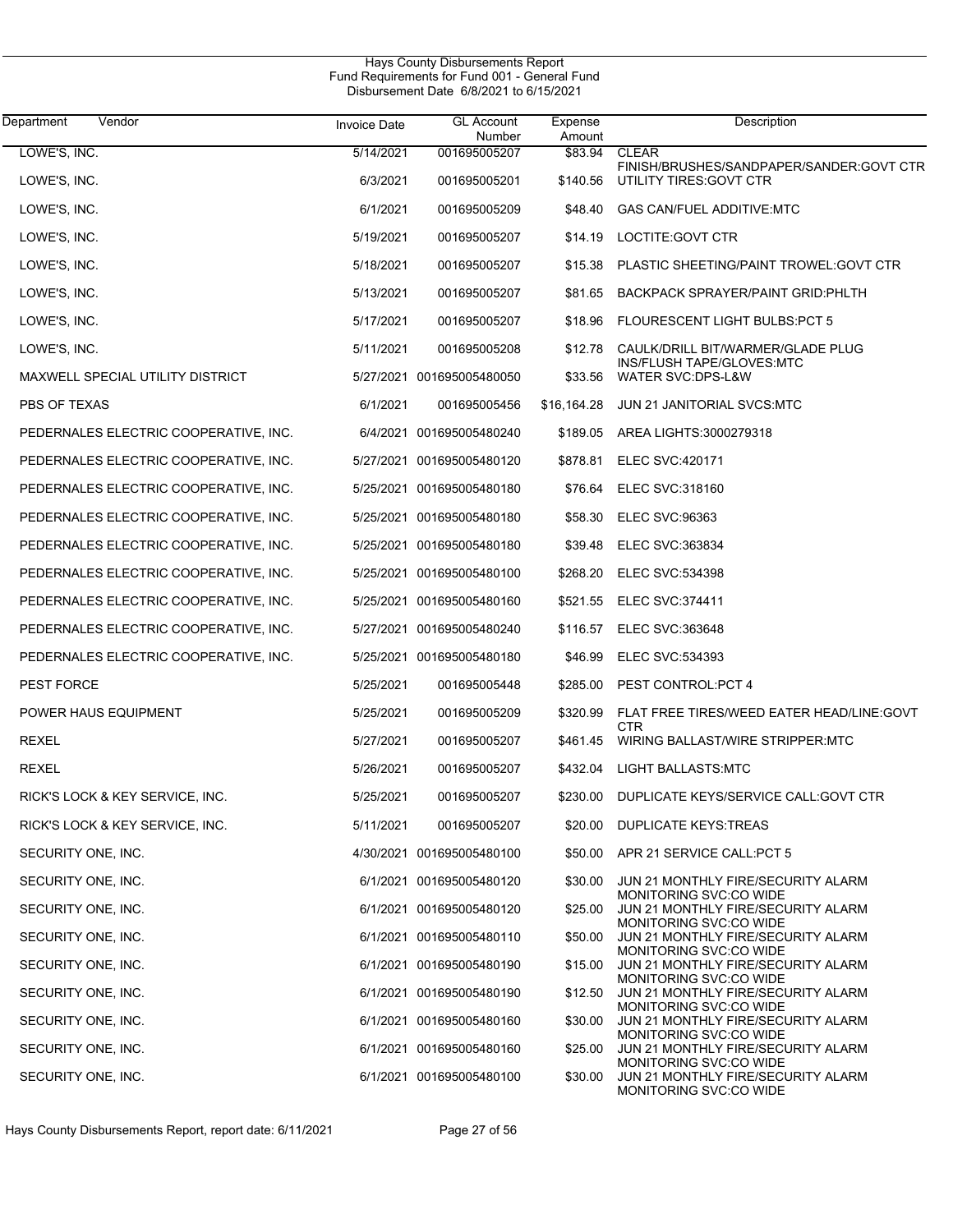| Department<br>Vendor              | <b>Invoice Date</b> | <b>GL Account</b><br>Number | Expense<br>Amount | Description                                                  |
|-----------------------------------|---------------------|-----------------------------|-------------------|--------------------------------------------------------------|
| SECURITY ONE, INC.                |                     | 6/1/2021 001695005480260    | \$30.00           | JUN 21 MONTHLY FIRE/SECURITY ALARM<br>MONITORING SVC:CO WIDE |
| SHERWIN-WILLIAMS CO.              | 5/27/2021           | 001695005207                | \$148.33          | PAINT/SUPPLIES: PCT 3                                        |
| SULLIVAN, DAVID                   | 5/15/2021           | 001695005451                | \$475.00          | INSTALL WIRE/JACKS/LABOR: GOVT CTR                           |
| SULLIVAN, DAVID                   | 6/4/2021            | 001695005451                | \$332.00          | RUN DATA WIRE/INSTALL WIRE/JACKS: GOVT CTR                   |
| SULLIVAN, DAVID                   | 5/20/2021           | 001695005451                | \$335.00          | INSTALL WIRE/JACKS/LABOR: GOVT CTR                           |
| SULLIVAN, DAVID                   | 5/11/2021           | 001695005451                | \$482.50          | INSTALL WIRE/JACKS/LABOR: GOVT CTR                           |
| <b>SUR-POWR BATTERY</b>           | 5/10/2021           | 001695005201                | \$151.60          | <b>BATTERIES:MTC</b>                                         |
| <b>TEXAN LANDSCAPE</b>            | 5/31/2021           | 001695005455                | \$1,400.00        | MAY 21 LANDSCAPING SERVICES: GOVT CTR                        |
| <b>TEXAN LANDSCAPE</b>            | 5/31/2021           | 001695005455                | \$525.00          | MAY 21 LANDSCAPING SERVICES: CTHS                            |
| <b>TEXAN LANDSCAPE</b>            | 5/31/2021           | 001695005455                | \$495.00          | MAY 21 LANDSCAPING SERVICES:PSB                              |
| TEXAS DISPOSAL SYSTEMS, INC.      | 6/1/2021            | 001695005452                | \$129.00          | JUN 21 TRASH SVC:PCT 3                                       |
| UNIFIRST CORPORATION              | 5/14/2021           | 001695005207                | \$117.61          | CARPETS:MTC                                                  |
| UNIFIRST CORPORATION              | 5/7/2021            | 001695005207                | \$117.61          | CARPETS:MTC                                                  |
| UNIFIRST CORPORATION              | 5/21/2021           | 001695005207                | \$161.33          | CARPETS:MTC                                                  |
| UNIFIRST CORPORATION              | 6/4/2021            | 001695005207                | \$117.61          | CARPETS:MTC                                                  |
| WASTE CONNECTIONS LONE STAR, INC. | 6/1/2021            | 001695005452                |                   | \$78.62 TRASH SVC:PCT 4                                      |
| WAUKESHA-PEARCE INDUSTRIES, LLC   | 2/10/2021           | 001695005451                | \$1,604.14        | PLANNED MAINTENANCE FOR GENERATOR:GOVT<br><b>CTR</b>         |
| WIMBERLEY ACE HARDWARE            | 6/1/2021            | 001695005207                | \$28.77           | SCREWS/SPACKLING/PUTTY KNIFE:MTC                             |
| WIMBERLEY ACE HARDWARE            | 5/4/2021            | 001695005207                | \$26.98           | DOOR SWEEPS/LIGHT SWITCHES/WALL<br><b>PLATES:MTC</b>         |
| WIMBERLEY ACE HARDWARE            | 5/4/2021            | 001695005207                | \$15.44           | DOOR SWEEPS/LIGHT SWITCHES/WALL<br>PLATES:MTC                |
| WIMBERLEY ACE HARDWARE            | 5/20/2021           | 001695005207                | \$12.59           | PADLOCK:MTC                                                  |
| WIMBERLEY WATER SUPPLY            |                     | 5/27/2021 001695005480170   | \$80.26           | <b>WATER SVC:PCT 3</b>                                       |
| WIMBERLEY WATER SUPPLY            |                     | 5/27/2021 001695005480180   | \$27.00           | WATER SVC:TRANS STA                                          |
| Total 695 - Building Maintenance  |                     |                             | \$46,072.88       |                                                              |
| 700 - Parks Administration        |                     |                             |                   |                                                              |
| AMAZON CAPITAL SERVICES           | 6/2/2021            | 001700005201                |                   | \$79.80 TWO WAY RADIO BATTERY BELT CLIPS:PARKS               |
| <b>FUELMAN</b>                    | 5/31/2021           | 001700005271                |                   | \$879.47 FUEL:PARKS                                          |
| TEXAS DISPOSAL SYSTEMS, INC.      | 4/30/2021           | 001700005448                | \$158.00          | APR 21 PORTA POT/HANDWASH STAND SVC:5                        |
| TEXAS DISPOSAL SYSTEMS, INC.      | 4/30/2021           | 001700005448                | \$206.00          | MILE DAM<br>APR 21 PORTA POT/HANDWASH STAND SVC:5            |
| TEXAS DISPOSAL SYSTEMS, INC.      | 4/30/2021           | 001700005448                | \$678.00          | MILE DAM<br>APR 21 PORTA POT/HANDWASH STAND SVC:5            |
| TEXAS DISPOSAL SYSTEMS, INC.      | 4/30/2021           | 001700005448                | \$162.00          | MILE DAM<br>PORTA POT/HANDWASH STAND SVC: JWNA               |
| TEXAS DISPOSAL SYSTEMS, INC.      | 4/30/2021           | 001700005448                | \$136.00          | PORTA POT/HANDWASH STAND SVC: JWNA                           |
| TEXAS DISPOSAL SYSTEMS, INC.      | 4/30/2021           | 001700005448                | \$342.00          | PORTA POT/HANDWASH STAND SVC: JWNA                           |
|                                   |                     |                             |                   |                                                              |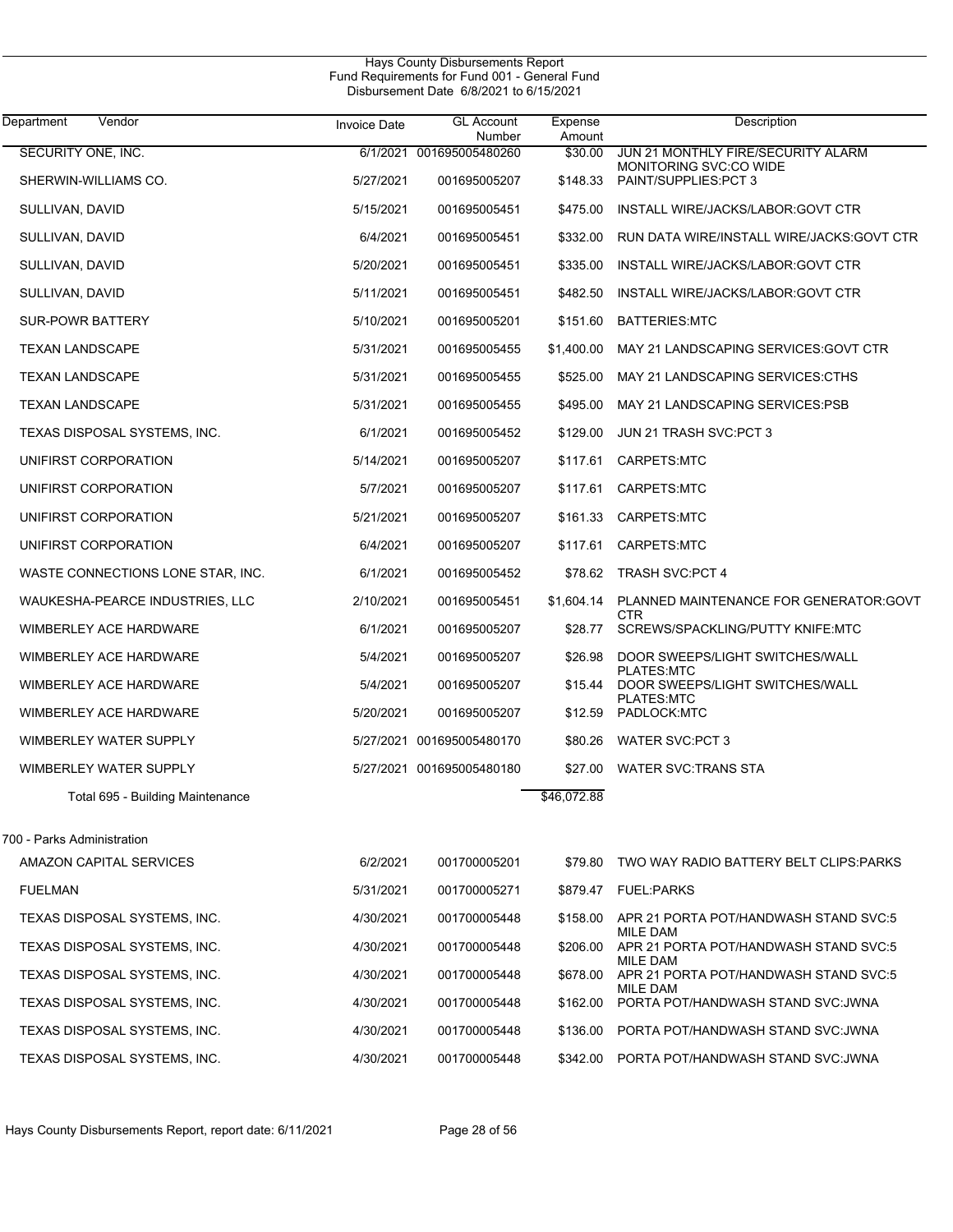| Hays County Disbursements Report<br>Fund Requirements for Fund 001 - General Fund<br>Disbursement Date 6/8/2021 to 6/15/2021 |                     |                             |                   |                                                                                           |  |  |  |
|------------------------------------------------------------------------------------------------------------------------------|---------------------|-----------------------------|-------------------|-------------------------------------------------------------------------------------------|--|--|--|
| Department<br>Vendor                                                                                                         | <b>Invoice Date</b> | <b>GL Account</b><br>Number | Expense<br>Amount | Description                                                                               |  |  |  |
| TEXAS DISPOSAL SYSTEMS, INC.                                                                                                 | 4/30/2021           | 001700005448                | \$152.00          | APR 21 PORTA POT/HANDWASH STAND                                                           |  |  |  |
| TEXAS DISPOSAL SYSTEMS, INC.                                                                                                 | 4/30/2021           | 001700005448                | \$282.00          | <b>SVC:DAHLSTROM PARK</b><br>APR 21 PORTA POT/HANDWASH STAND<br><b>SVC:DAHLSTROM PARK</b> |  |  |  |
| <b>WIMBERLEY ACE HARDWARE</b>                                                                                                | 5/22/2021           | 001700005201                | \$40.96           | PRY BAR/INSECT REPELLANTS: PARKS                                                          |  |  |  |
| <b>WIMBERLEY ACE HARDWARE</b>                                                                                                | 5/26/2021           | 001700005201                | \$179.97          | GLOVES/KEYPAD ENTRY LOCK: PARKS                                                           |  |  |  |
| Total 700 - Parks Administration                                                                                             |                     |                             | \$3,296.20        |                                                                                           |  |  |  |
| 712 - Co Wide Operations                                                                                                     |                     |                             |                   |                                                                                           |  |  |  |
| <b>CARD SERVICE CENTER</b>                                                                                                   | 6/2/2021            | 001712005429                | \$165.00          | DROPBOX:CWOPS                                                                             |  |  |  |
| Total 712 - Co Wide Operations                                                                                               |                     |                             | \$165.00          |                                                                                           |  |  |  |
| 715 - TABC                                                                                                                   |                     |                             |                   |                                                                                           |  |  |  |
| <b>CENTURYLINK</b>                                                                                                           | 5/25/2021           | 001715005489                |                   | \$122.74 TELEPHONE/FAX LINES:TABC                                                         |  |  |  |
| Total 715 - TABC                                                                                                             |                     |                             | \$122.74          |                                                                                           |  |  |  |
| 716 - Transfer Stations                                                                                                      |                     |                             |                   |                                                                                           |  |  |  |
| COMPASS PAPER RECYCLING LLC                                                                                                  | 6/1/2021            | 001716005452                | \$100.00          | JUN 21 BALER RENTAL: TRANS STA                                                            |  |  |  |
| <b>FUELMAN</b>                                                                                                               | 5/31/2021           | 001716005271                | \$196.50          | <b>FUEL:TRANS STA</b>                                                                     |  |  |  |
| RELIABLE TIRE DISPOSAL                                                                                                       | 6/1/2021            | 001716005301                | \$98.00           | <b>TIRE DISPOSAL:TRANS</b>                                                                |  |  |  |
| RELIABLE TIRE DISPOSAL                                                                                                       | 6/1/2021            | 001716005301                | \$8.50            | <b>TIRE DISPOSAL:TRANS</b>                                                                |  |  |  |
| RELIABLE TIRE DISPOSAL                                                                                                       | 6/1/2021            | 001716005301                | \$13.00           | TIRE DISPOSAL: TRANS                                                                      |  |  |  |
| RELIABLE TIRE DISPOSAL                                                                                                       | 6/1/2021            | 001716005301                | \$127.50          | <b>TIRE DISPOSAL: TRANS</b>                                                               |  |  |  |
| Total 716 - Transfer Stations                                                                                                |                     |                             | \$543.50          |                                                                                           |  |  |  |
| 720 - Veteran's Administration                                                                                               |                     |                             |                   |                                                                                           |  |  |  |
| AMAZON CAPITAL SERVICES                                                                                                      | 5/23/2021           | 001720005211                |                   | \$58.33 BUBBLE MAILERS/VOICE MAIL LOGS/COPY<br>PAPER/CHAIR MAT:VA                         |  |  |  |
| AMAZON CAPITAL SERVICES                                                                                                      | 5/23/2021           | 001720005211                |                   | \$28.78 BUBBLE MAILERS/VOICE MAIL LOGS/COPY<br>PAPER/CHAIR MAT VA                         |  |  |  |
| <b>CENTURYLINK</b>                                                                                                           | 5/13/2021           | 001720005489                |                   | \$30.50 FAX LINE:VA                                                                       |  |  |  |
| TEXAS VETERAN'S LAND BOARD                                                                                                   |                     | 5/18/2021 001720991365805   |                   | \$956.72 HOPE4 HAYS COUNTY VETERANS:VA                                                    |  |  |  |
| TIME WARNER CABLE                                                                                                            |                     | 5/19/2021 001720991365805   |                   | \$219.95 HOPE4 HAYS COUNTY VETERANS: VA                                                   |  |  |  |
| Total 720 - Veteran's Administration                                                                                         |                     |                             | \$1,294.28        |                                                                                           |  |  |  |
| 895 - Community Services                                                                                                     |                     |                             |                   |                                                                                           |  |  |  |
| HAYS CO. CHILD WELFARE BOARD                                                                                                 |                     | 3/13/2021 001895983545600   | \$3,000.00        | PASS THROUGH CONTRIBUTION FROM FIRST                                                      |  |  |  |
| HAYS CO. CHILD WELFARE BOARD                                                                                                 |                     | 3/5/2021 001895983545600    | \$375.00          | PRESBYTERIAN CHURCH<br>PASS THROUGH CONTRIBUTION FROM CITY OF                             |  |  |  |
| HAYS CO. CHILD WELFARE BOARD                                                                                                 |                     | 3/21/2021 001895983545600   | \$1,500.00        | <b>BUDA</b><br>PASS THROUGH CONTRIBUTION FROM DRIPPING                                    |  |  |  |
| HAYS CO. CHILD WELFARE BOARD                                                                                                 |                     | 3/24/2021 001895983545600   | \$3,000.00        | SPRINGS COOKOFF CLUB<br>PASS THROUGH CONTRIBUTION FROM SAN<br><b>MARCOS LIONS CLUB</b>    |  |  |  |
| Total 895 - Community Services                                                                                               |                     |                             | \$7,875.00        |                                                                                           |  |  |  |

Hays County Disbursements Report, report date: 6/11/2021 Page 29 of 56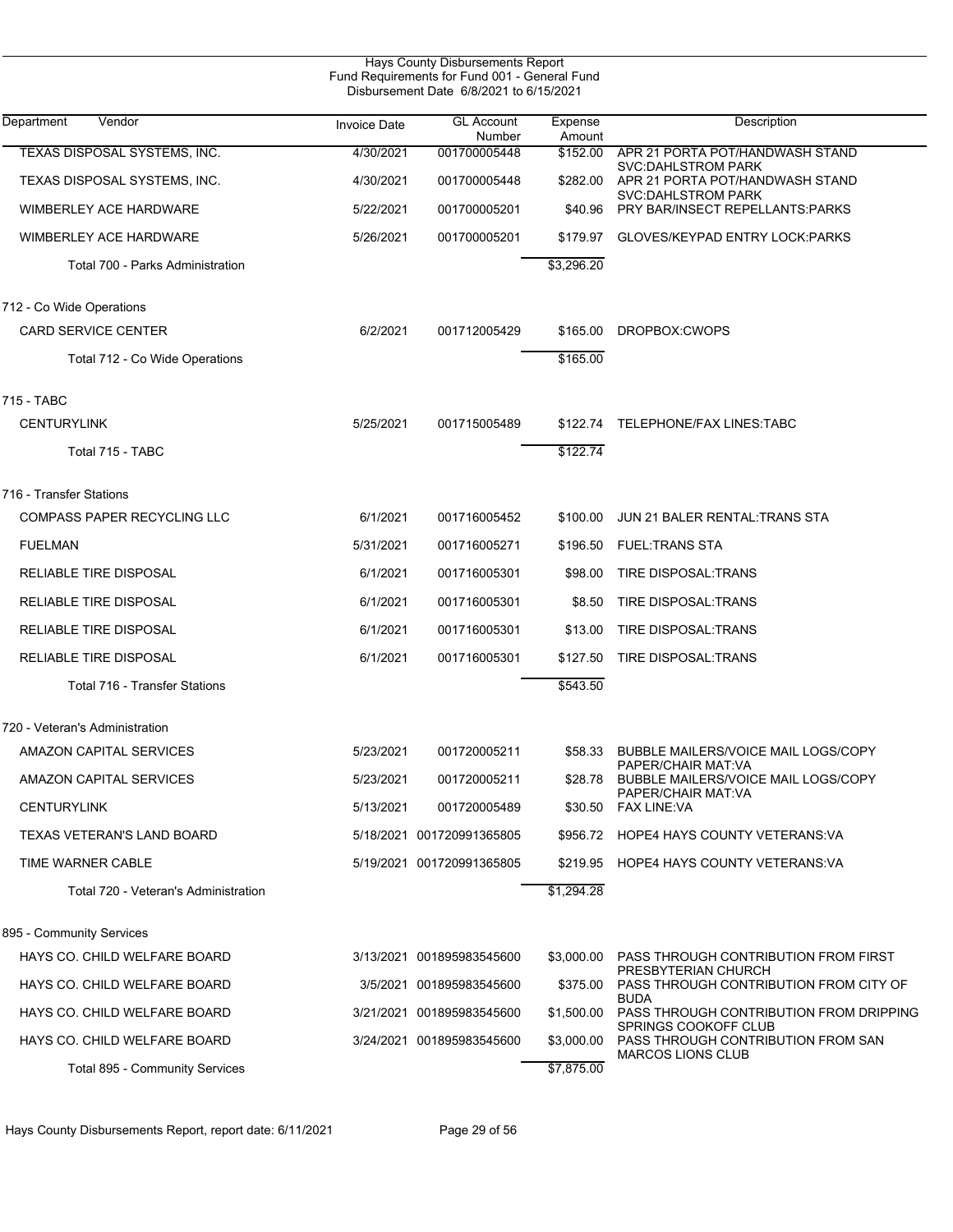| Fund Requirements for Fund 001 - General Fund |                     |                             |                   |                                                             |
|-----------------------------------------------|---------------------|-----------------------------|-------------------|-------------------------------------------------------------|
| Department<br>Vendor                          | <b>Invoice Date</b> | <b>GL Account</b><br>Number | Expense<br>Amount | Description                                                 |
| 899 - Misc/Countywide Grants/Projects         |                     |                             |                   |                                                             |
| CAPITAL AREA PRIVATE DEFENDER SERVICE         | 5/11/2021           | 001899991245448             | \$3,826.10        | JAN 21: REGIONAL PADILLA COMPLIANCE PILOT<br><b>PROJECT</b> |
| MCCORMACK, CLIFF                              | 5/4/2021            | 001899991305448             | \$877.50          | <b>MAGISTRATION:DIST CT</b>                                 |
| <b>P3WORKS LLC</b>                            | 5/1/2021            | 001899130845448             | \$2.762.92        | <b>PROF SVCS LA CIMA</b>                                    |
| <b>P3WORKS LLC</b>                            | 3/1/2021            | 001899130845448             | \$1.494.35        | <b>PROF SVCS:LA CIMA</b>                                    |
| VILLARREAL, JOHN                              | 5/4/2021            | 001899991305448             | \$337.50          | <b>MAGISTRATION:DIST CT</b>                                 |
| Total 899 - Misc/Countywide Grants/Projects   |                     |                             | \$9,298.37        |                                                             |
| Cash Required 001 - General Fund              |                     |                             | \$1,024,476.23    |                                                             |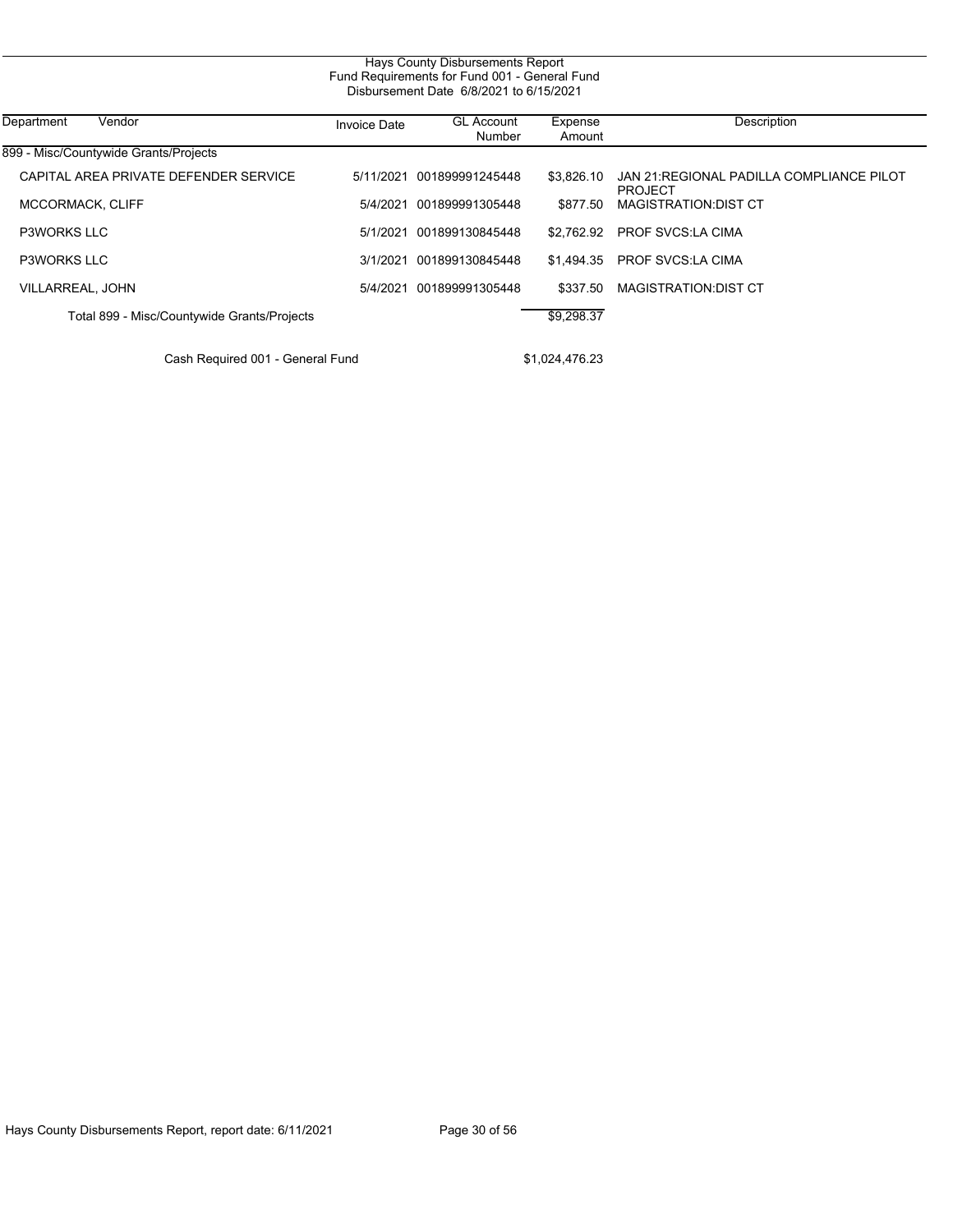| Department<br>Vendor                       | Invoice Date | <b>GL Account</b><br>Number | Expense<br>Amount | Description                                     |
|--------------------------------------------|--------------|-----------------------------|-------------------|-------------------------------------------------|
| 655 - Election Administration              |              |                             |                   |                                                 |
| SAN MARCOS DAILY RECORD                    | 3/25/2021    | 002655005446                |                   | \$59.82 PUB NOT: AUTOMATIC TABULATING EQUIPMENT |
| Total 655 - Election Administration        |              |                             | \$59.82           |                                                 |
| Cash Required 002 - Election Contract Fund |              |                             | \$59.82           |                                                 |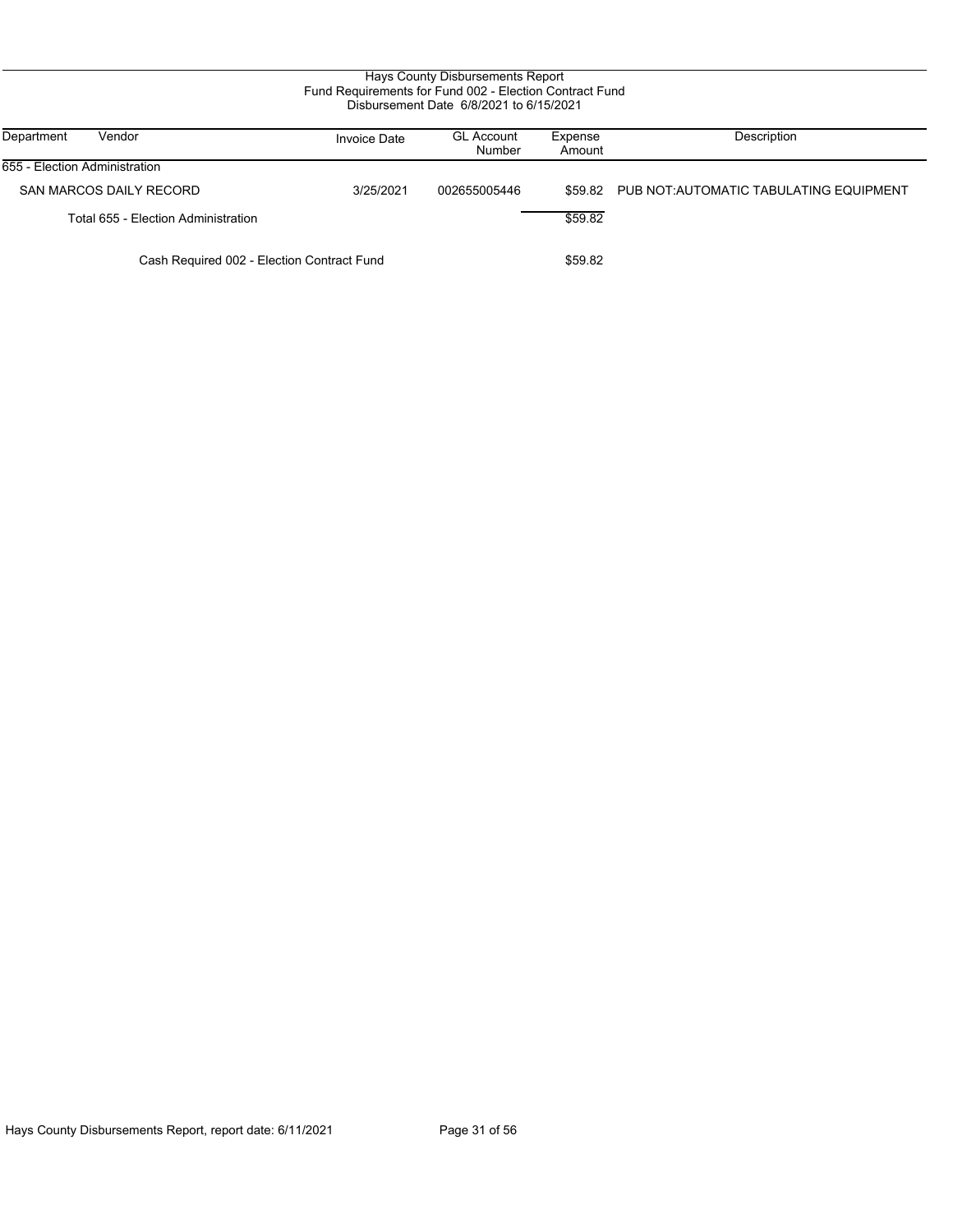| Hays County Disbursements Report                                 |  |  |  |  |  |
|------------------------------------------------------------------|--|--|--|--|--|
| Fund Requirements for Fund 003 - Medical & Dental Insurance Fund |  |  |  |  |  |
| Disbursement Date 6/8/2021 to 6/15/2021                          |  |  |  |  |  |
|                                                                  |  |  |  |  |  |

| Department<br>Vendor                     | <b>Invoice Date</b> | <b>GL Account</b><br>Number | Expense<br>Amount | Description                          |
|------------------------------------------|---------------------|-----------------------------|-------------------|--------------------------------------|
| 730 - Medical and Dental Insurance       |                     |                             |                   |                                      |
| <b>AFLAC</b>                             | 5/12/2021           | 003730005343                | \$28.892.11       | MAY 21 PREMIUMS: HR                  |
| AFLAC GROUP                              | 5/21/2021           | 003730005343                | \$3,288.57        | MAY 21 PREMIUMS: HR                  |
| DEARBORN LIFE INSURANCE CO.              | 6/1/2021            | 003730005343                | \$7.519.89        | MAY 21 PREMIUMS: HR                  |
| DR. TANIA GLENN & ASSOCIATES, PA         | 5/25/2021           | 003730005391                | \$280.00          | MAY 21 PROF SVCS. TO BE REIMB BY UHC |
| <b>METLIFE SMALL BUSINESS CENTER</b>     | 5/16/2021           | 003730005343                | \$4.852.05        | <b>JUN 21 PREMIUMS:HR</b>            |
| <b>METLIFE SMALL BUSINESS CENTER</b>     | 5/16/2021           | 003730005343                | (\$36.67)         | MAY 21 ADJ:HR                        |
| TEXAS LIFE INSURANCE COMPANY             | 6/15/2021           | 003730005343                | \$2.289.63        | MAY 21 PREMIUMS: SM298520210531001   |
| TEXAS REPUBLIC LIFE INSURANCE COMPANY    | 6/1/2021            | 003730005343                | \$982.69          | MAY 21 PREMIUMS: HR                  |
| UNITED HEALTHCARE                        | 5/26/2021           | 003730005303                | \$117,981.61      | <b>JUN 21 PREMIUMS:HR</b>            |
| Total 730 - Medical and Dental Insurance |                     |                             | \$166,049.88      |                                      |
|                                          |                     |                             |                   |                                      |

Cash Required 003 - Medical & Dental Insurance Fund \$166,049.88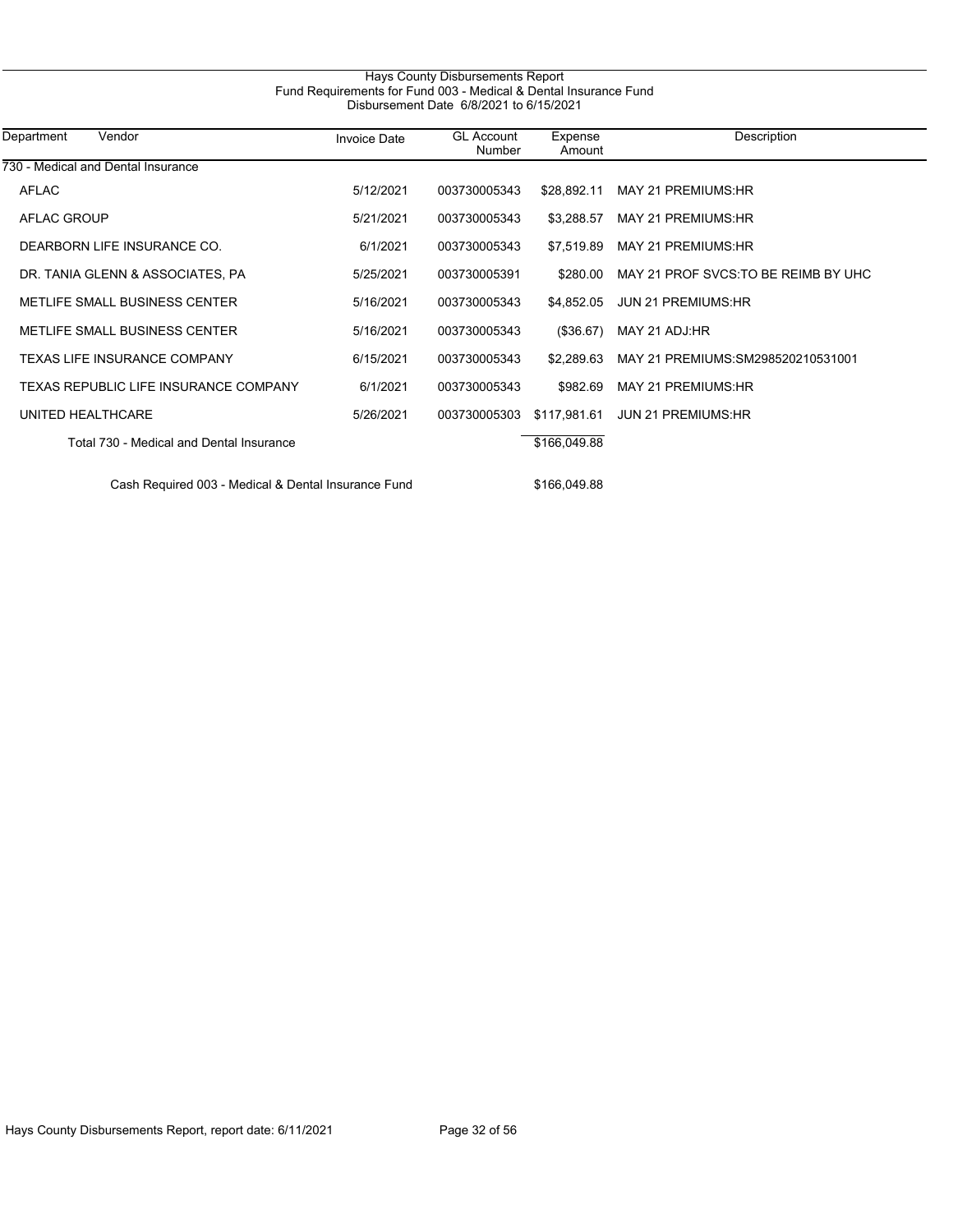| Department<br>Vendor                        | <b>Invoice Date</b> | <b>GL Account</b><br>Number      | Expense<br>Amount | Description                              |
|---------------------------------------------|---------------------|----------------------------------|-------------------|------------------------------------------|
| 852 - Jail-Public Safety Construction       |                     |                                  |                   |                                          |
| CONFERENCE TECHNOLOGIES, INC.               |                     | 5/26/2021 0068529420157127<br>00 | \$169,682.52      | AV EQUIPMENT PUBLIC SAFETY BUILDING      |
| CONFERENCE TECHNOLOGIES, INC.               |                     | 5/26/2021 0068529420157127<br>00 | \$144,198.57      | A/V EQUIPMENT: PUBLIC SAFETY BUILDING    |
| CONFERENCE TECHNOLOGIES, INC.               |                     | 5/26/20210068529420157127<br>00  | \$6.582.80        | AV EQUIPMENT PUBLIC SAFETY BUILDING      |
| HELLMUTH, OBATA & KASSABAUM, L.P.           |                     | 5/26/2021 0068529420056117<br>00 | \$1.003.06        | <b>PROF SVCS:PROJECT 16.09019.01</b>     |
| HELLMUTH, OBATA & KASSABAUM, L.P.           |                     | 5/26/20210068529420056117<br>00  | \$1.534.15        | <b>PROF SVCS:PROJECT 16.09019.01</b>     |
| LACKEY DE CARVAJAL CX                       |                     | 5/26/20210068529420156117<br>00  | \$4,527.76        | <b>PROF SVCS: PUBLIC SAFETY BUILDING</b> |
| <b>TURNER CONSTRUCTION</b>                  |                     | 5/19/20210068529420156117<br>00  | \$57,500.90       | <b>PROF SVCS PUBLIC SAFETY BUILDING</b>  |
| Total 852 - Jail-Public Safety Construction |                     |                                  | \$385,029.76      |                                          |

Cash Required 006 - Public Safety Bond 2017 Fund \$385,029.76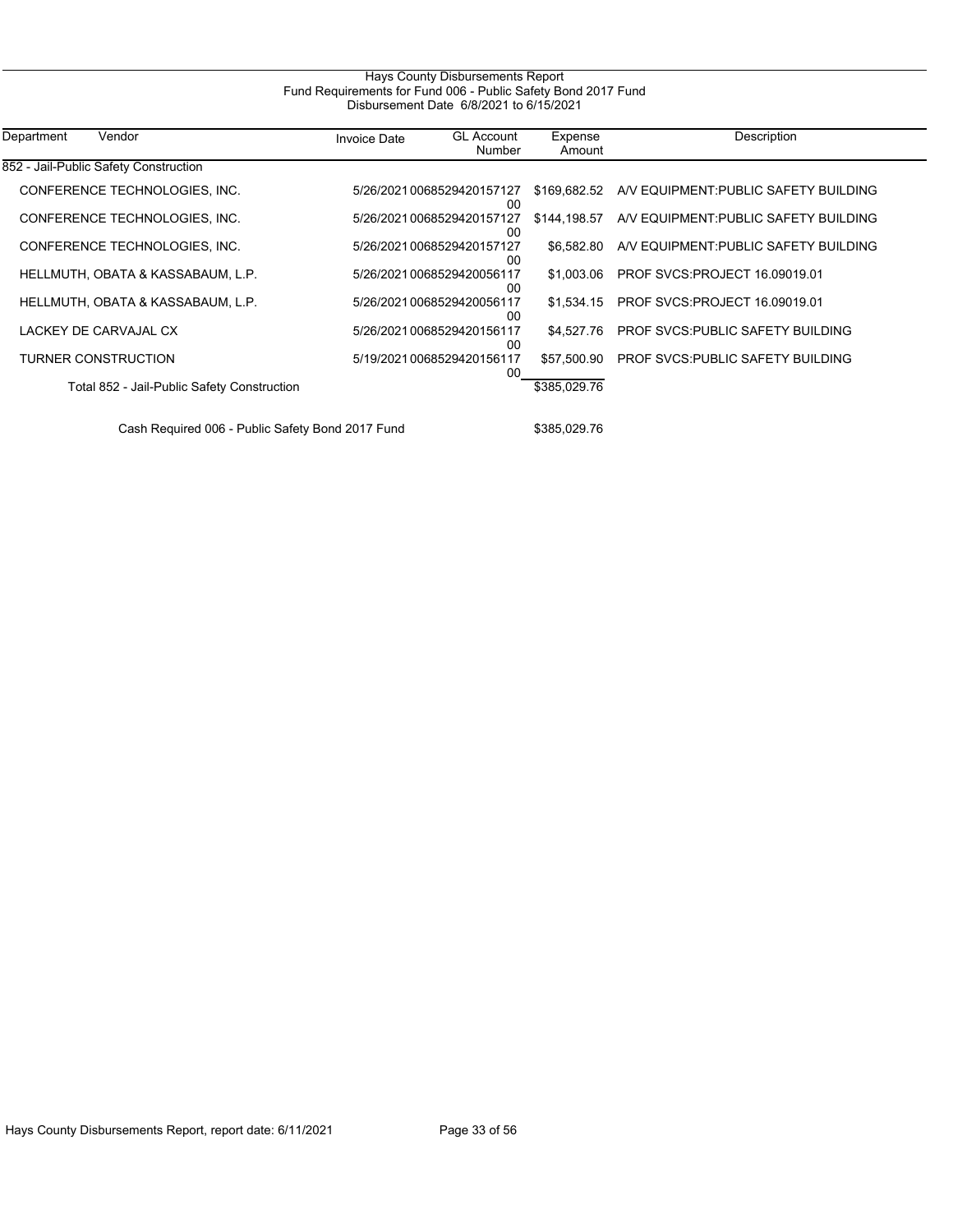| <b>Department</b><br>Vendor        | <b>Invoice Date</b> | <b>GL Account</b><br>Number | Expense<br>Amount | Description                                         |
|------------------------------------|---------------------|-----------------------------|-------------------|-----------------------------------------------------|
| 710 - RPTP                         |                     |                             |                   |                                                     |
| A-LINE AUTO PARTS                  | 3/12/2021           | 020710005413                | \$56.27           | MISC PARTS: VEH MTC                                 |
| ACE CONTRACTORS SUPPLY             |                     | 6/2/2021 020710005201005    | \$182.82          | INSECT REPELLANT/WOOD<br>HANDLES/SHOVELS:RD         |
| ACE CONTRACTORS SUPPLY             |                     | 6/2/2021 020710005201002    | \$71.40           | INSECT REPELLANT/WOOD<br>HANDLES/SHOVELS:RD         |
| ADVANCE AUTO PARTS                 | 6/3/2021            | 020710005413                | (\$10.14)         | <b>RETURN AIR FILTER: VEH MTC</b>                   |
| ADVANCE AUTO PARTS                 | 6/3/2021            | 020710005271                | \$140.00          | DIESEL EXHAUST FLUID: VEH MTC                       |
| ADVANCE AUTO PARTS                 | 5/28/2021           | 020710005413                | \$60.84           | AIR FILTERS: VEH MTC                                |
| ADVANCE AUTO PARTS                 | 6/1/2021            | 020710005271                | \$239.70          | DIESEL EXHAUST FLUID: VEH MTC                       |
| ADVANCE AUTO PARTS                 |                     | 5/25/2021 020710005201002   | \$90.00           | BRAKE CLEANER/CARBURETOR CLEANER: VEH               |
| ADVANCE AUTO PARTS                 |                     | 5/25/2021 020710005201002   | \$44.04           | MTC<br>BRAKE CLEANER/CARBURETOR CLEANER: VEH        |
| ADVANCE AUTO PARTS                 | 5/26/2021           | 020710005413                | \$96.00           | <b>MTC</b><br>RECEIVER DEADBOLTS: VEH MTC           |
| ALL MAKES COLLISION                | 6/4/2021            | 020710005413                | \$145.00          | ALIGNMENT: VEH MTC                                  |
| AMAZON CAPITAL SERVICES            |                     | 5/24/2021 020710005201002   | \$265.90          | HAND SCRUBBING CLEANSER: VEH MTC                    |
| AMAZON CAPITAL SERVICES            |                     | 5/24/2021 020710005201002   | \$49.90           | HAND SCRUBBING CLEANSER: VEH MTC                    |
| AT&T                               | 5/24/2021           | 020710005489                | \$37.63           | LONG DISTANCE:RD                                    |
| AT&T MOBILITY                      | 5/19/2021           | 020710005489                | \$734.26          | WIRELESS SVC:287284157667X05272021                  |
| AUTO ZONE                          | 6/7/2021            | 020710005413                | \$17.18           | LIGHT BULBS: VEH MTC                                |
| BARTON PUBLICATIONS, INC.          | 5/26/2021           | 020710005462                | \$38.50           | PUB NOT:NO DUMPING ZONE                             |
| BGE, INC.                          |                     | 4/30/2021 0207100064856217  | \$48,685.16       | <b>ENG SVCS: HILLSIDE TERRACE</b>                   |
| CAPITOL BEARING SERVICE            | 6/3/2021            | 00<br>020710005413          | \$6.84            | FEMALE REDUCER/MALE ADAPTER: VEH MTC                |
| <b>CHUCK NASH CHEVROLET</b>        | 6/2/2021            | 020710005413                | \$46.48           | <b>FILTER: VEH MTC</b>                              |
| CITY OF SAN MARCOS                 |                     | 5/14/2021 020710005480230   | \$40.46           | ELEC SVC:0000300001                                 |
| CLOSNER EQUIPMENT CO., INC.        | 5/26/2021           | 020710005413                | \$499.52          | POLY FLAT BRUSHES: VEH MTC                          |
| <b>CLOSNER EQUIPMENT CO., INC.</b> | 5/24/2021           | 020710005413                |                   | \$499.52 POLY FLAT BRUSHES: VEH MTC                 |
| <b>CLOSNER EQUIPMENT CO., INC.</b> | 6/7/2021            | 020710005413                | \$252.00          | ROTARY BRUSHES: VEH MTC                             |
| CLOSNER EQUIPMENT CO., INC.        | 5/26/2021           | 020710005413                | \$252.00          | ROTARY BRUSHES: VEH MTC                             |
| CLOSNER EQUIPMENT CO., INC.        | 6/7/2021            | 020710005413                | $(\$252.00)$      | RETURN ROTARY BRUSHES: VEH MTC                      |
| COBB, FENDLEY & ASSOCIATES         |                     | 5/12/20210207100064956327   | \$2,833.58        | ROW SVCS: WINDY HILL ROW ACQUISITION                |
| COLORADO MATERIALS, LTD.           | 6/5/2021            | 00<br>020710005351          |                   | \$24,883.64 #3 ROCK:RD                              |
| COLORADO MATERIALS, LTD.           | 6/5/2021            | 020710005351                | \$0.05            | #3 ROCK:RD                                          |
| COOPER EQUIPMENT CO.               | 5/24/2021           | 020710005413                | \$47.10           | <b>BOLTS:VEH MTC</b>                                |
| COOPER EQUIPMENT CO.               | 5/24/2021           | 020710005413                | \$15.00           | <b>BOLTS:VEH MTC</b>                                |
| COOPER EQUIPMENT CO.               |                     | 5/26/2021 020710005719700   |                   | \$8,900.00 TOP TANK HAND RAIL ATTACHEMENTS: VEH MTC |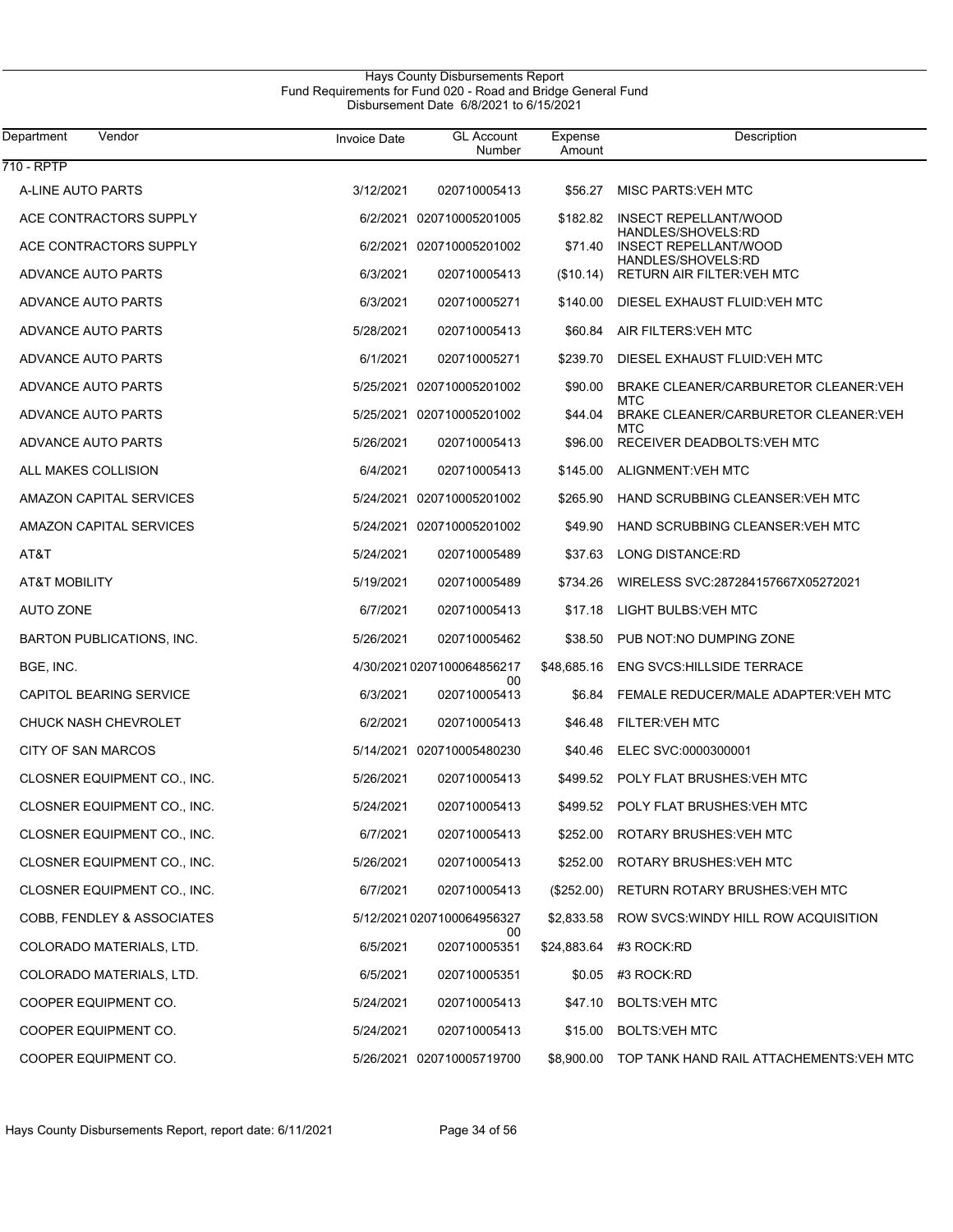| Hays County Disbursements Report<br>Fund Requirements for Fund 020 - Road and Bridge General Fund<br>Disbursement Date 6/8/2021 to 6/15/2021 |                     |                             |                   |                                                      |  |
|----------------------------------------------------------------------------------------------------------------------------------------------|---------------------|-----------------------------|-------------------|------------------------------------------------------|--|
| Vendor<br>Department                                                                                                                         | <b>Invoice Date</b> | <b>GL Account</b><br>Number | Expense<br>Amount | Description                                          |  |
| <b>COOPER EQUIPMENT CO.</b>                                                                                                                  | 5/26/2021           | 020710005719700             | \$11.530.00       | TOP TANK HAND RAIL ATTACHEMENTS VEH MTC              |  |
| COOPER EQUIPMENT CO.                                                                                                                         |                     | 5/26/2021 020710005719700   | \$1,526.00        | TOP TANK HAND RAIL ATTACHEMENTS: VEH MTC             |  |
| COOPER EQUIPMENT CO.                                                                                                                         |                     | 5/26/2021 020710005719700   | (\$1,536.92)      | DISCOUNT: VEH MTC                                    |  |
| COOPER EQUIPMENT CO.                                                                                                                         |                     | 5/26/2021 020710005719700   | \$7,912.00        | TOP TANK HAND RAIL ATTACHEMENTS: VEH MTC             |  |
| COOPER EQUIPMENT CO.                                                                                                                         | 5/25/2021           | 020710005413                | \$73.32           | <b>GASKETS: VEH MTC</b>                              |  |
| DIETZ TRACTOR CO.                                                                                                                            | 6/2/2021            | 020710005413                | \$58.48           | CONES/CUPS/SEAL/SPINDLE: VEH MTC                     |  |
| DIETZ TRACTOR CO.                                                                                                                            | 6/2/2021            | 020710005413                | \$113.56          | CONES/CUPS/SEAL/SPINDLE: VEH MTC                     |  |
| DIETZ TRACTOR CO.                                                                                                                            | 6/2/2021            | 020710005413                | \$53.91           | CONES/CUPS/SEAL/SPINDLE: VEH MTC                     |  |
| DIETZ TRACTOR CO.                                                                                                                            | 6/2/2021            | 020710005413                | \$782.04          | CONES/CUPS/SEAL/SPINDLE: VEH MTC                     |  |
| DIETZ TRACTOR CO.                                                                                                                            | 6/2/2021            | 020710005413                | \$56.17           | CONES/CUPS/SEAL/SPINDLE: VEH MTC                     |  |
| DIXIE TOOL AND LUBRICANTS, LLC                                                                                                               | 6/2/2021            | 020710005413                | \$450.00          | MACHINERY GREASE VEH MTC                             |  |
| ERGON ASPHALT & EMULSIONS, INC.                                                                                                              | 5/27/2021           | 020710005351                | \$3,056.35        | AE-P EMULSION:RD                                     |  |
| ERGON ASPHALT & EMULSIONS, INC.                                                                                                              | 5/27/2021           | 020710005351                | \$1.67            | AE-P EMULSION:RD                                     |  |
| ERGON ASPHALT & EMULSIONS, INC.                                                                                                              | 5/17/2021           | 020710005351                | \$502.70          | SS-1 EMULSION:RD                                     |  |
| ERGON ASPHALT & EMULSIONS, INC.                                                                                                              | 5/17/2021           | 020710005351                | \$0.33            | SS-1 EMULSION:RD                                     |  |
| ERGON ASPHALT & EMULSIONS, INC.                                                                                                              | 5/14/2021           | 020710005351                | \$2,178.95        | HFRS-2 OIL:RD                                        |  |
| ERGON ASPHALT & EMULSIONS, INC.                                                                                                              | 5/14/2021           | 020710005351                | \$1.45            | HFRS-2 OIL:RD                                        |  |
| ERGON ASPHALT & EMULSIONS, INC.                                                                                                              | 5/14/2021           | 020710005351                | \$551.35          | SS-1 EMULSION:RD                                     |  |
| ERGON ASPHALT & EMULSIONS, INC.                                                                                                              | 5/14/2021           | 020710005351                | \$0.36            | <b>SS-1 EMULSION:RD</b>                              |  |
| ERGON ASPHALT & EMULSIONS, INC.                                                                                                              | 5/21/2021           | 020710005351                | \$362.16          | <b>SS-1 EMULSION:RD</b>                              |  |
| ERGON ASPHALT & EMULSIONS, INC.                                                                                                              | 5/21/2021           | 020710005351                | \$0.24            | SS-1 EMULSION:RD                                     |  |
| <b>FASTMED URGENT CARE</b>                                                                                                                   | 3/16/2021           | 020710005335                | \$100.00          | PHYSICAL/DRUG SCREEN: JOSHUA TORRES                  |  |
| FREIGHTLINER OF AUSTIN                                                                                                                       | 6/1/2021            | 020710005413                |                   | \$32.16 BELT: VEH MTC                                |  |
| FREIGHTLINER OF AUSTIN                                                                                                                       | 6/1/2021            | 020710005413                | \$88.76           | FILTERS:VEH MTC                                      |  |
| <b>FREIGHTLINER OF AUSTIN</b>                                                                                                                | 5/28/2021           | 020710005413                |                   | \$1,928.83 FRONT BUMPER:RD                           |  |
| <b>FREIGHTLINER OF AUSTIN</b>                                                                                                                | 5/26/2021           | 020710005413                | \$95.93           | SEAT CUSHION COVER/SEAT PAD CUSHION: VEH             |  |
| <b>FRONTIER COMMUNICATIONS</b>                                                                                                               | 5/22/2021           | 020710005489                | \$108.45          | MTC<br>TELEPHONE/LONG DISTANCE:RD                    |  |
| <b>G4 SPATIAL TECHNOLOGIES</b>                                                                                                               |                     | 5/24/2021 020710005201005   | \$230.00          | EYE ROD WITH BRACKET:RD                              |  |
| <b>GARVER</b>                                                                                                                                |                     | 5/28/20210207100052456217   | \$25,114.08       | PROF SVCS: HAYS COUNTY DRAINAGE/LOW                  |  |
| HAYS COUNTY TAX ASSESSOR COLLECTOR                                                                                                           | 6/30/2021           | 00<br>020710005413          | \$7.50            | WATER CROSSINGS PCT 1 & 2<br>STATE INSPECTION FEE:RD |  |
| HAYS COUNTY TAX ASSESSOR COLLECTOR                                                                                                           | 6/30/2021           | 020710005413                | \$7.50            | STATE INSPECTION FEE:RD                              |  |
| HAYS COUNTY TAX ASSESSOR COLLECTOR                                                                                                           | 6/30/2021           | 020710005413                | \$7.50            | STATE INSPECTION FEE:RD                              |  |
| HAYS COUNTY TAX ASSESSOR COLLECTOR                                                                                                           | 6/30/2021           | 020710005413                | \$7.50            | STATE INSPECTION FEE:RD                              |  |
| HAYS COUNTY TAX ASSESSOR COLLECTOR                                                                                                           | 6/30/2021           | 020710005413                |                   | \$7.50 STATE INSPECTION FEE:RD                       |  |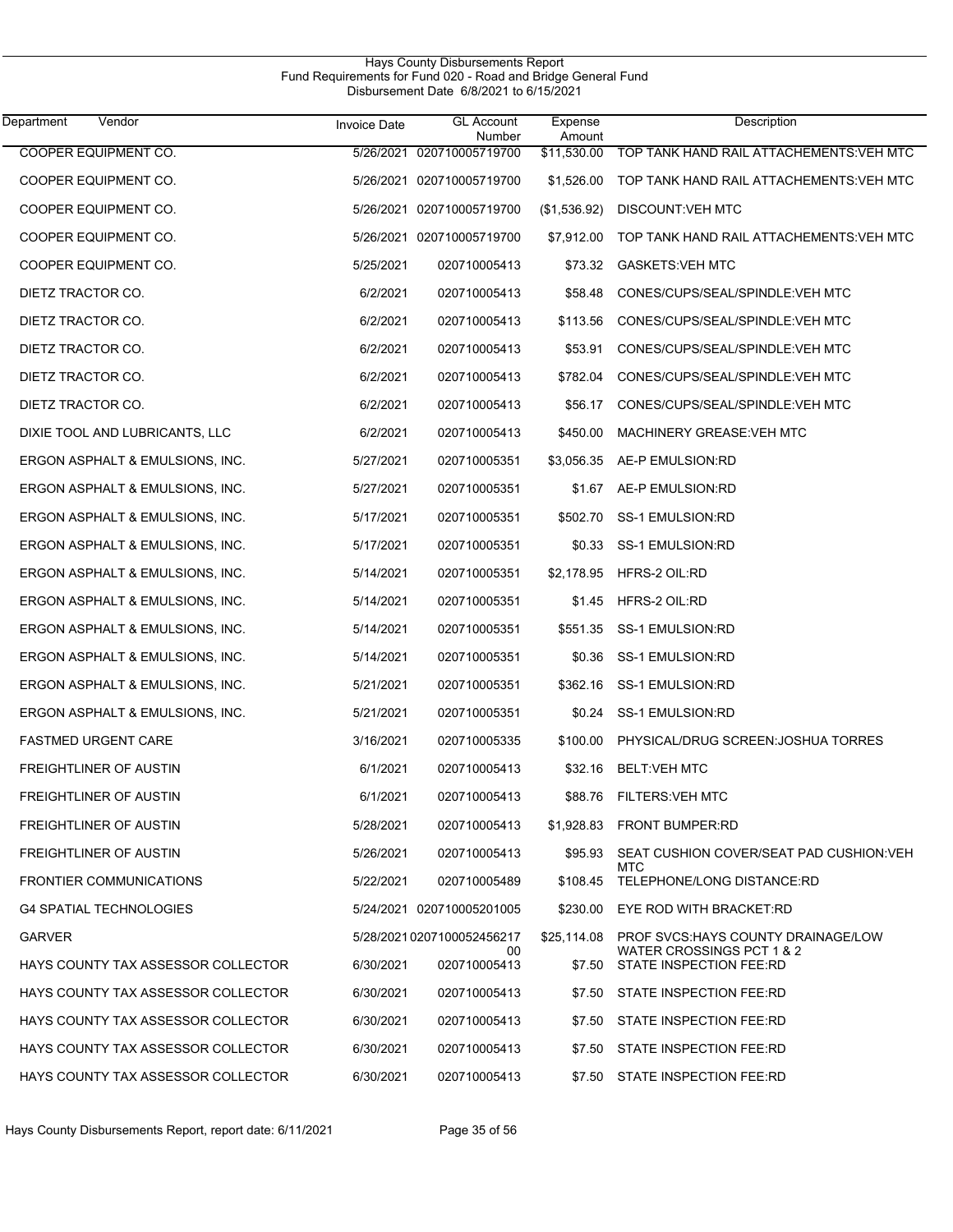| Vendor<br>Department               | <b>Invoice Date</b> | <b>GL Account</b><br>Number     | Expense<br>Amount | Description                                                                  |
|------------------------------------|---------------------|---------------------------------|-------------------|------------------------------------------------------------------------------|
| HAYS COUNTY TAX ASSESSOR COLLECTOR | 6/30/2021           | 020710005413                    | \$7.50            | <b>STATE INSPECTION FEE:RD</b>                                               |
| HDR ENGINEERING, INC.              |                     | 5/12/2021 020710005448008       | \$34,136.26       | PROF SVCS:COTTON GIN RD                                                      |
| <b>HESSELBEIN TIRE SOUTHWEST</b>   | 12/12/2019          | 020710004630                    | (\$93.59)         | <b>RETURN FET:VEH MTC</b>                                                    |
| <b>HESSELBEIN TIRE SOUTHWEST</b>   | 6/6/2021            | 020710005413                    | \$395.00          | 16.9-30 CROP MASTER TIRE: VEH MTC                                            |
| <b>HESSELBEIN TIRE SOUTHWEST</b>   | 6/1/2021            | 020710005413                    | \$649.82          | 11R22.5 TIRES: VEH MTC                                                       |
| <b>HESSELBEIN TIRE SOUTHWEST</b>   | 12/17/2019          | 020710004630                    | (\$100.92)        | <b>RETURN FET TAX: VEH MTC</b>                                               |
| <b>HESSELBEIN TIRE SOUTHWEST</b>   | 5/13/2021           | 020710005413                    | (\$560.92)        | RETURN 255/70R22.5 TIRES: VEH MTC                                            |
| <b>HESSELBEIN TIRE SOUTHWEST</b>   | 6/3/2021            | 020710005413                    | \$395.00          | 16.9-30 CROP MASTER TIRE VEH MTC                                             |
| <b>HESSELBEIN TIRE SOUTHWEST</b>   | 5/5/2021            | 020710005413                    | \$560.92          | 255/70R22.5 TIRES VEH MTC                                                    |
| <b>HNTB CORPORATION</b>            |                     | 5/28/20210207100052456107       | \$199.28          | PROJ MGMT:DRAINAGE & LOW WATER CROSSING                                      |
| <b>HNTB CORPORATION</b>            |                     | 00<br>5/28/20210207100052156104 | \$11,012.91       | <b>IMPROVEMENTS - WA#8</b><br>PROJ MGMT:FM 621 SAFETY IMPROVEMENTS - WA      |
| HNTB CORPORATION                   |                     | 00<br>5/28/20210207100087256104 | \$3,671.06        | #8<br>PROF MGMT: US 290 WEST SAFETY                                          |
| HNTB CORPORATION                   |                     | 00<br>5/28/20210207100064856107 | \$2,904.00        | <b>IMPROVEMENTS - WA#8</b><br>PROJ MGMT: HILLSIDE TERRACE SAFETY             |
| HNTB CORPORATION                   |                     | 00<br>5/28/20210207100087356104 | \$3,078.34        | <b>IMPROVEMENTS/ROW - WA#8</b><br>PROJ MGMT:RM 150 @ RM 12 INTERSECTION - WA |
| <b>HOFMANN'S SUPPLY</b>            | 5/20/2021           | 00<br>020710005413              | \$64.88           | #8<br>D-RING W/WELD ON/FLAT IRON/CUTTING                                     |
| <b>HOFMANN'S SUPPLY</b>            |                     | 5/31/2021 020710005201002       | \$29.96           | <b>CHARGE:VEH MTC</b><br>ACETYLENE/OXYGEN:RD                                 |
| <b>HOFMANN'S SUPPLY</b>            |                     | 5/31/2021 020710005201002       | \$7.49            | ACETYLENE/OXYGEN:RD                                                          |
| <b>HONEY BUCKET</b>                |                     | 2/16/2021 020710005448010       | \$114.40          | PORTA POT SVC:RD                                                             |
| <b>HONEY BUCKET</b>                |                     | 1/19/2021 020710005448010       | \$114.40          | PORTA POT SVC:RD                                                             |
| HYDRADYNE HYDRAULICS, LLC          | 5/21/2021           | 020710005413                    | \$233.26          | MISC AUTO PARTS: VEH MTC                                                     |
| <b>INTERSTATE BILLING SERVICE</b>  | 5/24/2021           | 020710005413                    | \$253.19          | <b>FILTERS: VEH MTC</b>                                                      |
| <b>INTERSTATE BILLING SERVICE</b>  | 5/27/2021           | 020710005413                    | \$72.24           | LUBE SPIN FILTERS: VEH MTC                                                   |
| INTERSTATE BILLING SERVICE         | 5/26/2021           | 020710005413                    |                   | \$13.38 ANTI FATIGUE MATS/MUD FLAPS: VEH MTC                                 |
| <b>INTERSTATE BILLING SERVICE</b>  | 5/26/2021           | 020710005413                    |                   | \$46.30 ANTI FATIGUE MATS/MUD FLAPS VEH MTC                                  |
| INTERSTATE BILLING SERVICE         | 6/7/2021            | 020710005413                    | \$4.74            | RED LAMPS: VEH MTC                                                           |
| <b>INTERSTATE BILLING SERVICE</b>  | 5/27/2021           | 020710005413                    | \$304.00          | 255/70R15 TIRES: VEH MTC                                                     |
| INTERSTATE BILLING SERVICE         | 5/26/2021           | 020710005413                    |                   | \$23.22 FUEL FILTERS: VEH MTC                                                |
| J.L. ICE, LLC                      |                     | 6/7/2021 020710005201002        | \$90.00           | <b>ICE:VEH MTC</b>                                                           |
| J.L. ICE, LLC                      |                     | 5/27/2021 020710005201002       | \$120.00          | ICE:RD-YARR                                                                  |
| J.L. ICE, LLC                      |                     | 5/27/2021 020710005201002       | \$60.00           | ICE:RD-DRIFTWOOD                                                             |
| JAGUAR FUELING SERVICES, LLC       | 5/28/2021           | 020710005271                    |                   | \$4,653.75 FUEL: VEH MTC                                                     |
| JAGUAR FUELING SERVICES, LLC       | 5/28/2021           | 020710005271                    |                   | \$3,578.40 FUEL: VEH MTC                                                     |
| JAGUAR FUELING SERVICES, LLC       | 5/28/2021           | 020710005271                    |                   | \$564.79 FUEL: VEH MTC                                                       |
| <b>KIMBALL MIDWEST</b>             |                     | 5/24/2021 020710005201002       | \$217.79          | RELAYS/WHEELS/DRILL BITS/PAINT MARKER: VEH<br>MTC                            |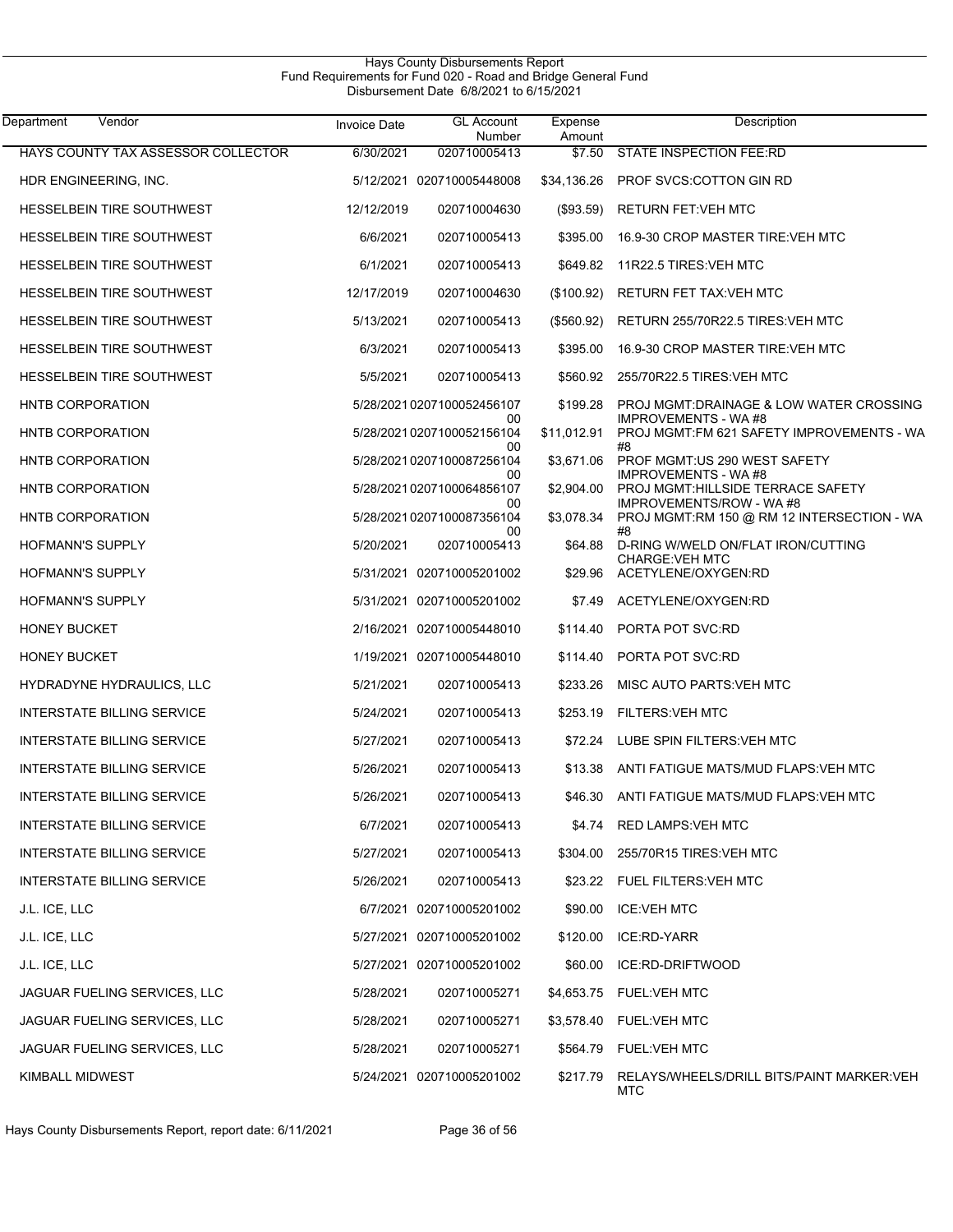| Vendor<br>Department                     | <b>Invoice Date</b> | <b>GL Account</b><br>Number     | Expense<br>Amount | Description                                                |
|------------------------------------------|---------------------|---------------------------------|-------------------|------------------------------------------------------------|
| <b>KIMBALL MIDWEST</b>                   |                     | 6/1/2021 020710005201002        | \$218.61          | MISC AUTO PARTS VEH MTC                                    |
| KING FEED & HARDWARE                     |                     | 6/3/2021 020710005201002        | \$59.95           | <b>MISC SUPPLIES RD</b>                                    |
| LEINNEWEBER SERVICES                     |                     | 5/21/2021 020710005448010       | \$93.50           | PORTA POT SVC:RD                                           |
| LEINNEWEBER SERVICES                     |                     | 5/21/2021 020710005448010       | \$93.50           | PORTA POT SVC:RD                                           |
| LEINNEWEBER SERVICES                     |                     | 6/11/2021 020710005448010       | \$93.50           | PORTA POT SVC:RD                                           |
| LEINNEWEBER SERVICES                     |                     | 5/21/2021 020710005448010       | \$93.50           | PORTA POT SVC:RD                                           |
| LEINNEWEBER SERVICES                     |                     | 5/21/2021 020710005448010       | \$93.50           | PORTA POT SVC:RD                                           |
| LEO'S AUTOMOTIVE AND BODY SHOP           | 6/30/2021           | 020710005413                    | \$7.00            | STATE INSPECTION FEE: VEH MTC                              |
| LEO'S AUTOMOTIVE AND BODY SHOP           | 6/30/2021           | 020710005413                    | \$7.00            | STATE INSPECTION FEE: VEH MTC                              |
| LEO'S AUTOMOTIVE AND BODY SHOP           | 6/30/2021           | 020710005413                    | \$7.00            | STATE INSPECTION FEE: VEH MTC                              |
| LEO'S AUTOMOTIVE AND BODY SHOP           | 6/30/2021           | 020710005413                    | \$7.00            | STATE INSPECTION FEE: VEH MTC                              |
| LEO'S AUTOMOTIVE AND BODY SHOP           | 6/30/2021           | 020710005413                    | \$7.00            | STATE INSPECTION FEE: VEH MTC                              |
| LEO'S AUTOMOTIVE AND BODY SHOP           | 6/30/2021           | 020710005413                    | \$7.00            | STATE INSPECTION FEE: VEH MTC                              |
| LJA ENGINEERING, INC.                    |                     | 5/14/20210207100077156324       | \$100.00          | ROW SVCS. FISCHER STORE ROAD                               |
| LJA ENGINEERING, INC.                    |                     | 00<br>5/14/2021 020710005448008 | \$1,996.41        | PROF SVCS:DACY LANE-SHARED USE PATH                        |
| LJA ENGINEERING, INC.                    |                     | 5/14/20210207100062456324       | \$1,550.00        | ROW SVCS: FM 2001 REALIGNMENT                              |
| LOW PRICE AUTO GLASS                     | 6/4/2021            | 00<br>020710005413              | \$345.00          | WINDSHIELD:VEH MTC                                         |
| MAXWELL SPECIAL UTILITY DISTRICT         |                     | 5/27/2021 020710005480230       | \$301.02          | <b>WATER SVC:RD</b>                                        |
| MAXWELL SPECIAL UTILITY DISTRICT         | 5/27/2021           | 020710005351                    | \$1,054.34        | <b>WATER SVC:RD</b>                                        |
| OFFICE DEPOT, INC.                       | 5/19/2021           | 020710005211                    | \$30.73           | FILE BOXES/BINDERS CLIPS/PENS/SHARPIES/INK                 |
| OFFICE DEPOT, INC.                       | 5/19/2021           | 020710005211                    | \$40.58           | CARTRIDGE:RD<br>FILE BOXES/BINDERS CLIPS/PENS/SHARPIES/INK |
| OFFICE DEPOT, INC.                       | 5/19/2021           | 020710005211                    | \$74.84           | CARTRIDGE:RD<br>FILE BOXES/BINDERS CLIPS/PENS/SHARPIES/INK |
| OFFICE DEPOT, INC.                       | 5/24/2021           | 020710005211                    | \$26.86           | CARTRIDGE:RD<br>PENS:RD                                    |
| PAPE-DAWSON ENGINEERS                    |                     | 4/28/2021 020710005448008       |                   | \$17,701.25 ENG SVCS:FM 150 CENTER TURN LANE - WA #2       |
| PATHMARK TRAFFIC PRODUCTS OF TEXAS, INC. | 5/27/2021           | 020710005210                    |                   | \$99.00 BOLTS:RD                                           |
| PATHMARK TRAFFIC PRODUCTS OF TEXAS, INC. |                     | 6/4/2021 020710005201002        | \$368.00          | <b>MARKING PAINT:RD</b>                                    |
| PEDERNALES ELECTRIC COOPERATIVE, INC.    |                     | 5/25/2021 020710005480230       |                   | \$121.20 ELEC SVC:321292                                   |
| PEDERNALES ELECTRIC COOPERATIVE, INC.    |                     | 5/25/2021 020710005480230       |                   | \$43.59 ELEC SVC:208339                                    |
| PEDERNALES ELECTRIC COOPERATIVE, INC.    |                     | 5/20/2021 020710005480230       |                   | \$88.82 ELEC SVC:705456                                    |
| PEDERNALES ELECTRIC COOPERATIVE, INC.    |                     | 5/20/2021 020710005480230       | \$470.80          | <b>ELEC SVC:540623</b>                                     |
| POWER HAUS EQUIPMENT                     |                     | 5/25/2021 020710005201005       |                   | \$519.98 CHAINSAWS: VEH MTC                                |
| POWER HAUS EQUIPMENT                     |                     | 5/25/2021 020710005201005       | $(\$104.00)$      | DISCOUNT ON CHAINSAWS VEH MTC                              |
| POWER HAUS EQUIPMENT                     |                     | 6/2/2021 020710005201005        | \$375.99          | CHAIN SAW VEH MTC                                          |
| POWER HAUS EQUIPMENT                     |                     | 6/3/2021 020710005201005        | \$375.99          | CHAIN SAW VEH MTC                                          |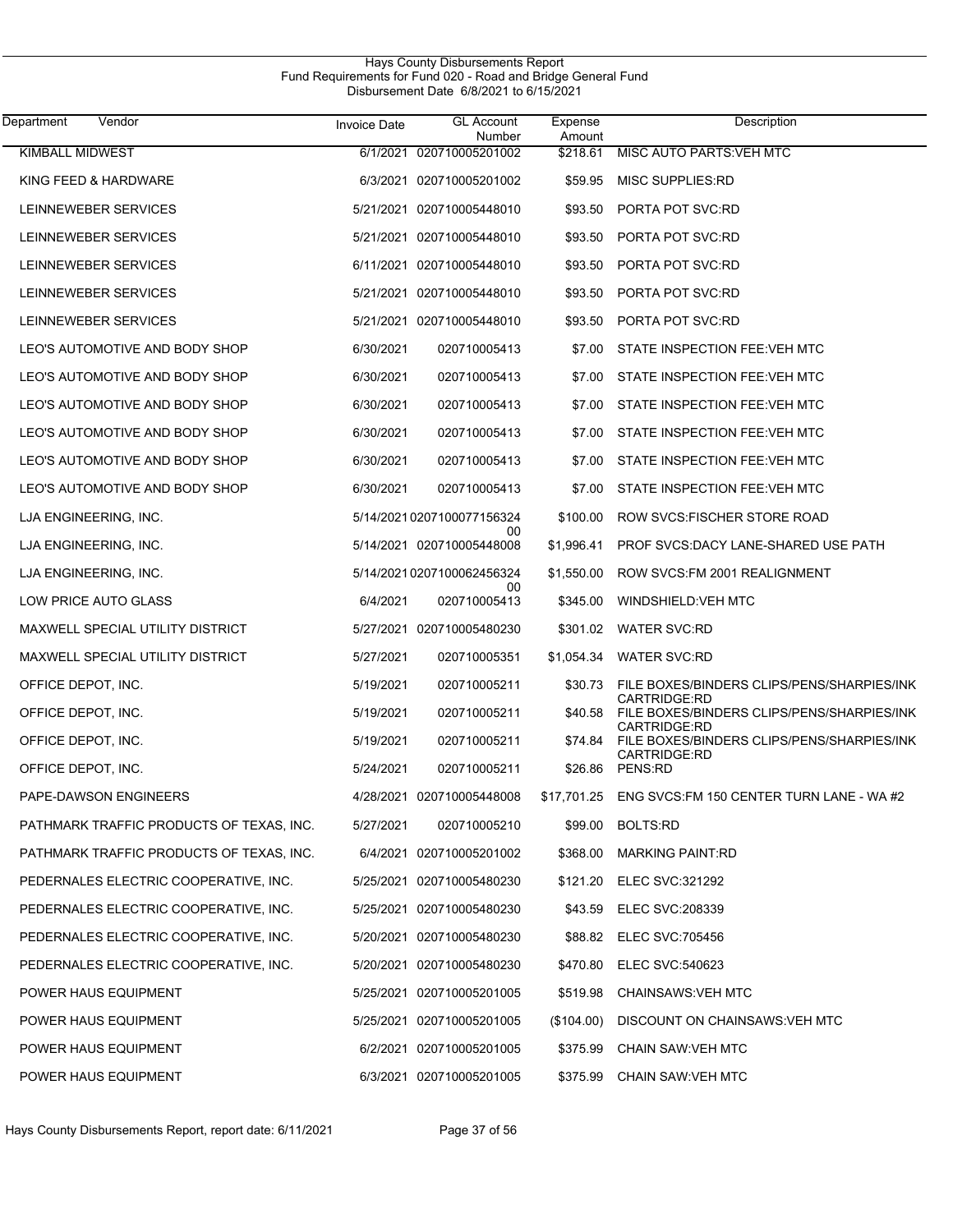| Vendor<br>Department            | <b>Invoice Date</b> | <b>GL Account</b><br>Number     | Expense<br>Amount | Description                                                     |
|---------------------------------|---------------------|---------------------------------|-------------------|-----------------------------------------------------------------|
| POWERPLAN OIB                   | 6/1/2021            | 020710005413                    | \$434.94          | <b>CUTTING EDGE: VEH MTC</b>                                    |
| POWERPLAN OIB                   | 6/1/2021            | 020710005413                    | (\$664.12)        | RETURN CUTTING EDGE: VEH MTC                                    |
| POWERPLAN OIB                   | 5/26/2021           | 020710005413                    | \$395.42          | CUTTING EDGE/BOLTS: VEH MTC                                     |
| POWERPLAN OIB                   | 6/1/2021            | 020710005413                    | \$398.75          | MIRROR/CUTTING EDGE: VEH MTC                                    |
| POWERPLAN OIB                   | 5/25/2021           | 020710005413                    | \$242.02          | OIL LINE/CUTTING ED: VEH MTC                                    |
| POWERPLAN OIB                   | 5/28/2021           | 020710005413                    | \$192.00          | <b>BUMPER GRILLE: VEH MTC</b>                                   |
| POWERPLAN OIB                   | 6/1/2021            | 020710005413                    | \$102.86          | <b>REAR VIEW MIRROR VEH MTC</b>                                 |
| POWERPLAN OIB                   | 6/1/2021            | 020710005413                    | $($ \$66.69)      | <b>RETURN MIRROR: VEH MTC</b>                                   |
| REDHEAD AUTO PARTS, INC.        | 6/3/2021            | 020710005413                    | \$15.90           | <b>SCREWS VEH MTC</b>                                           |
| REDHEAD AUTO PARTS, INC.        | 6/1/2021            | 020710005413                    | \$487.56          | NITROGEN OXIDE SENSOR: VEH MTC                                  |
| ROMCO EQUIPMENT CO.             | 5/18/2021           | 020710005413                    | \$161.87          | FILLER CAP-BREATHER: VEH MTC                                    |
| ROMCO EQUIPMENT CO.             | 5/18/2021           | 020710005413                    | \$20.00           | FILLER CAP-BREATHER: VEH MTC                                    |
| <b>RPS</b>                      |                     | 5/6/2021 0207100076856214       | \$2,778.75        | PROF SVCS:RM 12 @ RM 3237 INTERSECTION                          |
| <b>RPS</b>                      |                     | 00<br>5/6/2021 0207100052156214 | \$60.00           | <b>IMPROVEMENTS</b><br>PROF SVCS:FM 621 -1 DE ZAVALA DR - WA #1 |
| <b>RPS</b>                      |                     | 00<br>5/6/2021 0207100052156214 | \$3,950.00        | PROF SVCS: FM 621 SAFETY IMPROVEMENTS                           |
| SECURITY ONE, INC.              |                     | 00<br>6/1/2021 020710005480230  | \$15.00           | JUN 21 MONTHLY FIRE/SECURITY ALARM                              |
| SECURITY ONE, INC.              |                     | 6/1/2021 020710005480230        | \$12.50           | <b>MONITORING SVC:RD</b><br>JUN 21 MONTHLY FIRE/SECURITY ALARM  |
| <b>SUR-POWR BATTERY</b>         | 6/2/2021            | 020710005210                    | \$115.90          | <b>MONITORING SVC:RD</b><br><b>BATTERIES: VEH MTC</b>           |
| <b>SUR-POWR BATTERY</b>         | 6/2/2021            | 020710005210                    | \$6.00            | BATTERY SALES FEES VEH MTC                                      |
| T & W TIRE LLC                  | 5/19/2021           | 020710005413                    | \$329.40          | 750R15 TIRE: VEH MTC                                            |
| T & W TIRE LLC                  | 5/25/2021           | 020710005413                    | \$329.40          | 750R15 TIRE: VEH MTC                                            |
| TELLUS EQUIPMENT SOLUTIONS, LLC | 6/2/2021            | 020710005413                    | \$454.26          | <b>FILTERS: VEH MTC</b>                                         |
| TEXAS CORRUGATORS, INC.         | 5/19/2021           | 020710005351                    |                   | \$478.00 GUARDRAILS:RD                                          |
| TEXAS DISPOSAL SYSTEMS, INC.    | 5/27/2021           | 020710005452                    | \$55.00           | ANIMAL DISPOSAL:RD                                              |
| TEXAS DISPOSAL SYSTEMS, INC.    | 5/25/2021           | 020710005452                    | \$55.00           | ANIMAL DISPOSAL:RD                                              |
| UNIFIRST CORPORATION            | 5/26/2021           | 020710005474                    | \$261.41          | UNIFORMS:RD-KYLE                                                |
| UNIFIRST CORPORATION            | 5/25/2021           | 020710005474                    | \$41.53           | UNIFORMS:RD-WIMB                                                |
| UNIFIRST CORPORATION            | 6/1/2021            | 020710005474                    | \$41.53           | UNIFORMS:RD-WIMB                                                |
| UNIFIRST CORPORATION            | 6/2/2021            | 020710005474                    | \$269.06          | UNIFORMS:RD-KYLE                                                |
| UNIFIRST CORPORATION            | 6/2/2021            | 020710005474                    | \$61.77           | UNIFORMS:RD-SM                                                  |
| UNIFIRST CORPORATION            | 5/26/2021           | 020710005474                    | \$61.77           | UNIFORMS:RD-SM                                                  |
| UNIFIRST CORPORATION            | 5/25/2021           | 020710005474                    | \$54.73           | UNIFORMS:RD-DRIFTWOOD                                           |
| UNIFIRST CORPORATION            | 6/1/2021            | 020710005474                    | \$54.73           | UNIFORMS:RD-DRIFTWOOD                                           |
| VRX, INC.                       | 5/27/2021           | 020710005551                    |                   | \$150.00 REG FEE: BERT ESTRADA                                  |
|                                 |                     |                                 |                   |                                                                 |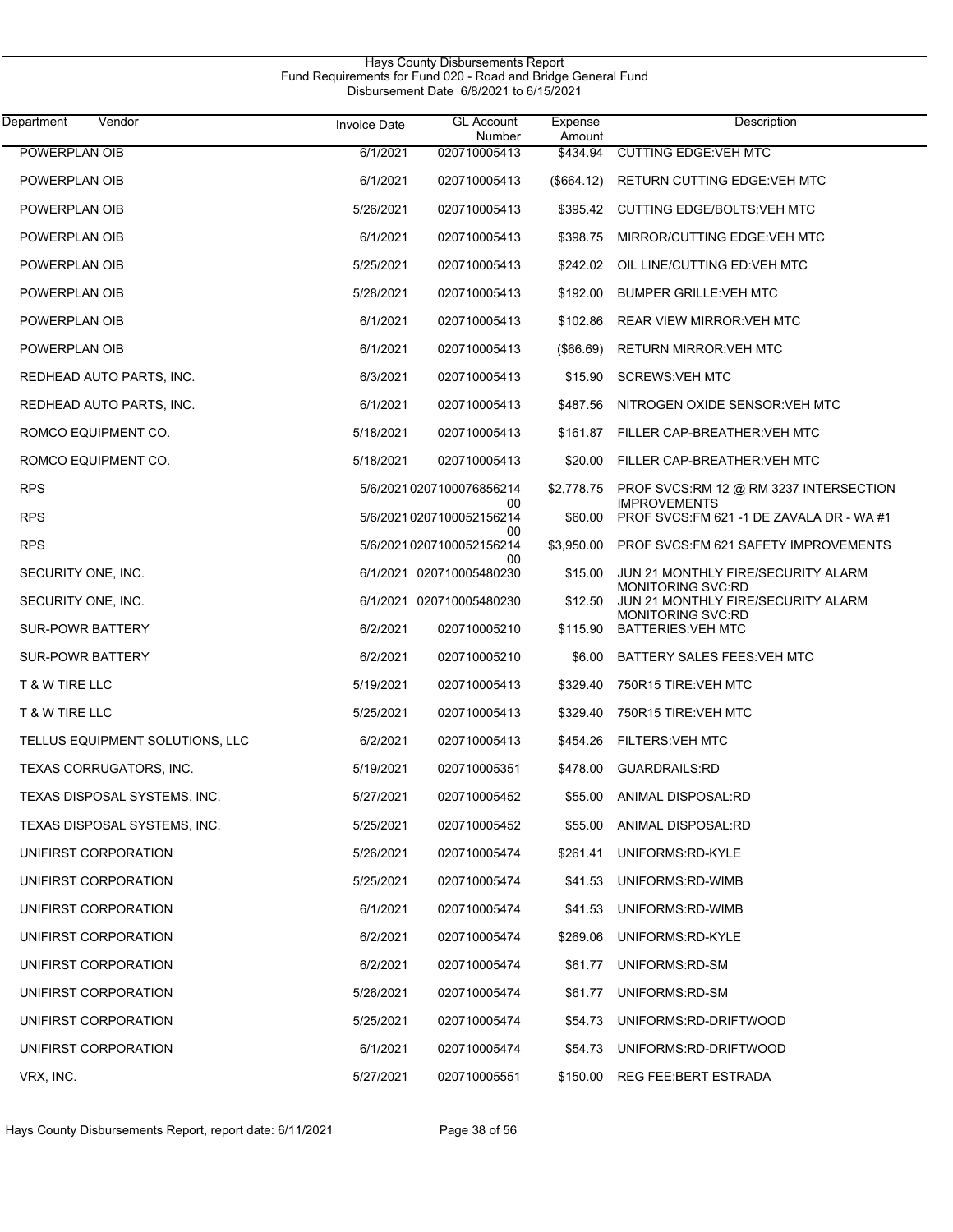| Department                     | Vendor           | <b>Invoice Date</b> | <b>GL Account</b><br>Number | Expense<br>Amount | Description                        |
|--------------------------------|------------------|---------------------|-----------------------------|-------------------|------------------------------------|
| <b>VULCAN SIGNS</b>            |                  | 5/24/2021           | 020710005210                | \$1,168.00        | SIGNS:RD                           |
| <b>VULCAN SIGNS</b>            |                  | 5/24/2021           | 020710005210                | \$609.00          | SIGNS:RD                           |
| <b>VULCAN SIGNS</b>            |                  | 5/24/2021           | 020710005210                | \$814.00          | SIGNS:RD                           |
| <b>VULCAN SIGNS</b>            |                  | 5/24/2021           | 020710005210                | \$1,161.00        | SIGNS:RD                           |
| <b>VULCAN SIGNS</b>            |                  | 5/24/2021           | 020710005210                | \$629.00          | SIGNS:RD                           |
| <b>VULCAN SIGNS</b>            |                  | 5/24/2021           | 020710005210                | \$580.50          | SIGNS:RD                           |
| <b>VULCAN SIGNS</b>            |                  | 5/24/2021           | 020710005210                | \$483.80          | SIGNS:RD                           |
| <b>VULCAN SIGNS</b>            |                  | 5/24/2021           | 020710005210                | \$483.80          | SIGNS:RD                           |
| <b>VULCAN SIGNS</b>            |                  | 5/24/2021           | 020710005210                | \$619.20          | SIGNS:RD                           |
| <b>VULCAN SIGNS</b>            |                  | 5/24/2021           | 020710005210                | \$483.80          | SIGNS:RD                           |
| <b>VULCAN SIGNS</b>            |                  | 5/24/2021           | 020710005210                | \$232.20          | SIGNS:RD                           |
| <b>VULCAN SIGNS</b>            |                  | 5/24/2021           | 020710005210                | \$107.60          | SIGNS:RD                           |
| <b>VULCAN SIGNS</b>            |                  | 5/24/2021           | 020710005210                | \$309.60          | SIGNS:RD                           |
| <b>VULCAN SIGNS</b>            |                  | 5/24/2021           | 020710005210                | \$232.20          | SIGNS:RD                           |
| <b>VULCAN SIGNS</b>            |                  | 5/24/2021           | 020710005210                | \$107.60          | SIGNS:RD                           |
| <b>VULCAN SIGNS</b>            |                  | 5/24/2021           | 020710005210                | \$483.80          | SIGNS:RD                           |
| <b>VULCAN SIGNS</b>            |                  | 5/24/2021           | 020710005210                | \$820.00          | SIGNS:RD                           |
| <b>VULCAN SIGNS</b>            |                  | 5/24/2021           | 020710005210                | \$483.80          | SIGNS:RD                           |
| <b>VULCAN SIGNS</b>            |                  | 5/24/2021           | 020710005210                | \$2,419.00        | SIGNS:RD                           |
| <b>VULCAN SIGNS</b>            |                  | 5/24/2021           | 020710005210                | \$483.80          | SIGNS:RD                           |
| <b>VULCAN SIGNS</b>            |                  | 5/24/2021           | 020710005210                | \$501.80          | SIGNS:RD                           |
| <b>VULCAN SIGNS</b>            |                  | 5/24/2021           | 020710005210                | \$501.80          | SIGNS:RD                           |
| <b>VULCAN SIGNS</b>            |                  | 5/24/2021           | 020710005210                |                   | \$2,419.00 SIGNS:RD                |
| <b>VULCAN SIGNS</b>            |                  | 5/24/2021           | 020710005210                |                   | \$1,209.50 SIGNS:RD                |
| <b>VULCAN SIGNS</b>            |                  | 5/24/2021           | 020710005210                |                   | \$593.50 SIGNS:RD                  |
| <b>VULCAN SIGNS</b>            |                  | 5/24/2021           | 020710005210                | \$593.50          | SIGNS:RD                           |
| <b>VULCAN SIGNS</b>            |                  | 5/24/2021           | 020710005210                | \$483.80          | SIGNS:RD                           |
| <b>WATERLOGIC AMERICAS LLC</b> |                  |                     | 5/21/2021 020710005480230   | \$100.00          | <b>WATER COOLER/TANK RENTAL:RD</b> |
| WSB & ASSOCIATES, INC.         |                  |                     | 5/20/2021 020710005448008   | \$4,350.00        | PROF SVCS: FM 2770 AT FLINT HILLS  |
|                                | Total 710 - RPTP |                     |                             | \$272,388.64      |                                    |

Cash Required 020 - Road and Bridge General Fund \$272,388.64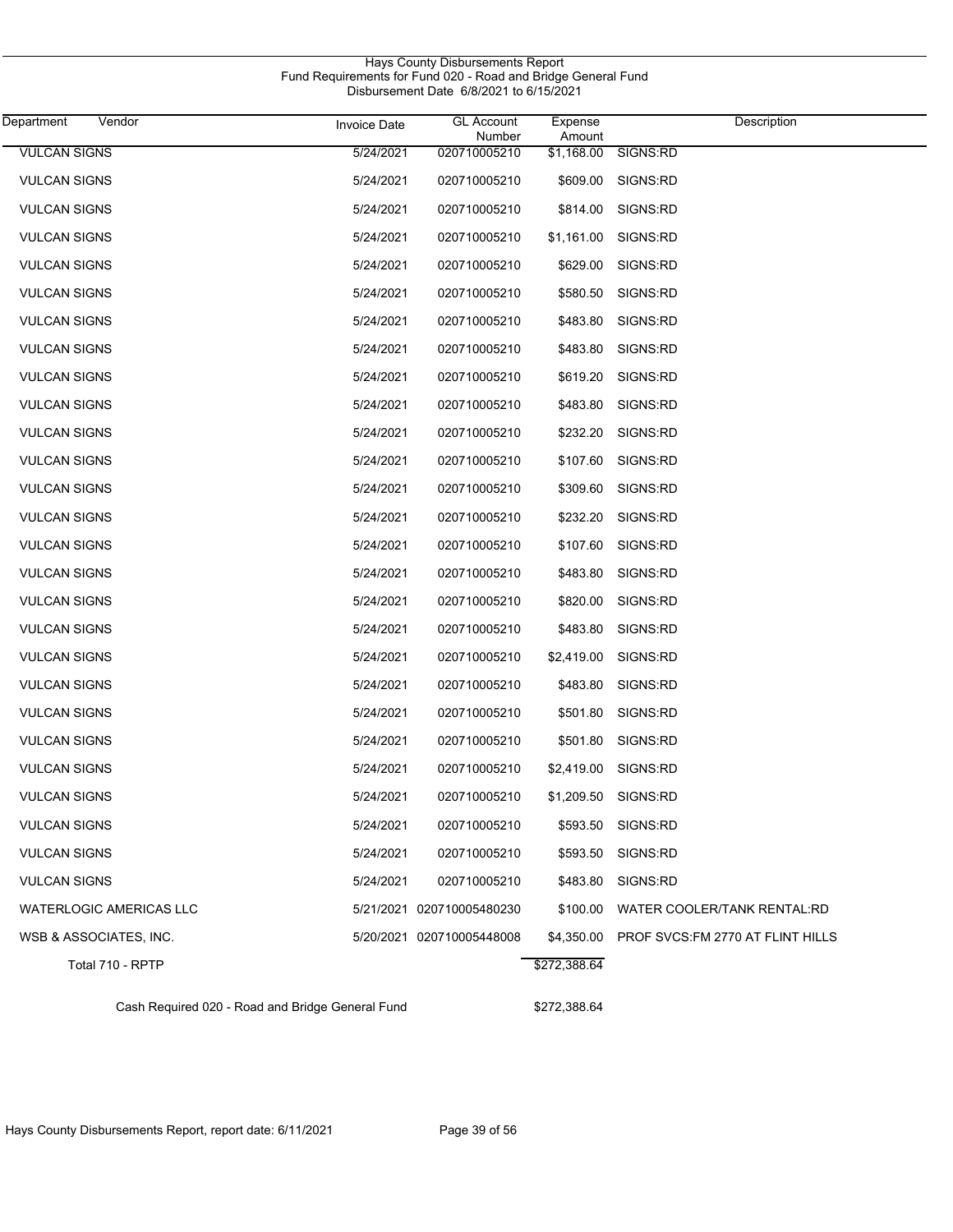## Hays County Disbursements Report Fund Requirements for Fund 033 - Pass Thru Road Bond 2016 Fund Disbursement Date 6/8/2021 to 6/15/2021

| Department<br>Vendor                              | <b>Invoice Date</b> | <b>GL Account</b><br>Number         | Expense<br>Amount | Description                                                               |
|---------------------------------------------------|---------------------|-------------------------------------|-------------------|---------------------------------------------------------------------------|
| 801 - Precinct 1 - Roads                          |                     |                                     |                   |                                                                           |
| <b>COBB, FENDLEY &amp; ASSOCIATES</b>             |                     | 5/11/20210338019651556234<br>00     | \$394.36          | UTL SVCS: FM 110 - SOUTH - WA #1 - TXDOT<br><b>PARTNERSHIP</b>            |
| <b>COBB, FENDLEY &amp; ASSOCIATES</b>             |                     | 5/11/20210338019651356234<br>00     | \$477.50          | UTL SVCS: FM 110 - NORTH - WA #3 - TXDOT<br><b>PARTNERSHIP</b>            |
| COX COMMERCIAL CONSTRUCTION                       |                     | 4/30/20210338019651956114<br>00     | \$111.714.02      | PROF SVCS:RM 150 CENTER TURN LANE - WA #1 -<br><b>TXDOT PARTNERSHIP</b>   |
| DANNENBAUM ENGINEERING COMPANY -<br>AUSTIN, LLC   |                     | 5/13/20210338019651756214<br>00     | \$9,236.50        | ENG SVCS: IH 35 POSEY ROAD OVERPASS - WA #3 -<br><b>TXDOT PARTNERSHIP</b> |
| LJA ENGINEERING, INC.                             |                     | 5/14/20210338019651356214<br>$00\,$ | \$34,752.25       | ENG SVCS: FM 110 - NORTH - WA #2 - TXDOT<br><b>PARTNERSHIP</b>            |
| LOCKWOOD ANDREWS & NEWNAM, INC.                   |                     | 4/27/20210338019651356214<br>00     | \$1,617.50        | ROW SVCS.FM 110 - NORTH - WA #2 - TXDOT<br><b>PARTNERSHIP</b>             |
| Total 801 - Precinct 1 - Roads                    |                     |                                     | \$158.192.13      |                                                                           |
| 802 - Precinct 2 - Roads                          |                     |                                     |                   |                                                                           |
| <b>AT&amp;T MOBILITY</b>                          |                     | 5/2/20210338029662956114<br>$00\,$  | \$66.18           | DATA LINES: FM 1626B - WA #0 -<br>287259995496X05102021                   |
| BGE, INC.                                         |                     | 4/30/20210338029664556214<br>$00\,$ | \$125.00          | ENG SVCS: RM 967 - WA #1 - TXDOT PARTNERSHIP                              |
| Total 802 - Precinct 2 - Roads                    |                     |                                     | \$191.18          |                                                                           |
| 804 - Precinct 4 - Roads                          |                     |                                     |                   |                                                                           |
| K FRIESE & ASSOCIATES, INC.                       |                     | 5/7/2021 0338049687456214<br>00     | \$11,474.25       | ENG SVCS:RM 150 EXPANSION - WA #2 - TXDOT<br><b>PARTNERSHIP</b>           |
| Total 804 - Precinct 4 - Roads                    |                     |                                     | \$11,474.25       |                                                                           |
| Cash Required 033 - Pass Thru Road Bond 2016 Fund |                     |                                     | \$169,857.56      |                                                                           |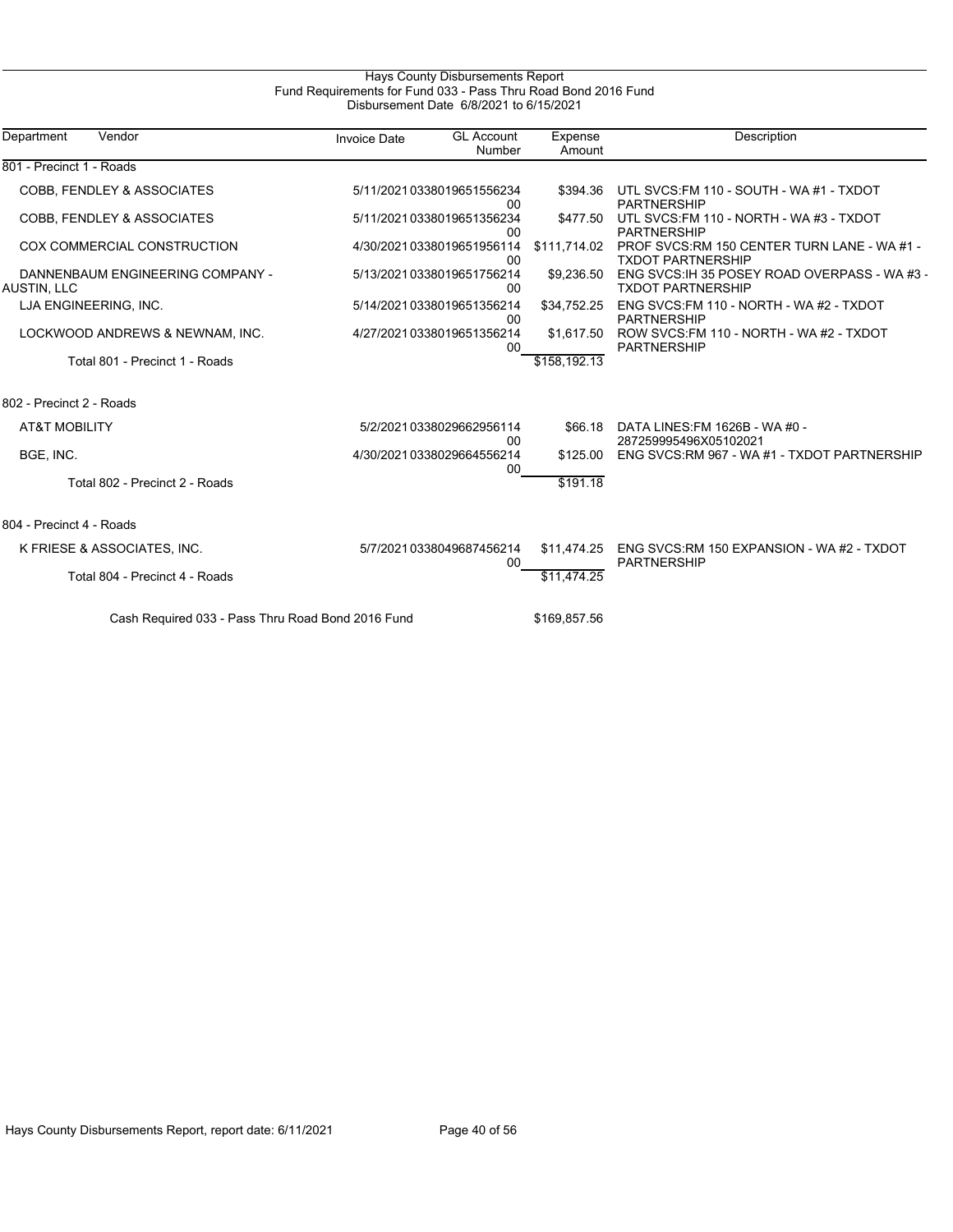| Department<br>Vendor           | <b>Invoice Date</b> | <b>GL Account</b><br>Number     | Expense<br>Amount | Description                                                                  |
|--------------------------------|---------------------|---------------------------------|-------------------|------------------------------------------------------------------------------|
| 801 - Precinct 1 - Roads       |                     |                                 |                   |                                                                              |
| HNTB CORPORATION               |                     | 4/14/20210358019652356104<br>00 |                   | \$4,316.37 PROJ MGMT:SH 80 @ MILITARY DR.<br><b>INTERSECTION - WA#7</b>      |
| HNTB CORPORATION               |                     | 5/6/2021 0358019652656104<br>00 | \$2,429.04        | PROJ MGMT:SH 21 CORRIDOR<br>IMPROVEMENTS/ROW PRESERVATION - WA #9            |
| HNTB CORPORATION               |                     | 4/14/20210358019652656104<br>00 | \$7,275.14        | PROJ MGMT:SH 21 CORRIDOR<br>IMPROVEMENTS/ROW PRESERVATION - WA #7            |
| HNTB CORPORATION               |                     | 5/28/20210358019652556104<br>00 | \$413.68          | PROJ MGMT:SH 21 @ FM 1966 SAFETY<br><b>IMPROVEMENTS - WA#9</b>               |
| HNTB CORPORATION               |                     | 5/28/20210358019652056104<br>00 |                   | \$347.57 PROJ MGMT:FM 110 @ SH 123 - WA #9                                   |
| <b>HNTB CORPORATION</b>        |                     | 5/6/2021 0358019652056104<br>00 | \$56.41           | PROJ MGMT:FM 110 @ SH 123 - WA #9                                            |
| HNTB CORPORATION               |                     | 5/28/20210358019663456107<br>00 |                   | \$6,751.02 PROJ MGMT:DACY LANE - BEEBE RD TO HILLSIDE<br>TERRACE - WA #9     |
| HNTB CORPORATION               |                     | 5/6/2021 0358019652556104<br>00 |                   | \$557.45 PROJ MGMT:SH 21 @ FM 1966 SAFETY<br><b>IMPROVEMENTS - WA#9</b>      |
| HNTB CORPORATION               |                     | 5/6/20210358019652256107<br>00  | \$2,282.88        | PROJ MGMT: OLD BASTROP HWY - WA #9                                           |
| HNTB CORPORATION               |                     | 5/6/2021 0358019663456107<br>00 | \$1,390.44        | PROJ MGMT:DACY LANE - BEEBE RD TO HILLSIDE<br>TERRACE - WA #9                |
| HNTB CORPORATION               |                     | 4/14/20210358019663456107<br>00 |                   | \$1,632.10 PROJ MGMT:DACY LANE - BEEBE RD TO HILLSIDE<br>TERRACE - WA #7     |
| HNTB CORPORATION               |                     | 5/28/20210358019652356104<br>00 |                   | \$9,362.13 PROJ MGMT:SH 80 @ MILITARY DR.<br>INTERSECTION - WA#9             |
| HNTB CORPORATION               |                     | 4/14/20210358019652556104<br>00 | \$2,993.07        | PROJ MGMT:SH 21 @ FM 1966 SAFETY<br><b>IMPROVEMENTS - WA#7</b>               |
| HNTB CORPORATION               |                     | 4/14/20210358019652256107<br>00 |                   | \$2,110.32 PROJ MGMT:OLD BASTROP HWY - WA#7                                  |
| HNTB CORPORATION               |                     | 5/6/20210358019652356104<br>00  |                   | \$2,890.10 PROJ MGMT:SH 80 @ MILITARY DR.<br><b>INTERSECTION - WA#9</b>      |
| HNTB CORPORATION               |                     | 5/28/20210358019652656104<br>00 |                   | \$382.07 PROJ MGMT:SH 21 CORRIDOR<br>IMPROVEMENTS/ROW PRESERVATION - WA #9   |
| HNTB CORPORATION               |                     | 5/28/20210358019652256107<br>00 |                   | \$3,381.93 PROJ MGMT:OLD BASTROP HWY - WA#9                                  |
| SHC HOLDINGS LLC               |                     | 6/4/20210358019652256327<br>00  | \$233,190.00      | CR 266 - OLD BASTROP HWY - PARCEL 20/20E - WA<br>#1                          |
| Total 801 - Precinct 1 - Roads |                     |                                 | \$281,761.72      |                                                                              |
| 802 - Precinct 2 - Roads       |                     |                                 |                   |                                                                              |
| HNTB CORPORATION               |                     | 5/6/2021 0358029664656104<br>00 | \$8,399.10        | PROJ MGMT:RM 967 SAFETY TURN LANES - WA #9                                   |
| <b>HNTB CORPORATION</b>        |                     | 5/28/20210358029664456104<br>00 | \$4,309.30        | PROJ MGMT:FM 2001 SAFETY IMPROVEMENTS -<br>GRAEF RD - WA #9                  |
| HNTB CORPORATION               |                     | 5/28/20210358029665156104<br>00 | \$4,797.77        | PROJ MGMT:KOHLERS CROSSING - SAFETY &<br>MOBILITY PROJECTS - WA #9           |
| <b>HNTB CORPORATION</b>        |                     | 4/14/20210358029664356104<br>00 | \$16,006.52       | PROJ MGMT:FM 2001 SAFETY IMPROVEMENTS -<br>SUNBRIGHT BLVD - WA #7            |
| <b>HNTB CORPORATION</b>        |                     | 5/6/2021 0358029665056104<br>00 | \$1,834.93        | PROJ MGMT:FM 150 - CENTER ST - WA #9                                         |
| <b>HNTB CORPORATION</b>        |                     | 4/14/20210358029664656104<br>00 | \$18,503.33       | PROJ MGMT:RM 967 SAFETY TURN LANES - WA #7                                   |
| <b>HNTB CORPORATION</b>        |                     | 5/6/20210358029664456104<br>00  |                   | \$1,431.86 PROJ MGMT:FM 2001 SAFETY IMPROVEMENTS -<br>GRAEF RD - WA #9       |
| HNTB CORPORATION               |                     | 5/28/20210358029664356104<br>00 | \$11,591.96       | PROJ MGMT:FM 2001 SAFETY IMPROVEMENTS -<br>SUNBRIGHT BLVD - WA #9            |
| <b>HNTB CORPORATION</b>        |                     | 4/14/20210358029664456104<br>00 | \$5,349.35        | PROJ MGMT:FM 2001 SAFETY IMPROVEMENTS -<br>GRAEF RD - WA #7                  |
| <b>HNTB CORPORATION</b>        |                     | 5/6/2021 0358029665156104<br>00 | \$1.568.29        | <b>PROJ MGMT KOHLERS CROSSING - SAFETY &amp;</b><br>MOBILITY PROJECTS - WA#9 |
| <b>HNTB CORPORATION</b>        |                     | 5/28/20210358029664656104<br>00 |                   | \$8,401.32 PROJ MGMT RM 967 SAFETY TURN LANES - WA #9                        |
| <b>HNTB CORPORATION</b>        |                     | 4/14/20210358029665056104<br>00 |                   | \$5,048.71 PROJ MGMT FM 150 - CENTER ST - WA#7                               |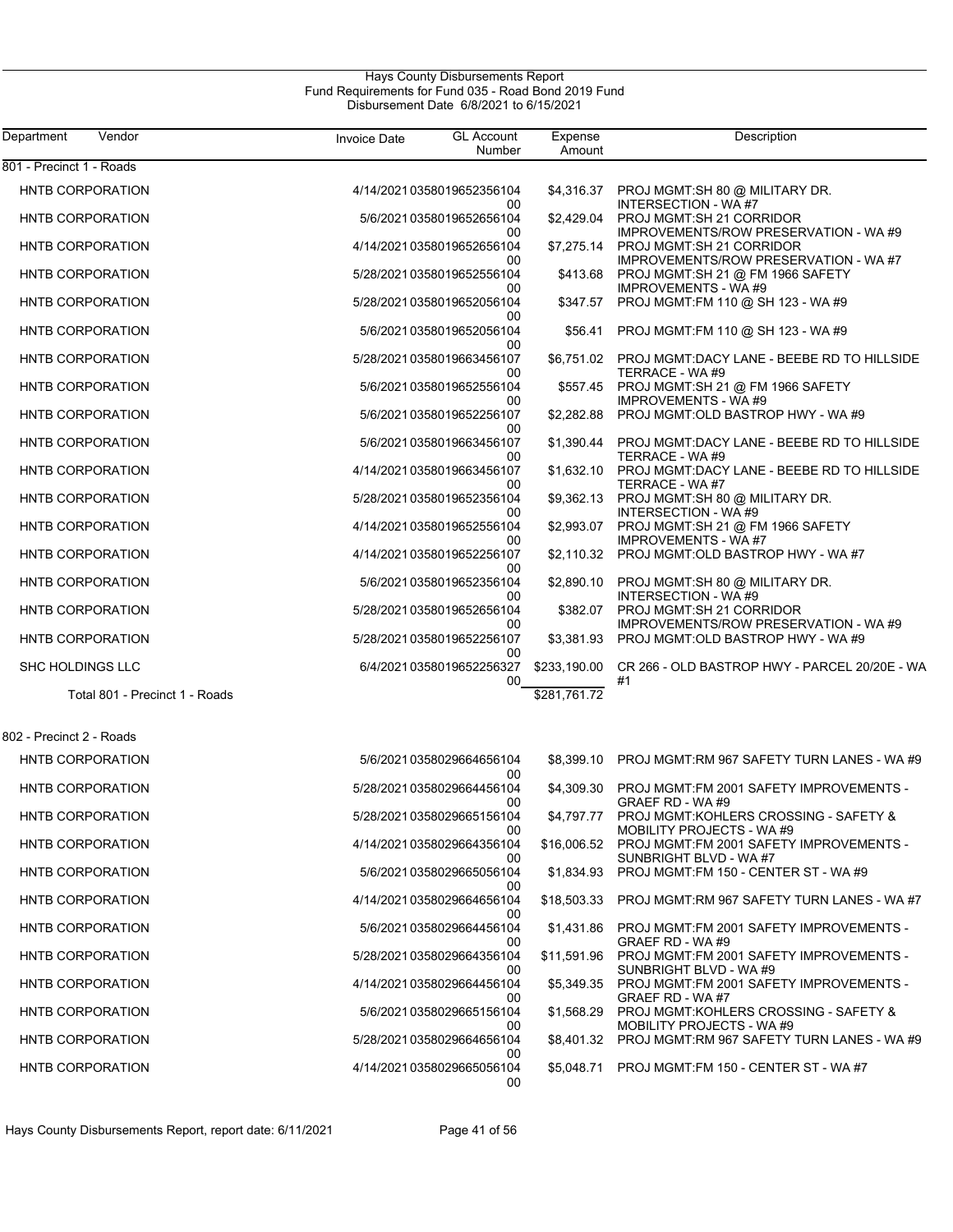| Department               | Vendor                         | <b>Invoice Date</b> | <b>GL Account</b>               | Expense      | Description                                                                         |
|--------------------------|--------------------------------|---------------------|---------------------------------|--------------|-------------------------------------------------------------------------------------|
|                          |                                |                     | Number                          | Amount       |                                                                                     |
| <b>HNTB CORPORATION</b>  |                                |                     | 5/28/20210358029665056104<br>00 | \$14,880.23  | PROJ MGMT:FM 150 - CENTER ST - WA #9                                                |
| <b>HNTB CORPORATION</b>  |                                |                     | 4/14/20210358029665156104<br>00 | \$14,790.94  | <b>PROJ MGMT:KOHLERS CROSSING - SAFETY &amp;</b><br><b>MOBILITY PROJECTS - WA#7</b> |
| <b>HNTB CORPORATION</b>  |                                |                     | 5/6/2021 0358029664356104       | \$9,329.03   | PROJ MGMT:FM 2001 SAFETY IMPROVEMENTS -<br>SUNBRIGHT BLVD - WA #9                   |
|                          | Total 802 - Precinct 2 - Roads |                     | 00                              | \$126,242.64 |                                                                                     |
| 803 - Precinct 3 - Roads |                                |                     |                                 |              |                                                                                     |
|                          | AMERICAN STRUCTUREPOINT        |                     | 4/23/20210358039676756214       | \$55,599.55  | ENG SVCS:RM 3237 SAFETY IMPROVEMENTS - WA                                           |
| <b>HNTB CORPORATION</b>  |                                |                     | 00<br>5/28/20210358039676756104 | \$4,399.21   | #1<br>PROJ MGMT:RM 3237 @ RM 150 INTERSECTION -                                     |
| HNTB CORPORATION         |                                |                     | 00<br>5/28/20210358039677356104 | \$456.61     | WA #9<br>PROJ MGMT:CENTERPOINT RD - IH 35 TO HUNTER                                 |
| <b>HNTB CORPORATION</b>  |                                |                     | 00<br>4/14/20210358039677756104 | \$1,919.58   | <b>RD - WA#9</b><br>PROJ MGMT:RR 12 SI - MTN CREST & SKYLINE DR -                   |
|                          |                                |                     | 00                              |              | WA #7<br>PROJ MGMT: JACOBS WELL TO GOLD RD SAFETY &                                 |
| HNTB CORPORATION         |                                |                     | 5/6/2021 0358039677856104<br>00 | \$2,285.57   | MOBILITY PROJ - WA #9                                                               |
| <b>HNTB CORPORATION</b>  |                                |                     | 4/14/20210358039677856104<br>00 | \$3,881.78   | PROJ MGMT:JACOBS WELL TO GOLD RD SAFETY &<br>MOBILITY PROJ - WA #7                  |
| <b>HNTB CORPORATION</b>  |                                |                     | 4/14/20210358039678056107<br>00 | \$14,958.70  | PROJ MGMT: WIMBERLEY VALLEY TRAIL - WA #7                                           |
| <b>HNTB CORPORATION</b>  |                                |                     | 5/28/20210358039676856104<br>00 | \$6,478.69   | PROJ MGMT:RM 12 @ RM 3237 INTERSECTION<br><b>IMPROVEMENTS - WA#9</b>                |
| <b>HNTB CORPORATION</b>  |                                |                     | 4/14/20210358039677456104       | \$1,331.23   | PROJ MGMT:MCCARTY LN - IH 35 TO HUNTER RD -                                         |
| <b>HNTB CORPORATION</b>  |                                |                     | 00<br>5/28/20210358039677156104 | \$5,492.88   | <b>WA#7</b><br>PROJ MGMT:FISCHER STORE RD @ RM 2325                                 |
| HNTB CORPORATION         |                                |                     | 00<br>4/14/20210358039676756104 | \$25,085.91  | SAFETY IMPROVEMENTS - WA #9<br>PROJ MGMT:RM 3237 SAFETY IMPROVEMENTS -              |
| <b>HNTB CORPORATION</b>  |                                |                     | 00<br>5/6/2021 0358039676956104 | \$12,311.81  | <b>WA#7</b><br>PROJ MGMT: WINTERS MILL PARKWAY - WA #9                              |
| HNTB CORPORATION         |                                |                     | 00<br>4/14/20210358039677156104 | \$4,988.13   | PROJ MGMT:FISCHER STORE RD @ RM 2325                                                |
| <b>HNTB CORPORATION</b>  |                                |                     | 00<br>5/28/20210358039678156104 | \$4,854.30   | SAFETY IMPROVEMENTS - WA #7<br>PROJ MGMT:LWC @ 1492 BRIDGE - WA #9                  |
| HNTB CORPORATION         |                                |                     | 00<br>5/6/2021 0358039677356104 | \$784.73     | PROJ MGMT:CENTERPOINT RD - IH 35 TO HUNTER                                          |
| <b>HNTB CORPORATION</b>  |                                |                     | 00<br>4/14/20210358039677656104 | \$1,665.13   | <b>RD - WA#9</b><br>PROJ MGMT:POSEY RD CORRIDOR                                     |
| HNTB CORPORATION         |                                |                     | 00<br>4/14/20210358039677356104 | \$1,443.42   | <b>IMPROVEMENTS - WA#7</b><br>PROJ MGMT:CENTERPOINT RD - IH 35 TO HUNTER            |
| HNTB CORPORATION         |                                |                     | 00                              |              | <b>RD - WA#7</b>                                                                    |
|                          |                                |                     | 4/14/20210358039676856104<br>00 | \$6,083.50   | PROJ MGMT:RM 12 @ RM 3237 INTERSECTION<br><b>IMPROVEMENTS - WA#7</b>                |
| <b>HNTB CORPORATION</b>  |                                |                     | 5/28/20210358039676756104<br>00 | \$2,630.60   | PROJ MGMT:RM 3237 SAFETY IMPROVEMENTS -<br>WA #9                                    |
| HNTB CORPORATION         |                                |                     | 5/28/20210358039676956104<br>00 | \$18,088.47  | PROJ MGMT: WINTERS MILL PARKWAY - WA #9                                             |
| HNTB CORPORATION         |                                |                     | 5/28/20210358039677756104       | \$2,938.60   | PROJ MGMT:RR 12 SI - MTN CREST & SKYLINE DR -                                       |
| HNTB CORPORATION         |                                |                     | 00<br>4/14/20210358039676756104 | \$4,012.09   | WA #9<br>PROJ MGMT:RM 3237 @ RM 150 INTERSECTION -                                  |
| <b>HNTB CORPORATION</b>  |                                |                     | 00<br>5/28/20210358039678056107 | \$10,652.74  | WA #7<br>PROJ MGMT: WIMBERLEY VALLEY TRAIL - WA #9                                  |
| <b>HNTB CORPORATION</b>  |                                |                     | 00<br>5/28/20210358039677556104 | \$57.93      | PROJ MGMT: JACOBS WELL RD SAFETY &                                                  |
| <b>HNTB CORPORATION</b>  |                                |                     | 00<br>5/6/2021 0358039677456104 | \$728.32     | <b>MOBILITY PROJECT - WA#7</b><br>PROJ MGMT: MCCARTY LN - IH 35 TO HUNTER RD -      |
| HNTB CORPORATION         |                                |                     | 00<br>5/28/20210358039677456104 | \$456.61     | WA #9<br>PROJ MGMT:MCCARTY LN - IH 35 TO HUNTER RD -                                |
| HNTB CORPORATION         |                                |                     | 00<br>4/14/20210358039677556104 | \$3,588.62   | <b>WA#9</b><br>PROJ MGMT: JACOBS WELL RD SAFETY &                                   |
|                          |                                |                     | 00                              |              | <b>MOBILITY PROJECT - WA#7</b>                                                      |
| HNTB CORPORATION         |                                |                     | 4/14/20210358039676956104<br>00 | \$13,087.85  | PROJ MGMT: WINTERS MILL PARKWAY - WA#7                                              |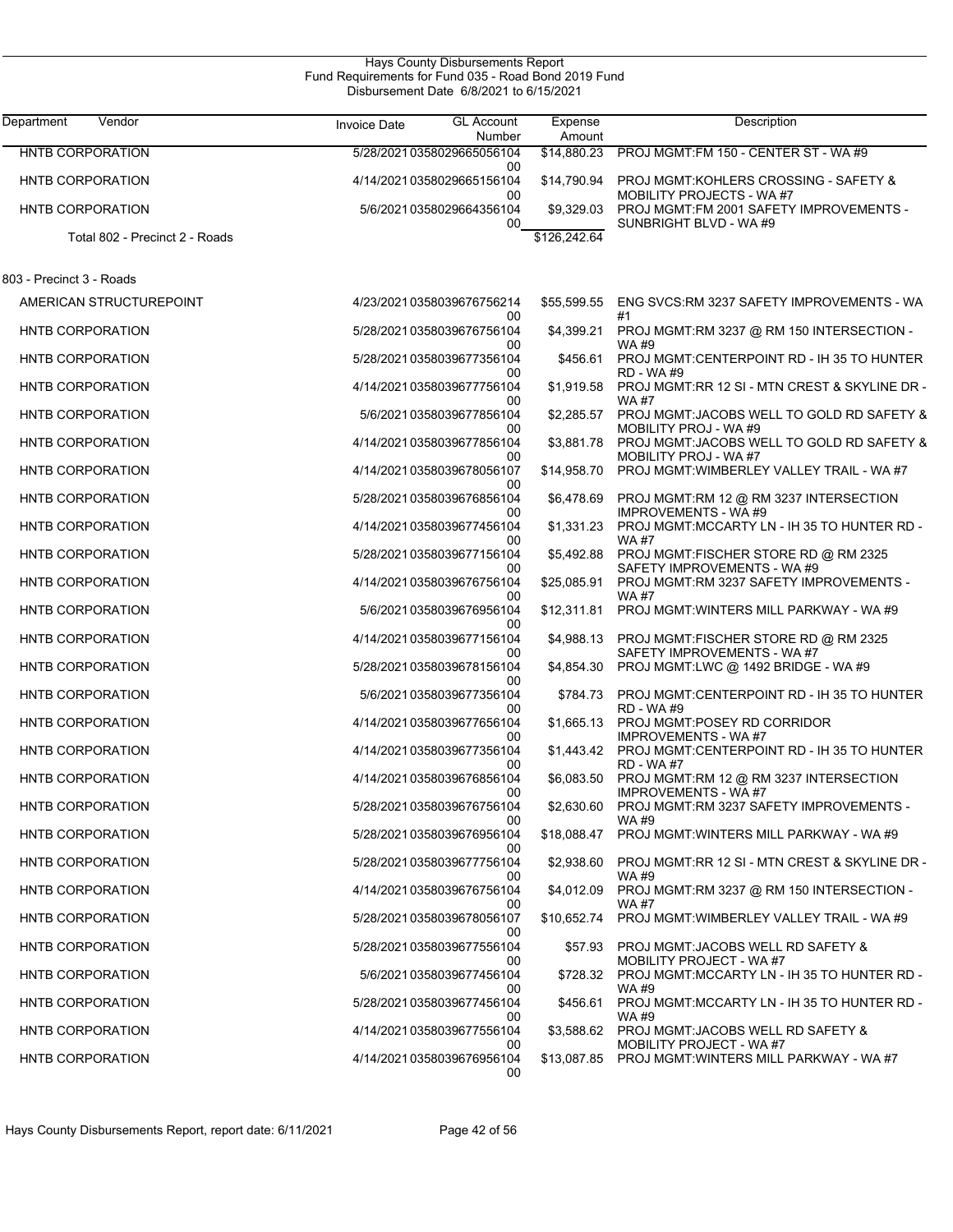| Department<br>Vendor           | <b>GL Account</b><br><b>Invoice Date</b><br>Number | Expense<br>Amount | Description                                                                                   |
|--------------------------------|----------------------------------------------------|-------------------|-----------------------------------------------------------------------------------------------|
| <b>HNTB CORPORATION</b>        | 5/6/20210358039677156104                           | \$6.173.52        | PROJ MGMT:FISCHER STORE RD @ RM 2325                                                          |
| HNTB CORPORATION               | 00<br>5/6/20210358039676856104<br>00               | \$5,617.89        | SAFETY IMPROVEMENTS - WA #9<br>PROJ MGMT:RM 12 @ RM 3237 INTERSECTION<br>IMPROVEMENTS - WA #9 |
| HNTB CORPORATION               | 5/6/20210358039676756104<br>00                     | \$3.473.42        | PROJ MGMT:RM 3237 SAFETY IMPROVEMENTS -<br><b>WA#9</b>                                        |
| HNTB CORPORATION               | 5/6/2021 0358039676756104<br>00                    | \$1,966.07        | PROJ MGMT:RM 3237 @ RM 150 INTERSECTION -<br>WA #9                                            |
| <b>HNTB CORPORATION</b>        | 5/6/20210358039677756104<br>00                     | \$4,382.87        | PROJ MGMT:RR 12 SI - MTN CREST & SKYLINE DR -<br><b>WA#9</b>                                  |
| HNTB CORPORATION               | 4/14/20210358039678156104<br>00                    | \$8,126.61        | PROJ MGMT:LWC @ ROLLING OAKS/BLANCO<br>RIVER BRIDGE - WA #7                                   |
| HNTB CORPORATION               | 5/28/20210358039677856104<br>00                    | \$3,543.81        | PROJ MGMT: JACOBS WELL TO GOLD RD SAFETY &<br>MOBILITY PROJ - WA #9                           |
| HNTB CORPORATION               | 5/6/20210358039678156104<br>00                     | \$6,634.69        | PROJ MGMT:LWC @ ROLLING OAKS/BLANCO<br>RIVER BRIDGE - WA #9                                   |
| Total 803 - Precinct 3 - Roads |                                                    | \$250,181.44      |                                                                                               |
| 804 - Precinct 4 - Roads       |                                                    |                   |                                                                                               |
| CORRIDOR TITLE, LLC            | 6/17/20210358049686556324<br>00                    | \$19,589.96       | ROW SVCS US 290 WEST - WA #0                                                                  |
| HNTB CORPORATION               | 5/6/2021 0358049686756107<br>00                    | \$16,220.21       | PROJ MGMT:DARDEN HILL RD/SAWYER RANCH TO<br>RM 1826 - WA #9                                   |
| HNTB CORPORATION               | 4/14/20210358049686756107<br>00                    | \$15,842.74       | PROJ MGMT:DARDEN HILL RD/SAWYER RANCH TO<br>RM 1826 - WA #7                                   |
| HNTB CORPORATION               | 5/6/20210358049686956107<br>00                     | \$2,761.46        | PROJ MGMT: PEDESTRIAN WALKWAY & BICYCLE<br>TRANSPORT - WA #9                                  |
| HNTB CORPORATION               | 4/14/20210358049687156104<br>00                    | \$3,839.65        | PROJ MGMT:FM 150 W ALIGNMENT FROM<br>YARRINGTON TO ARROYO RD -WA #7                           |
| HNTB CORPORATION               | 5/6/2021 0358049686856107<br>00                    | \$1,265.31        | PROJ MGMT:LIME KILN RD SAFETY & DRAINAGE<br><b>IMPROVEMENTS - WA#9</b>                        |
| HNTB CORPORATION               | 4/14/20210358049687356104<br>00                    | \$4,237.10        | PROJ MGMT:RM 150 @ RM 12 INTERSECTION - WA<br>#7                                              |
| HNTB CORPORATION               | 5/28/20210358049686856107<br>00                    | \$1,328.14        | PROJ MGMT:LIME KILN RD SAFETY & DRAINAGE<br><b>IMPROVEMENTS - WA#9</b>                        |
| HNTB CORPORATION               | 5/6/20210358049687056107<br>00                     | \$1,065.10        | PROJ MGMT:LWC @ BEAR CREEK & SYCAMORE<br>CREEK - WA#9                                         |
| HNTB CORPORATION               | 4/14/20210358049686856107<br>00                    | \$1,445.38        | PROJ MGMT:LIME KILN RD SAFETY & DRAINAGE<br>IMPROVEMENTS - WA #7                              |
| HNTB CORPORATION               | 4/14/20210358049687056107<br>00                    | \$1,438.79        | PROJ MGMT:LWC @ BEAR CREEK & SYCAMORE<br>CREEK - WA#7                                         |
| HNTB CORPORATION               | 5/28/20210358049686756107<br>00                    | \$13,481.80       | PROJ MGMT:DARDEN HILL RD RE-ROUTE TO RM<br>150 - WA #9                                        |
| HNTB CORPORATION               | 5/28/20210358049687156104<br>00                    | \$1,562.74        | PROJ MGMT:FM 150 W ALIGNMENT FROM<br>YARRINGTON TO ARROYO RD -WA #9                           |
| HNTB CORPORATION               | 5/6/2021 0358049687256104<br>00                    |                   | \$9,931.65 PROJ MGMT:US 290 W - TRAUTWEIN RD/HOLDER<br>LN - WA #9                             |
| <b>HNTB CORPORATION</b>        | 5/6/2021 0358049687156104<br>00                    | \$1,149.72        | PROJ MGMT:FM 150 W ALIGNMENT FROM<br>YARRINGTON TO ARROYO RD -WA #9                           |
| HNTB CORPORATION               | 5/28/20210358049687256104<br>00                    | \$6,373.97        | PROJ MGMT:US 290 W - TRAUTWEIN RD/HOLDER<br>LN - WA #9                                        |
| HNTB CORPORATION               | 4/14/20210358049687256104<br>00                    | \$14,663.41       | PROJ MGMT:US 290 W - TRAUTWEIN RD/HOLDER<br>LN - WA #7                                        |
| HNTB CORPORATION               | 5/28/20210358049686456104<br>00                    | \$2,684.86        | PROJ MGMT: RM 150 W SP - RM 12 TO US 290 - WA<br>#9                                           |
| HNTB CORPORATION               | 5/6/2021 0358049687356104<br>00                    | \$1,352.53        | PROJ MGMT:RM 150 @ RM 12 INTERSECTION - WA<br>#9                                              |
| HNTB CORPORATION               | 5/28/20210358049687056107<br>00                    | \$1,871.13        | PROJ MGMT:LWC @ BEAR CREEK & SYCAMORE<br>CREEK - WA #9                                        |
| Total 804 - Precinct 4 - Roads |                                                    | \$122,105.65      |                                                                                               |

Cash Required 035 - Road Bond 2019 Fund \$780,291.45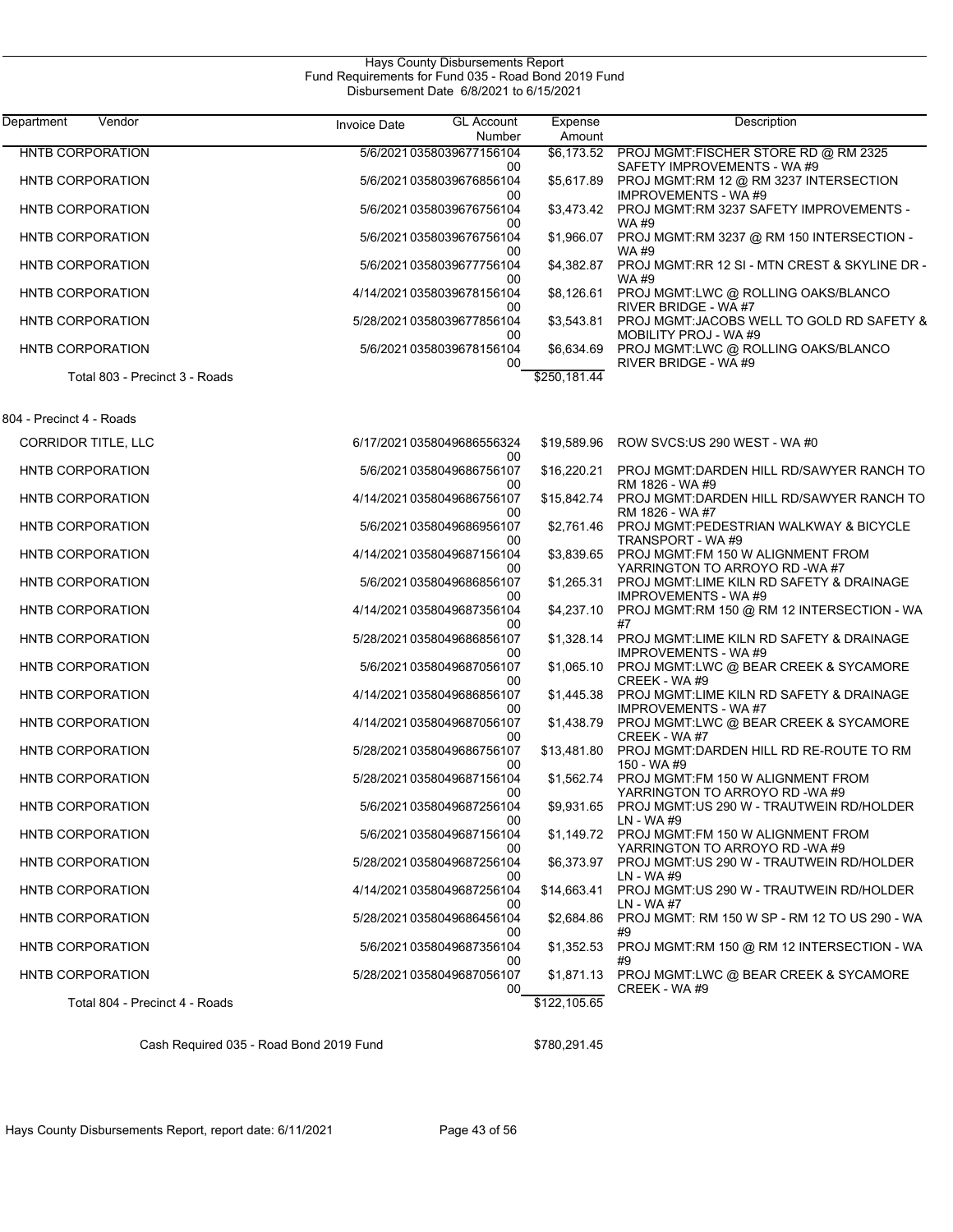| Vendor<br>Department                       | <b>Invoice Date</b> | <b>GL Account</b><br>Number | Expense<br>Amount | Description                    |
|--------------------------------------------|---------------------|-----------------------------|-------------------|--------------------------------|
| A-AMIGO BAIL BONDS                         | 5/24/2021           | 0512010130                  |                   | \$17.36 INT ON CD 20161:TREAS  |
| SAN MARCOS BAIL BONDS                      | 6/4/2021            | 0512010160                  |                   | \$88.22 INT ON CD 20124: TREAS |
| Total -                                    |                     |                             | \$105.58          |                                |
|                                            |                     |                             |                   |                                |
| Cash Required 051 - Sheriff Bail Bond Fund |                     |                             | \$105.58          |                                |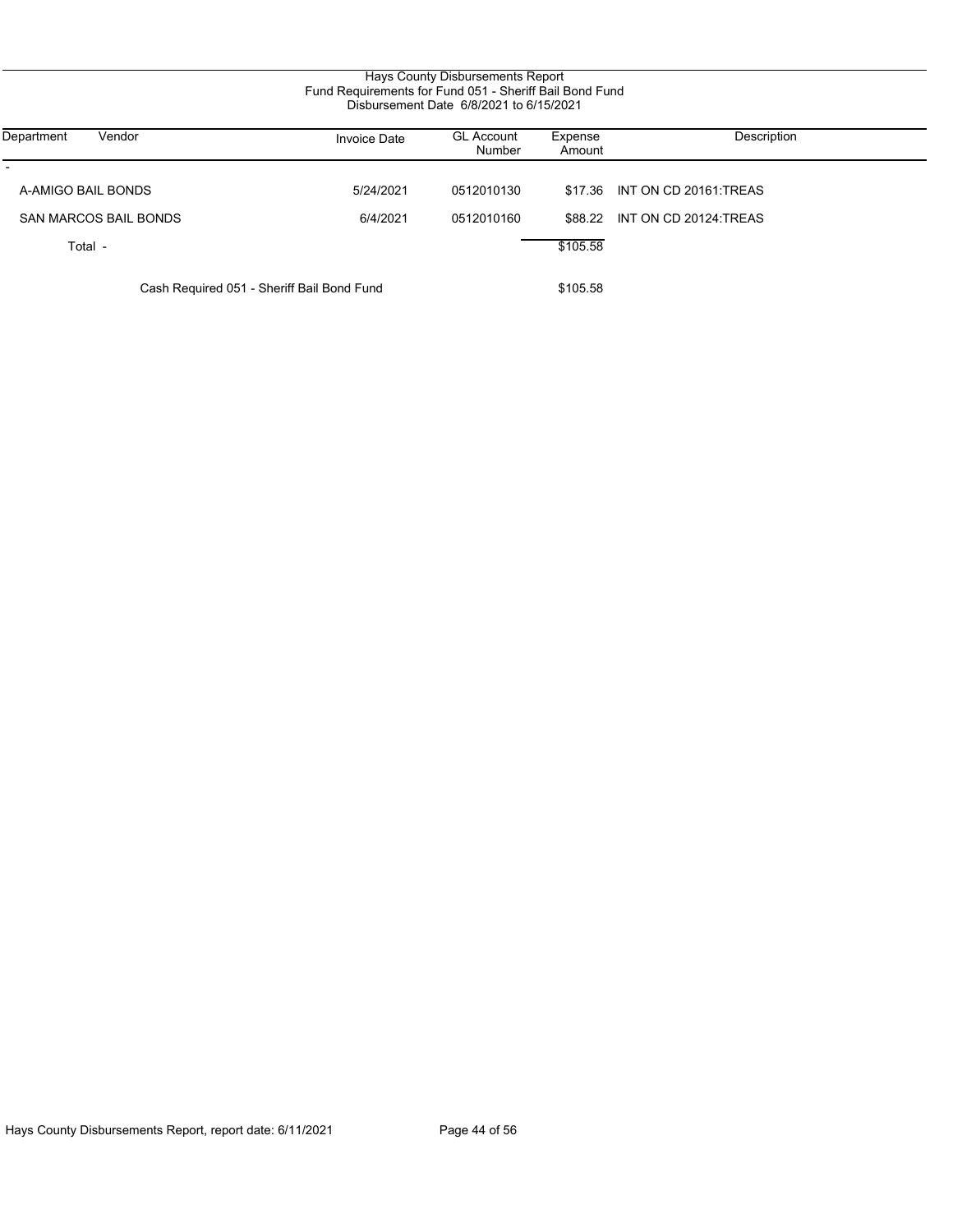# Hays County Disbursements Report Fund Requirements for Fund 055 - Sheriff Fed Discretionary Fund Disbursement Date 6/8/2021 to 6/15/2021

| Department<br>Vendor                               | <b>Invoice Date</b> | <b>GL Account</b><br>Number | Expense<br>Amount | Description                          |
|----------------------------------------------------|---------------------|-----------------------------|-------------------|--------------------------------------|
| 618 - Sheriff                                      |                     |                             |                   |                                      |
| <b>CARD SERVICE CENTER</b>                         | 6/2/2021            | 055618005202                | \$330.00          | DUAL STACKING ARM FOR MONITORS: SHER |
| DELL MARKETING, L.P.                               | 4/30/2021           | 055618005712400             | \$4.340.10        | LAPTOPS:SHER                         |
| DELL MARKETING, L.P.                               | 4/30/2021           | 055618005712400             | \$173.20          | LAPTOPS:SHER                         |
| Total 618 - Sheriff                                |                     |                             | \$4,843.30        |                                      |
| Cash Required 055 - Sheriff Fed Discretionary Fund |                     |                             | \$4,843.30        |                                      |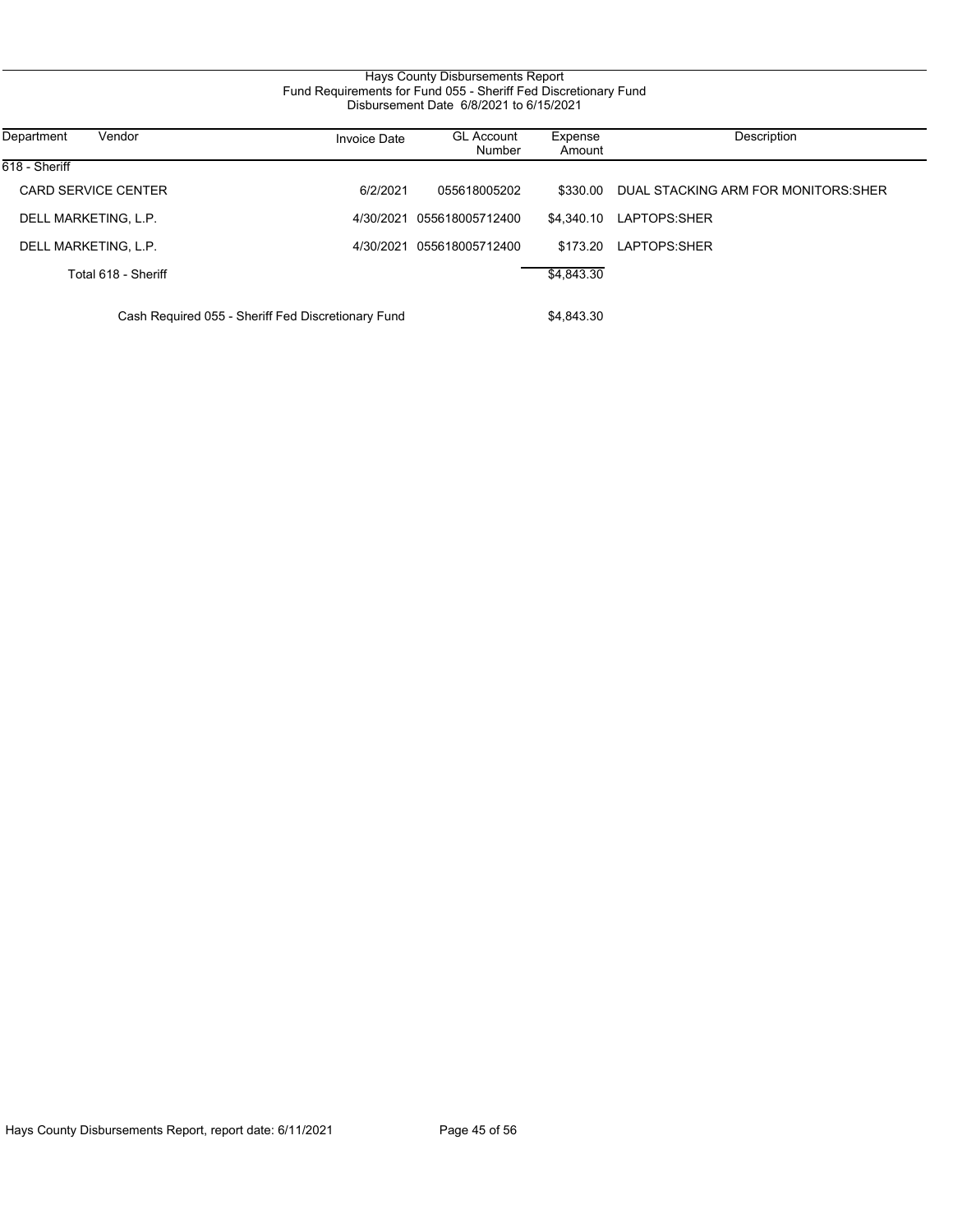## Hays County Disbursements Report Fund Requirements for Fund 070 - Juvenile Detention Center Fund Disbursement Date 6/8/2021 to 6/15/2021

| Department<br>Vendor                   | <b>Invoice Date</b> | <b>GL Account</b><br>Number | Expense<br>Amount | Description                                                            |
|----------------------------------------|---------------------|-----------------------------|-------------------|------------------------------------------------------------------------|
| 685 - Juvenile Detention Center        |                     |                             |                   |                                                                        |
| BOB BARKER COMPANY, INC.               | 5/27/2021           | 070685005205                | \$243.60          | SHORTS FOR DETAINEES.JUV CTR                                           |
| <b>BORDEN DAIRY</b>                    |                     | 5/20/2021 070685990175232   | \$57.48           | MILK: JUV CTR                                                          |
| <b>BORDEN DAIRY</b>                    |                     | 5/19/2021 070685990175232   | \$160.03          | MILK: JUV CTR                                                          |
| <b>BORDEN DAIRY</b>                    |                     | 5/26/2021 070685990175232   | \$151.75          | MILK: JUV CTR                                                          |
| <b>CAPITAL ONE</b>                     |                     | 5/25/2021 070685990175391   | \$19.80           | MISC SUPPLIES: JUV CTR                                                 |
| CAPITAL ONE                            | 5/25/2021           | 070685005391                | \$13.04           | MISC SUPPLIES: JUV CTR                                                 |
| CAPITAL ONE                            | 5/25/2021           | 070685005391                | \$22.96           | MISC SUPPLIES: JUV CTR                                                 |
| CENTERPOINT ENERGY RESOURCES CORP.     |                     | 5/27/2021 070685005480220   | \$674.46          | GAS SVC: JUV CTR                                                       |
| <b>CENTURYLINK</b>                     | 5/25/2021           | 070685005489                | \$181.50          | <b>FAX/DSL LINES:JUV CTR</b>                                           |
| FLOWERS BAKING CO. OF SAN ANTONIO, LLC |                     | 5/18/2021 070685990175232   | \$101.05          | <b>BREAD/BUNS: JUV CTR</b>                                             |
| FLOWERS BAKING CO. OF SAN ANTONIO, LLC |                     | 5/17/2021 070685990175232   | \$55.90           | BREAD/BUNS: JUV CTR                                                    |
| FLOWERS BAKING CO. OF SAN ANTONIO, LLC |                     | 3/9/2021 070685990175232    | \$107.65          | BREAD/BUNS: JUV CTR                                                    |
| FLOWERS BAKING CO. OF SAN ANTONIO, LLC |                     | 4/6/2021 070685990175232    |                   | \$42.12 TORTILLAS: JUV CTR                                             |
| LABATT FOOD SERVICE, LLC               |                     | 5/18/2021 070685990175391   | \$9.48            | WATER: JUV CTR                                                         |
| LABATT FOOD SERVICE, LLC               |                     | 5/18/2021 070685990175232   | \$829.75          | FOOD:JUV CTR                                                           |
| LABATT FOOD SERVICE, LLC               |                     | 5/27/2021 070685990175232   | \$981.55          | FOOD:JUV CTR                                                           |
| LABATT FOOD SERVICE, LLC               |                     | 5/27/2021 070685990175201   | \$79.33           | <b>PAN LINERS/LIDS/SPORKS: JUV CTR</b>                                 |
| LABATT FOOD SERVICE, LLC               |                     | 5/13/2021 070685990175232   | \$1,437.99        | <b>FOOD:JUV CTR</b>                                                    |
| LABATT FOOD SERVICE, LLC               |                     | 5/13/2021 070685990175391   | \$42.00           | SPRITE FOR JUVENILES: JUV CTR                                          |
| LABATT FOOD SERVICE, LLC               |                     | 6/1/2021 070685990175232    | \$1,250.63        | <b>FOOD:JUV CTR</b>                                                    |
| LABATT FOOD SERVICE, LLC               |                     | 5/25/2021 070685990175232   | \$1,052.23        | FOOD:JUV CTR                                                           |
| LABATT FOOD SERVICE, LLC               |                     | 5/20/2021 070685990175232   | \$652.38          | FOOD:JUV CTR                                                           |
| LABATT FOOD SERVICE, LLC               |                     | 5/20/2021 070685990175201   | \$57.65           | TRAYS/BAGS/SPORKS: JUV CTR                                             |
| LOWE'S, INC.                           | 5/12/2021           | 070685005208                |                   | \$93.60 TOILET BOWL BRUSHES/SWIFFER WET JET<br><b>REFILLS: JUV CTR</b> |
| LOWE'S, INC.                           | 5/12/2021           | 070685005208                | \$7.60            | TOILET BOWL BRUSHES/SWIFFER WET JET                                    |
| MOORE SUPPLY COMPANY                   | 5/26/2021           | 070685005207                | \$365.89          | REFILLS: JUV CTR<br>SINK FAUCETS/ELONGATED TOILET SEAT: JUV CTR        |
| MOORE SUPPLY COMPANY                   | 5/26/2021           | 070685005207                | (\$7.32)          | DISCOUNT.JUV CTR                                                       |
| MOORE SUPPLY COMPANY                   | 5/20/2021           | 070685005207                | \$15.01           | SEALANT: JUV CTR                                                       |
| MOORE SUPPLY COMPANY                   | 5/21/2021           | 070685005207                | \$289.98          | FLUSH VALVE: JUV CTR                                                   |
| O'CONNOR, DAVID                        | 5/31/2021           | 070685005448                | \$3,280.00        | MAY 21 PROF SVCS JUV CTR                                               |
| OFFICE DEPOT, INC.                     | 5/27/2021           | 070685005211                | \$38.89           | INK CARTRIDGE JUV CTR                                                  |
| OFFICE DEPOT, INC.                     | 5/28/2021           | 070685005211                | \$149.99          | PRINTER: JUV CTR                                                       |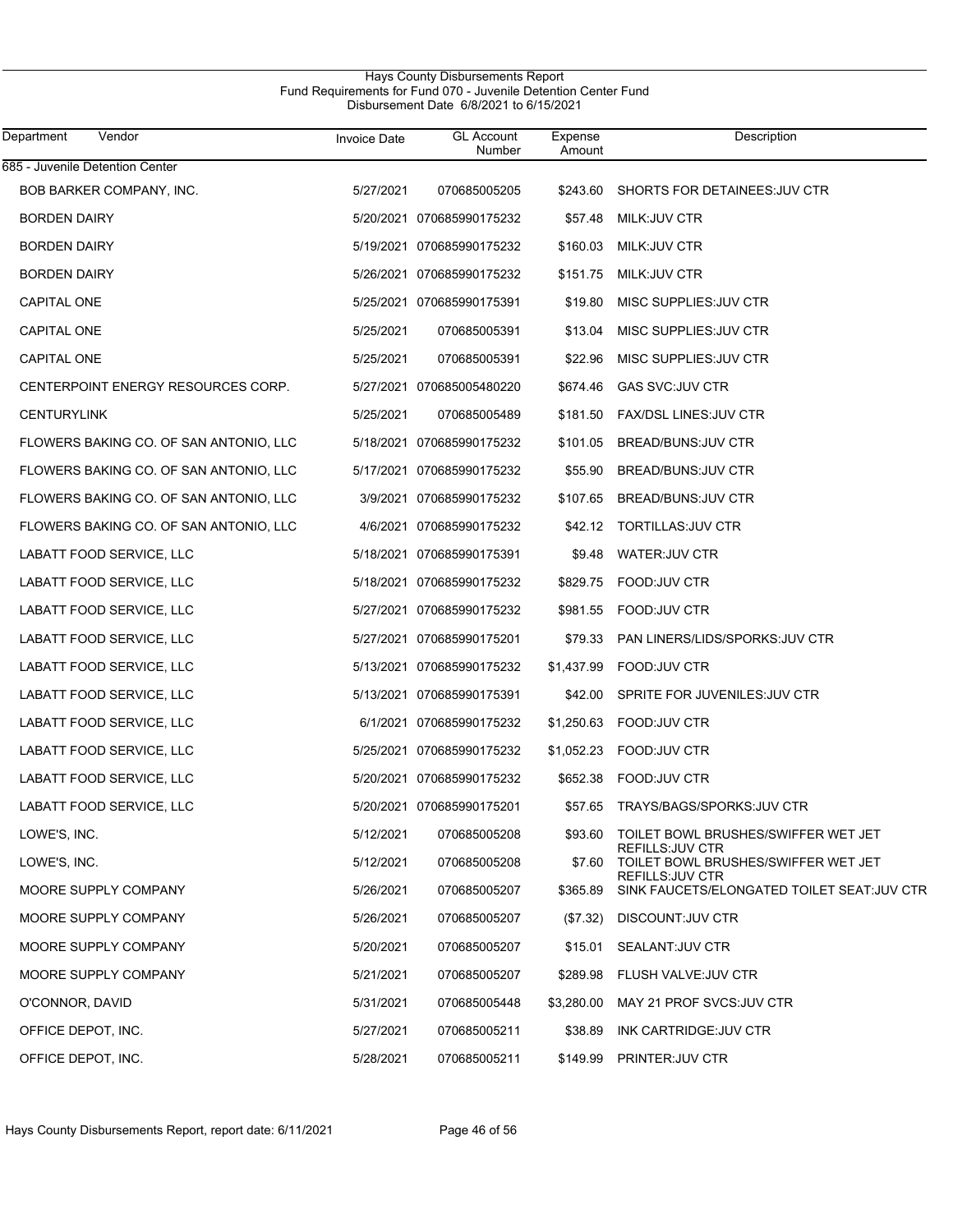| Hays County Disbursements Report<br>Fund Requirements for Fund 070 - Juvenile Detention Center Fund<br>Disbursement Date 6/8/2021 to 6/15/2021 |                     |                             |                   |                                                           |  |
|------------------------------------------------------------------------------------------------------------------------------------------------|---------------------|-----------------------------|-------------------|-----------------------------------------------------------|--|
| Vendor<br>Department                                                                                                                           | <b>Invoice Date</b> | <b>GL Account</b><br>Number | Expense<br>Amount | Description                                               |  |
| OFFICE DEPOT, INC.                                                                                                                             | 5/27/2021           | 070685005205                | \$5.80            | <b>COMPOSITION BOOKS: JUV CTR</b>                         |  |
| OFFICE DEPOT, INC.                                                                                                                             | 5/27/2021           | 070685005211                | \$29.31           | PENS/PRESSBOARD/POST IT NOTES: JUV CTR                    |  |
| OFFICE DEPOT, INC.                                                                                                                             | 5/27/2021           | 070685005211                | \$123.26          | PENS/PRESSBOARD/POST IT NOTES.JUV CTR                     |  |
| SHERWIN-WILLIAMS CO.                                                                                                                           | 5/26/2021           | 070685005207                | \$110.91          | PAINT/PAINT BRUSH/LINERS/GLASS<br><b>SCRAPERS JUV CTR</b> |  |
| STERICYCLE, INC.                                                                                                                               | 6/1/2021            | 070685005431                | \$4.33            | <b>BOX DISPOSAL: JUV CTR</b>                              |  |
| STERICYCLE, INC.                                                                                                                               | 6/1/2021            | 070685005431                | \$17.06           | <b>BOX DISPOSAL: JUV CTR</b>                              |  |
| STERICYCLE, INC.                                                                                                                               | 6/1/2021            | 070685005431                | \$1,705.36        | <b>BOX DISPOSAL: JUV CTR</b>                              |  |
| STERICYCLE, INC.                                                                                                                               | 6/1/2021            | 070685005431                | \$426.34          | <b>BOX DISPOSAL: JUV CTR</b>                              |  |
| <b>TEXAN LANDSCAPE</b>                                                                                                                         | 5/31/2021           | 070685005455                | \$1,225.00        | MAY 21 LANDSCAPING SERVICES JUV CTR                       |  |
| WELLPATH, LLC                                                                                                                                  | 6/1/2021            | 070685005801                | \$26.572.52       | JUL 21 HEALTHCARE: JUV CTR                                |  |
| Total 685 - Juvenile Detention Center                                                                                                          |                     |                             | \$42,677.86       |                                                           |  |
| Cash Required 070 - Juvenile Detention Center Fund                                                                                             |                     |                             | \$42,677.86       |                                                           |  |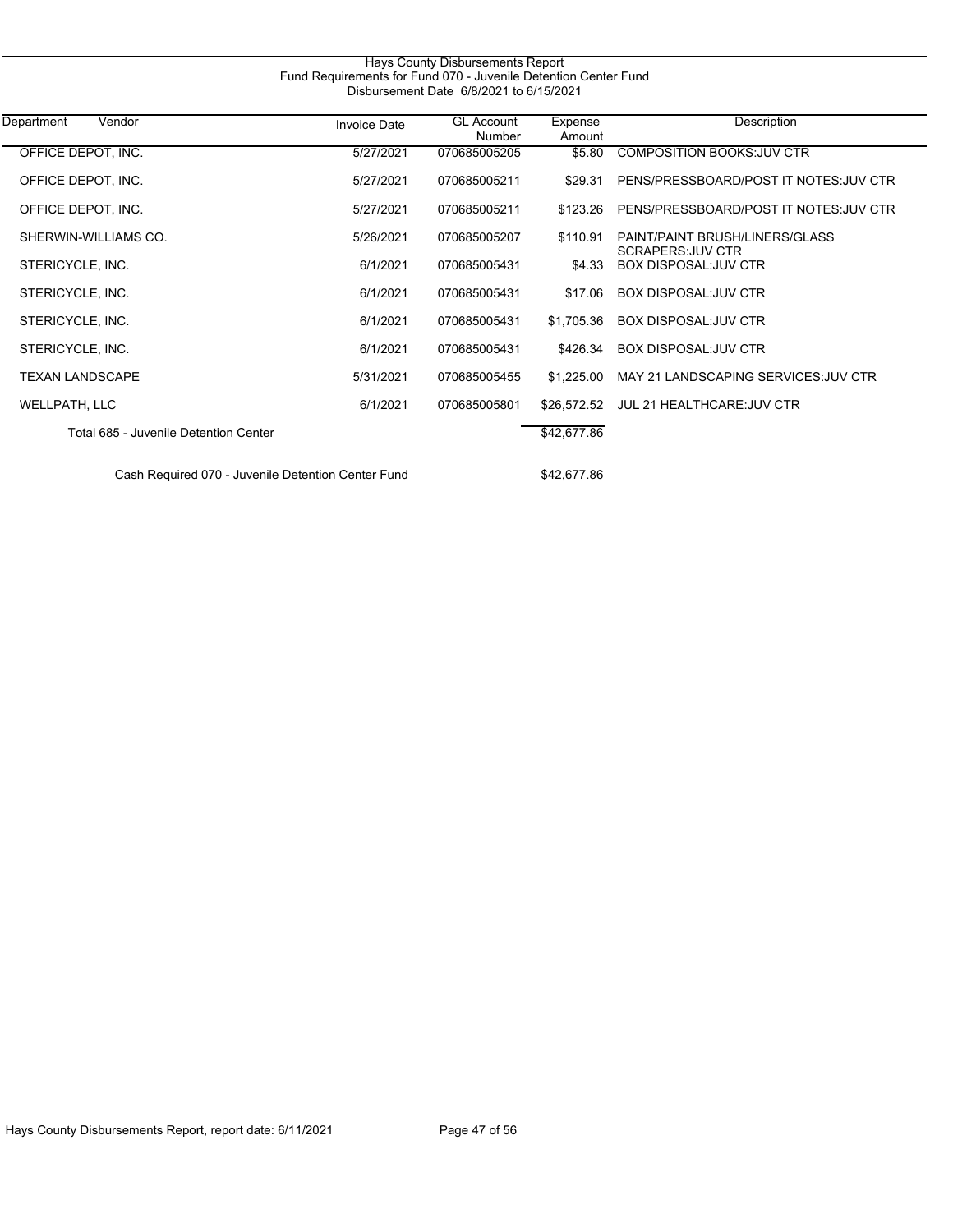| Hays County Disbursements Report<br>Fund Requirements for Fund 080 - DA Hot Check Fee Fund<br>Disbursement Date 6/8/2021 to 6/15/2021 |                     |                             |                   |                                                     |  |
|---------------------------------------------------------------------------------------------------------------------------------------|---------------------|-----------------------------|-------------------|-----------------------------------------------------|--|
| Department<br>Vendor                                                                                                                  | <b>Invoice Date</b> | <b>GL Account</b><br>Number | Expense<br>Amount | Description                                         |  |
| 607 - District Attorney                                                                                                               |                     |                             |                   |                                                     |  |
| <b>HAYS COUNTY TREASURER</b>                                                                                                          | 5/25/2021           | 080607005212                | \$6.95            | CERTIFIED MAIL POSTAGE:DA                           |  |
| <b>WALMART BRC</b>                                                                                                                    | 5/24/2021           | 080607005391                | \$11.98           | COFFEE STATION AND SUPPLIES FOR<br>STAFF/VICTIMS DA |  |
| <b>WALMART BRC</b>                                                                                                                    | 5/24/2021           | 080607005391                | \$16.98           | COFFEE STATION AND SUPPLIES FOR<br>STAFF/VICTIMS:DA |  |
| <b>WALMART BRC</b>                                                                                                                    | 5/24/2021           | 080607005391                | \$29.96           | COFFEE STATION AND SUPPLIES FOR<br>STAFF/VICTIMS:DA |  |
| <b>WALMART BRC</b>                                                                                                                    | 5/24/2021           | 080607005391                | \$9.96            | COFFEE STATION AND SUPPLIES FOR<br>STAFF/VICTIMS:DA |  |
| Total 607 - District Attorney                                                                                                         |                     |                             | \$75.83           |                                                     |  |
|                                                                                                                                       |                     |                             |                   |                                                     |  |

Cash Required 080 - DA Hot Check Fee Fund \$75.83

 $\overline{\phantom{0}}$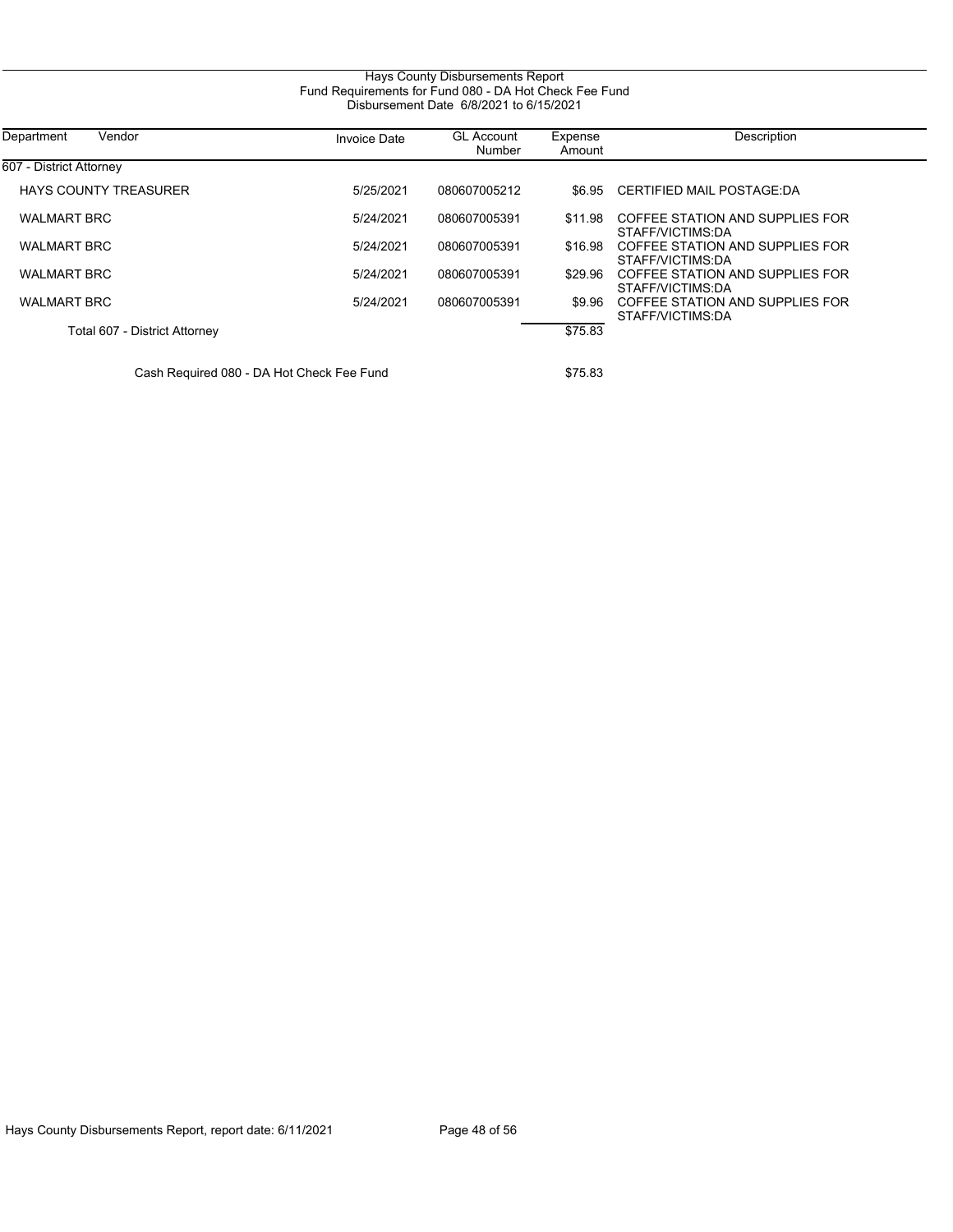# Hays County Disbursements Report Fund Requirements for Fund 101 - Records Mgmt and Archive Fund Disbursement Date 6/8/2021 to 6/15/2021

| Department<br>Vendor                              | <b>Invoice Date</b> | <b>GL Account</b> | Expense  | Description                            |
|---------------------------------------------------|---------------------|-------------------|----------|----------------------------------------|
|                                                   |                     | Number            | Amount   |                                        |
| 617 - County Clerk                                |                     |                   |          |                                        |
| CSG SYSTEMS, INC.                                 | 5/31/2021           | 101617105461      | \$339.75 | LETTER TESTAMENTARY CERTIFIED PAPER:CO |
|                                                   |                     |                   |          | <b>CLK</b>                             |
| CSG SYSTEMS, INC.                                 | 5/31/2021           | 101617105461      | \$37.20  | SHIPPING:CO CLK                        |
| Total 617 - County Clerk                          |                     |                   | \$376.95 |                                        |
| Cash Required 101 - Records Mgmt and Archive Fund |                     |                   | \$376.95 |                                        |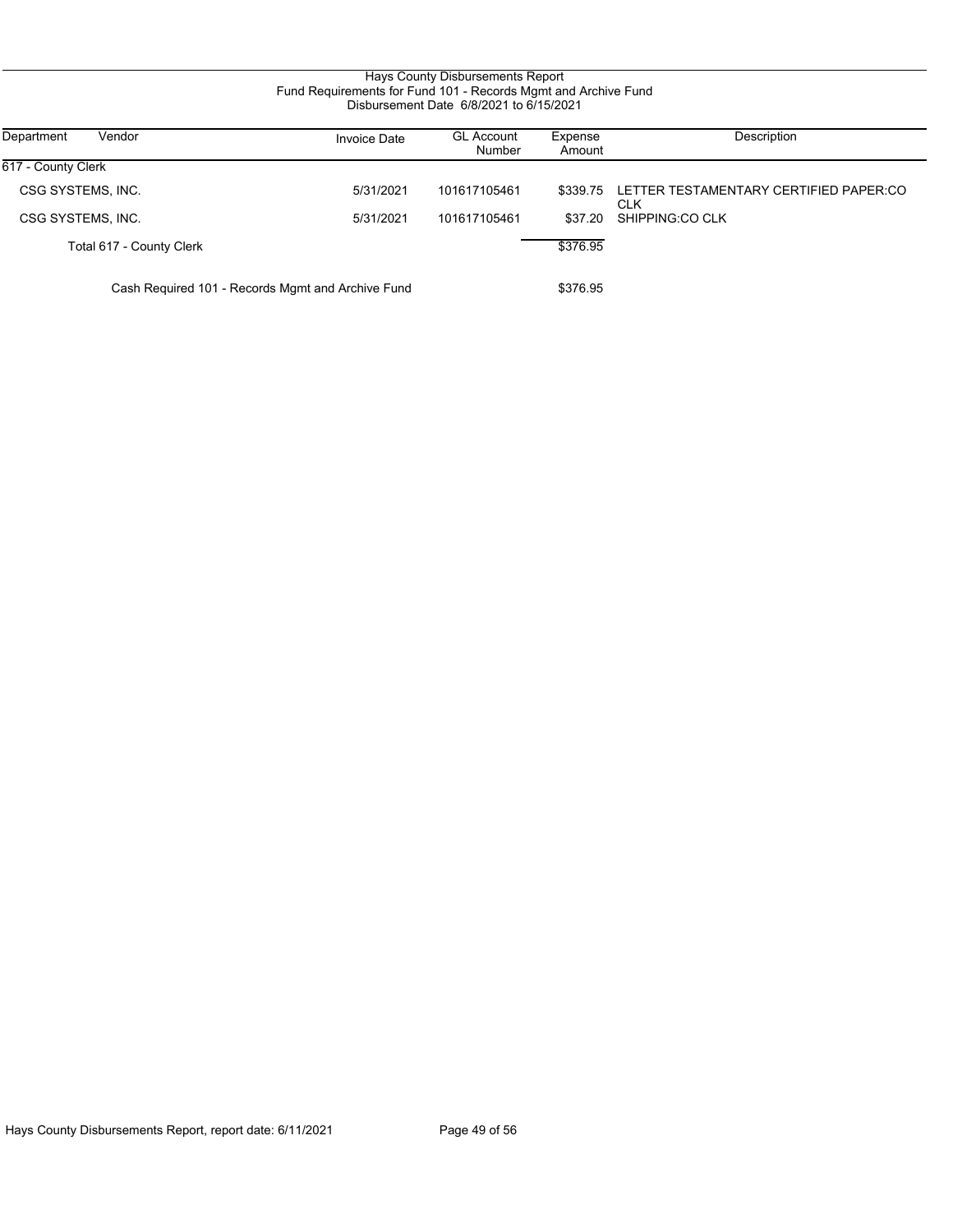# Hays County Disbursements Report Fund Requirements for Fund 106 - County Records Preservation Fund Disbursement Date 6/8/2021 to 6/15/2021

| Vendor<br>Department                                 | <b>Invoice Date</b> | <b>GL Account</b><br>Number | Expense<br>Amount | Description                      |
|------------------------------------------------------|---------------------|-----------------------------|-------------------|----------------------------------|
| 610 - Records Preservation                           |                     |                             |                   |                                  |
| AMAZON CAPITAL SERVICES                              | 5/27/2021           | 106610005211                | \$15.59           | SHIPPING REC PRESV               |
| AMAZON CAPITAL SERVICES                              | 5/27/2021           | 106610005211                | (\$15.59)         | <b>RETURN SHIPPING REC PRESV</b> |
| AMAZON CAPITAL SERVICES                              | 5/27/2021           | 106610005211                | \$149.99          | ROOM DIVIDER: REC PRESV          |
| Total 610 - Records Preservation                     |                     |                             | \$149.99          |                                  |
| Cash Required 106 - County Records Preservation Fund |                     |                             | \$149.99          |                                  |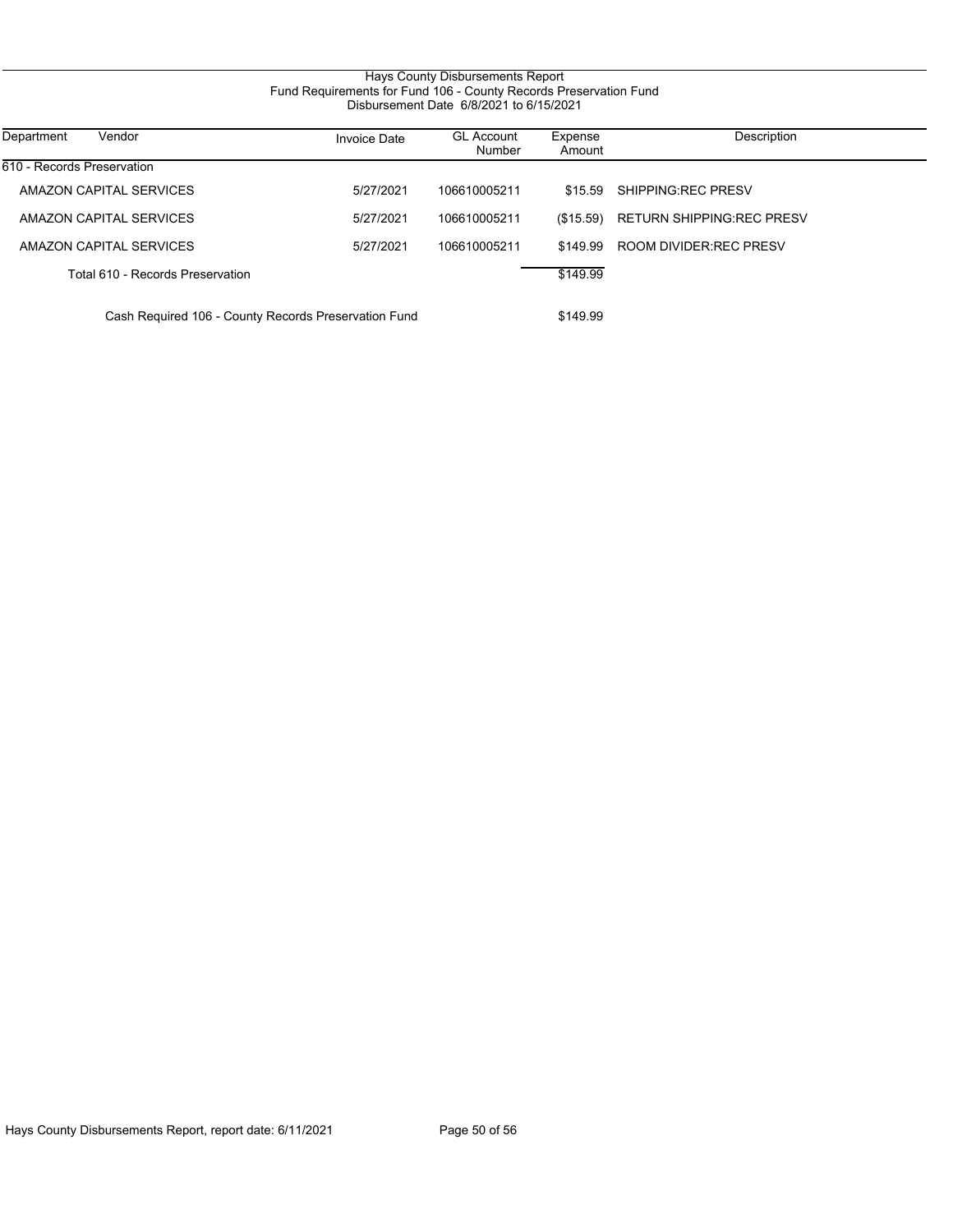# Hays County Disbursements Report Fund Requirements for Fund 111 - Court Reporters Service Fund Disbursement Date 6/8/2021 to 6/15/2021

| Vendor<br>Department                             | <b>Invoice Date</b> | <b>GL Account</b><br>Number | Expense<br>Amount | Description                       |
|--------------------------------------------------|---------------------|-----------------------------|-------------------|-----------------------------------|
| 608 - District Court                             |                     |                             |                   |                                   |
| DUNCAN, GRACE                                    | 4/28/2021           | 111608005445                | \$348.50          | REPORTER'S RECORD:CR170855A       |
| LINDI S. ROBERTS & ASSOCIATES                    | 5/23/2021           | 111608005445                | \$300.00          | COURT REPORTING:CR210987B/210988B |
| WOLFF, TAMI                                      | 5/1/2021            | 111608005445                |                   | \$95.00 REPORTER'S RECORD:210375  |
| Total 608 - District Court                       |                     |                             | \$743.50          |                                   |
| Cash Required 111 - Court Reporters Service Fund |                     |                             | \$743.50          |                                   |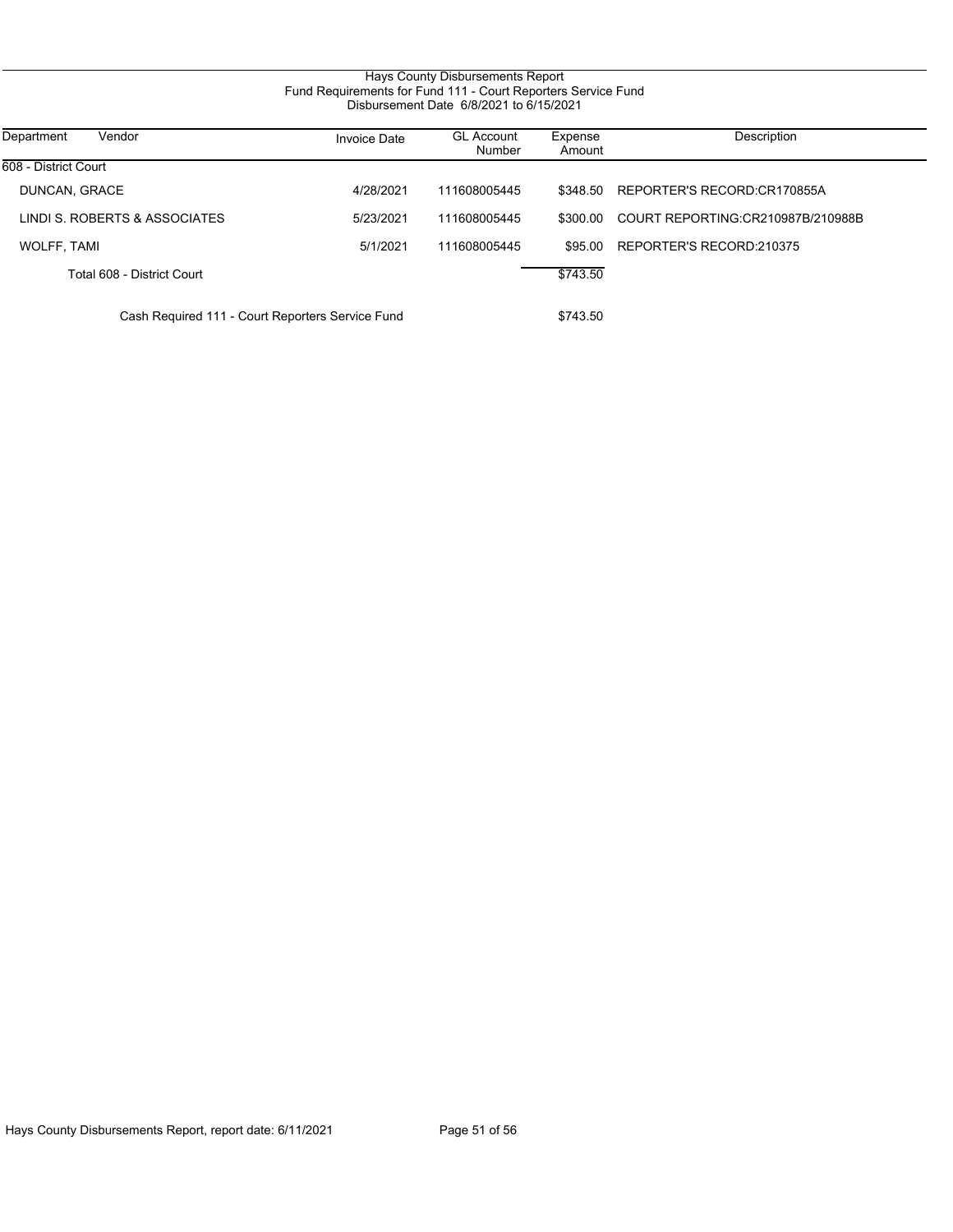## Hays County Disbursements Report Fund Requirements for Fund 120 - Family Health Services Fund Disbursement Date 6/8/2021 to 6/15/2021

| Vendor<br>Department                  | <b>Invoice Date</b> | <b>GL Account</b><br>Number | Expense<br>Amount | Description                                                  |
|---------------------------------------|---------------------|-----------------------------|-------------------|--------------------------------------------------------------|
| 675 - Personal Health                 |                     |                             |                   |                                                              |
| <b>AMAZON CAPITAL SERVICES</b>        | 4/4/2021            | 120675005202                | \$54.76           | A/C ADAPTER/SURGE PROTECTOR: PHLTH                           |
| <b>AMAZON CAPITAL SERVICES</b>        |                     | 5/27/2021 120675990185211   | \$141.88          | CALCULATORS/MOUSE PADS/PHONE SHOULDER<br><b>REST:PHLTH</b>   |
| <b>AMAZON CAPITAL SERVICES</b>        |                     | 5/27/2021 120675990185211   | \$7.74            | SHIPPING: PHLTH                                              |
| <b>AMAZON CAPITAL SERVICES</b>        |                     | 5/27/2021 120675990185211   | (\$7.74)          | <b>RETURN SHIPPING: PHLTH</b>                                |
| AT&T MOBILITY                         |                     | 5/19/2021 120675990585489   | \$86.42           | WIRELESS SVC:287284157667X05272021                           |
| <b>CARD SERVICE CENTER</b>            |                     | 5/26/2021 120675990585201   | \$1,113.00        | MODULAR MULTI LAPTOP CARRYING<br>CASES:PHLTH                 |
| <b>CARD SERVICE CENTER</b>            |                     | 5/26/2021 120675990585201   | \$261.21          | MODULAR MULTI LAPTOP CARRYING                                |
| <b>CARD SERVICE CENTER</b>            | 5/26/2021           | 120675005474                | \$19.90           | CASES: PHLTH<br>UNIFORM T-SHIRTS: PHLTH                      |
| <b>CARD SERVICE CENTER</b>            | 5/26/2021           | 120675005474                | \$29.85           | UNIFORM T-SHIRTS: PHLTH                                      |
| <b>CARD SERVICE CENTER</b>            | 10/23/2019          | 120675004630                | (\$709.64)        | <b>REFUND LODGING PAID TWICE: MARGIE</b><br><b>RODRIGUEZ</b> |
| <b>CARD SERVICE CENTER</b>            | 5/26/2021           | 120675005474                | \$19.90           | UNIFORM T-SHIRTS: PHLTH                                      |
| <b>CARD SERVICE CENTER</b>            | 5/26/2021           | 120675005474                | \$19.90           | UNIFORM T-SHIRTS: PHLTH                                      |
| <b>CARD SERVICE CENTER</b>            | 5/26/2021           | 120675005474                | \$29.85           | UNIFORM T-SHIRTS: PHLTH                                      |
| <b>CARD SERVICE CENTER</b>            | 5/26/2021           | 120675005474                | \$12.95           | UNIFORM T-SHIRTS: PHLTH                                      |
| <b>CARD SERVICE CENTER</b>            | 5/26/2021           | 120675005474                | (\$13.00)         | DISCOUNT ON UNIFORM T-SHIRTS: PHLTH                          |
| <b>CARD SERVICE CENTER</b>            | 5/26/2021           | 120675005474                | \$17.00           | UNIFORM T-SHIRTS: PHLTH                                      |
| CASTILLEJA, JERRY                     |                     | 5/24/2021 120675990225448   | \$225.00          | MAY 21 PROF SVCS: PHLTH                                      |
| <b>CENTURYLINK</b>                    |                     | 5/25/2021 120675005480200   | \$88.01           | <b>FAX/ALARM LINES: PHLTH</b>                                |
| <b>CENTURYLINK</b>                    | 5/25/2021           | 120675005489                | \$74.22           | <b>FAX/ALARM LINES: PHLTH</b>                                |
| <b>CENTURYLINK</b>                    |                     | 5/25/2021 120675005480200   | \$106.68          | ALARM LINES: PHLTH                                           |
| <b>CHALK LINE</b>                     |                     | 6/2/2021 120675990585201    | \$402.40          | YARD SIGNS FOR VACCINE CLINICS PHLTH                         |
| CLINICAL PATHOLOGY LABORATORIES, INC. |                     | 4/30/2021 120675990875448   | \$275.50          | <b>LAB TESTS: PHLTH</b>                                      |
| INDIGENT HEALTHCARE SOLUTIONS, LTD    | 6/1/2021            | 120675005429                | \$2,485.00        | JUL 21 PROF SVCS PHLTH                                       |
| SECURITY ONE, INC.                    |                     | 6/1/2021 120675005480200    | \$30.00           | JUN 21 MONTHLY FIRE/SECURITY ALARM<br>MONITORING:PHLTH       |
| SECURITY ONE, INC.                    |                     | 6/1/2021 120675005480200    | \$30.00           | JUN 21 MONTHLY FIRE/SECURITY ALARM<br>MONITORING:PHLTH       |
| SECURITY ONE, INC.                    |                     | 6/1/2021 120675005480200    | \$45.00           | JUN 21 MONTHLY FIRE/SECURITY ALARM<br>MONITORING:PHLTH       |
| SECURITY ONE, INC.                    |                     | 6/1/2021 120675005480200    | \$30.00           | JUN 21 MONTHLY FIRE/SECURITY ALARM                           |
| SECURITY ONE, INC.                    |                     | 6/1/2021 120675005480200    | \$30.00           | MONITORING:PHLTH<br>JUN 21 MONTHLY FIRE/SECURITY ALARM       |
| <b>T-MOBILE</b>                       |                     | 5/14/2021 120675990585489   | \$56.76           | MONITORING:PHLTH<br><b>INTERNET SVC: PHLTH</b>               |
| <b>VILLEGAS, MICHELLE</b>             |                     | 5/28/2021 120675990585211   | \$68.34           | REIMB FOR MISC OFFICE SUPPLIES: PHLTH                        |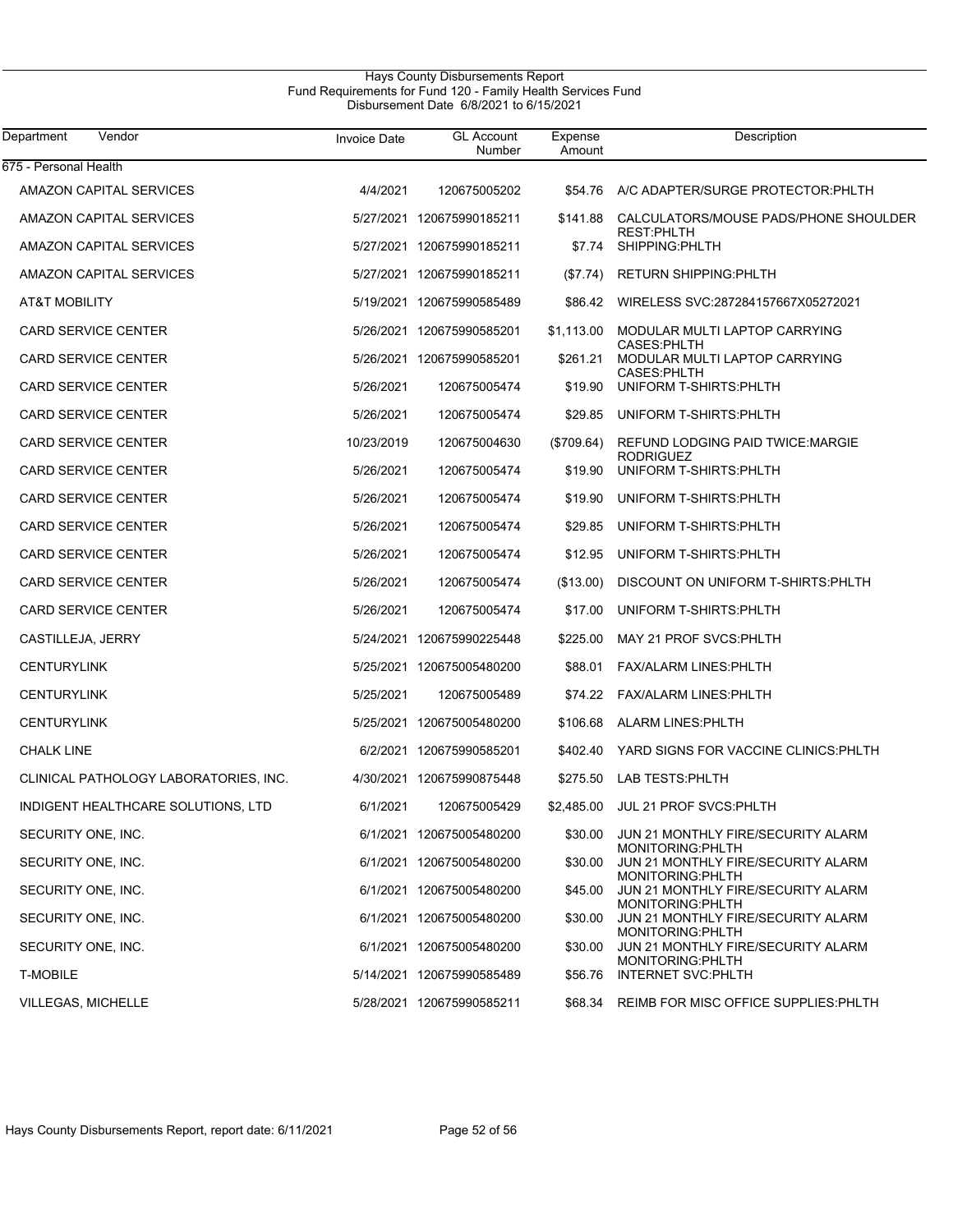| Hays County Disbursements Report<br>Fund Requirements for Fund 120 - Family Health Services Fund<br>Disbursement Date 6/8/2021 to 6/15/2021<br>Description<br>Department<br>Vendor<br><b>GL Account</b><br>Expense<br><b>Invoice Date</b><br>Number<br>Amount |                             |                                                 |                 |            |                                       |  |
|---------------------------------------------------------------------------------------------------------------------------------------------------------------------------------------------------------------------------------------------------------------|-----------------------------|-------------------------------------------------|-----------------|------------|---------------------------------------|--|
| <b>VILLEGAS, MICHELLE</b>                                                                                                                                                                                                                                     |                             | 5/28/2021                                       | 120675990585211 | \$42.17    | REIMB FOR MISC OFFICE SUPPLIES: PHLTH |  |
|                                                                                                                                                                                                                                                               | Total 675 - Personal Health |                                                 |                 | \$5,073.06 |                                       |  |
|                                                                                                                                                                                                                                                               |                             | Cash Required 120 - Family Health Services Fund |                 | \$5,073.06 |                                       |  |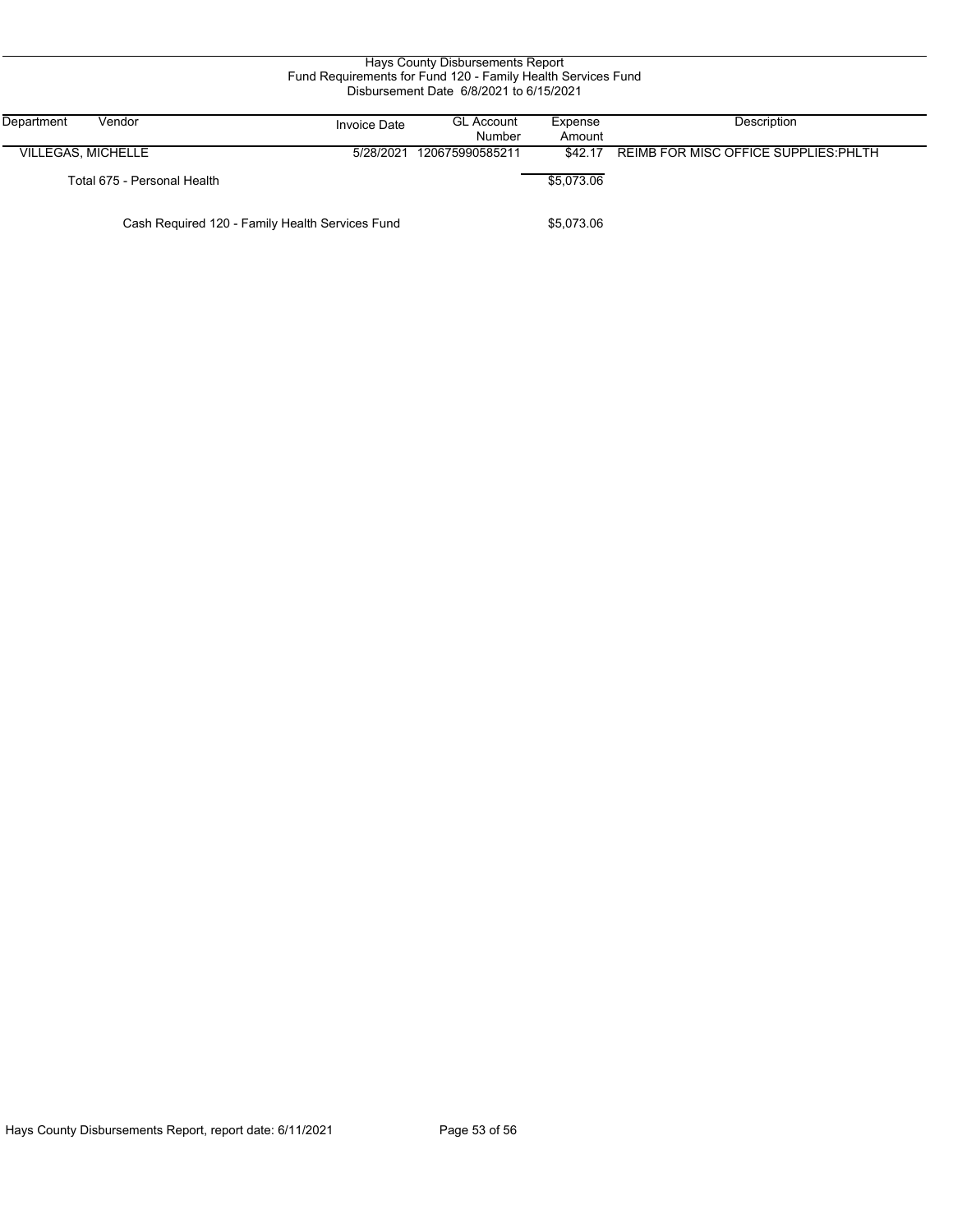| Hays County Disbursements Report<br>Fund Requirements for Fund 121 - Tobacco Settlement Fund<br>Disbursement Date 6/8/2021 to 6/15/2021 |                     |                             |                   |                                         |  |  |
|-----------------------------------------------------------------------------------------------------------------------------------------|---------------------|-----------------------------|-------------------|-----------------------------------------|--|--|
| Vendor<br>Department                                                                                                                    | <b>Invoice Date</b> | <b>GL Account</b><br>Number | Expense<br>Amount | Description                             |  |  |
| 752 - Tobacco Settlement                                                                                                                |                     |                             |                   |                                         |  |  |
| AMAZON CAPITAL SERVICES                                                                                                                 |                     | 5/27/2021 121752005712400   | \$52.94           | DOOR KNOB W/ELECTRONIC KEYPAD EMER SVCS |  |  |
| <b>CARD SERVICE CENTER</b>                                                                                                              | 5/26/2021           | 121752005712400             | \$339.90          | ANTENNA ROOF MOUNTS/MATS.EMER SVCS      |  |  |
| <b>CARD SERVICE CENTER</b>                                                                                                              |                     | 5/26/2021 121752005712400   | \$59.90           | ANTENNA ROOF MOUNTS/MATS EMER SVCS      |  |  |
| <b>CARD SERVICE CENTER</b>                                                                                                              |                     | 5/26/2021 121752005712400   | \$73.06           | ANTENNA ROOF MOUNTS/MATS.EMER SVCS      |  |  |
| CITY OF SAN MARCOS                                                                                                                      | 10/1/2020           | 121752005448                | \$5,000.00        | CORE 4 AGREEMENT: COMM 1                |  |  |
| CITY OF SAN MARCOS                                                                                                                      | 1/1/2021            | 121752005448                | \$5,000.00        | CORE 4 AGREEMENT: COMM 1                |  |  |
| LOWE'S, INC.                                                                                                                            | 5/26/2021           | 121752005712400             | \$58.83           | COPPER WIRE FOR ANTENNAS: EMER SVCS     |  |  |
| LOWE'S, INC.                                                                                                                            | 6/2/2021            | 121752005712400             | \$27.04           | <b>CONCRETE BLOCKS EMER SVCS</b>        |  |  |
| Total 752 - Tobacco Settlement                                                                                                          |                     |                             | \$10,611.67       |                                         |  |  |
| Cash Required 121 - Tobacco Settlement Fund                                                                                             |                     |                             | \$10,611.67       |                                         |  |  |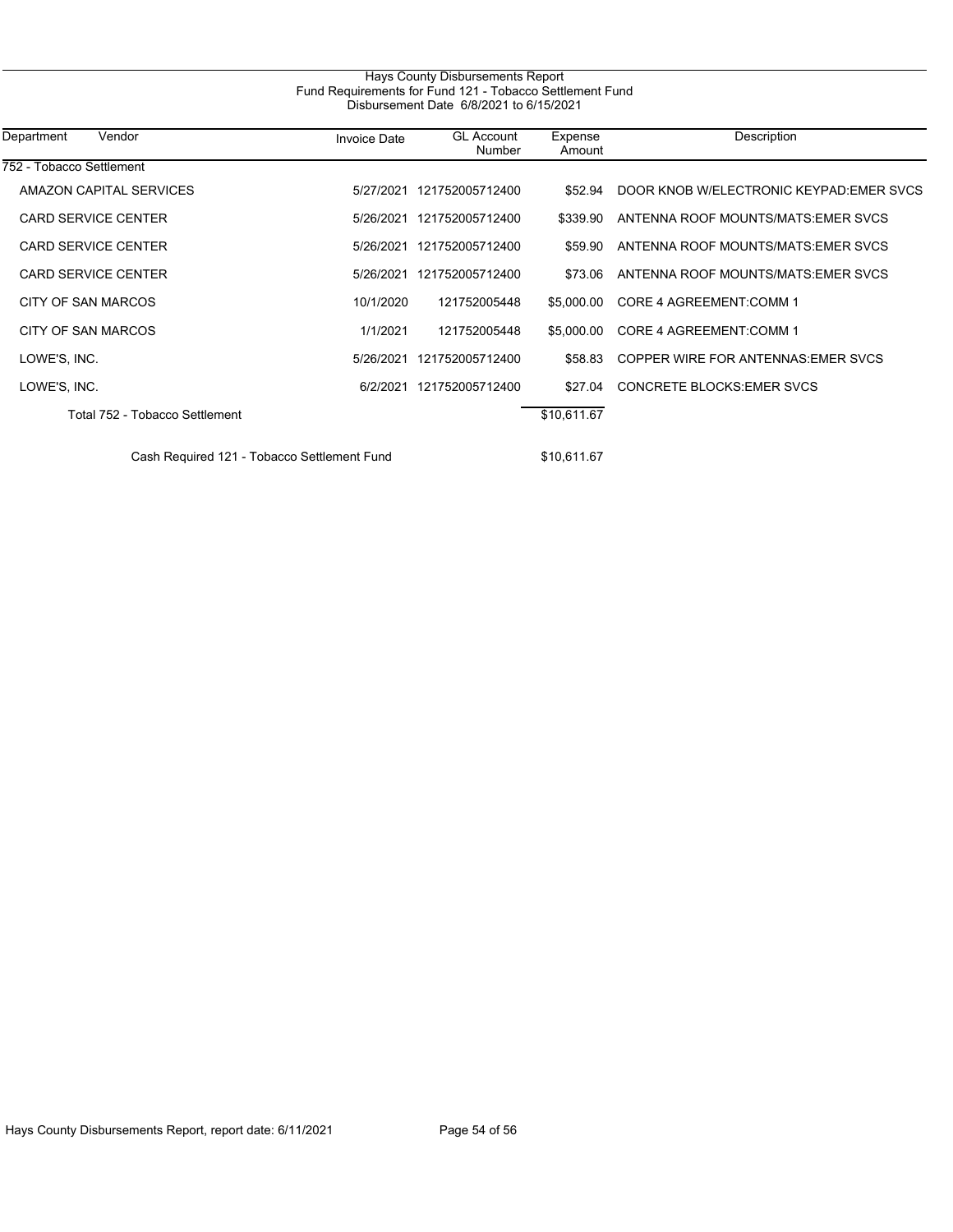## Hays County Disbursements Report Fund Requirements for Fund 153 - CDBG Disaster Recovery Prgm Fund Disbursement Date 6/8/2021 to 6/15/2021

| Department<br>Vendor                                 | <b>Invoice Date</b> | <b>GL Account</b><br>Number      | Expense<br>Amount | Description                                                         |
|------------------------------------------------------|---------------------|----------------------------------|-------------------|---------------------------------------------------------------------|
| 762 - CDBG-DR Program                                |                     |                                  |                   |                                                                     |
| <b>BRIZO CONSTRUCTION</b>                            |                     | 5/11/2021 1537629912656114<br>00 | \$196,456.66      | PROF SVCS:2015 FLOOD MITIGATION PROJECT                             |
| DAVIDSON TROILO REAM & GARZA, A<br>PROFESSIONAL CORP |                     | 4/30/2021 1537629911056327<br>00 | \$984.00          | <b>PROF SVCS:COTTON GIN RD</b>                                      |
| DAVIDSON TROILO REAM & GARZA, A<br>PROFESSIONAL CORP |                     | 2/28/2021 1537629911056327<br>00 | \$5,498.74        | PROF SVCS:COTTON GIN RD                                             |
| <b>FOSTER ENTERPRISES</b>                            |                     | 2/3/2021 1537629912656114<br>00  | \$175.00          | COMM DEV REVITALIZATION RE-INSP:PROJECT<br><b>151 MEADOW BLUFF</b>  |
| <b>FOSTER ENTERPRISES</b>                            |                     | 5/25/2021 1537629912656114<br>00 | \$175.00          | COMM DEV REVITALIZATION RE-INSP: PROJECT<br><b>151 MEADOW BLUFF</b> |
| LANGFORD COMMUNITY MANAGEMENT                        | 5/21/2021           | 153762991265303                  | \$20,180.66       | PROF SVCS: CDBG-DR HOUSING PROJECT                                  |
| NELSON LEWIS, INC.                                   |                     | 3/30/2021 1537629911056117<br>00 | \$21,721.50       | ROW SVCS: COTTON GIN RD - WATERLINE<br>RELOCATION - PHASE 1 - WA #1 |
| NELSON LEWIS, INC.                                   |                     | 3/30/2021 1537629911056117<br>00 | \$31,164.10       | ROW SVCS.COTTON GIN RD - WATERLINE<br>RELOCATION - PHASE 1 - WA #1  |
| NELSON LEWIS, INC.                                   |                     | 2/28/2021 1537629911056117<br>00 | \$164,329.40      | ROW SVCS: COTTON GIN RD - WATERLINE<br>RELOCATION - PHASE 1 - WA #1 |
| PATIN CONSTRUCTION, LLC                              |                     | 5/28/2021 1537629911056117<br>00 | \$177,189.62      | ROW SVCS COTTON GIN RD - PHASE 1 - WA #1                            |
| Total 762 - CDBG-DR Program                          |                     |                                  | \$617,874.68      |                                                                     |

Cash Required 153 - CDBG Disaster Recovery Prgm Fund \$617,874.68